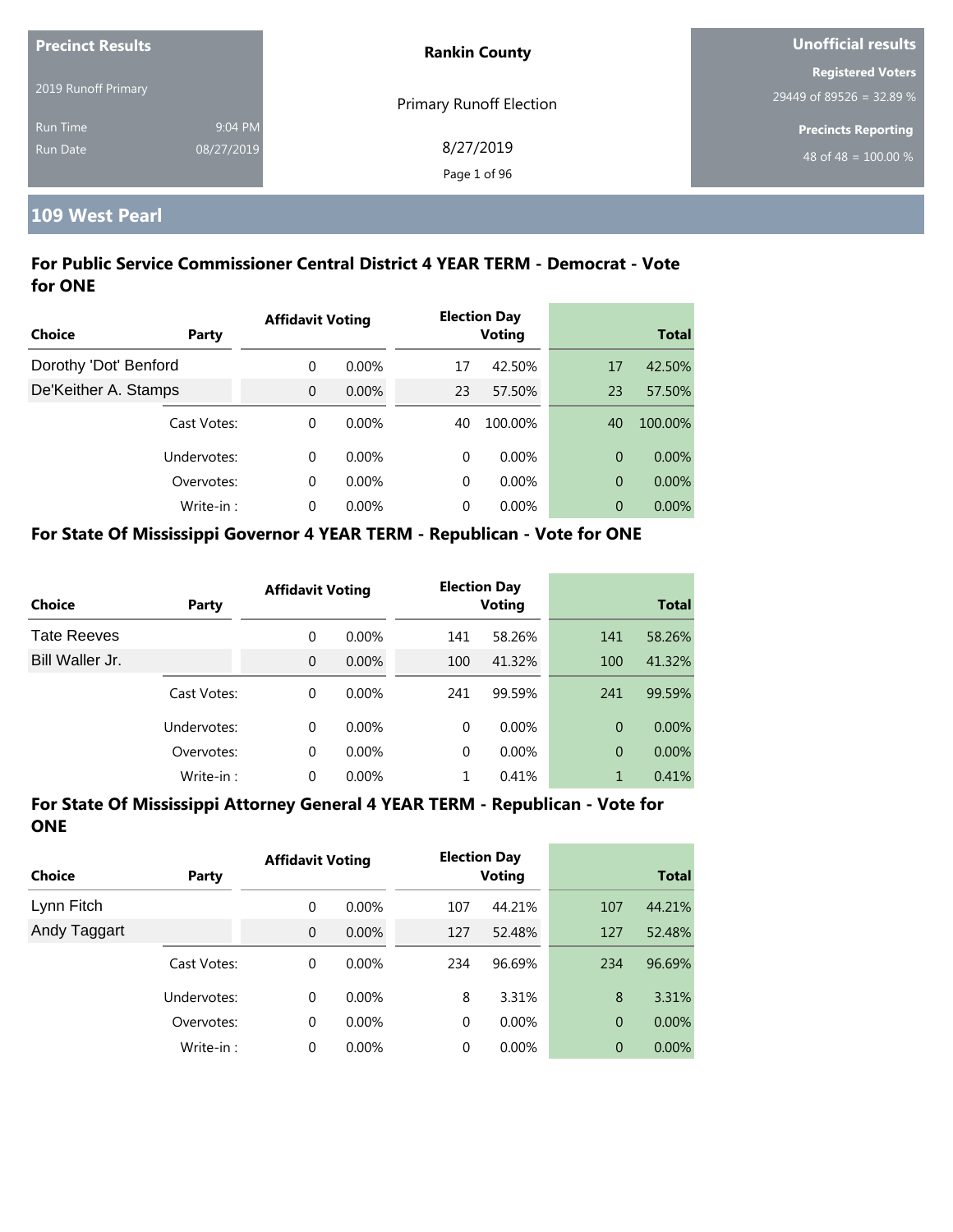| <b>Precinct Results</b><br>2019 Runoff Primary |                       | <b>Rankin County</b>      | Unofficial results                                   |  |
|------------------------------------------------|-----------------------|---------------------------|------------------------------------------------------|--|
|                                                |                       | Primary Runoff Election   | <b>Registered Voters</b><br>29449 of 89526 = 32.89 % |  |
| <b>Run Time</b><br>Run Date                    | 9:04 PM<br>08/27/2019 | 8/27/2019<br>Page 2 of 96 | <b>Precincts Reporting</b><br>48 of 48 = $100.00\%$  |  |

# **109 West Pearl**

## **For Rankin Tax Collector 4 YEAR TERM - Republican - Vote for ONE**

|                  |             | <b>Affidavit Voting</b> |          |          | <b>Election Day</b> |                |              |
|------------------|-------------|-------------------------|----------|----------|---------------------|----------------|--------------|
| Choice           | Party       |                         |          |          | Voting              |                | <b>Total</b> |
| Michelle Denham  |             | 0                       | $0.00\%$ | 105      | 43.39%              | 105            | 43.39%       |
| Caroline Gilbert |             | $\overline{0}$          | $0.00\%$ | 121      | 50.00%              | 121            | 50.00%       |
|                  | Cast Votes: | 0                       | $0.00\%$ | 226      | 93.39%              | 226            | 93.39%       |
|                  | Undervotes: | 0                       | $0.00\%$ | 16       | 6.61%               | 16             | 6.61%        |
|                  | Overvotes:  | 0                       | $0.00\%$ | $\Omega$ | 0.00%               | $\overline{0}$ | 0.00%        |
|                  | Write-in:   | 0                       | 0.00%    | 0        | 0.00%               | 0              | $0.00\%$     |

|                |             | <b>Affidavit Voting</b> |          |          | <b>Election Day</b> |     |              |
|----------------|-------------|-------------------------|----------|----------|---------------------|-----|--------------|
| <b>Choice</b>  | Party       |                         |          |          | <b>Voting</b>       |     | <b>Total</b> |
| Robert Hancock |             | 0                       | $0.00\%$ | 104      | 42.98%              | 104 | 42.98%       |
| Chip Taylor    |             | $\Omega$                | $0.00\%$ | 129      | 53.31%              | 129 | 53.31%       |
|                | Cast Votes: | $\Omega$                | $0.00\%$ | 233      | 96.28%              | 233 | 96.28%       |
|                | Undervotes: | $\Omega$                | $0.00\%$ | 9        | 3.72%               | 9   | 3.72%        |
|                | Overvotes:  | 0                       | $0.00\%$ | $\Omega$ | 0.00%               | 0   | $0.00\%$     |
|                | Write-in:   | 0                       | 0.00%    | $\Omega$ | 0.00%               | 0   | $0.00\%$     |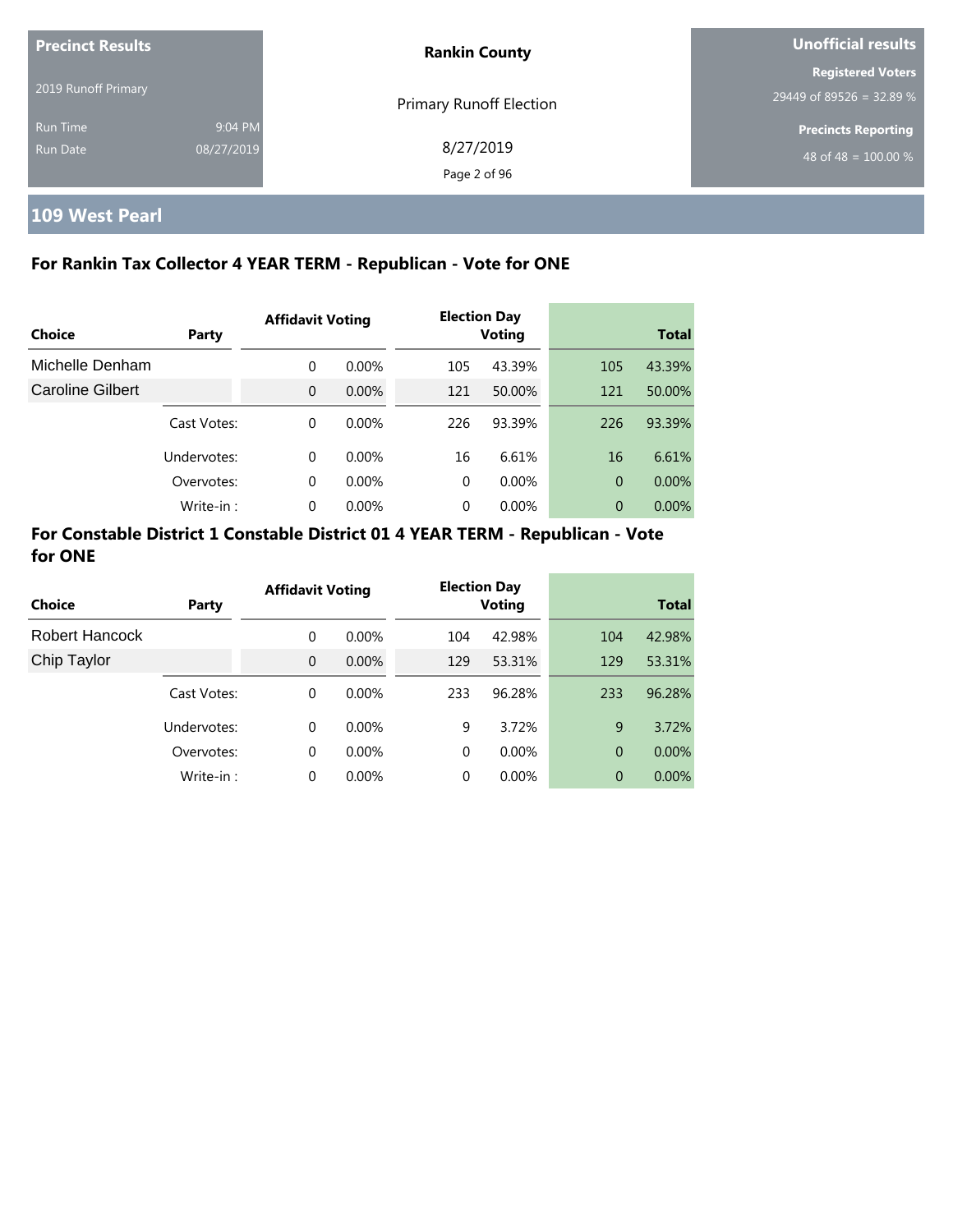| <b>Precinct Results</b> |            | <b>Rankin County</b>           | Unofficial results         |  |
|-------------------------|------------|--------------------------------|----------------------------|--|
|                         |            |                                | <b>Registered Voters</b>   |  |
| 2019 Runoff Primary     |            | <b>Primary Runoff Election</b> | 29449 of 89526 = 32.89 %   |  |
| <b>Run Time</b>         | 9:04 PM    |                                | <b>Precincts Reporting</b> |  |
| <b>Run Date</b>         | 08/27/2019 | 8/27/2019                      | 48 of 48 = $100.00\%$      |  |
|                         |            | Page 3 of 96                   |                            |  |

## **110 Clear Branch**

## **For Public Service Commissioner Central District 4 YEAR TERM - Democrat - Vote for ONE**

|                       |             | <b>Affidavit Voting</b> |          |    | <b>Election Day</b> |    |              |
|-----------------------|-------------|-------------------------|----------|----|---------------------|----|--------------|
| Choice                | Party       |                         |          |    | <b>Voting</b>       |    | <b>Total</b> |
| Dorothy 'Dot' Benford |             | $\Omega$                | $0.00\%$ | 8  | 34.78%              | 8  | 34.78%       |
| De'Keither A. Stamps  |             | $\Omega$                | 0.00%    | 15 | 65.22%              | 15 | 65.22%       |
|                       | Cast Votes: | $\Omega$                | $0.00\%$ | 23 | 100.00%             | 23 | 100.00%      |
|                       | Undervotes: | $\Omega$                | $0.00\%$ | 0  | $0.00\%$            | 0  | $0.00\%$     |
|                       | Overvotes:  | $\Omega$                | $0.00\%$ | 0  | $0.00\%$            | 0  | 0.00%        |
|                       | Write-in:   | $\Omega$                | $0.00\%$ | 0  | $0.00\%$            | 0  | $0.00\%$     |

#### **For State Of Mississippi Governor 4 YEAR TERM - Republican - Vote for ONE**

| <b>Choice</b>      | Party       | <b>Affidavit Voting</b> |          |          | <b>Election Day</b><br><b>Voting</b> |                | <b>Total</b> |
|--------------------|-------------|-------------------------|----------|----------|--------------------------------------|----------------|--------------|
| <b>Tate Reeves</b> |             | 0                       | $0.00\%$ | 192      | 62.75%                               | 192            | 62.75%       |
| Bill Waller Jr.    |             | 0                       | $0.00\%$ | 112      | 36.60%                               | 112            | 36.60%       |
|                    | Cast Votes: | 0                       | $0.00\%$ | 304      | 99.35%                               | 304            | 99.35%       |
|                    | Undervotes: | 0                       | $0.00\%$ | 2        | 0.65%                                | 2              | 0.65%        |
|                    | Overvotes:  | 0                       | $0.00\%$ | $\Omega$ | $0.00\%$                             | $\overline{0}$ | $0.00\%$     |
|                    | Write-in:   | 0                       | $0.00\%$ | 0        | $0.00\%$                             | 0              | 0.00%        |

| Choice       | Party       | <b>Affidavit Voting</b> |          |     | <b>Election Day</b><br><b>Voting</b> |                | <b>Total</b> |
|--------------|-------------|-------------------------|----------|-----|--------------------------------------|----------------|--------------|
| Lynn Fitch   |             | 0                       | $0.00\%$ | 134 | 43.79%                               | 134            | 43.79%       |
| Andy Taggart |             | 0                       | 0.00%    | 169 | 55.23%                               | 169            | 55.23%       |
|              | Cast Votes: | 0                       | $0.00\%$ | 303 | 99.02%                               | 303            | 99.02%       |
|              | Undervotes: | 0                       | $0.00\%$ | 3   | 0.98%                                | 3              | 0.98%        |
|              | Overvotes:  | 0                       | $0.00\%$ | 0   | $0.00\%$                             | $\overline{0}$ | $0.00\%$     |
|              | Write-in:   | 0                       | 0.00%    | 0   | $0.00\%$                             | $\overline{0}$ | $0.00\%$     |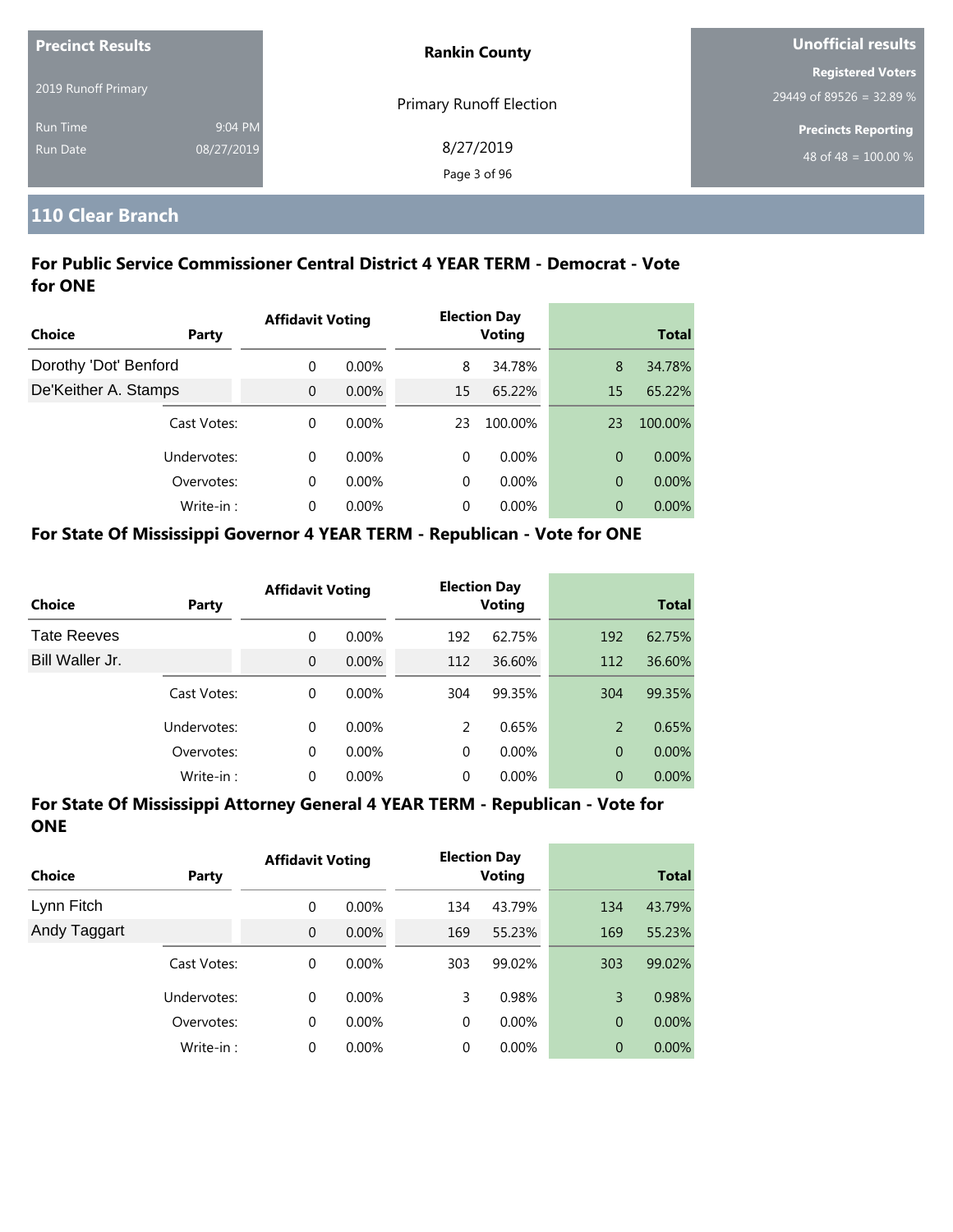| <b>Precinct Results</b> |            | <b>Rankin County</b>           | Unofficial results         |  |
|-------------------------|------------|--------------------------------|----------------------------|--|
| 2019 Runoff Primary     |            |                                | <b>Registered Voters</b>   |  |
|                         |            | <b>Primary Runoff Election</b> | 29449 of 89526 = 32.89 %   |  |
| <b>Run Time</b>         | 9:04 PM    |                                | <b>Precincts Reporting</b> |  |
| Run Date                | 08/27/2019 | 8/27/2019                      | 48 of 48 = $100.00\%$      |  |
|                         |            | Page 4 of 96                   |                            |  |

# **110 Clear Branch**

### **For Rankin Tax Collector 4 YEAR TERM - Republican - Vote for ONE**

|                         |             | <b>Affidavit Voting</b> |          |     | <b>Election Day</b> |              |        |
|-------------------------|-------------|-------------------------|----------|-----|---------------------|--------------|--------|
| Choice                  | Party       |                         |          |     | <b>Voting</b>       | <b>Total</b> |        |
| Michelle Denham         |             | $\Omega$                | $0.00\%$ | 169 | 55.23%              | 169          | 55.23% |
| <b>Caroline Gilbert</b> |             | $\Omega$                | $0.00\%$ | 130 | 42.48%              | 130          | 42.48% |
|                         | Cast Votes: | $\Omega$                | $0.00\%$ | 299 | 97.71%              | 299          | 97.71% |
|                         | Undervotes: | $\Omega$                | $0.00\%$ | 6   | 1.96%               | 6            | 1.96%  |
|                         | Overvotes:  | $\Omega$                | $0.00\%$ | 0   | $0.00\%$            | 0            | 0.00%  |
|                         | Write-in:   | $\Omega$                | 0.00%    |     | 0.33%               | 1            | 0.33%  |

| Choice         | Party       | <b>Affidavit Voting</b> |          |          | <b>Election Day</b><br><b>Voting</b> |                | <b>Total</b> |
|----------------|-------------|-------------------------|----------|----------|--------------------------------------|----------------|--------------|
| Robert Hancock |             | 0                       | $0.00\%$ | 132      | 43.14%                               | 132            | 43.14%       |
| Chip Taylor    |             | $\Omega$                | $0.00\%$ | 172      | 56.21%                               | 172            | 56.21%       |
|                | Cast Votes: | $\Omega$                | $0.00\%$ | 304      | 99.35%                               | 304            | 99.35%       |
|                | Undervotes: | $\Omega$                | $0.00\%$ | 2        | 0.65%                                | 2              | 0.65%        |
|                | Overvotes:  | 0                       | $0.00\%$ | $\Omega$ | $0.00\%$                             | $\overline{0}$ | $0.00\%$     |
|                | Write-in:   | $\Omega$                | 0.00%    | 0        | 0.00%                                | 0              | $0.00\%$     |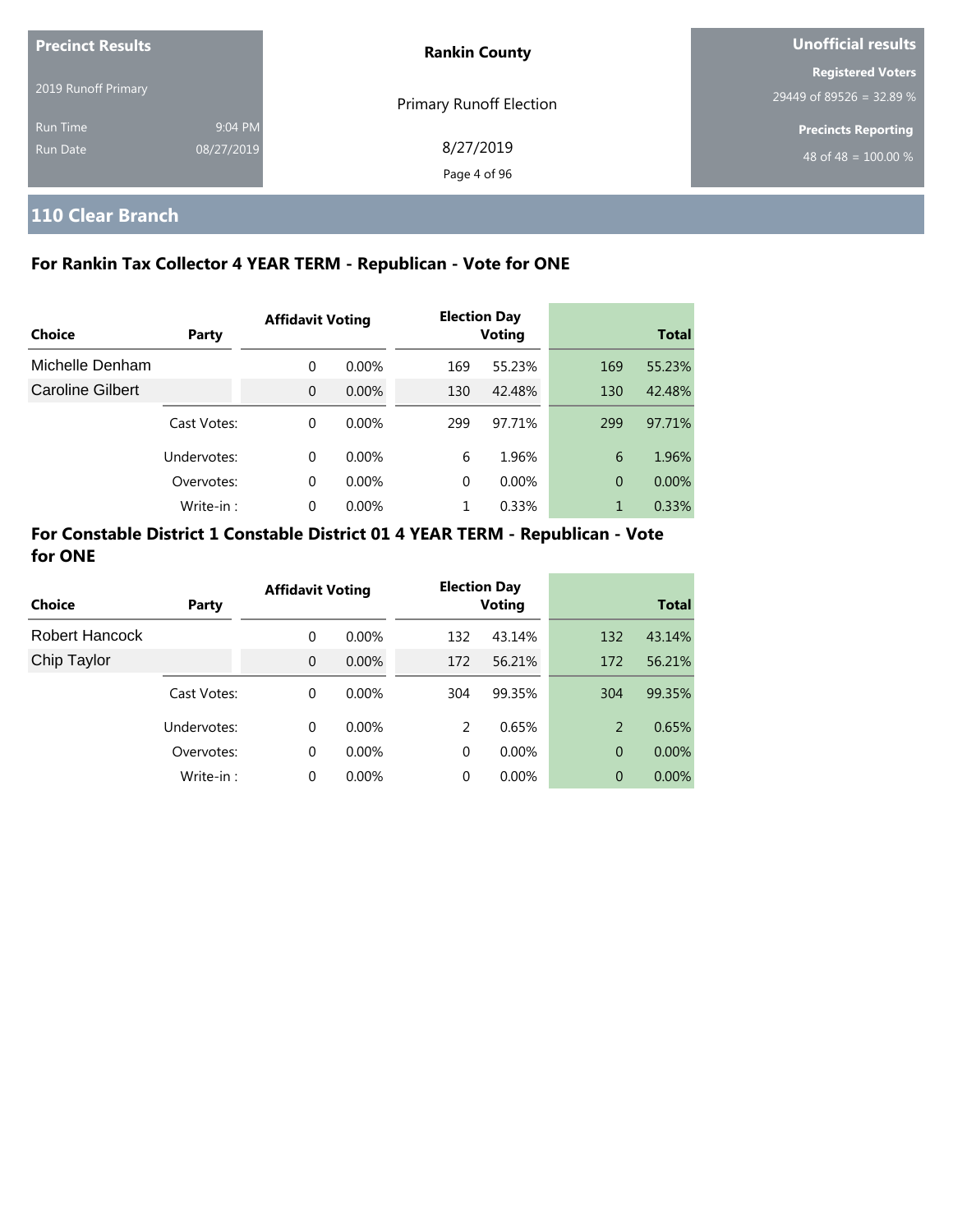| <b>Precinct Results</b> |            | <b>Rankin County</b>           | Unofficial results               |  |
|-------------------------|------------|--------------------------------|----------------------------------|--|
|                         |            |                                | <b>Registered Voters</b>         |  |
| 2019 Runoff Primary     |            | <b>Primary Runoff Election</b> | 29449 of 89526 = 32.89 %         |  |
| Run Time                | 9:04 PM    |                                | <b>Precincts Reporting</b>       |  |
| <b>Run Date</b>         | 08/27/2019 | 8/27/2019                      | 48 of 48 = $\overline{100.00\%}$ |  |
|                         |            | Page 5 of 96                   |                                  |  |

# **111 Cleary**

### **For Public Service Commissioner Central District 4 YEAR TERM - Democrat - Vote for ONE**

|                       |             | <b>Affidavit Voting</b> |          |    | <b>Election Day</b> |    |              |
|-----------------------|-------------|-------------------------|----------|----|---------------------|----|--------------|
| Choice                | Party       |                         |          |    | <b>Voting</b>       |    | <b>Total</b> |
| Dorothy 'Dot' Benford |             | $\Omega$                | $0.00\%$ |    | 25.93%              | 7  | 25.93%       |
| De'Keither A. Stamps  |             | $\overline{0}$          | $0.00\%$ | 20 | 74.07%              | 20 | 74.07%       |
|                       | Cast Votes: | $\Omega$                | $0.00\%$ | 27 | 100.00%             | 27 | 100.00%      |
|                       | Undervotes: | $\Omega$                | $0.00\%$ | 0  | $0.00\%$            | 0  | $0.00\%$     |
|                       | Overvotes:  | $\Omega$                | $0.00\%$ | 0  | $0.00\%$            | 0  | 0.00%        |
|                       | Write-in:   | $\Omega$                | $0.00\%$ | 0  | $0.00\%$            | 0  | $0.00\%$     |

## **For State Of Mississippi Governor 4 YEAR TERM - Republican - Vote for ONE**

| <b>Choice</b>      | Party       | <b>Affidavit Voting</b> |          |          | <b>Election Day</b><br><b>Voting</b> |                | <b>Total</b> |
|--------------------|-------------|-------------------------|----------|----------|--------------------------------------|----------------|--------------|
| <b>Tate Reeves</b> |             | 0                       | $0.00\%$ | 414      | 56.87%                               | 414            | 56.87%       |
| Bill Waller Jr.    |             | $\overline{0}$          | $0.00\%$ | 310      | 42.58%                               | 310            | 42.58%       |
|                    | Cast Votes: | 0                       | $0.00\%$ | 724      | 99.45%                               | 724            | 99.45%       |
|                    | Undervotes: | 0                       | $0.00\%$ | 4        | 0.55%                                | $\overline{4}$ | 0.55%        |
|                    | Overvotes:  | 0                       | $0.00\%$ | $\Omega$ | $0.00\%$                             | $\overline{0}$ | $0.00\%$     |
|                    | Write-in:   | 0                       | $0.00\%$ | 0        | $0.00\%$                             | 0              | 0.00%        |

| <b>Choice</b> | <b>Party</b> | <b>Affidavit Voting</b> |          | <b>Election Day</b><br><b>Voting</b> |          |                | <b>Total</b> |
|---------------|--------------|-------------------------|----------|--------------------------------------|----------|----------------|--------------|
| Lynn Fitch    |              | 0                       | $0.00\%$ | 302                                  | 41.48%   | 302            | 41.48%       |
| Andy Taggart  |              | $\mathbf{0}$            | $0.00\%$ | 415                                  | 57.01%   | 415            | 57.01%       |
|               | Cast Votes:  | 0                       | $0.00\%$ | 717                                  | 98.49%   | 717            | 98.49%       |
|               | Undervotes:  | $\Omega$                | $0.00\%$ | 11                                   | 1.51%    | 11             | 1.51%        |
|               | Overvotes:   | 0                       | $0.00\%$ | $\mathbf 0$                          | $0.00\%$ | $\overline{0}$ | $0.00\%$     |
|               | Write-in:    | 0                       | $0.00\%$ | 0                                    | $0.00\%$ | $\theta$       | 0.00%        |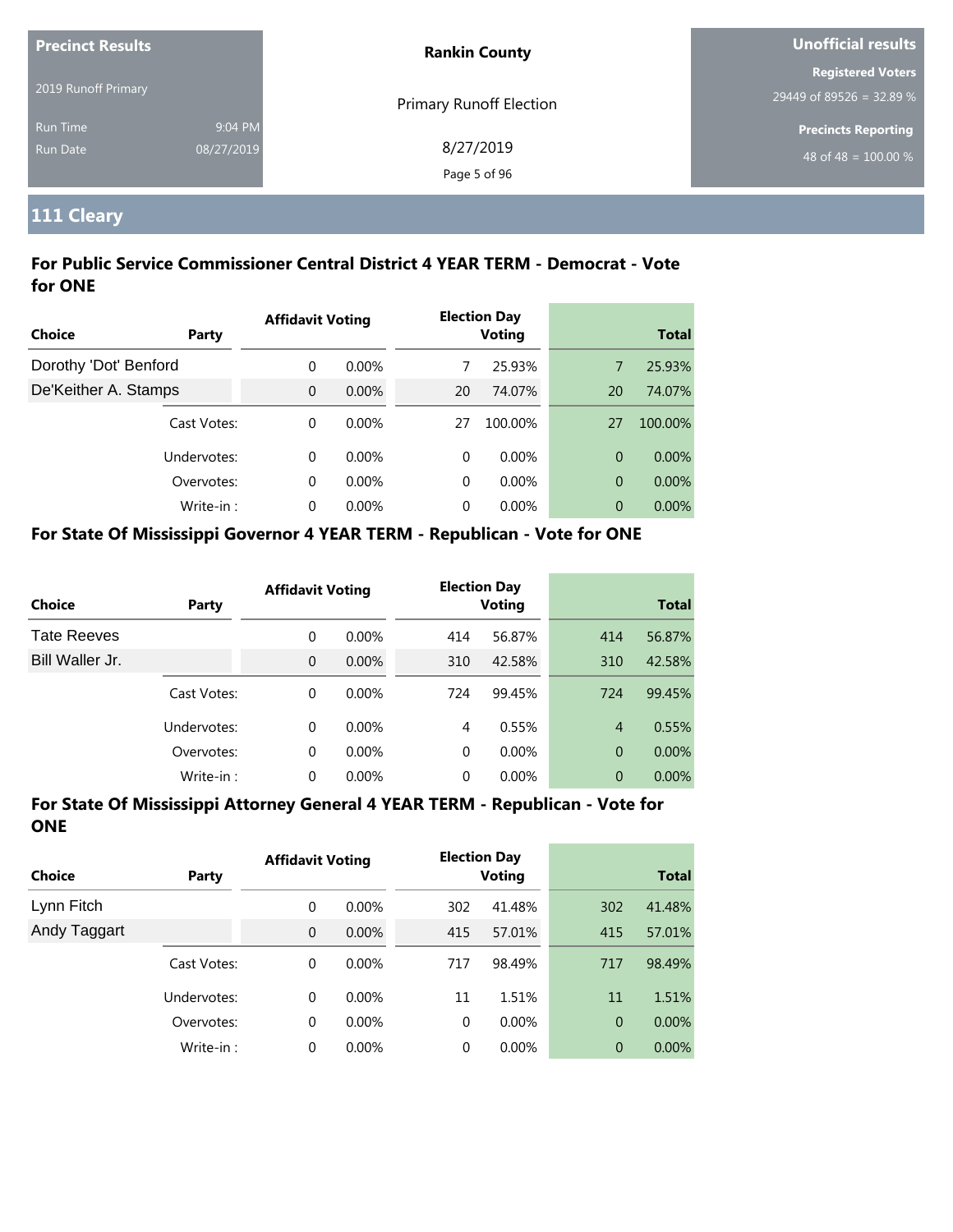| <b>Precinct Results</b> |            | <b>Rankin County</b>           | Unofficial results         |  |
|-------------------------|------------|--------------------------------|----------------------------|--|
|                         |            |                                | <b>Registered Voters</b>   |  |
| 2019 Runoff Primary     |            | <b>Primary Runoff Election</b> | 29449 of 89526 = 32.89 %   |  |
| <b>Run Time</b>         | 9:04 PM    |                                | <b>Precincts Reporting</b> |  |
| Run Date                | 08/27/2019 | 8/27/2019                      | 48 of 48 = $100.00\%$      |  |
|                         |            | Page 6 of 96                   |                            |  |

# **111 Cleary**

## **For Rankin Tax Collector 4 YEAR TERM - Republican - Vote for ONE**

|                  |              | <b>Affidavit Voting</b> |          |          | <b>Election Day</b> |     |              |
|------------------|--------------|-------------------------|----------|----------|---------------------|-----|--------------|
| Choice           | <b>Party</b> |                         |          |          | <b>Voting</b>       |     | <b>Total</b> |
| Michelle Denham  |              | $\Omega$                | $0.00\%$ | 423      | 58.10%              | 423 | 58.10%       |
| Caroline Gilbert |              | $\Omega$                | $0.00\%$ | 269      | 36.95%              | 269 | 36.95%       |
|                  | Cast Votes:  | $\Omega$                | $0.00\%$ | 692      | 95.05%              | 692 | 95.05%       |
|                  | Undervotes:  | $\Omega$                | $0.00\%$ | 34       | 4.67%               | 34  | 4.67%        |
|                  | Overvotes:   | $\Omega$                | $0.00\%$ | $\Omega$ | $0.00\%$            | 0   | 0.00%        |
|                  | Write-in:    | $\Omega$                | $0.00\%$ | 2        | 0.27%               | 2   | 0.27%        |

| Choice         | Party       | <b>Affidavit Voting</b> |          |          | <b>Election Day</b><br><b>Voting</b> |     | <b>Total</b> |
|----------------|-------------|-------------------------|----------|----------|--------------------------------------|-----|--------------|
| Robert Hancock |             | 0                       | $0.00\%$ | 409      | 56.18%                               | 409 | 56.18%       |
| Chip Taylor    |             | $\Omega$                | $0.00\%$ | 310      | 42.58%                               | 310 | 42.58%       |
|                | Cast Votes: | $\Omega$                | $0.00\%$ | 719      | 98.76%                               | 719 | 98.76%       |
|                | Undervotes: | $\Omega$                | $0.00\%$ | 8        | 1.10%                                | 8   | 1.10%        |
|                | Overvotes:  | 0                       | $0.00\%$ | $\Omega$ | $0.00\%$                             | 0   | 0.00%        |
|                | Write-in:   | $\Omega$                | 0.00%    |          | 0.14%                                | 1   | 0.14%        |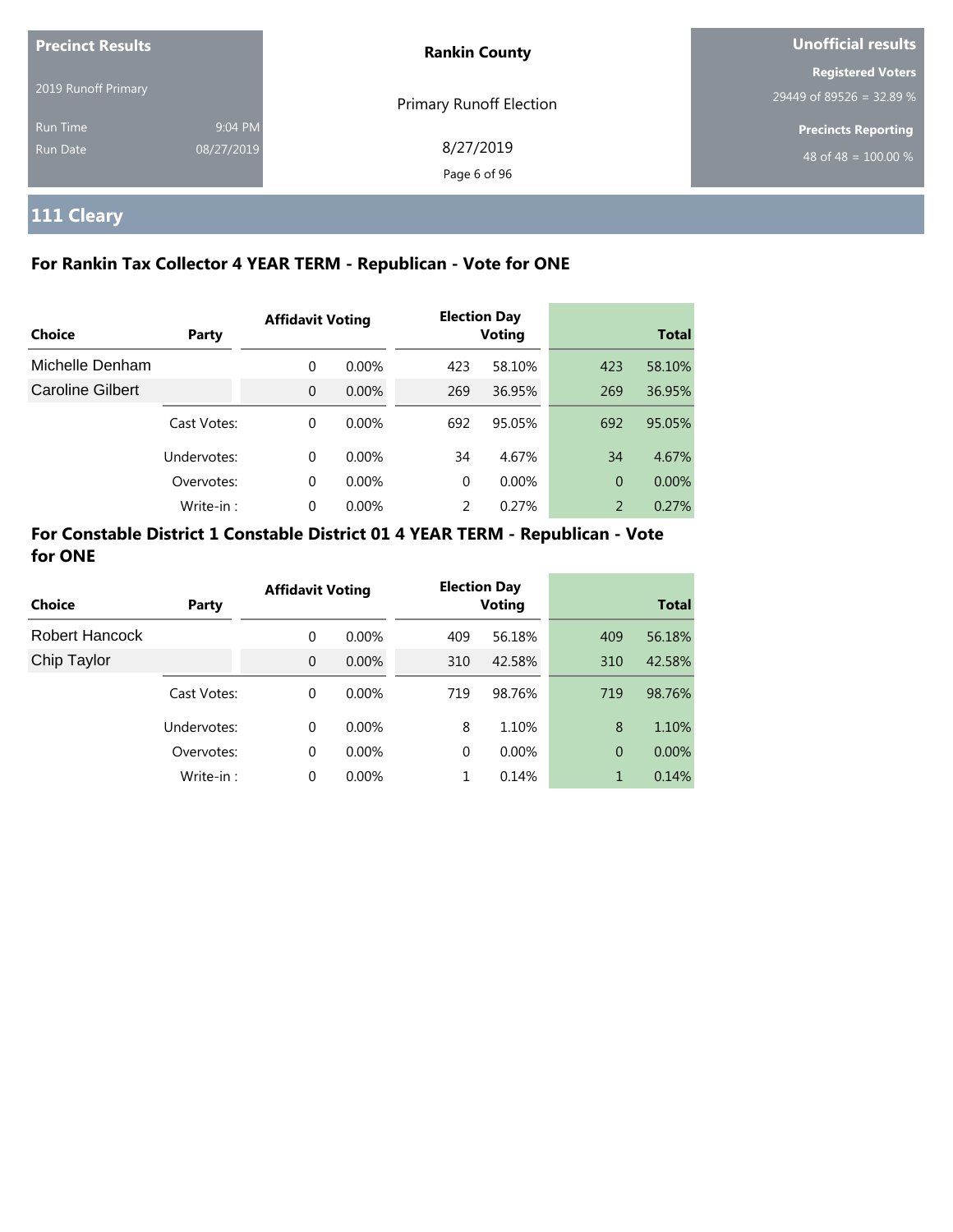| <b>Precinct Results</b> |            | <b>Rankin County</b>           | Unofficial results         |  |
|-------------------------|------------|--------------------------------|----------------------------|--|
|                         |            |                                | <b>Registered Voters</b>   |  |
| 2019 Runoff Primary     |            | <b>Primary Runoff Election</b> | $29449$ of 89526 = 32.89 % |  |
| <b>Run Time</b>         | 9:04 PM    |                                | <b>Precincts Reporting</b> |  |
| Run Date                | 08/27/2019 | 8/27/2019                      | 48 of 48 = $100.00\%$      |  |
|                         |            | Page 7 of 96                   |                            |  |

# **112 East Steen Creek**

## **For Public Service Commissioner Central District 4 YEAR TERM - Democrat - Vote for ONE**

|                       |             | <b>Affidavit Voting</b> |          |    | <b>Election Day</b> |    |              |
|-----------------------|-------------|-------------------------|----------|----|---------------------|----|--------------|
| <b>Choice</b>         | Party       |                         |          |    | <b>Voting</b>       |    | <b>Total</b> |
| Dorothy 'Dot' Benford |             | $\Omega$                | $0.00\%$ | 8  | 20.51%              | 8  | 20.51%       |
| De'Keither A. Stamps  |             | $\Omega$                | $0.00\%$ | 31 | 79.49%              | 31 | 79.49%       |
|                       | Cast Votes: | $\Omega$                | $0.00\%$ | 39 | 100.00%             | 39 | 100.00%      |
|                       | Undervotes: | $\Omega$                | $0.00\%$ | 0  | $0.00\%$            | 0  | $0.00\%$     |
|                       | Overvotes:  | $\Omega$                | $0.00\%$ | 0  | $0.00\%$            | 0  | 0.00%        |
|                       | Write-in:   | $\Omega$                | $0.00\%$ | 0  | $0.00\%$            | 0  | $0.00\%$     |

#### **For State Of Mississippi Governor 4 YEAR TERM - Republican - Vote for ONE**

| <b>Choice</b>      | Party       | <b>Affidavit Voting</b> |          |          | <b>Election Day</b><br><b>Voting</b> |                | <b>Total</b> |
|--------------------|-------------|-------------------------|----------|----------|--------------------------------------|----------------|--------------|
| <b>Tate Reeves</b> |             | 0                       | $0.00\%$ | 459      | 52.22%                               | 459            | 52.22%       |
| Bill Waller Jr.    |             | $\overline{0}$          | $0.00\%$ | 418      | 47.55%                               | 418            | 47.55%       |
|                    | Cast Votes: | 0                       | $0.00\%$ | 877      | 99.77%                               | 877            | 99.77%       |
|                    | Undervotes: | 0                       | $0.00\%$ | 1        | 0.11%                                | 1              | 0.11%        |
|                    | Overvotes:  | 0                       | $0.00\%$ | $\Omega$ | $0.00\%$                             | $\overline{0}$ | $0.00\%$     |
|                    | Write-in:   | 0                       | $0.00\%$ |          | 0.11%                                | 1              | 0.11%        |

| Choice       | Party       | <b>Affidavit Voting</b> |          |     | <b>Election Day</b><br><b>Voting</b> |                | <b>Total</b> |
|--------------|-------------|-------------------------|----------|-----|--------------------------------------|----------------|--------------|
| Lynn Fitch   |             | 0                       | $0.00\%$ | 341 | 38.79%                               | 341            | 38.79%       |
| Andy Taggart |             | $\overline{0}$          | $0.00\%$ | 528 | 60.07%                               | 528            | 60.07%       |
|              | Cast Votes: | 0                       | $0.00\%$ | 869 | 98.86%                               | 869            | 98.86%       |
|              | Undervotes: | $\Omega$                | $0.00\%$ | 9   | 1.02%                                | 9              | 1.02%        |
|              | Overvotes:  | $\mathbf 0$             | 0.00%    | 0   | $0.00\%$                             | $\overline{0}$ | $0.00\%$     |
|              | Write-in:   | 0                       | 0.00%    |     | 0.11%                                | 1              | 0.11%        |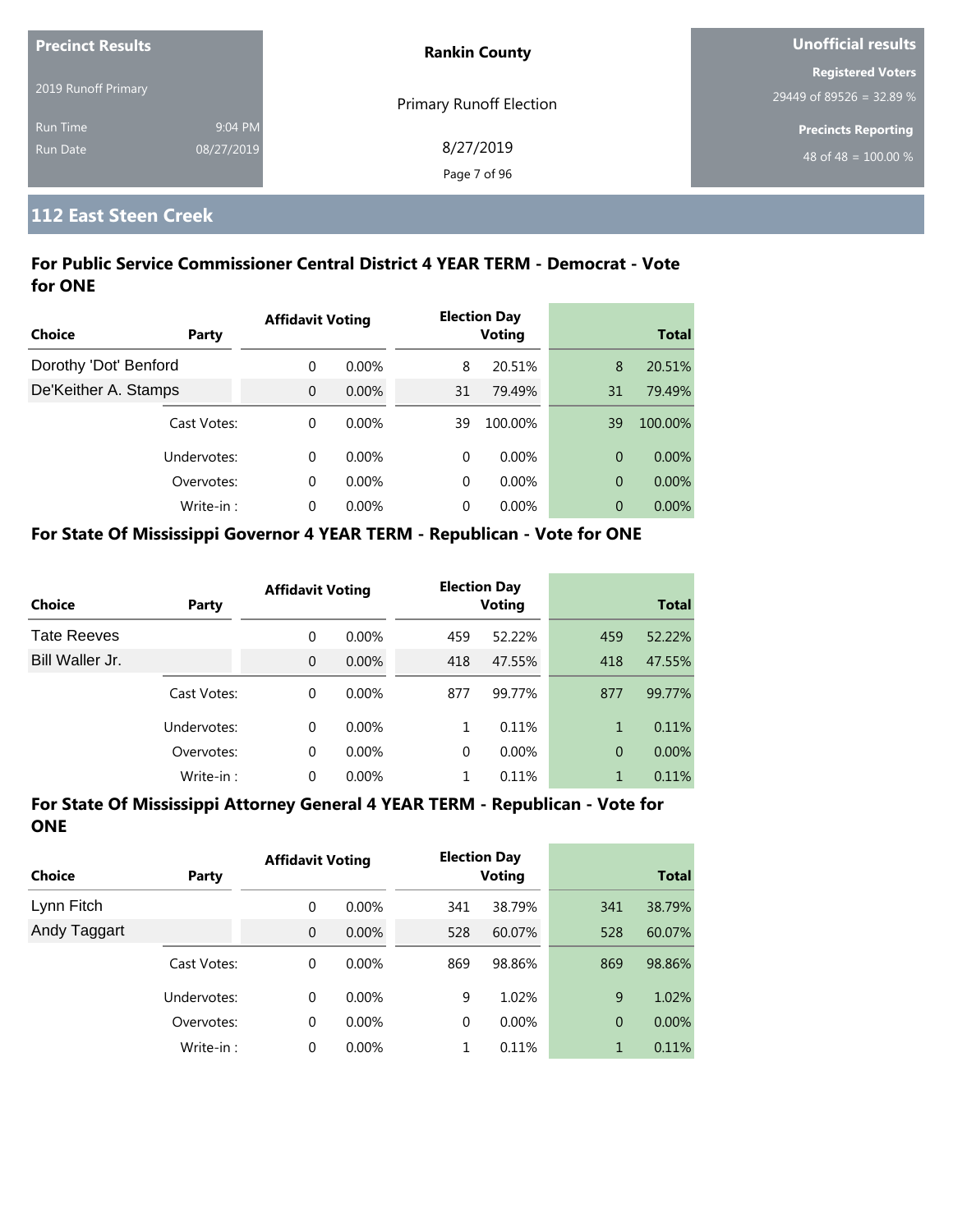| <b>Precinct Results</b><br>2019 Runoff Primary |                       | <b>Rankin County</b>           | Unofficial results                                             |  |
|------------------------------------------------|-----------------------|--------------------------------|----------------------------------------------------------------|--|
|                                                |                       | <b>Primary Runoff Election</b> | <b>Registered Voters</b><br>29449 of 89526 = 32.89 %           |  |
| <b>Run Time</b><br>Run Date                    | 9:04 PM<br>08/27/2019 | 8/27/2019<br>Page 8 of 96      | <b>Precincts Reporting</b><br>48 of 48 = $\overline{100.00\%}$ |  |

# **112 East Steen Creek**

### **For Rankin Tax Collector 4 YEAR TERM - Republican - Vote for ONE**

|                         |             | <b>Affidavit Voting</b> |          |          | <b>Election Day</b> |                |              |
|-------------------------|-------------|-------------------------|----------|----------|---------------------|----------------|--------------|
| Choice                  | Party       |                         |          |          | <b>Voting</b>       |                | <b>Total</b> |
| Michelle Denham         |             | 0                       | $0.00\%$ | 485      | 55.18%              | 485            | 55.18%       |
| <b>Caroline Gilbert</b> |             | $\Omega$                | $0.00\%$ | 361      | 41.07%              | 361            | 41.07%       |
|                         | Cast Votes: | $\Omega$                | $0.00\%$ | 846      | 96.25%              | 846            | 96.25%       |
|                         | Undervotes: | $\Omega$                | $0.00\%$ | 31       | 3.53%               | 31             | 3.53%        |
|                         | Overvotes:  | 0                       | $0.00\%$ | $\Omega$ | 0.00%               | $\overline{0}$ | 0.00%        |
|                         | Write-in:   | 0                       | 0.00%    |          | 0.23%               | 2              | 0.23%        |

| Choice                | Party       | <b>Affidavit Voting</b> |          |          | <b>Election Day</b><br><b>Voting</b> |                | <b>Total</b> |
|-----------------------|-------------|-------------------------|----------|----------|--------------------------------------|----------------|--------------|
| <b>Robert Hancock</b> |             | 0                       | $0.00\%$ | 370      | 42.09%                               | 370            | 42.09%       |
| Chip Taylor           |             | $\Omega$                | $0.00\%$ | 500      | 56.88%                               | 500            | 56.88%       |
|                       |             |                         |          |          |                                      |                |              |
|                       | Cast Votes: | 0                       | $0.00\%$ | 870      | 98.98%                               | 870            | 98.98%       |
|                       | Undervotes: | 0                       | $0.00\%$ | 8        | 0.91%                                | 8              | 0.91%        |
|                       | Overvotes:  | 0                       | $0.00\%$ | $\Omega$ | 0.00%                                | $\overline{0}$ | $0.00\%$     |
|                       | Write-in:   | 0                       | 0.00%    |          | 0.11%                                |                | 0.11%        |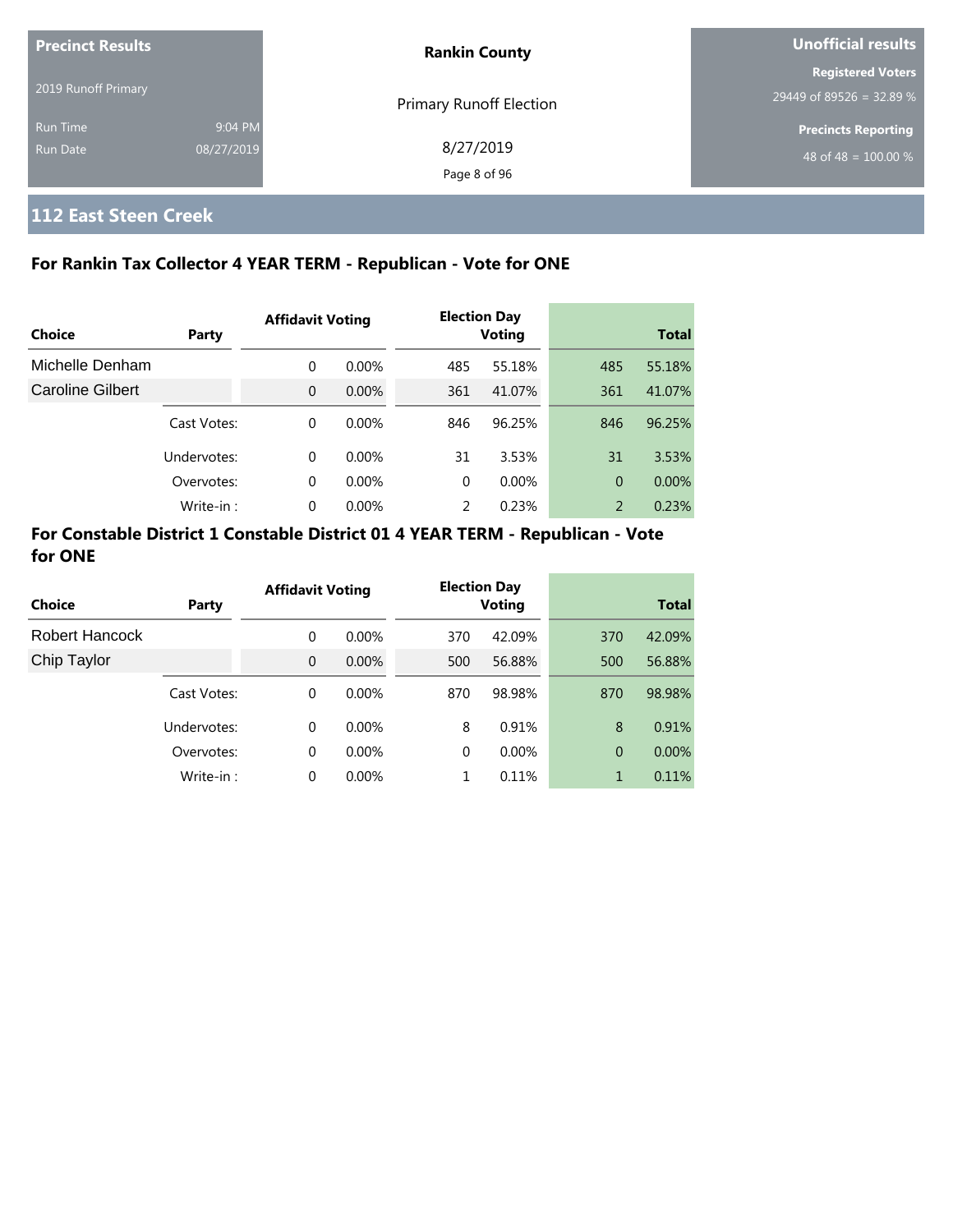| <b>Precinct Results</b> |            | <b>Rankin County</b>           | Unofficial results         |  |
|-------------------------|------------|--------------------------------|----------------------------|--|
|                         |            |                                | <b>Registered Voters</b>   |  |
| 2019 Runoff Primary     |            | <b>Primary Runoff Election</b> | $29449$ of 89526 = 32.89 % |  |
| <b>Run Time</b>         | 9:04 PM    |                                | <b>Precincts Reporting</b> |  |
| Run Date                | 08/27/2019 | 8/27/2019                      | 48 of 48 = $100.00\%$      |  |
|                         |            | Page 9 of 96                   |                            |  |

# **113 Mountain Creek**

## **For Public Service Commissioner Central District 4 YEAR TERM - Democrat - Vote for ONE**

|                       |             | <b>Affidavit Voting</b> |          |    | <b>Election Day</b> |                |              |
|-----------------------|-------------|-------------------------|----------|----|---------------------|----------------|--------------|
| <b>Choice</b>         | Party       |                         |          |    | <b>Voting</b>       |                | <b>Total</b> |
| Dorothy 'Dot' Benford |             | $\Omega$                | $0.00\%$ | 2  | 15.38%              | 2              | 15.38%       |
| De'Keither A. Stamps  |             | $\overline{0}$          | $0.00\%$ | 11 | 84.62%              | 11             | 84.62%       |
|                       | Cast Votes: | $\Omega$                | $0.00\%$ | 13 | 100.00%             | 13             | 100.00%      |
|                       | Undervotes: | $\Omega$                | $0.00\%$ | 0  | $0.00\%$            | $\overline{0}$ | $0.00\%$     |
|                       | Overvotes:  | $\Omega$                | $0.00\%$ | 0  | $0.00\%$            | $\overline{0}$ | 0.00%        |
|                       | Write-in:   | $\Omega$                | $0.00\%$ | 0  | 0.00%               | $\overline{0}$ | $0.00\%$     |

#### **For State Of Mississippi Governor 4 YEAR TERM - Republican - Vote for ONE**

| <b>Choice</b>      | Party       | <b>Affidavit Voting</b> |          |          | <b>Election Day</b><br><b>Voting</b> |                | <b>Total</b> |
|--------------------|-------------|-------------------------|----------|----------|--------------------------------------|----------------|--------------|
| <b>Tate Reeves</b> |             | 0                       | $0.00\%$ | 115      | 58.38%                               | 115            | 58.38%       |
| Bill Waller Jr.    |             | 0                       | $0.00\%$ | 82       | 41.62%                               | 82             | 41.62%       |
|                    | Cast Votes: | 0                       | $0.00\%$ | 197      | 100.00%                              | 197            | 100.00%      |
|                    | Undervotes: | 0                       | $0.00\%$ | $\Omega$ | $0.00\%$                             | $\Omega$       | $0.00\%$     |
|                    | Overvotes:  | 0                       | $0.00\%$ | $\Omega$ | $0.00\%$                             | $\overline{0}$ | $0.00\%$     |
|                    | Write-in:   | 0                       | $0.00\%$ | 0        | $0.00\%$                             | 0              | 0.00%        |

| <b>Choice</b> | Party       | <b>Affidavit Voting</b> |          |          | <b>Election Day</b><br><b>Voting</b> |                | <b>Total</b> |
|---------------|-------------|-------------------------|----------|----------|--------------------------------------|----------------|--------------|
| Lynn Fitch    |             | 0                       | $0.00\%$ | 82       | 41.62%                               | 82             | 41.62%       |
| Andy Taggart  |             | $\overline{0}$          | $0.00\%$ | 113      | 57.36%                               | 113            | 57.36%       |
|               | Cast Votes: | 0                       | $0.00\%$ | 195      | 98.98%                               | 195            | 98.98%       |
|               | Undervotes: | 0                       | $0.00\%$ | 2        | 1.02%                                | 2              | 1.02%        |
|               | Overvotes:  | 0                       | $0.00\%$ | 0        | $0.00\%$                             | $\overline{0}$ | $0.00\%$     |
|               | Write-in:   | $\Omega$                | $0.00\%$ | $\Omega$ | $0.00\%$                             | 0              | 0.00%        |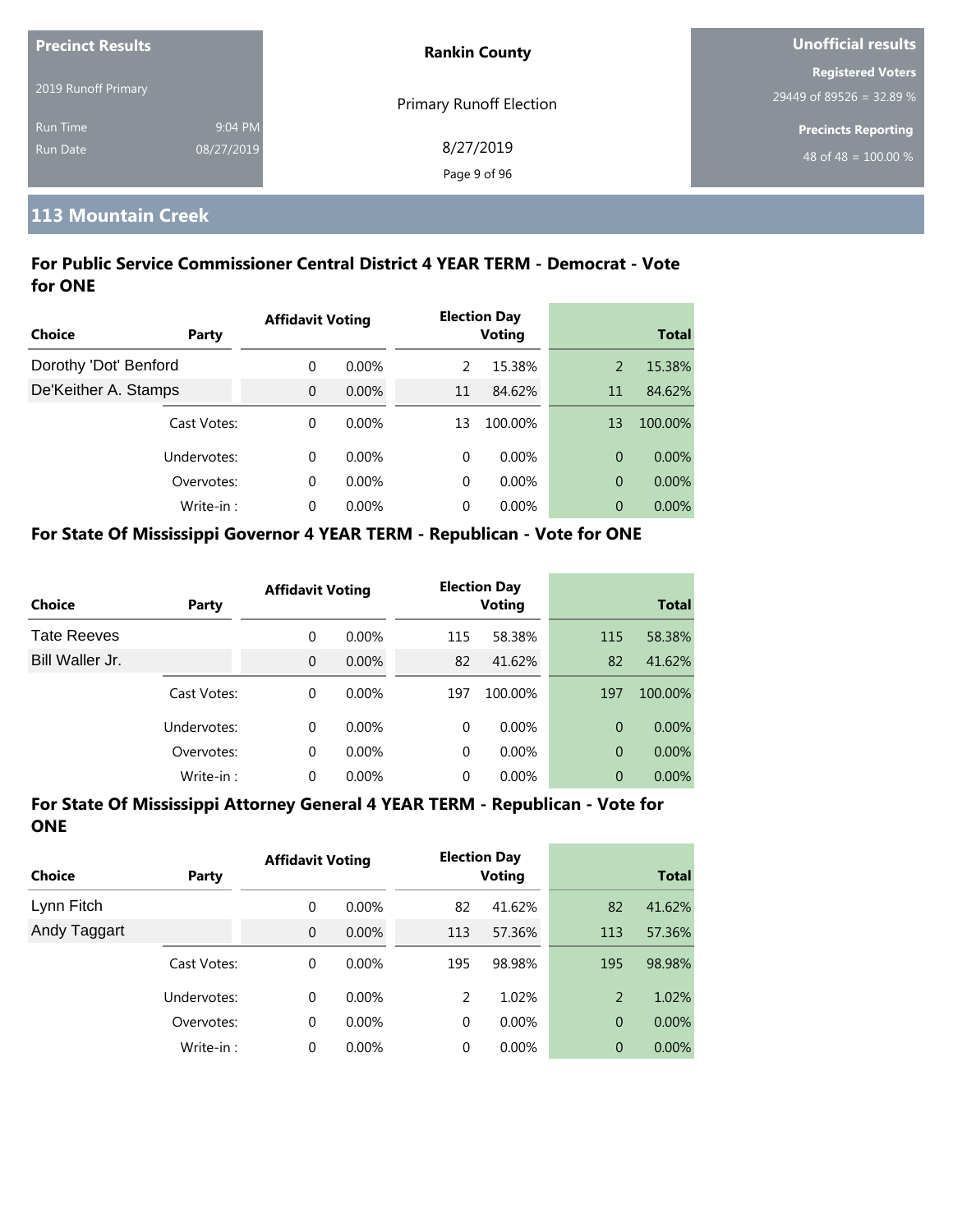| <b>Precinct Results</b><br>2019 Runoff Primary |                       | <b>Rankin County</b>           | Unofficial results                                   |  |
|------------------------------------------------|-----------------------|--------------------------------|------------------------------------------------------|--|
|                                                |                       | <b>Primary Runoff Election</b> | <b>Registered Voters</b><br>29449 of 89526 = 32.89 % |  |
| <b>Run Time</b><br>Run Date                    | 9:04 PM<br>08/27/2019 | 8/27/2019<br>Page 10 of 96     | <b>Precincts Reporting</b><br>48 of 48 = $100.00\%$  |  |

# **113 Mountain Creek**

## **For Rankin Tax Collector 4 YEAR TERM - Republican - Vote for ONE**

|                  |             | <b>Affidavit Voting</b> |          |          | <b>Election Day</b> |     |              |
|------------------|-------------|-------------------------|----------|----------|---------------------|-----|--------------|
| Choice           | Party       |                         |          |          | <b>Voting</b>       |     | <b>Total</b> |
| Michelle Denham  |             | $\Omega$                | $0.00\%$ | 133      | 67.51%              | 133 | 67.51%       |
| Caroline Gilbert |             | $\Omega$                | $0.00\%$ | 53       | 26.90%              | 53  | 26.90%       |
|                  | Cast Votes: | $\Omega$                | $0.00\%$ | 186      | 94.42%              | 186 | 94.42%       |
|                  | Undervotes: | $\Omega$                | $0.00\%$ | 11       | 5.58%               | 11  | 5.58%        |
|                  | Overvotes:  | $\Omega$                | $0.00\%$ | $\Omega$ | $0.00\%$            | 0   | 0.00%        |
|                  | Write-in:   | $\Omega$                | 0.00%    | 0        | 0.00%               | 0   | 0.00%        |

| <b>Choice</b>         | Party       | <b>Affidavit Voting</b> |          |          | <b>Election Day</b><br><b>Voting</b> |     | <b>Total</b> |
|-----------------------|-------------|-------------------------|----------|----------|--------------------------------------|-----|--------------|
| <b>Robert Hancock</b> |             | 0                       | $0.00\%$ | 67       | 34.01%                               | 67  | 34.01%       |
| Chip Taylor           |             | $\Omega$                | $0.00\%$ | 127      | 64.47%                               | 127 | 64.47%       |
|                       | Cast Votes: | $\Omega$                | $0.00\%$ | 194      | 98.48%                               | 194 | 98.48%       |
|                       | Undervotes: | $\Omega$                | $0.00\%$ | 3        | 1.52%                                | 3   | 1.52%        |
|                       | Overvotes:  | 0                       | $0.00\%$ | $\Omega$ | $0.00\%$                             | 0   | $0.00\%$     |
|                       | Write-in:   | $\Omega$                | 0.00%    | 0        | 0.00%                                | 0   | $0.00\%$     |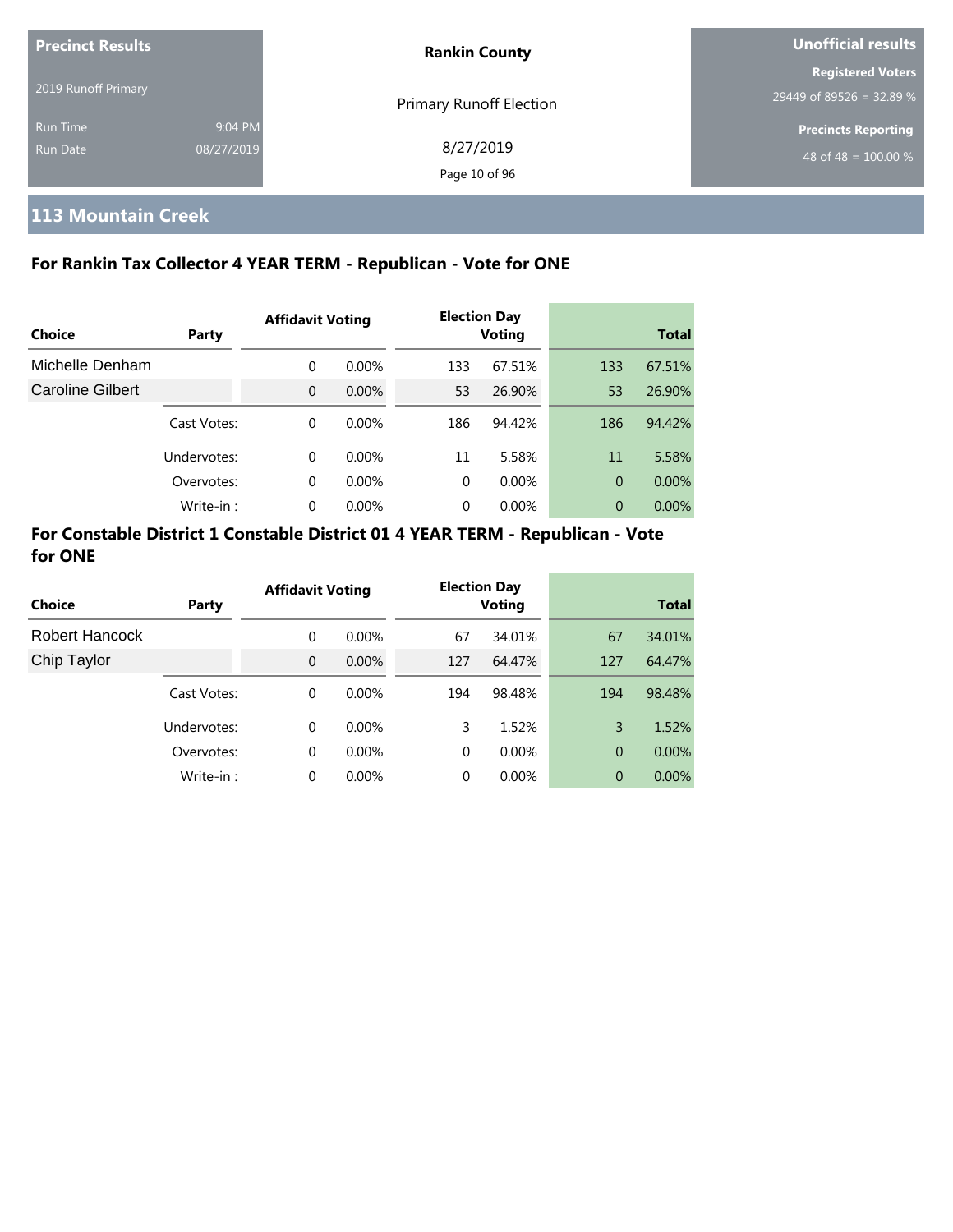| <b>Precinct Results</b> |            | <b>Rankin County</b>           | Unofficial results         |
|-------------------------|------------|--------------------------------|----------------------------|
|                         |            |                                | <b>Registered Voters</b>   |
| 2019 Runoff Primary     |            | <b>Primary Runoff Election</b> | 29449 of 89526 = 32.89 %   |
| <b>Run Time</b>         | 9:04 PM    |                                | <b>Precincts Reporting</b> |
| Run Date                | 08/27/2019 | 8/27/2019                      | 48 of 48 = $100.00\%$      |
|                         |            | Page 11 of 96                  |                            |

# **114 North Richland**

### **For Public Service Commissioner Central District 4 YEAR TERM - Democrat - Vote for ONE**

| Choice<br>Party       |             | <b>Affidavit Voting</b> |          |    | <b>Election Day</b><br><b>Voting</b> | <b>Total</b>   |          |
|-----------------------|-------------|-------------------------|----------|----|--------------------------------------|----------------|----------|
|                       |             |                         |          |    |                                      |                |          |
| Dorothy 'Dot' Benford |             | 0                       | $0.00\%$ | 6  | 20.00%                               | 6              | 20.00%   |
| De'Keither A. Stamps  |             | $\Omega$                | $0.00\%$ | 24 | 80.00%                               | 24             | 80.00%   |
|                       | Cast Votes: | $\Omega$                | $0.00\%$ | 30 | 100.00%                              | 30             | 100.00%  |
|                       | Undervotes: | $\Omega$                | $0.00\%$ | 0  | $0.00\%$                             | $\overline{0}$ | $0.00\%$ |
|                       | Overvotes:  | $\Omega$                | $0.00\%$ | 0  | $0.00\%$                             | $\overline{0}$ | $0.00\%$ |
|                       | Write-in:   | $\Omega$                | $0.00\%$ | 0  | $0.00\%$                             | 0              | $0.00\%$ |

#### **For State Of Mississippi Governor 4 YEAR TERM - Republican - Vote for ONE**

| <b>Choice</b>      | Party       | <b>Affidavit Voting</b> |          |               | <b>Election Day</b><br><b>Voting</b> |                | <b>Total</b> |
|--------------------|-------------|-------------------------|----------|---------------|--------------------------------------|----------------|--------------|
| <b>Tate Reeves</b> |             | 0                       | $0.00\%$ | 231           | 55.26%                               | 231            | 55.26%       |
| Bill Waller Jr.    |             | 0                       | $0.00\%$ | 185           | 44.26%                               | 185            | 44.26%       |
|                    | Cast Votes: | 0                       | $0.00\%$ | 416           | 99.52%                               | 416            | 99.52%       |
|                    | Undervotes: | 0                       | $0.00\%$ | $\mathcal{P}$ | 0.48%                                | $\overline{2}$ | 0.48%        |
|                    | Overvotes:  | 0                       | $0.00\%$ | $\Omega$      | $0.00\%$                             | $\overline{0}$ | $0.00\%$     |
|                    | Write-in:   | 0                       | $0.00\%$ | 0             | $0.00\%$                             | 0              | 0.00%        |

| <b>Choice</b> | Party       | <b>Affidavit Voting</b> |          |          | <b>Election Day</b><br><b>Voting</b> |                | <b>Total</b> |  |
|---------------|-------------|-------------------------|----------|----------|--------------------------------------|----------------|--------------|--|
| Lynn Fitch    |             | 0                       | $0.00\%$ | 185      | 44.26%                               | 185            | 44.26%       |  |
| Andy Taggart  |             | $\overline{0}$          | 0.00%    | 230      | 55.02%                               | 230            | 55.02%       |  |
|               | Cast Votes: | 0                       | $0.00\%$ | 415      | 99.28%                               | 415            | 99.28%       |  |
|               | Undervotes: | 0                       | $0.00\%$ | 3        | 0.72%                                | 3              | 0.72%        |  |
|               | Overvotes:  | 0                       | $0.00\%$ | $\Omega$ | $0.00\%$                             | $\overline{0}$ | $0.00\%$     |  |
|               | Write-in:   | $\Omega$                | $0.00\%$ | $\Omega$ | $0.00\%$                             | 0              | 0.00%        |  |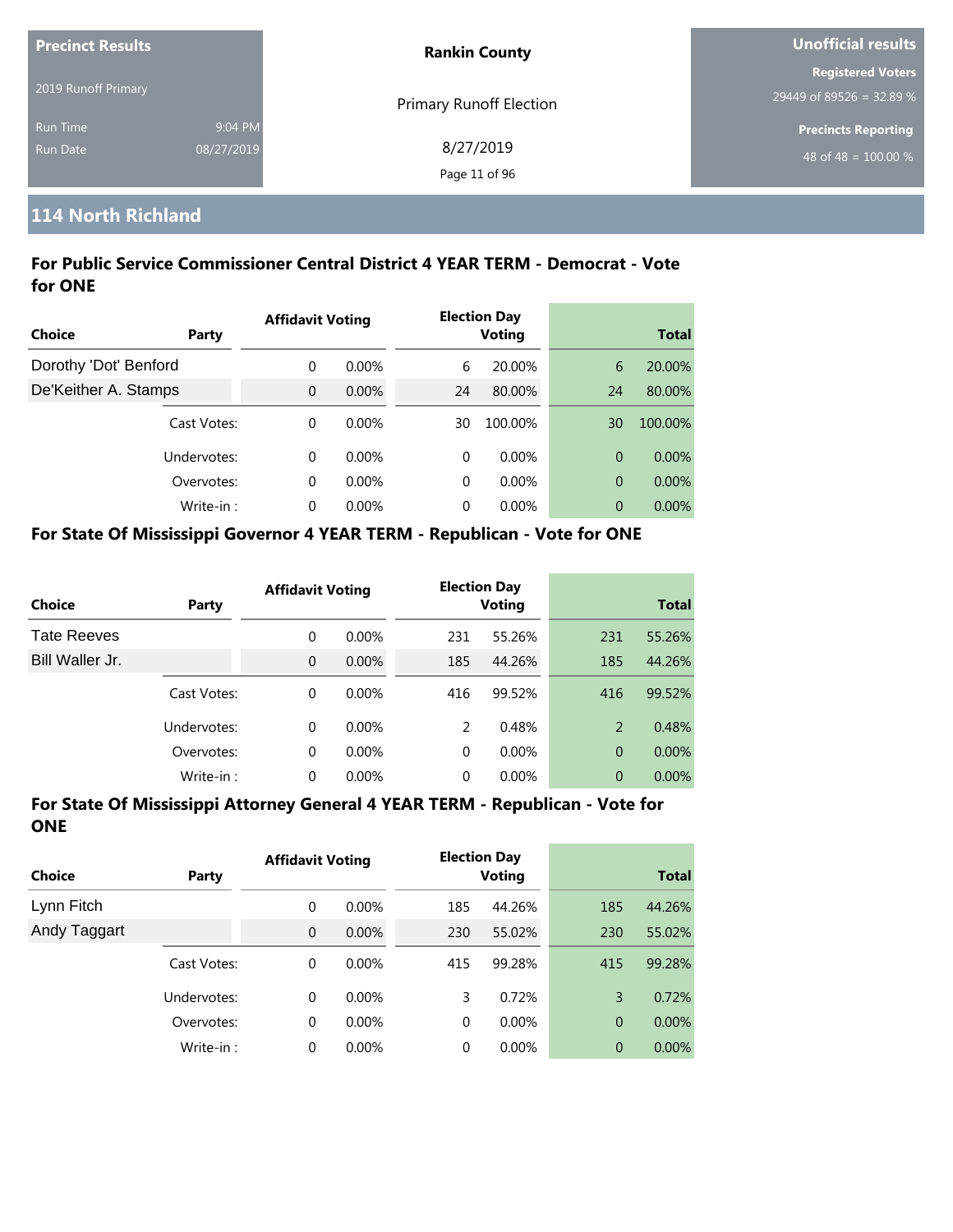| <b>Precinct Results</b><br>2019 Runoff Primary |                       | <b>Rankin County</b>           | Unofficial results                                   |  |  |
|------------------------------------------------|-----------------------|--------------------------------|------------------------------------------------------|--|--|
|                                                |                       | <b>Primary Runoff Election</b> | <b>Registered Voters</b><br>29449 of 89526 = 32.89 % |  |  |
| <b>Run Time</b><br><b>Run Date</b>             | 9:04 PM<br>08/27/2019 | 8/27/2019<br>Page 12 of 96     | <b>Precincts Reporting</b><br>48 of 48 = $100.00\%$  |  |  |

# **114 North Richland**

## **For Rankin Tax Collector 4 YEAR TERM - Republican - Vote for ONE**

|                         |             | <b>Affidavit Voting</b> |          |     | <b>Election Day</b> |                |              |
|-------------------------|-------------|-------------------------|----------|-----|---------------------|----------------|--------------|
| Choice                  | Party       |                         |          |     | <b>Voting</b>       |                | <b>Total</b> |
| Michelle Denham         |             | $\Omega$                | $0.00\%$ | 311 | 74.40%              | 311            | 74.40%       |
| <b>Caroline Gilbert</b> |             | $\Omega$                | $0.00\%$ | 97  | 23.21%              | 97             | 23.21%       |
|                         | Cast Votes: | $\Omega$                | $0.00\%$ | 408 | 97.61%              | 408            | 97.61%       |
|                         | Undervotes: | $\Omega$                | $0.00\%$ | 10  | 2.39%               | 10             | 2.39%        |
|                         | Overvotes:  | $\Omega$                | $0.00\%$ | 0   | $0.00\%$            | $\overline{0}$ | $0.00\%$     |
|                         | Write-in:   | $\Omega$                | 0.00%    | 0   | 0.00%               | 0              | $0.00\%$     |

| Choice                |             | <b>Affidavit Voting</b> |          |     | <b>Election Day</b> |                | <b>Total</b> |
|-----------------------|-------------|-------------------------|----------|-----|---------------------|----------------|--------------|
|                       | Party       |                         |          |     | <b>Voting</b>       |                |              |
| <b>Robert Hancock</b> |             | 0                       | $0.00\%$ | 280 | 66.99%              | 280            | 66.99%       |
| Chip Taylor           |             | $\Omega$                | $0.00\%$ | 130 | 31.10%              | 130            | 31.10%       |
|                       | Cast Votes: | 0                       | $0.00\%$ | 410 | 98.09%              | 410            | 98.09%       |
|                       | Undervotes: | 0                       | $0.00\%$ | 8   | 1.91%               | 8              | 1.91%        |
|                       | Overvotes:  | 0                       | $0.00\%$ | 0   | 0.00%               | $\overline{0}$ | 0.00%        |
|                       | Write-in:   | 0                       | 0.00%    | 0   | 0.00%               | 0              | $0.00\%$     |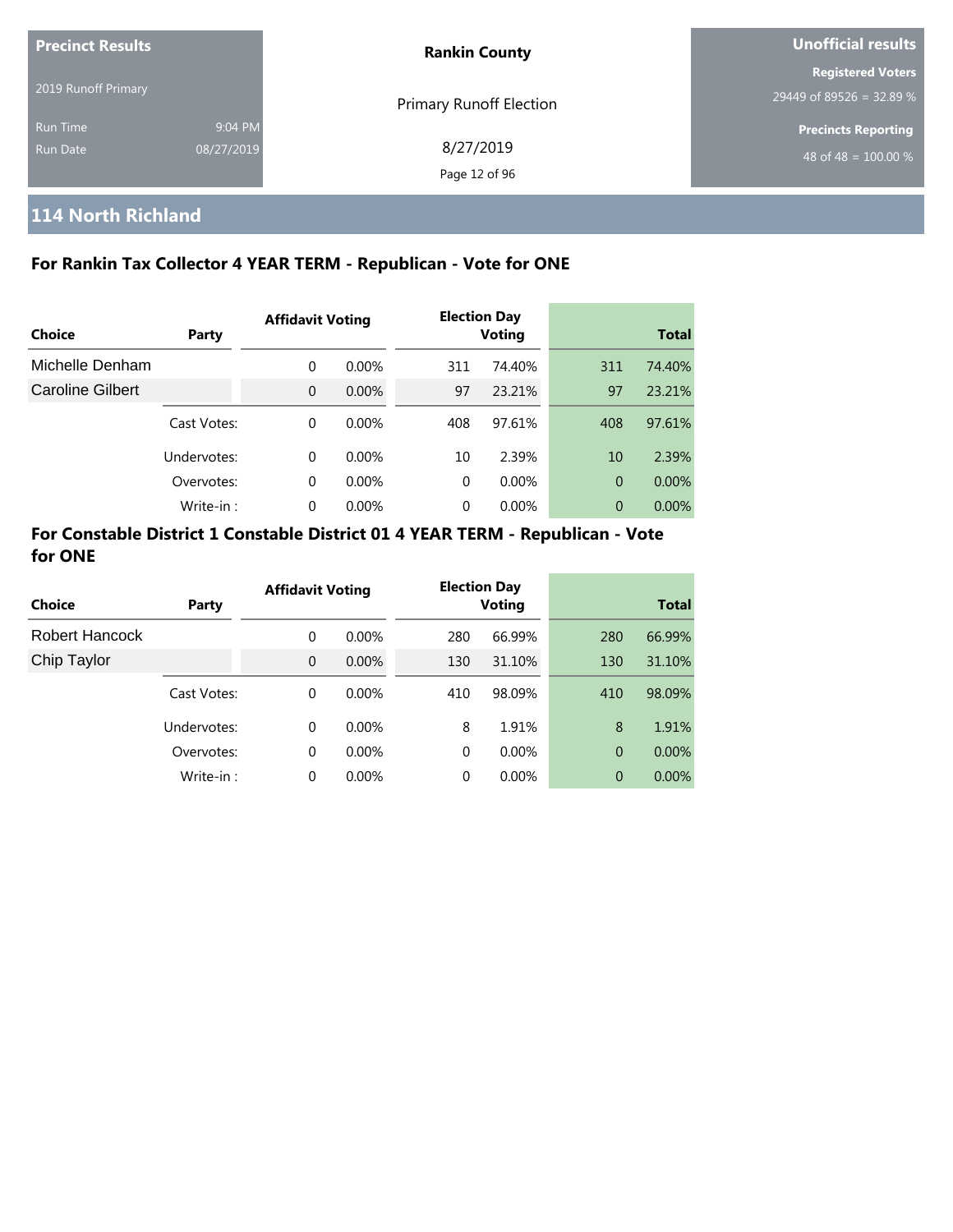| <b>Precinct Results</b> |            | <b>Rankin County</b>    | Unofficial results               |  |
|-------------------------|------------|-------------------------|----------------------------------|--|
|                         |            |                         | <b>Registered Voters</b>         |  |
| 2019 Runoff Primary     |            | Primary Runoff Election | 29449 of 89526 = 32.89 %         |  |
| <b>Run Time</b>         | 9:04 PM    |                         | <b>Precincts Reporting</b>       |  |
| Run Date                | 08/27/2019 | 8/27/2019               | 48 of 48 = $\overline{100.00\%}$ |  |
|                         |            | Page 13 of 96           |                                  |  |

## **115 South Richland**

## **For Public Service Commissioner Central District 4 YEAR TERM - Democrat - Vote for ONE**

|                       |             | <b>Affidavit Voting</b> |          |    | <b>Election Day</b> |                |              |
|-----------------------|-------------|-------------------------|----------|----|---------------------|----------------|--------------|
| Choice                | Party       |                         |          |    | <b>Voting</b>       |                | <b>Total</b> |
| Dorothy 'Dot' Benford |             | $\Omega$                | $0.00\%$ | 9  | 25.71%              | 9              | 25.71%       |
| De'Keither A. Stamps  |             | $\Omega$                | $0.00\%$ | 26 | 74.29%              | 26             | 74.29%       |
|                       | Cast Votes: | $\Omega$                | $0.00\%$ | 35 | 100.00%             | 35             | 100.00%      |
|                       | Undervotes: | $\Omega$                | $0.00\%$ | 0  | $0.00\%$            | $\overline{0}$ | $0.00\%$     |
|                       | Overvotes:  | $\Omega$                | $0.00\%$ | 0  | $0.00\%$            | $\overline{0}$ | $0.00\%$     |
|                       | Write-in:   | $\Omega$                | $0.00\%$ | 0  | $0.00\%$            | 0              | $0.00\%$     |

#### **For State Of Mississippi Governor 4 YEAR TERM - Republican - Vote for ONE**

| <b>Choice</b>      | Party       | <b>Affidavit Voting</b> |          |          | <b>Election Day</b><br><b>Voting</b> |                | <b>Total</b> |
|--------------------|-------------|-------------------------|----------|----------|--------------------------------------|----------------|--------------|
| <b>Tate Reeves</b> |             | 0                       | $0.00\%$ | 404      | 56.03%                               | 404            | 56.03%       |
| Bill Waller Jr.    |             | $\overline{0}$          | $0.00\%$ | 317      | 43.97%                               | 317            | 43.97%       |
|                    | Cast Votes: | 0                       | $0.00\%$ | 721      | 100.00%                              | 721            | 100.00%      |
|                    | Undervotes: | 0                       | $0.00\%$ | $\Omega$ | $0.00\%$                             | $\Omega$       | $0.00\%$     |
|                    | Overvotes:  | 0                       | 0.00%    | $\Omega$ | $0.00\%$                             | $\overline{0}$ | $0.00\%$     |
|                    | Write-in:   | 0                       | 0.00%    | 0        | 0.00%                                | $\overline{0}$ | 0.00%        |

| Choice       | <b>Party</b> | <b>Affidavit Voting</b> |          | <b>Election Day</b><br><b>Voting</b> |          | <b>Total</b>   |          |
|--------------|--------------|-------------------------|----------|--------------------------------------|----------|----------------|----------|
| Lynn Fitch   |              | 0                       | $0.00\%$ | 354                                  | 49.10%   | 354            | 49.10%   |
| Andy Taggart |              | $\overline{0}$          | 0.00%    | 364                                  | 50.49%   | 364            | 50.49%   |
|              | Cast Votes:  | 0                       | $0.00\%$ | 718                                  | 99.58%   | 718            | 99.58%   |
|              | Undervotes:  | 0                       | $0.00\%$ | 3                                    | 0.42%    | 3              | 0.42%    |
|              | Overvotes:   | 0                       | $0.00\%$ | 0                                    | $0.00\%$ | $\overline{0}$ | $0.00\%$ |
|              | Write-in:    | 0                       | $0.00\%$ | 0                                    | $0.00\%$ | $\overline{0}$ | 0.00%    |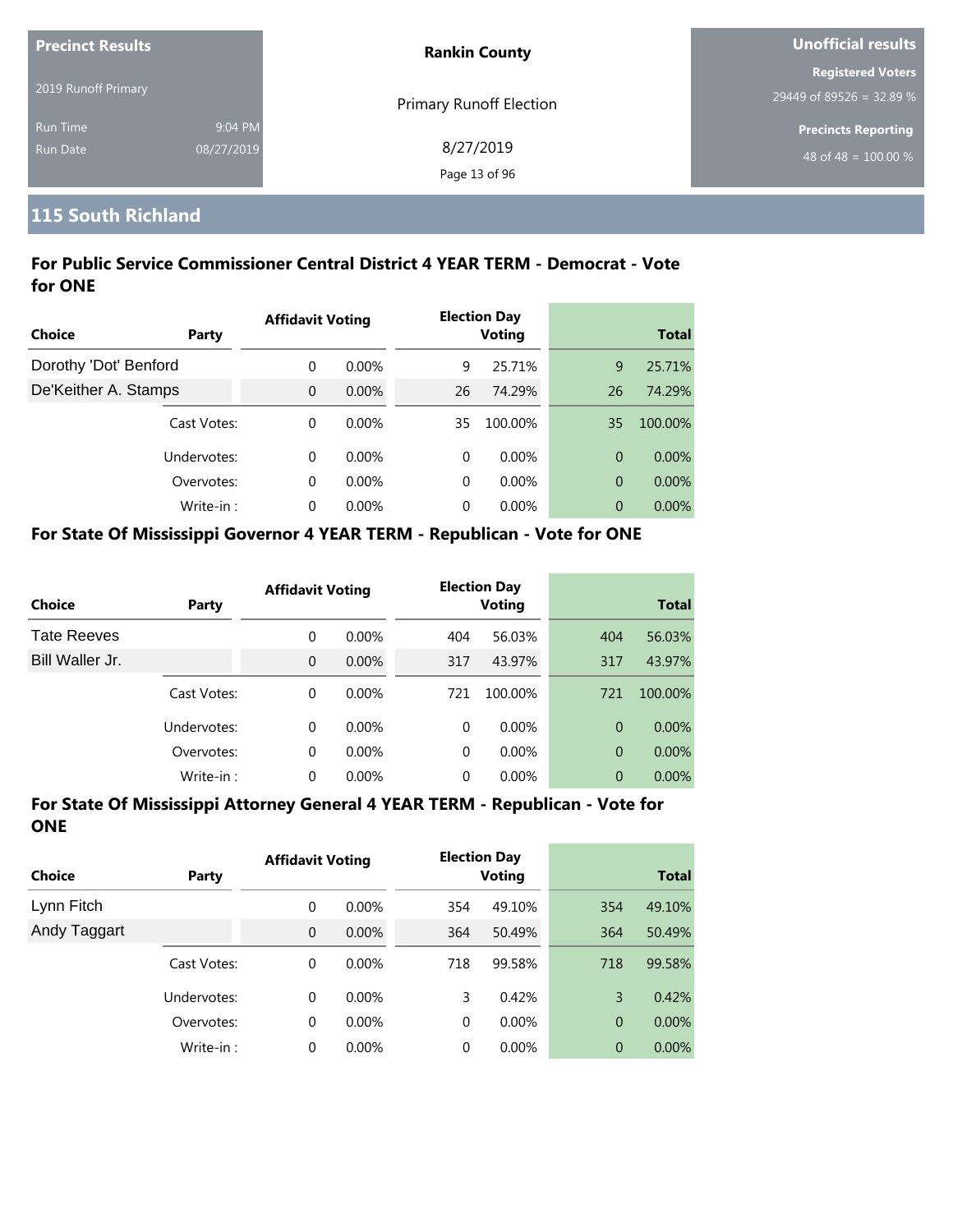| <b>Precinct Results</b> |            | <b>Rankin County</b>           | Unofficial results               |  |
|-------------------------|------------|--------------------------------|----------------------------------|--|
|                         |            |                                | <b>Registered Voters</b>         |  |
| 2019 Runoff Primary     |            | <b>Primary Runoff Election</b> | 29449 of 89526 = 32.89 %         |  |
| <b>Run Time</b>         | 9:04 PM    |                                | <b>Precincts Reporting</b>       |  |
| Run Date                | 08/27/2019 | 8/27/2019                      | 48 of 48 = $\overline{100.00\%}$ |  |
|                         |            | Page 14 of 96                  |                                  |  |

# **115 South Richland**

## **For Rankin Tax Collector 4 YEAR TERM - Republican - Vote for ONE**

|                  |             | <b>Affidavit Voting</b> |          |          | <b>Election Day</b> |     |              |
|------------------|-------------|-------------------------|----------|----------|---------------------|-----|--------------|
| Choice           | Party       |                         |          |          | <b>Voting</b>       |     | <b>Total</b> |
| Michelle Denham  |             | $\Omega$                | $0.00\%$ | 565      | 78.36%              | 565 | 78.36%       |
| Caroline Gilbert |             | $\Omega$                | 0.00%    | 144      | 19.97%              | 144 | 19.97%       |
|                  | Cast Votes: | $\Omega$                | $0.00\%$ | 709      | 98.34%              | 709 | 98.34%       |
|                  | Undervotes: | $\Omega$                | $0.00\%$ | 11       | 1.53%               | 11  | 1.53%        |
|                  | Overvotes:  | $\Omega$                | $0.00\%$ | $\Omega$ | $0.00\%$            | 0   | 0.00%        |
|                  | Write-in:   | $\Omega$                | 0.00%    |          | 0.14%               | 1   | 0.14%        |

| Choice         | Party       | <b>Affidavit Voting</b> |          |     | <b>Election Day</b><br><b>Voting</b> |     | <b>Total</b> |
|----------------|-------------|-------------------------|----------|-----|--------------------------------------|-----|--------------|
| Robert Hancock |             | 0                       | $0.00\%$ | 507 | 70.32%                               | 507 | 70.32%       |
| Chip Taylor    |             | $\Omega$                | $0.00\%$ | 209 | 28.99%                               | 209 | 28.99%       |
|                | Cast Votes: | $\Omega$                | $0.00\%$ | 716 | 99.31%                               | 716 | 99.31%       |
|                | Undervotes: | $\Omega$                | $0.00\%$ | 5   | 0.69%                                | 5   | 0.69%        |
|                | Overvotes:  | 0                       | $0.00\%$ | 0   | $0.00\%$                             | 0   | $0.00\%$     |
|                | Write-in:   | $\Omega$                | 0.00%    | 0   | 0.00%                                | 0   | $0.00\%$     |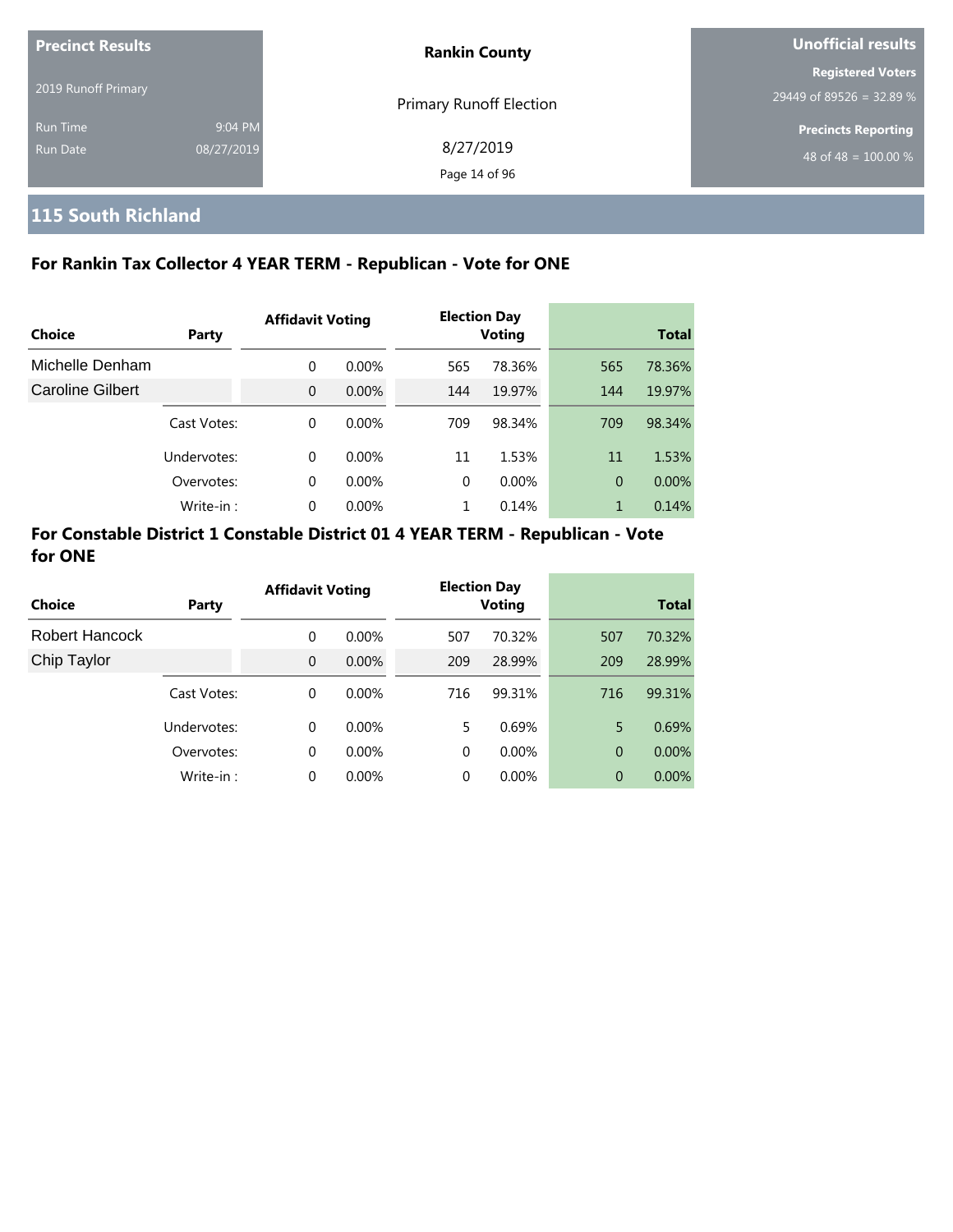| <b>Precinct Results</b> |            | <b>Rankin County</b>           | Unofficial results         |  |
|-------------------------|------------|--------------------------------|----------------------------|--|
|                         |            |                                | <b>Registered Voters</b>   |  |
| 2019 Runoff Primary     |            | <b>Primary Runoff Election</b> | 29449 of 89526 = 32.89 %   |  |
| <b>Run Time</b>         | 9:04 PM    |                                | <b>Precincts Reporting</b> |  |
| <b>Run Date</b>         | 08/27/2019 | 8/27/2019                      | 48 of 48 = $100.00\%$      |  |
|                         |            | Page 15 of 96                  |                            |  |

## **116 Star**

### **For Public Service Commissioner Central District 4 YEAR TERM - Democrat - Vote for ONE**

|                       |             | <b>Affidavit Voting</b> |          |    | <b>Election Day</b> |                |              |
|-----------------------|-------------|-------------------------|----------|----|---------------------|----------------|--------------|
| <b>Choice</b>         | Party       |                         |          |    | <b>Voting</b>       |                | <b>Total</b> |
| Dorothy 'Dot' Benford |             | $\Omega$                | $0.00\%$ | 5  | 19.23%              | 5              | 19.23%       |
| De'Keither A. Stamps  |             | $\overline{0}$          | 0.00%    | 21 | 80.77%              | 21             | 80.77%       |
|                       | Cast Votes: | $\Omega$                | $0.00\%$ | 26 | 100.00%             | 26             | 100.00%      |
|                       | Undervotes: | $\Omega$                | $0.00\%$ | 0  | $0.00\%$            | $\overline{0}$ | $0.00\%$     |
|                       | Overvotes:  | $\Omega$                | $0.00\%$ | 0  | $0.00\%$            | $\overline{0}$ | $0.00\%$     |
|                       | Write-in:   | $\Omega$                | $0.00\%$ | 0  | 0.00%               | $\overline{0}$ | $0.00\%$     |

#### **For State Of Mississippi Governor 4 YEAR TERM - Republican - Vote for ONE**

| <b>Choice</b>      | Party       | <b>Affidavit Voting</b> |          |          | <b>Election Day</b><br><b>Voting</b> |                | <b>Total</b> |
|--------------------|-------------|-------------------------|----------|----------|--------------------------------------|----------------|--------------|
| <b>Tate Reeves</b> |             | 0                       | $0.00\%$ | 195      | 59.45%                               | 195            | 59.45%       |
| Bill Waller Jr.    |             | 0                       | $0.00\%$ | 133      | 40.55%                               | 133            | 40.55%       |
|                    | Cast Votes: | 0                       | $0.00\%$ | 328      | 100.00%                              | 328            | 100.00%      |
|                    | Undervotes: | 0                       | $0.00\%$ | $\Omega$ | $0.00\%$                             | $\Omega$       | $0.00\%$     |
|                    | Overvotes:  | 0                       | $0.00\%$ | $\Omega$ | $0.00\%$                             | $\overline{0}$ | $0.00\%$     |
|                    | Write-in:   | 0                       | $0.00\%$ | 0        | $0.00\%$                             | 0              | 0.00%        |

| <b>Choice</b> | Party       | <b>Affidavit Voting</b> |          |     | <b>Election Day</b><br><b>Voting</b> |                | <b>Total</b> |  |
|---------------|-------------|-------------------------|----------|-----|--------------------------------------|----------------|--------------|--|
| Lynn Fitch    |             | 0                       | $0.00\%$ | 147 | 44.82%                               | 147            | 44.82%       |  |
| Andy Taggart  |             | $\overline{0}$          | 0.00%    | 179 | 54.57%                               | 179            | 54.57%       |  |
|               | Cast Votes: | 0                       | $0.00\%$ | 326 | 99.39%                               | 326            | 99.39%       |  |
|               | Undervotes: | 0                       | $0.00\%$ | 2   | 0.61%                                | 2              | 0.61%        |  |
|               | Overvotes:  | 0                       | 0.00%    | 0   | $0.00\%$                             | $\overline{0}$ | $0.00\%$     |  |
|               | Write-in:   | 0                       | 0.00%    | 0   | $0.00\%$                             | $\overline{0}$ | 0.00%        |  |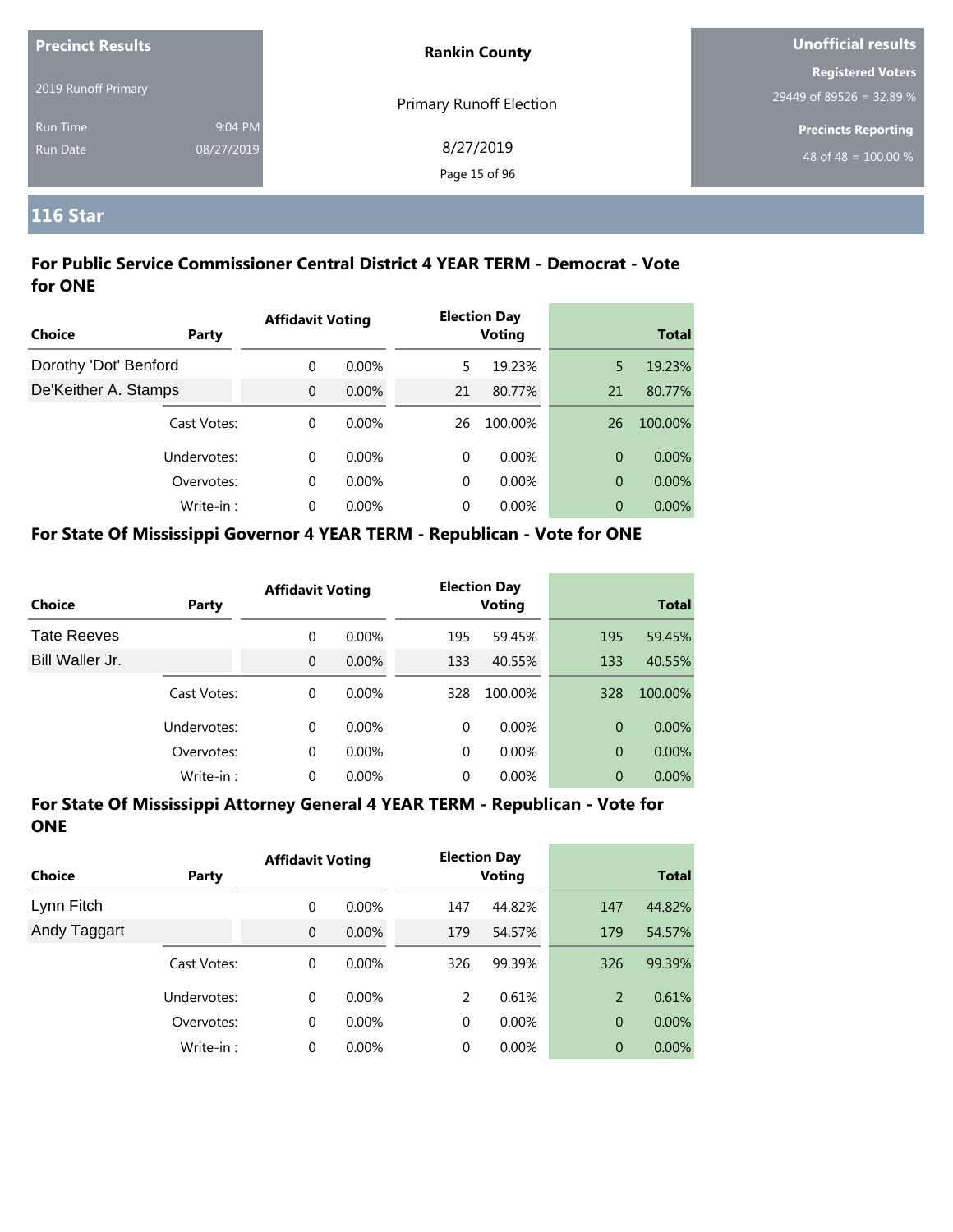| <b>Precinct Results</b> |            | <b>Rankin County</b>           | Unofficial results         |  |
|-------------------------|------------|--------------------------------|----------------------------|--|
| 2019 Runoff Primary     |            |                                | <b>Registered Voters</b>   |  |
|                         |            | <b>Primary Runoff Election</b> | $29449$ of 89526 = 32.89 % |  |
| <b>Run Time</b>         | 9:04 PM    |                                | <b>Precincts Reporting</b> |  |
| Run Date                | 08/27/2019 | 8/27/2019                      | 48 of 48 = $100.00\%$      |  |
|                         |            | Page 16 of 96                  |                            |  |

# **116 Star**

## **For Rankin Tax Collector 4 YEAR TERM - Republican - Vote for ONE**

|                  |             | <b>Affidavit Voting</b> |          |          | <b>Election Day</b> |     |              |
|------------------|-------------|-------------------------|----------|----------|---------------------|-----|--------------|
| <b>Choice</b>    | Party       |                         |          |          | <b>Voting</b>       |     | <b>Total</b> |
| Michelle Denham  |             | $\Omega$                | $0.00\%$ | 163      | 49.70%              | 163 | 49.70%       |
| Caroline Gilbert |             | $\Omega$                | $0.00\%$ | 156      | 47.56%              | 156 | 47.56%       |
|                  | Cast Votes: | $\Omega$                | $0.00\%$ | 319      | 97.26%              | 319 | 97.26%       |
|                  | Undervotes: | $\Omega$                | $0.00\%$ | 8        | 2.44%               | 8   | 2.44%        |
|                  | Overvotes:  | $\Omega$                | $0.00\%$ | $\Omega$ | $0.00\%$            | 0   | $0.00\%$     |
|                  | Write-in:   | $\Omega$                | 0.00%    |          | 0.30%               | 1   | 0.30%        |

| Choice         | Party       | <b>Affidavit Voting</b> |          | <b>Election Day</b><br><b>Voting</b> |          |     | <b>Total</b> |
|----------------|-------------|-------------------------|----------|--------------------------------------|----------|-----|--------------|
| Robert Hancock |             | 0                       | $0.00\%$ | 126                                  | 38.41%   | 126 | 38.41%       |
| Chip Taylor    |             | $\Omega$                | $0.00\%$ | 200                                  | 60.98%   | 200 | 60.98%       |
|                | Cast Votes: | $\Omega$                | $0.00\%$ | 326                                  | 99.39%   | 326 | 99.39%       |
|                | Undervotes: | $\Omega$                | $0.00\%$ | 1                                    | 0.30%    | 1   | 0.30%        |
|                | Overvotes:  | 0                       | $0.00\%$ | $\Omega$                             | $0.00\%$ | 0   | 0.00%        |
|                | Write-in:   | $\Omega$                | 0.00%    |                                      | 0.30%    | 1   | 0.30%        |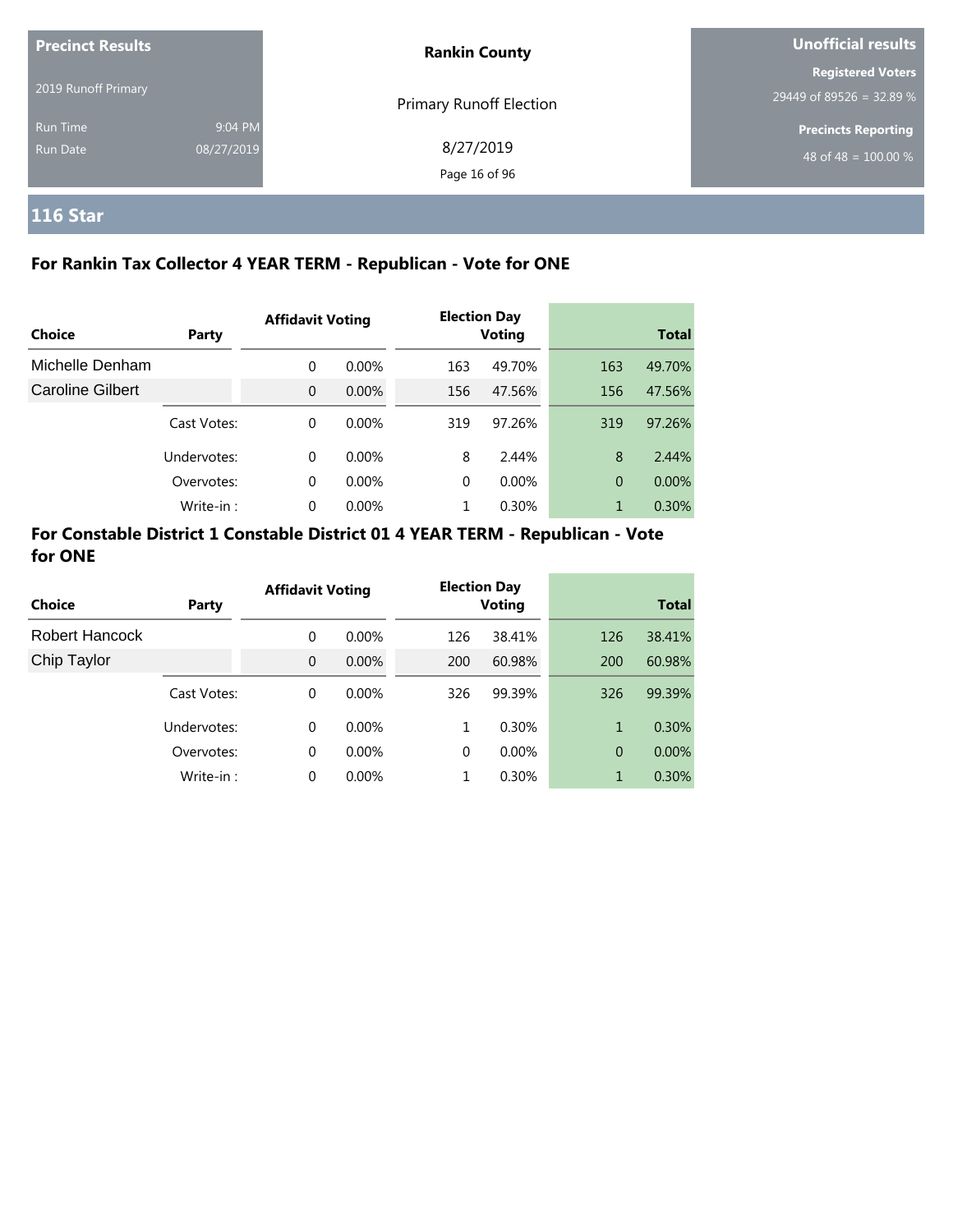| <b>Precinct Results</b> |            | <b>Rankin County</b>           | <b>Unofficial results</b>  |  |
|-------------------------|------------|--------------------------------|----------------------------|--|
|                         |            |                                | <b>Registered Voters</b>   |  |
| 2019 Runoff Primary     |            | <b>Primary Runoff Election</b> | 29449 of 89526 = 32.89 %   |  |
| <b>Run Time</b>         | 9:04 PM    |                                | <b>Precincts Reporting</b> |  |
| <b>Run Date</b>         | 08/27/2019 | 8/27/2019                      | 48 of 48 = $100.00\%$      |  |
|                         |            | Page 17 of 96                  |                            |  |

# **118 West Steen Creek**

## **For Public Service Commissioner Central District 4 YEAR TERM - Democrat - Vote for ONE**

|                       |             | <b>Affidavit Voting</b> |          |          | <b>Election Day</b> |                |              |
|-----------------------|-------------|-------------------------|----------|----------|---------------------|----------------|--------------|
| Choice                | Party       |                         |          |          | <b>Voting</b>       |                | <b>Total</b> |
| Dorothy 'Dot' Benford |             | $\Omega$                | $0.00\%$ | 15       | 34.09%              | 15             | 34.09%       |
| De'Keither A. Stamps  |             | $\Omega$                | $0.00\%$ | 29       | 65.91%              | 29             | 65.91%       |
|                       | Cast Votes: | $\Omega$                | $0.00\%$ | 44       | 100.00%             | 44             | 100.00%      |
|                       | Undervotes: | $\Omega$                | $0.00\%$ | $\Omega$ | $0.00\%$            | $\overline{0}$ | $0.00\%$     |
|                       | Overvotes:  | $\Omega$                | $0.00\%$ | $\Omega$ | $0.00\%$            | $\overline{0}$ | 0.00%        |
|                       | Write-in:   | $\Omega$                | 0.00%    | $\Omega$ | $0.00\%$            | $\overline{0}$ | $0.00\%$     |

#### **For State Of Mississippi Governor 4 YEAR TERM - Republican - Vote for ONE**

| <b>Choice</b>      | Party       | <b>Affidavit Voting</b> |          |          | <b>Election Day</b><br><b>Voting</b> |                | <b>Total</b> |
|--------------------|-------------|-------------------------|----------|----------|--------------------------------------|----------------|--------------|
| <b>Tate Reeves</b> |             | 0                       | $0.00\%$ | 427      | 53.51%                               | 427            | 53.51%       |
| Bill Waller Jr.    |             | 0                       | $0.00\%$ | 369      | 46.24%                               | 369            | 46.24%       |
|                    | Cast Votes: | $\Omega$                | $0.00\%$ | 796      | 99.75%                               | 796            | 99.75%       |
|                    | Undervotes: | 0                       | $0.00\%$ | $\Omega$ | $0.00\%$                             | $\Omega$       | $0.00\%$     |
|                    | Overvotes:  | 0                       | 0.00%    | 0        | $0.00\%$                             | $\overline{0}$ | $0.00\%$     |
|                    | Write-in:   | 0                       | 0.00%    | 2        | 0.25%                                | 2              | 0.25%        |

| Choice       | Party       | <b>Affidavit Voting</b> |          |     | <b>Election Day</b><br>Voting |                | <b>Total</b> |  |
|--------------|-------------|-------------------------|----------|-----|-------------------------------|----------------|--------------|--|
| Lynn Fitch   |             | 0                       | $0.00\%$ | 371 | 46.49%                        | 371            | 46.49%       |  |
| Andy Taggart |             | $\overline{0}$          | $0.00\%$ | 423 | 53.01%                        | 423            | 53.01%       |  |
|              | Cast Votes: | 0                       | $0.00\%$ | 794 | 99.50%                        | 794            | 99.50%       |  |
|              | Undervotes: | $\Omega$                | $0.00\%$ | 4   | 0.50%                         | $\overline{4}$ | 0.50%        |  |
|              | Overvotes:  | 0                       | $0.00\%$ | 0   | $0.00\%$                      | $\overline{0}$ | $0.00\%$     |  |
|              | Write-in:   | 0                       | $0.00\%$ | 0   | $0.00\%$                      | $\overline{0}$ | $0.00\%$     |  |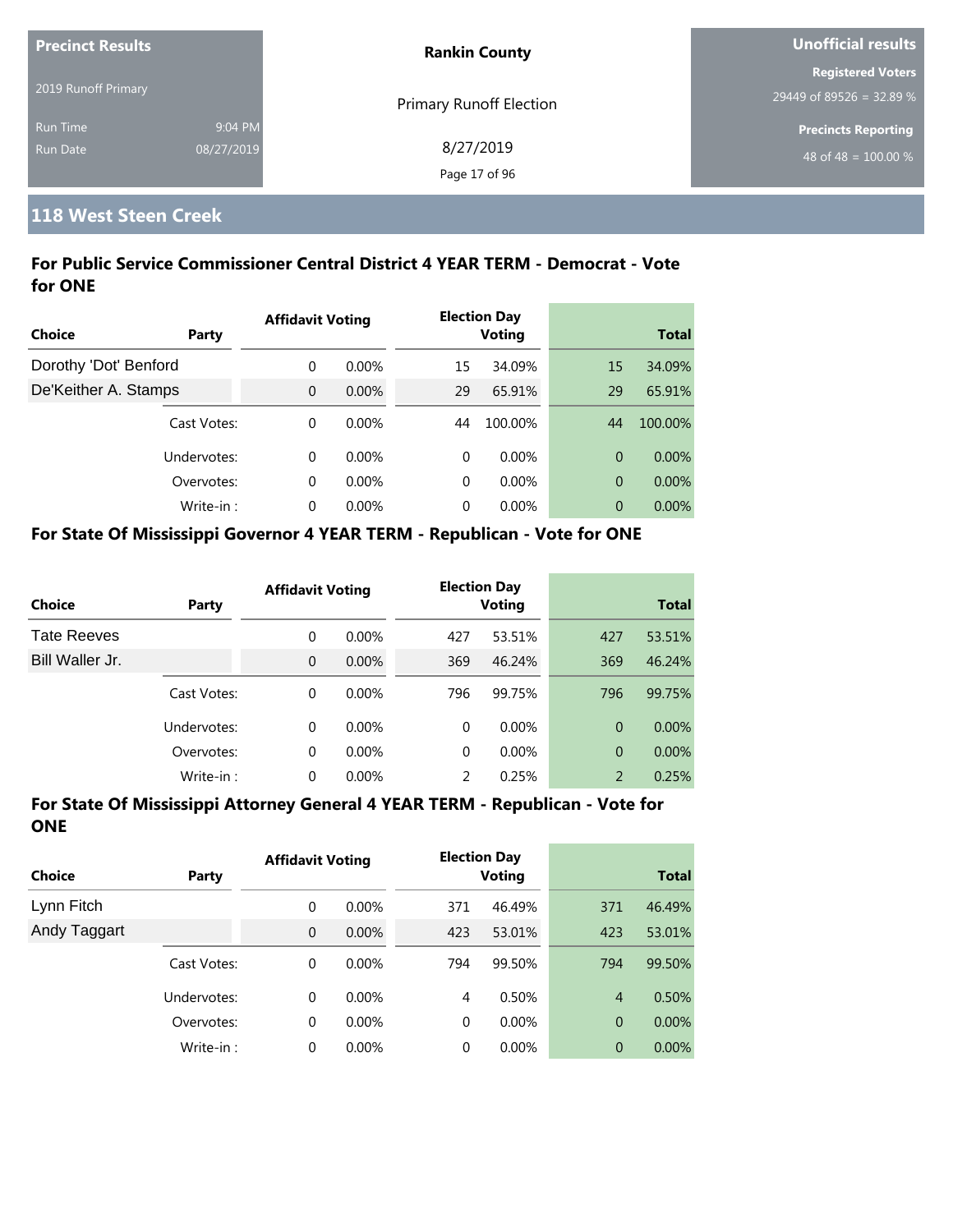| <b>Precinct Results</b> |            | <b>Rankin County</b>           | Unofficial results               |  |  |
|-------------------------|------------|--------------------------------|----------------------------------|--|--|
|                         |            |                                | <b>Registered Voters</b>         |  |  |
| 2019 Runoff Primary     |            | <b>Primary Runoff Election</b> | 29449 of 89526 = 32.89 %         |  |  |
| <b>Run Time</b>         | 9:04 PM    |                                | <b>Precincts Reporting</b>       |  |  |
| <b>Run Date</b>         | 08/27/2019 | 8/27/2019                      | 48 of 48 = $\overline{100.00\%}$ |  |  |
|                         |            | Page 18 of 96                  |                                  |  |  |

# **118 West Steen Creek**

#### **For Rankin Tax Collector 4 YEAR TERM - Republican - Vote for ONE**

|                         |             | <b>Affidavit Voting</b> |          |     | <b>Election Day</b> |     |              |  |
|-------------------------|-------------|-------------------------|----------|-----|---------------------|-----|--------------|--|
| Choice                  | Party       |                         |          |     | <b>Voting</b>       |     | <b>Total</b> |  |
| Michelle Denham         |             | 0                       | $0.00\%$ | 459 | 57.52%              | 459 | 57.52%       |  |
| <b>Caroline Gilbert</b> |             | $\Omega$                | $0.00\%$ | 319 | 39.97%              | 319 | 39.97%       |  |
|                         | Cast Votes: | $\Omega$                | $0.00\%$ | 778 | 97.49%              | 778 | 97.49%       |  |
|                         | Undervotes: | $\Omega$                | $0.00\%$ | 19  | 2.38%               | 19  | 2.38%        |  |
|                         | Overvotes:  | 0                       | $0.00\%$ | 0   | 0.00%               | 0   | 0.00%        |  |
|                         | Write-in:   | $\Omega$                | 0.00%    |     | 0.13%               | 1   | 0.13%        |  |

| Choice                | Party       | <b>Affidavit Voting</b> |          |          | <b>Election Day</b><br><b>Voting</b> |     | <b>Total</b> |
|-----------------------|-------------|-------------------------|----------|----------|--------------------------------------|-----|--------------|
| <b>Robert Hancock</b> |             | 0                       | $0.00\%$ | 333      | 41.73%                               | 333 | 41.73%       |
| Chip Taylor           |             | $\Omega$                | $0.00\%$ | 462      | 57.89%                               | 462 | 57.89%       |
|                       | Cast Votes: | $\Omega$                | $0.00\%$ | 795      | 99.62%                               | 795 | 99.62%       |
|                       | Undervotes: | $\Omega$                | $0.00\%$ | 2        | 0.25%                                | 2   | 0.25%        |
|                       | Overvotes:  | 0                       | $0.00\%$ | $\Omega$ | $0.00\%$                             | 0   | $0.00\%$     |
|                       | Write-in:   | 0                       | 0.00%    |          | 0.13%                                |     | 0.13%        |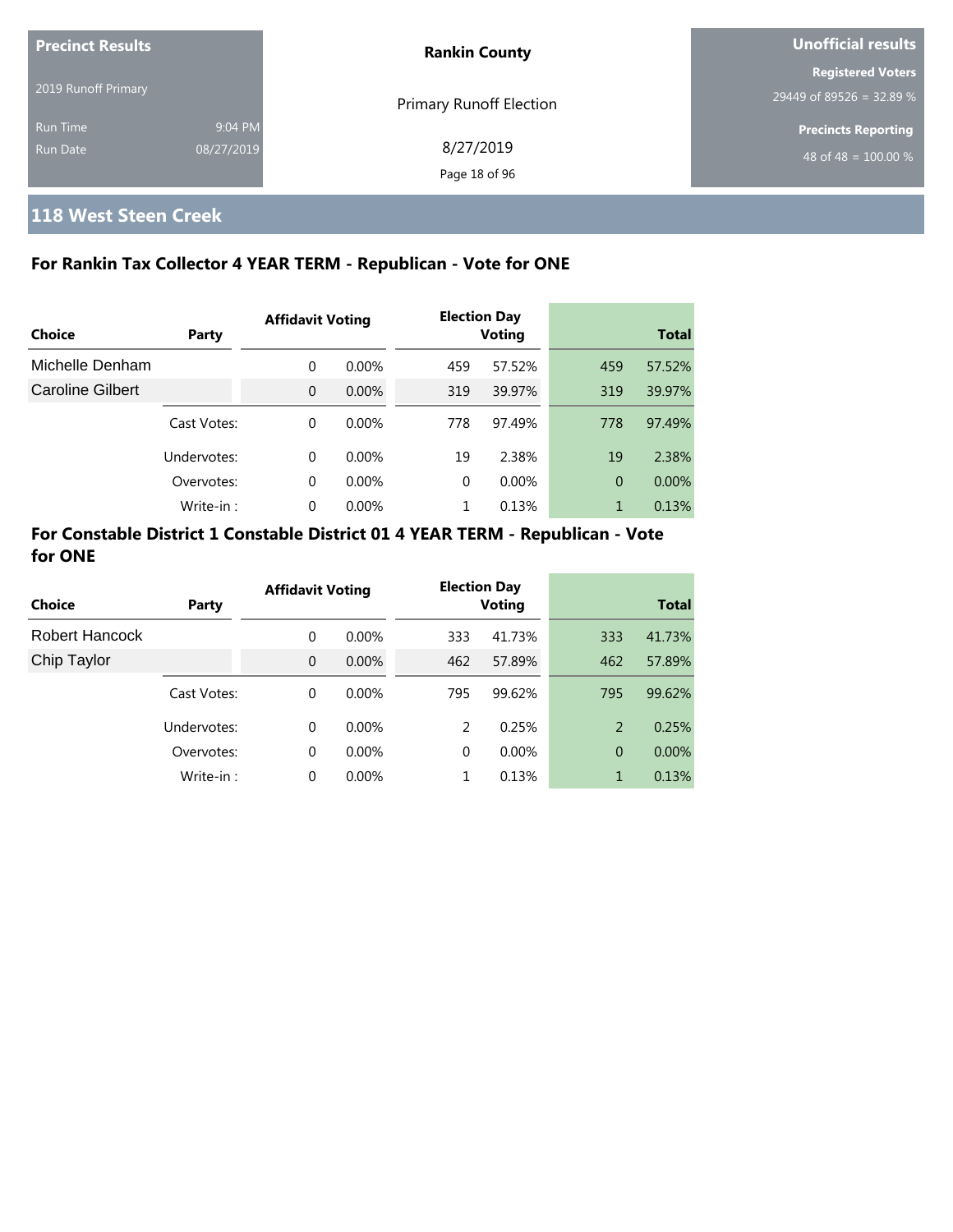| <b>Precinct Results</b> |            | <b>Rankin County</b>           | <b>Unofficial results</b>  |  |  |
|-------------------------|------------|--------------------------------|----------------------------|--|--|
| 2019 Runoff Primary     |            |                                | <b>Registered Voters</b>   |  |  |
|                         |            | <b>Primary Runoff Election</b> | 29449 of 89526 = 32.89 %   |  |  |
| <b>Run Time</b>         | 9:04 PM    |                                | <b>Precincts Reporting</b> |  |  |
| Run Date                | 08/27/2019 | 8/27/2019                      | 48 of 48 = $100.00\%$      |  |  |
|                         |            | Page 19 of 96                  |                            |  |  |

## **119 Briar Hill**

### **For Public Service Commissioner Central District 4 YEAR TERM - Democrat - Vote for ONE**

|                       |             | <b>Affidavit Voting</b> |          |    | <b>Election Day</b> |    |              |
|-----------------------|-------------|-------------------------|----------|----|---------------------|----|--------------|
| Choice                | Party       |                         |          |    | <b>Voting</b>       |    | <b>Total</b> |
| Dorothy 'Dot' Benford |             | $\Omega$                | $0.00\%$ | 8  | 25.00%              | 8  | 25.00%       |
| De'Keither A. Stamps  |             | $\overline{0}$          | $0.00\%$ | 24 | 75.00%              | 24 | 75.00%       |
|                       | Cast Votes: | $\Omega$                | $0.00\%$ | 32 | 100.00%             | 32 | 100.00%      |
|                       | Undervotes: | $\Omega$                | $0.00\%$ | 0  | $0.00\%$            | 0  | $0.00\%$     |
|                       | Overvotes:  | $\Omega$                | $0.00\%$ | 0  | $0.00\%$            | 0  | 0.00%        |
|                       | Write-in:   | $\Omega$                | $0.00\%$ | 0  | $0.00\%$            | 0  | $0.00\%$     |

#### **For State Of Mississippi Governor 4 YEAR TERM - Republican - Vote for ONE**

| Choice             | Party       | <b>Affidavit Voting</b> |          |          | <b>Election Day</b><br><b>Voting</b> |                | <b>Total</b> |
|--------------------|-------------|-------------------------|----------|----------|--------------------------------------|----------------|--------------|
| <b>Tate Reeves</b> |             | 0                       | $0.00\%$ | 135      | 56.02%                               | 135            | 56.02%       |
| Bill Waller Jr.    |             | $\Omega$                | $0.00\%$ | 106      | 43.98%                               | 106            | 43.98%       |
|                    | Cast Votes: | 0                       | $0.00\%$ | 241      | 100.00%                              | 241            | 100.00%      |
|                    | Undervotes: | 0                       | $0.00\%$ | $\Omega$ | $0.00\%$                             | $\Omega$       | $0.00\%$     |
|                    | Overvotes:  | 0                       | $0.00\%$ | $\Omega$ | $0.00\%$                             | $\overline{0}$ | $0.00\%$     |
|                    | Write-in:   | 0                       | $0.00\%$ | $\Omega$ | $0.00\%$                             | $\overline{0}$ | $0.00\%$     |

| Choice       | Party       | <b>Affidavit Voting</b> |          |             | <b>Election Day</b><br><b>Voting</b> |                | <b>Total</b> |
|--------------|-------------|-------------------------|----------|-------------|--------------------------------------|----------------|--------------|
| Lynn Fitch   |             | 0                       | $0.00\%$ | 120         | 49.79%                               | 120            | 49.79%       |
| Andy Taggart |             | $\mathbf{0}$            | $0.00\%$ | 118         | 48.96%                               | 118            | 48.96%       |
|              | Cast Votes: | 0                       | $0.00\%$ | 238         | 98.76%                               | 238            | 98.76%       |
|              | Undervotes: | $\Omega$                | $0.00\%$ | 2           | 0.83%                                | 2              | 0.83%        |
|              | Overvotes:  | 0                       | $0.00\%$ | $\mathbf 0$ | $0.00\%$                             | $\overline{0}$ | $0.00\%$     |
|              | Write-in:   | 0                       | $0.00\%$ | 1           | 0.41%                                | $\mathbf{1}$   | 0.41%        |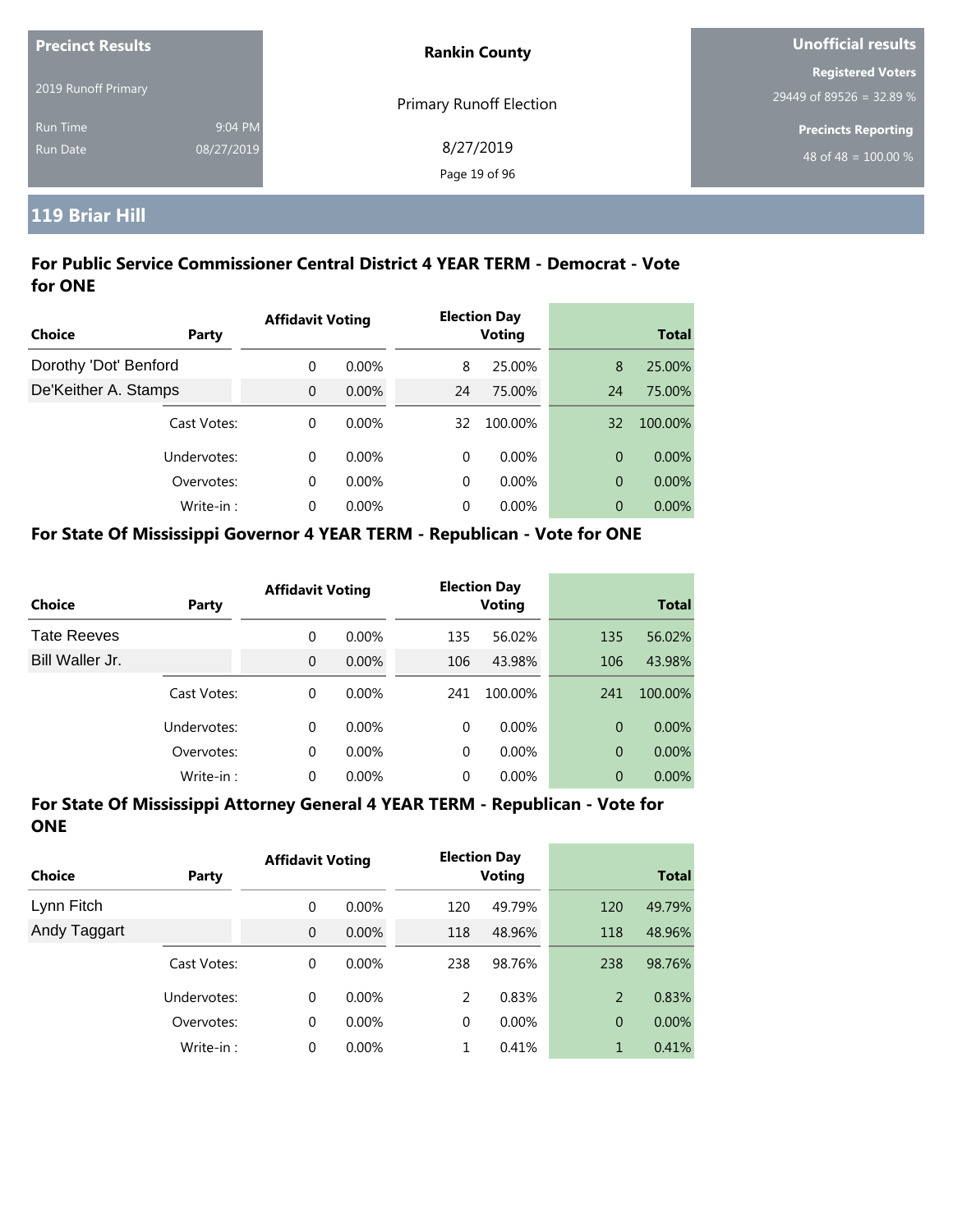| <b>Precinct Results</b>     |                       | <b>Rankin County</b>           | Unofficial results                                   |  |  |
|-----------------------------|-----------------------|--------------------------------|------------------------------------------------------|--|--|
| 2019 Runoff Primary         |                       | <b>Primary Runoff Election</b> | <b>Registered Voters</b><br>29449 of 89526 = 32.89 % |  |  |
| <b>Run Time</b><br>Run Date | 9:04 PM<br>08/27/2019 | 8/27/2019<br>Page 20 of 96     | <b>Precincts Reporting</b><br>48 of 48 = $100.00\%$  |  |  |

# **119 Briar Hill**

## **For Rankin Tax Collector 4 YEAR TERM - Republican - Vote for ONE**

| Choice           | Party       | <b>Affidavit Voting</b> |          |          | <b>Election Day</b><br><b>Voting</b> |                | <b>Total</b> |
|------------------|-------------|-------------------------|----------|----------|--------------------------------------|----------------|--------------|
|                  |             |                         |          |          |                                      |                |              |
| Michelle Denham  |             | 0                       | $0.00\%$ | 152      | 63.07%                               | 152            | 63.07%       |
| Caroline Gilbert |             | $\Omega$                | $0.00\%$ | 86       | 35.68%                               | 86             | 35.68%       |
|                  | Cast Votes: | 0                       | $0.00\%$ | 238      | 98.76%                               | 238            | 98.76%       |
|                  | Undervotes: | 0                       | $0.00\%$ | 3        | 1.24%                                | 3              | 1.24%        |
|                  | Overvotes:  | 0                       | $0.00\%$ | $\Omega$ | $0.00\%$                             | $\overline{0}$ | $0.00\%$     |
|                  | Write-in:   | 0                       | $0.00\%$ | 0        | 0.00%                                | $\theta$       | 0.00%        |

| <b>Choice</b>  | Party       | <b>Affidavit Voting</b> |          |     | <b>Election Day</b><br><b>Voting</b> |     | <b>Total</b> |
|----------------|-------------|-------------------------|----------|-----|--------------------------------------|-----|--------------|
| Robert Hancock |             | 0                       | $0.00\%$ | 128 | 53.11%                               | 128 | 53.11%       |
| Chip Taylor    |             | $\Omega$                | $0.00\%$ | 110 | 45.64%                               | 110 | 45.64%       |
|                | Cast Votes: | 0                       | $0.00\%$ | 238 | 98.76%                               | 238 | 98.76%       |
|                | Undervotes: | $\Omega$                | $0.00\%$ | 3   | 1.24%                                | 3   | 1.24%        |
|                | Overvotes:  | 0                       | $0.00\%$ | 0   | 0.00%                                | 0   | 0.00%        |
|                | Write-in:   | $\Omega$                | 0.00%    | 0   | 0.00%                                | 0   | $0.00\%$     |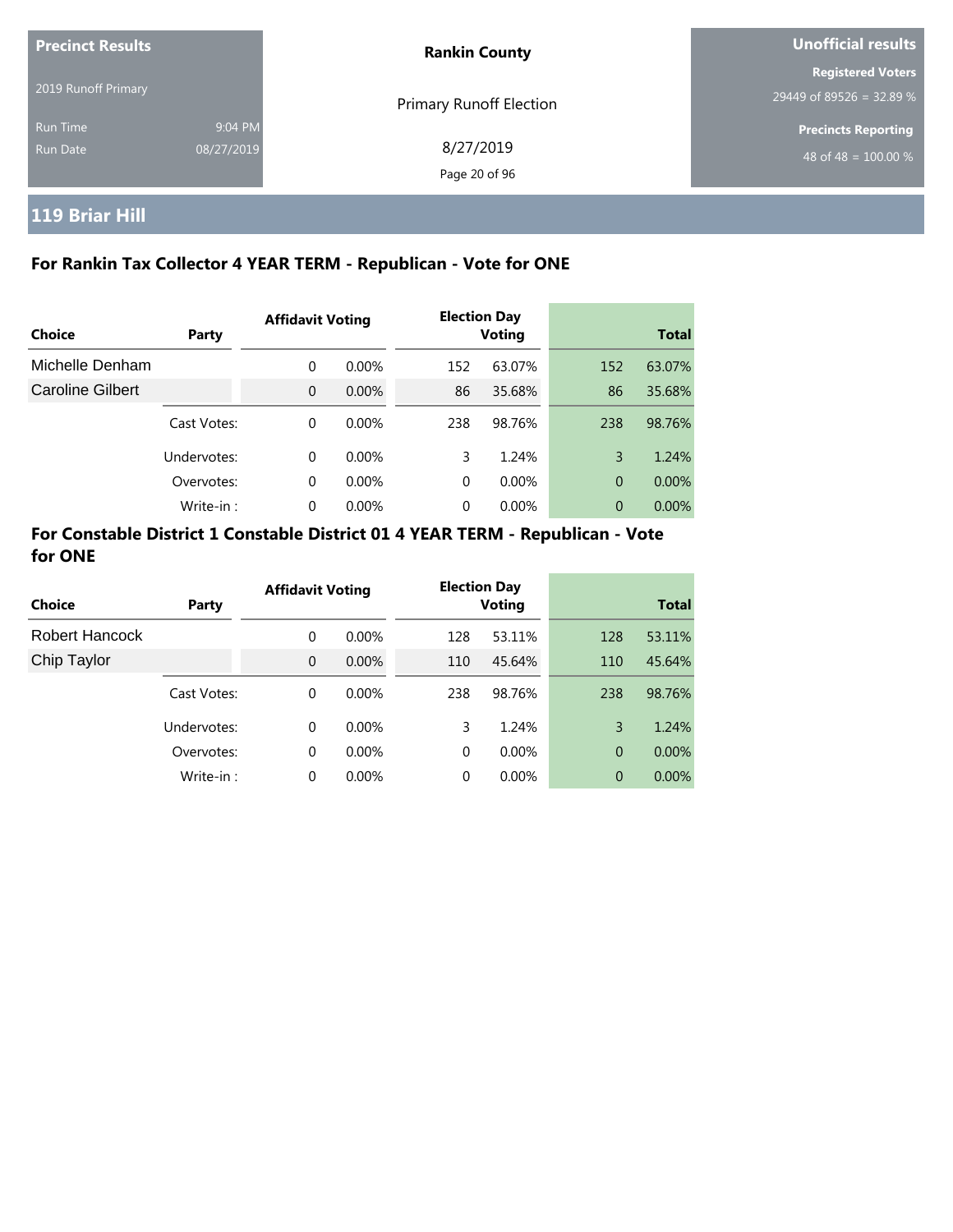| <b>Precinct Results</b> |            | <b>Rankin County</b>           | Unofficial results         |  |
|-------------------------|------------|--------------------------------|----------------------------|--|
|                         |            |                                | <b>Registered Voters</b>   |  |
| 2019 Runoff Primary     |            | <b>Primary Runoff Election</b> | 29449 of 89526 = 32.89 %   |  |
| <b>Run Time</b>         | 9:04 PM    |                                | <b>Precincts Reporting</b> |  |
| <b>Run Date</b>         | 08/27/2019 | 8/27/2019                      | 48 of 48 = $100.00\%$      |  |
|                         |            | Page 21 of 96                  |                            |  |

# **209 Grant's Ferry**

## **For Public Service Commissioner Central District 4 YEAR TERM - Democrat - Vote for ONE**

|                       |             | <b>Affidavit Voting</b> |          |    | <b>Election Day</b> |                |              |
|-----------------------|-------------|-------------------------|----------|----|---------------------|----------------|--------------|
| <b>Choice</b>         | Party       |                         |          |    | <b>Voting</b>       |                | <b>Total</b> |
| Dorothy 'Dot' Benford |             | 0                       | $0.00\%$ | 13 | 23.64%              | 13             | 23.64%       |
| De'Keither A. Stamps  |             | $\Omega$                | $0.00\%$ | 42 | 76.36%              | 42             | 76.36%       |
|                       | Cast Votes: | $\Omega$                | $0.00\%$ | 55 | 100.00%             | 55             | 100.00%      |
|                       | Undervotes: | $\Omega$                | $0.00\%$ | 0  | $0.00\%$            | 0              | $0.00\%$     |
|                       | Overvotes:  | $\Omega$                | $0.00\%$ | 0  | $0.00\%$            | $\overline{0}$ | $0.00\%$     |
|                       | Write-in:   | $\Omega$                | $0.00\%$ | 0  | $0.00\%$            | 0              | $0.00\%$     |

#### **For State Of Mississippi Governor 4 YEAR TERM - Republican - Vote for ONE**

| <b>Choice</b>      | Party       | <b>Affidavit Voting</b> |          |          | <b>Election Day</b><br><b>Voting</b> |                | <b>Total</b> |
|--------------------|-------------|-------------------------|----------|----------|--------------------------------------|----------------|--------------|
| <b>Tate Reeves</b> |             | 0                       | $0.00\%$ | 364      | 35.62%                               | 364            | 35.62%       |
| Bill Waller Jr.    |             | 0                       | $0.00\%$ | 657      | 64.29%                               | 657            | 64.29%       |
|                    | Cast Votes: | 0                       | $0.00\%$ | 1021     | 99.90%                               | 1021           | 99.90%       |
|                    | Undervotes: | 0                       | $0.00\%$ | 1        | 0.10%                                | 1              | 0.10%        |
|                    | Overvotes:  | 0                       | $0.00\%$ | $\Omega$ | $0.00\%$                             | $\overline{0}$ | $0.00\%$     |
|                    | Write-in:   | 0                       | $0.00\%$ | 0        | $0.00\%$                             | 0              | 0.00%        |

| Choice       | <b>Party</b> | <b>Affidavit Voting</b> |          |             | <b>Election Day</b><br><b>Voting</b> |                | <b>Total</b> |
|--------------|--------------|-------------------------|----------|-------------|--------------------------------------|----------------|--------------|
| Lynn Fitch   |              | 0                       | $0.00\%$ | 375         | 36.69%                               | 375            | 36.69%       |
| Andy Taggart |              | $\mathbf{0}$            | $0.00\%$ | 633         | 61.94%                               | 633            | 61.94%       |
|              | Cast Votes:  | 0                       | $0.00\%$ | 1008        | 98.63%                               | 1008           | 98.63%       |
|              | Undervotes:  | $\Omega$                | $0.00\%$ | 14          | 1.37%                                | 14             | 1.37%        |
|              | Overvotes:   | 0                       | $0.00\%$ | $\mathbf 0$ | $0.00\%$                             | $\overline{0}$ | $0.00\%$     |
|              | Write-in:    | 0                       | $0.00\%$ | 0           | $0.00\%$                             | $\theta$       | 0.00%        |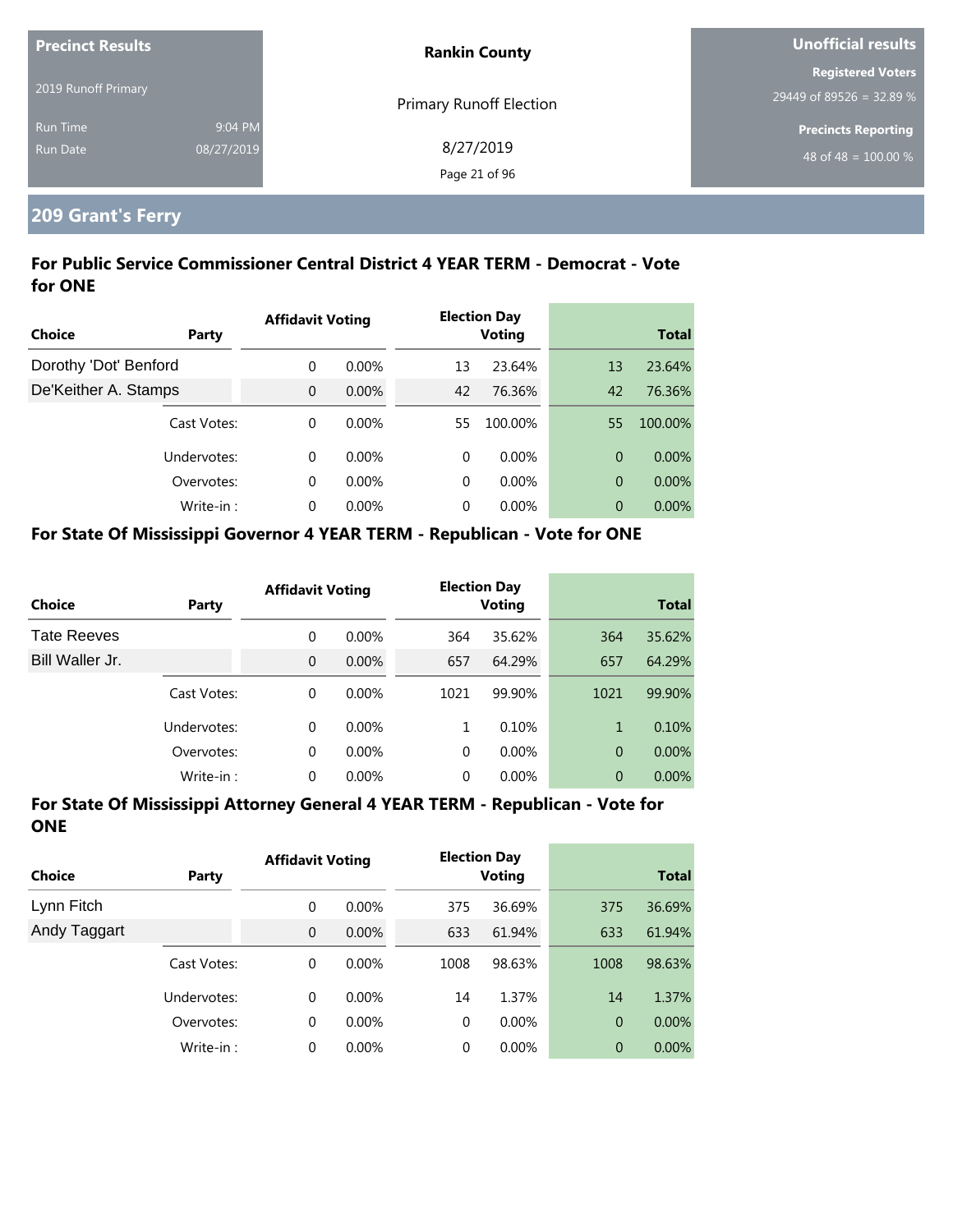| <b>Precinct Results</b> |            | <b>Rankin County</b>       | Unofficial results                                     |  |
|-------------------------|------------|----------------------------|--------------------------------------------------------|--|
| 2019 Runoff Primary     |            | Primary Runoff Election    | <b>Registered Voters</b><br>$29449$ of 89526 = 32.89 % |  |
| <b>Run Time</b>         | 9:04 PM    |                            | <b>Precincts Reporting</b>                             |  |
| Run Date                | 08/27/2019 | 8/27/2019<br>Page 22 of 96 | 48 of 48 = $100.00\%$                                  |  |

# **209 Grant's Ferry**

### **For Rankin Tax Collector 4 YEAR TERM - Republican - Vote for ONE**

|                  |             | <b>Affidavit Voting</b> |          |          | <b>Election Day</b> |                |              |
|------------------|-------------|-------------------------|----------|----------|---------------------|----------------|--------------|
| Choice           | Party       |                         |          |          | <b>Voting</b>       |                | <b>Total</b> |
| Michelle Denham  |             | $\Omega$                | $0.00\%$ | 388      | 37.96%              | 388            | 37.96%       |
| Caroline Gilbert |             | $\Omega$                | $0.00\%$ | 573      | 56.07%              | 573            | 56.07%       |
|                  | Cast Votes: | $\Omega$                | $0.00\%$ | 961      | 94.03%              | 961            | 94.03%       |
|                  | Undervotes: | $\Omega$                | $0.00\%$ | 58       | 5.68%               | 58             | 5.68%        |
|                  | Overvotes:  | 0                       | $0.00\%$ | $\Omega$ | $0.00\%$            | $\overline{0}$ | 0.00%        |
|                  | Write-in:   | 0                       | 0.00%    | 3        | 0.29%               | 3              | 0.29%        |

## **For Justice Court Judge District 2 Justice Court Judge District 2 4 YEAR TERM - Republican - Vote for ONE**

| Choice                 | Party       | <b>Affidavit Voting</b> |          |          | <b>Election Day</b><br><b>Voting</b> |     | <b>Total</b> |
|------------------------|-------------|-------------------------|----------|----------|--------------------------------------|-----|--------------|
| Bo Agnew               |             | $\Omega$                | $0.00\%$ | 549      | 53.72%                               | 549 | 53.72%       |
| <b>Tommy Whitfield</b> |             | $\Omega$                | $0.00\%$ | 426      | 41.68%                               | 426 | 41.68%       |
|                        | Cast Votes: | $\Omega$                | $0.00\%$ | 975      | 95.40%                               | 975 | 95.40%       |
|                        | Undervotes: | $\Omega$                | $0.00\%$ | 45       | 4.40%                                | 45  | 4.40%        |
|                        | Overvotes:  | 0                       | $0.00\%$ | $\Omega$ | $0.00\%$                             | 0   | $0.00\%$     |
|                        | Write-in:   | $\Omega$                | 0.00%    | 2        | 0.20%                                | 2   | 0.20%        |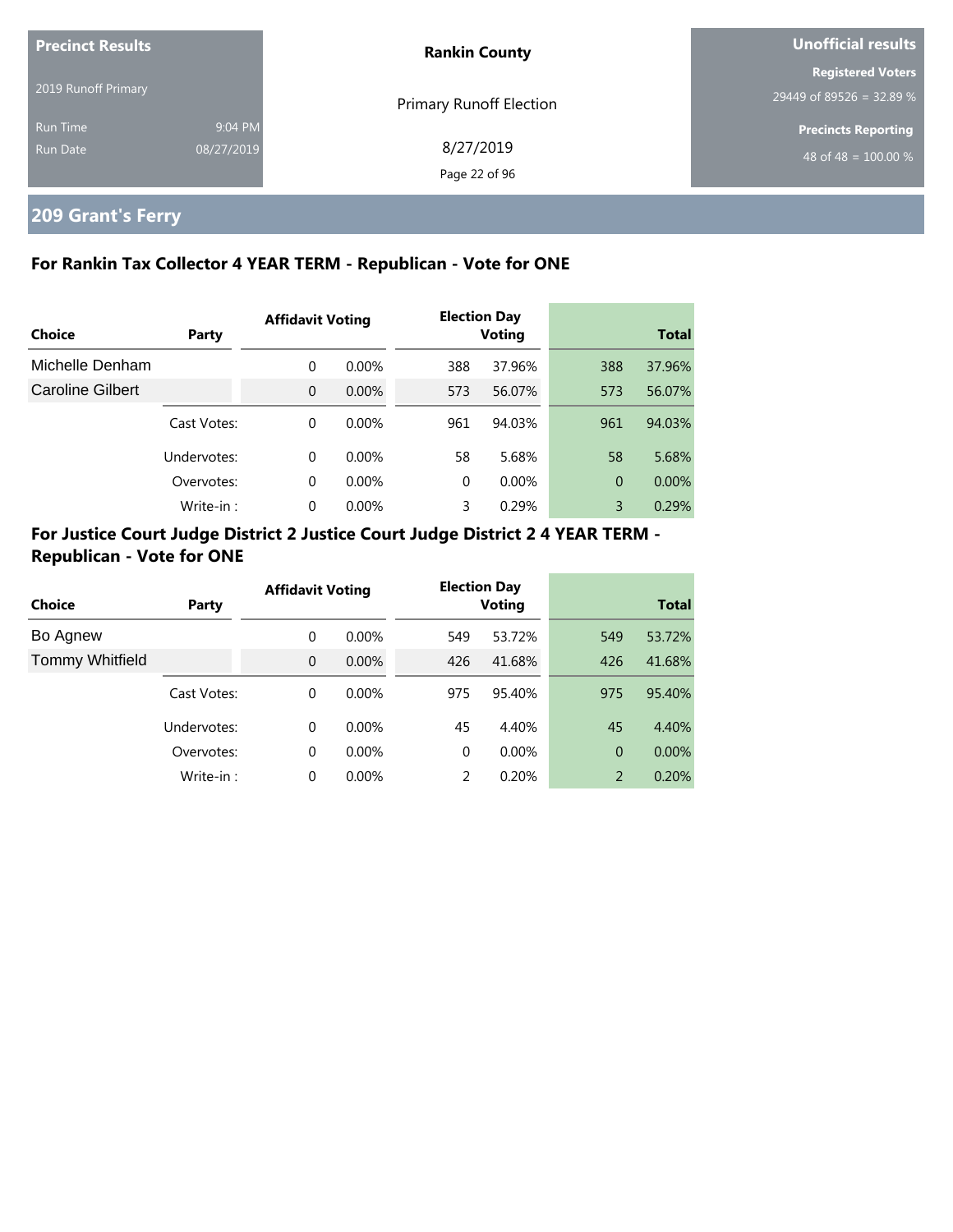| <b>Precinct Results</b> |            | <b>Rankin County</b>    | <b>Unofficial results</b>  |  |
|-------------------------|------------|-------------------------|----------------------------|--|
|                         |            |                         | <b>Registered Voters</b>   |  |
| 2019 Runoff Primary     |            | Primary Runoff Election | 29449 of 89526 = 32.89 %   |  |
| <b>Run Time</b>         | 9:04 PM    |                         | <b>Precincts Reporting</b> |  |
| <b>Run Date</b>         | 08/27/2019 | 8/27/2019               | 48 of 48 = $100.00\%$      |  |
|                         |            | Page 23 of 96           |                            |  |

# **212 Fannin**

### **For Public Service Commissioner Central District 4 YEAR TERM - Democrat - Vote for ONE**

|                       |             | <b>Affidavit Voting</b> |          |    | <b>Election Day</b> |    |              |
|-----------------------|-------------|-------------------------|----------|----|---------------------|----|--------------|
| Choice                | Party       |                         |          |    | <b>Voting</b>       |    | <b>Total</b> |
| Dorothy 'Dot' Benford |             | $\Omega$                | $0.00\%$ | 13 | 23.21%              | 13 | 23.21%       |
| De'Keither A. Stamps  |             | $\overline{0}$          | $0.00\%$ | 43 | 76.79%              | 43 | 76.79%       |
|                       | Cast Votes: | $\Omega$                | $0.00\%$ | 56 | 100.00%             | 56 | 100.00%      |
|                       | Undervotes: | $\Omega$                | $0.00\%$ | 0  | $0.00\%$            | 0  | $0.00\%$     |
|                       | Overvotes:  | $\Omega$                | $0.00\%$ | 0  | $0.00\%$            | 0  | 0.00%        |
|                       | Write-in:   | $\Omega$                | $0.00\%$ | 0  | $0.00\%$            | 0  | $0.00\%$     |

#### **For State Of Mississippi Governor 4 YEAR TERM - Republican - Vote for ONE**

| <b>Choice</b>      | Party       | <b>Affidavit Voting</b> |          |     | <b>Election Day</b><br><b>Voting</b> |                | <b>Total</b> |
|--------------------|-------------|-------------------------|----------|-----|--------------------------------------|----------------|--------------|
| <b>Tate Reeves</b> |             | 0                       | $0.00\%$ | 292 | 42.20%                               | 292            | 42.20%       |
| Bill Waller Jr.    |             | 0                       | $0.00\%$ | 398 | 57.51%                               | 398            | 57.51%       |
|                    | Cast Votes: | $\Omega$                | $0.00\%$ | 690 | 99.71%                               | 690            | 99.71%       |
|                    | Undervotes: | 0                       | $0.00\%$ | 2   | 0.29%                                | 2              | 0.29%        |
|                    | Overvotes:  | 0                       | 0.00%    | 0   | $0.00\%$                             | $\overline{0}$ | $0.00\%$     |
|                    | Write-in:   | 0                       | 0.00%    | 0   | 0.00%                                | $\overline{0}$ | $0.00\%$     |

| Choice       | Party       | <b>Affidavit Voting</b> |          |     | <b>Election Day</b><br>Voting |                | <b>Total</b> |
|--------------|-------------|-------------------------|----------|-----|-------------------------------|----------------|--------------|
| Lynn Fitch   |             | 0                       | $0.00\%$ | 270 | 39.02%                        | 270            | 39.02%       |
| Andy Taggart |             | $\overline{0}$          | $0.00\%$ | 413 | 59.68%                        | 413            | 59.68%       |
|              | Cast Votes: | 0                       | $0.00\%$ | 683 | 98.70%                        | 683            | 98.70%       |
|              | Undervotes: | $\Omega$                | $0.00\%$ | 8   | 1.16%                         | 8              | 1.16%        |
|              | Overvotes:  | 0                       | $0.00\%$ | 0   | $0.00\%$                      | $\overline{0}$ | $0.00\%$     |
|              | Write-in:   | 0                       | $0.00\%$ |     | 0.14%                         | $\mathbf{1}$   | 0.14%        |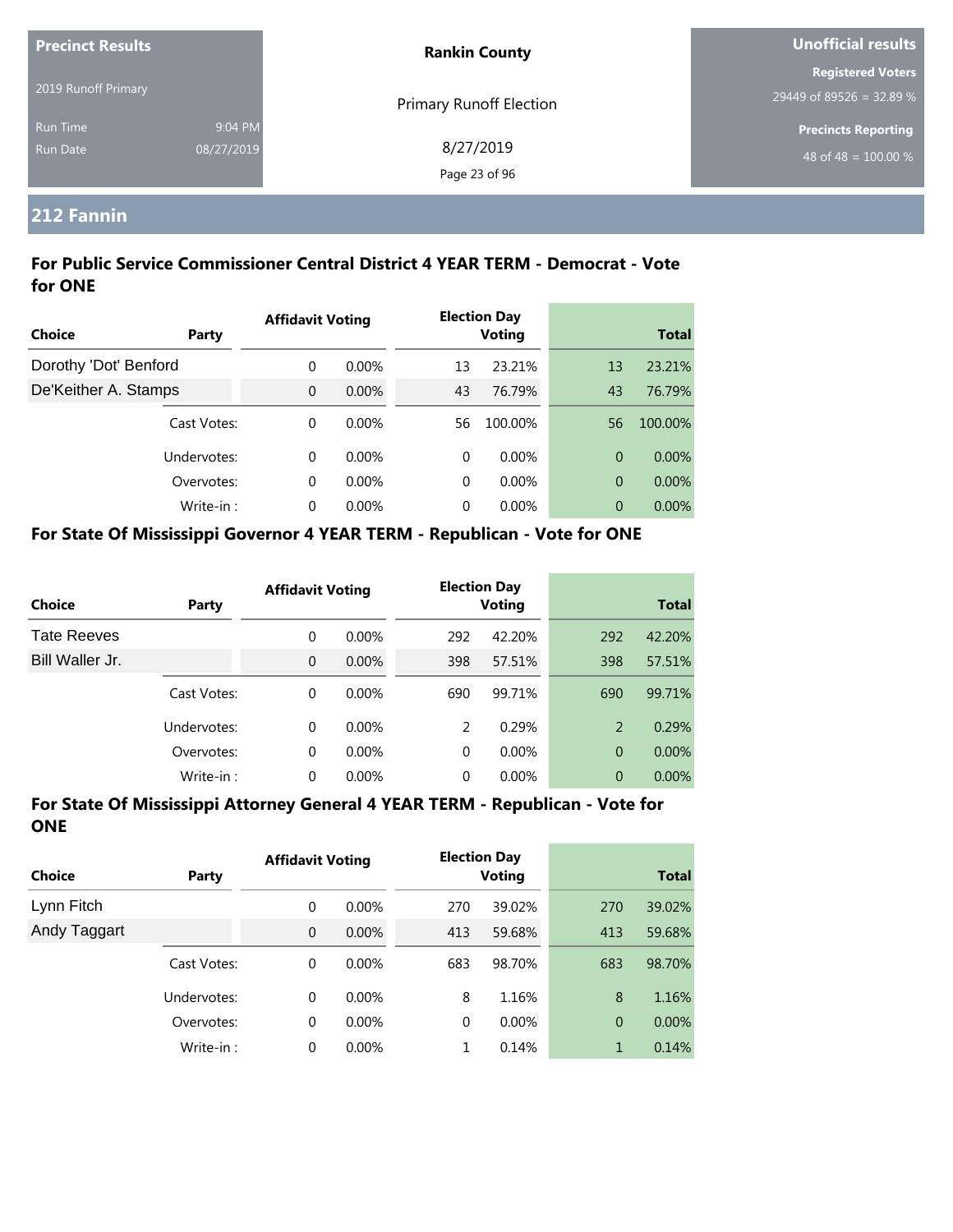| <b>Precinct Results</b>     |                       | <b>Rankin County</b>           | Unofficial results                                   |  |
|-----------------------------|-----------------------|--------------------------------|------------------------------------------------------|--|
| 2019 Runoff Primary         |                       | <b>Primary Runoff Election</b> | <b>Registered Voters</b><br>29449 of 89526 = 32.89 % |  |
| <b>Run Time</b><br>Run Date | 9:04 PM<br>08/27/2019 | 8/27/2019<br>Page 24 of 96     | <b>Precincts Reporting</b><br>48 of 48 = $100.00\%$  |  |

## **212 Fannin**

## **For Rankin Tax Collector 4 YEAR TERM - Republican - Vote for ONE**

|                  |             | <b>Affidavit Voting</b> |          |          | <b>Election Day</b> |                |              |
|------------------|-------------|-------------------------|----------|----------|---------------------|----------------|--------------|
| Choice           | Party       |                         |          |          | Voting              |                | <b>Total</b> |
| Michelle Denham  |             | 0                       | $0.00\%$ | 225      | 32.51%              | 225            | 32.51%       |
| Caroline Gilbert |             | $\Omega$                | $0.00\%$ | 429      | 61.99%              | 429            | 61.99%       |
|                  | Cast Votes: | $\Omega$                | $0.00\%$ | 654      | 94.51%              | 654            | 94.51%       |
|                  | Undervotes: | $\Omega$                | $0.00\%$ | 35       | 5.06%               | 35             | 5.06%        |
|                  | Overvotes:  | $\Omega$                | $0.00\%$ | $\Omega$ | $0.00\%$            | $\overline{0}$ | $0.00\%$     |
|                  | Write-in:   | 0                       | 0.00%    | 3        | 0.43%               | 3              | 0.43%        |

## **For Justice Court Judge District 4 Justice Court Judge District 04 4 YEAR TERM - Republican - Vote for ONE**

|                               |             | <b>Affidavit Voting</b> |          |     | <b>Election Day</b> |              |              |
|-------------------------------|-------------|-------------------------|----------|-----|---------------------|--------------|--------------|
| Choice                        | Party       |                         |          |     | Voting              |              | <b>Total</b> |
| <b>Whitney McKay</b><br>Adams |             | 0                       | $0.00\%$ | 257 | 37.14%              | 257          | 37.14%       |
| Jeffrey K. McDaniel           |             | $\Omega$                | 0.00%    | 417 | 60.26%              | 417          | 60.26%       |
|                               | Cast Votes: | $\Omega$                | $0.00\%$ | 674 | 97.40%              | 674          | 97.40%       |
|                               | Undervotes: | 0                       | $0.00\%$ | 16  | 2.31%               | 16           | 2.31%        |
|                               | Overvotes:  | 0                       | $0.00\%$ |     | 0.14%               | $\mathbf{1}$ | 0.14%        |
|                               | Write-in:   | 0                       | 0.00%    |     | 0.14%               | 1            | 0.14%        |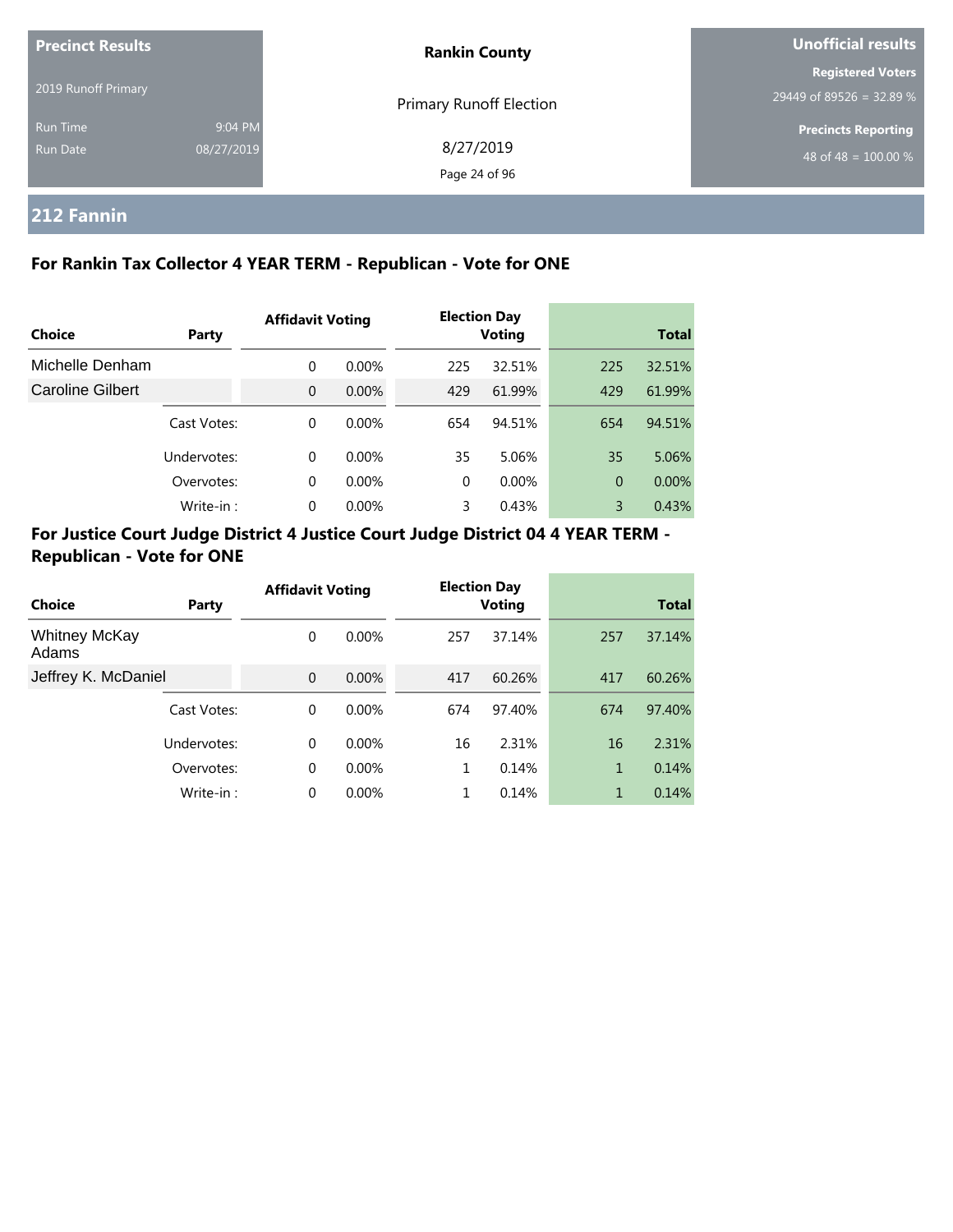| <b>Precinct Results</b> |            | <b>Rankin County</b>           | <b>Unofficial results</b>  |  |
|-------------------------|------------|--------------------------------|----------------------------|--|
|                         |            |                                | <b>Registered Voters</b>   |  |
| 2019 Runoff Primary     |            | <b>Primary Runoff Election</b> | 29449 of 89526 = 32.89 %   |  |
| <b>Run Time</b>         | 9:04 PM    |                                | <b>Precincts Reporting</b> |  |
| <b>Run Date</b>         | 08/27/2019 | 8/27/2019                      | 48 of 48 = $100.00\%$      |  |
|                         |            | Page 25 of 96                  |                            |  |

## **215 Castlewoods East**

### **For Public Service Commissioner Central District 4 YEAR TERM - Democrat - Vote for ONE**

|                       |              | <b>Affidavit Voting</b> |          |          | <b>Election Day</b> |                |              |
|-----------------------|--------------|-------------------------|----------|----------|---------------------|----------------|--------------|
| Choice                | <b>Party</b> |                         |          |          | <b>Voting</b>       |                | <b>Total</b> |
| Dorothy 'Dot' Benford |              | $\Omega$                | $0.00\%$ | 13       | 27.66%              | 13             | 27.66%       |
| De'Keither A. Stamps  |              | $\Omega$                | $0.00\%$ | 33       | 70.21%              | 33             | 70.21%       |
|                       | Cast Votes:  | $\Omega$                | $0.00\%$ | 46       | 97.87%              | 46             | 97.87%       |
|                       | Undervotes:  | $\Omega$                | $0.00\%$ | $\Omega$ | $0.00\%$            | $\overline{0}$ | $0.00\%$     |
|                       | Overvotes:   | $\Omega$                | $0.00\%$ | $\Omega$ | $0.00\%$            | $\overline{0}$ | 0.00%        |
|                       | Write-in:    | $\Omega$                | 0.00%    |          | 2.13%               |                | 2.13%        |

#### **For State Of Mississippi Governor 4 YEAR TERM - Republican - Vote for ONE**

| <b>Choice</b>      | Party       | <b>Affidavit Voting</b> |          |               | <b>Election Day</b><br><b>Voting</b> |                | <b>Total</b> |
|--------------------|-------------|-------------------------|----------|---------------|--------------------------------------|----------------|--------------|
| <b>Tate Reeves</b> |             | 0                       | $0.00\%$ | 333           | 34.54%                               | 333            | 34.54%       |
| Bill Waller Jr.    |             | $\overline{0}$          | $0.00\%$ | 628           | 65.15%                               | 628            | 65.15%       |
|                    | Cast Votes: | 0                       | $0.00\%$ | 961           | 99.69%                               | 961            | 99.69%       |
|                    | Undervotes: | 0                       | $0.00\%$ | $\mathcal{P}$ | 0.21%                                | 2              | 0.21%        |
|                    | Overvotes:  | 0                       | $0.00\%$ | $\Omega$      | $0.00\%$                             | $\overline{0}$ | $0.00\%$     |
|                    | Write-in:   | 0                       | $0.00\%$ |               | 0.10%                                | 1              | 0.10%        |

| <b>Choice</b> | Party       | <b>Affidavit Voting</b> |          |     | <b>Election Day</b><br><b>Voting</b> |     | <b>Total</b> |
|---------------|-------------|-------------------------|----------|-----|--------------------------------------|-----|--------------|
| Lynn Fitch    |             | 0                       | $0.00\%$ | 375 | 38.90%                               | 375 | 38.90%       |
| Andy Taggart  |             | $\overline{0}$          | 0.00%    | 581 | 60.27%                               | 581 | 60.27%       |
|               | Cast Votes: | 0                       | 0.00%    | 956 | 99.17%                               | 956 | 99.17%       |
|               | Undervotes: | 0                       | $0.00\%$ | 6   | 0.62%                                | 6   | 0.62%        |
|               | Overvotes:  | 0                       | $0.00\%$ | 1   | 0.10%                                | 1   | 0.10%        |
|               | Write-in:   | 0                       | $0.00\%$ | 1   | 0.10%                                | 1   | 0.10%        |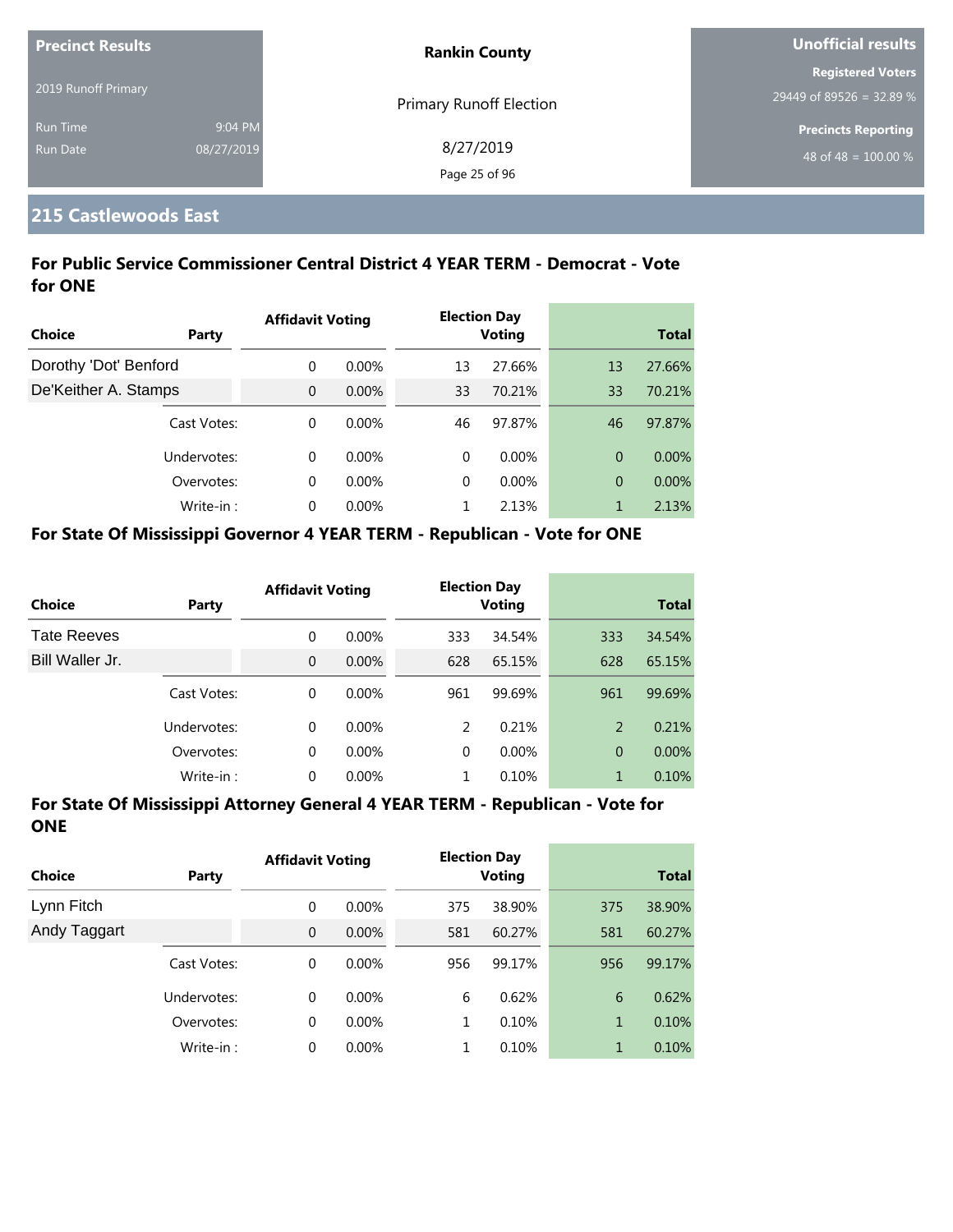| <b>Precinct Results</b>     |                       | <b>Rankin County</b>           | Unofficial results                                             |  |
|-----------------------------|-----------------------|--------------------------------|----------------------------------------------------------------|--|
| 2019 Runoff Primary         |                       | <b>Primary Runoff Election</b> | <b>Registered Voters</b><br>29449 of 89526 = 32.89 %           |  |
| <b>Run Time</b><br>Run Date | 9:04 PM<br>08/27/2019 | 8/27/2019<br>Page 26 of 96     | <b>Precincts Reporting</b><br>48 of 48 = $\overline{100.00\%}$ |  |

## **215 Castlewoods East**

### **For Rankin Tax Collector 4 YEAR TERM - Republican - Vote for ONE**

|                  |             | <b>Affidavit Voting</b> |          |          | <b>Election Day</b> |                |              |
|------------------|-------------|-------------------------|----------|----------|---------------------|----------------|--------------|
| Choice           | Party       |                         |          |          | <b>Voting</b>       |                | <b>Total</b> |
| Michelle Denham  |             | 0                       | $0.00\%$ | 307      | 31.85%              | 307            | 31.85%       |
| Caroline Gilbert |             | $\Omega$                | $0.00\%$ | 604      | 62.66%              | 604            | 62.66%       |
|                  | Cast Votes: | $\Omega$                | $0.00\%$ | 911      | 94.50%              | 911            | 94.50%       |
|                  | Undervotes: | 0                       | $0.00\%$ | 52       | 5.39%               | 52             | 5.39%        |
|                  | Overvotes:  | 0                       | $0.00\%$ | $\Omega$ | $0.00\%$            | $\overline{0}$ | $0.00\%$     |
|                  | Write-in:   | 0                       | $0.00\%$ |          | 0.10%               | 1              | 0.10%        |

## **For Justice Court Judge District 2 Justice Court Judge District 2 4 YEAR TERM - Republican - Vote for ONE**

|                        |             | <b>Affidavit Voting</b> |          |               | <b>Election Day</b> |                |              |
|------------------------|-------------|-------------------------|----------|---------------|---------------------|----------------|--------------|
| Choice                 | Party       |                         |          | <b>Voting</b> |                     |                | <b>Total</b> |
| Bo Agnew               |             | $\Omega$                | $0.00\%$ | 434           | 45.02%              | 434            | 45.02%       |
| <b>Tommy Whitfield</b> |             | $\Omega$                | 0.00%    | 497           | 51.56%              | 497            | 51.56%       |
|                        | Cast Votes: | $\Omega$                | $0.00\%$ | 931           | 96.58%              | 931            | 96.58%       |
|                        | Undervotes: | $\Omega$                | $0.00\%$ | 32            | 3.32%               | 32             | 3.32%        |
|                        | Overvotes:  | $\Omega$                | $0.00\%$ | $\Omega$      | $0.00\%$            | $\overline{0}$ | $0.00\%$     |
|                        | Write-in:   | $\Omega$                | 0.00%    |               | 0.10%               | 1              | 0.10%        |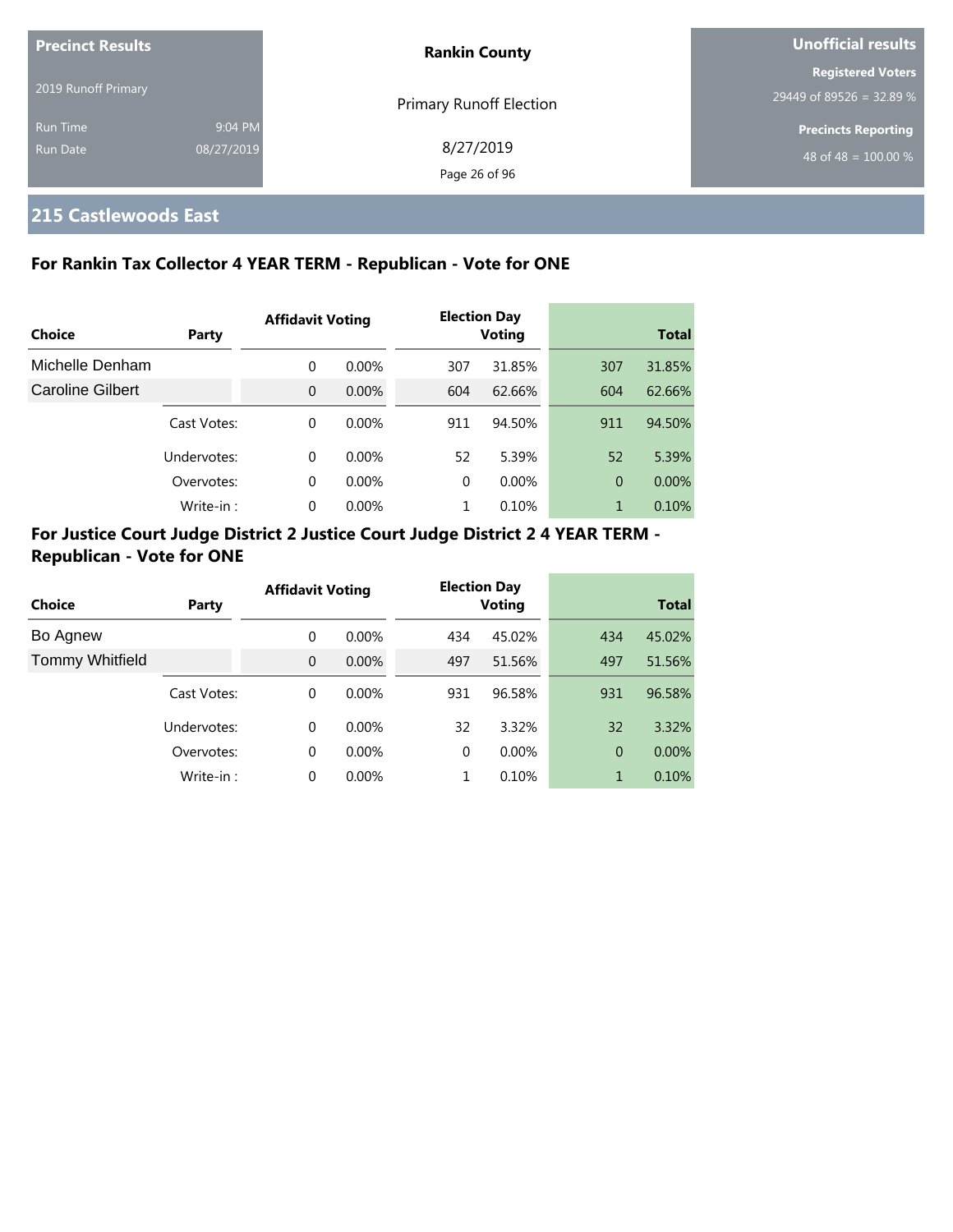| <b>Precinct Results</b> |            | <b>Rankin County</b>           | <b>Unofficial results</b>  |  |
|-------------------------|------------|--------------------------------|----------------------------|--|
|                         |            |                                | <b>Registered Voters</b>   |  |
| 2019 Runoff Primary     |            | <b>Primary Runoff Election</b> | 29449 of 89526 = 32.89 %   |  |
| <b>Run Time</b>         | 9:04 PM    |                                | <b>Precincts Reporting</b> |  |
| Run Date                | 08/27/2019 | 8/27/2019                      | $148$ of 48 = 100.00 % ,   |  |
|                         |            | Page 27 of 96                  |                            |  |

## **216 Castlewoods West**

#### **For Public Service Commissioner Central District 4 YEAR TERM - Democrat - Vote for ONE**

|                       |             | <b>Affidavit Voting</b> |          |          | <b>Election Day</b> |                |              |
|-----------------------|-------------|-------------------------|----------|----------|---------------------|----------------|--------------|
| <b>Choice</b>         | Party       |                         |          |          | <b>Voting</b>       |                | <b>Total</b> |
| Dorothy 'Dot' Benford |             | $\Omega$                | $0.00\%$ | 17       | 28.33%              | 17             | 28.33%       |
| De'Keither A. Stamps  |             | $\Omega$                | $0.00\%$ | 42       | 70.00%              | 42             | 70.00%       |
|                       | Cast Votes: | $\Omega$                | $0.00\%$ | 59       | 98.33%              | 59             | 98.33%       |
|                       | Undervotes: | $\Omega$                | $0.00\%$ | 1        | 1.67%               | 1              | 1.67%        |
|                       | Overvotes:  | $\Omega$                | $0.00\%$ | $\Omega$ | $0.00\%$            | $\overline{0}$ | 0.00%        |
|                       | Write-in:   | $\Omega$                | 0.00%    | $\Omega$ | $0.00\%$            | $\overline{0}$ | $0.00\%$     |

#### **For State Of Mississippi Governor 4 YEAR TERM - Republican - Vote for ONE**

| <b>Choice</b>      | Party       | <b>Affidavit Voting</b> |          |          | <b>Election Day</b><br><b>Voting</b> |                | <b>Total</b> |
|--------------------|-------------|-------------------------|----------|----------|--------------------------------------|----------------|--------------|
| <b>Tate Reeves</b> |             | 0                       | $0.00\%$ | 356      | 36.59%                               | 356            | 36.59%       |
| Bill Waller Jr.    |             | 0                       | $0.00\%$ | 616      | 63.31%                               | 616            | 63.31%       |
|                    | Cast Votes: | 0                       | $0.00\%$ | 972      | 99.90%                               | 972            | 99.90%       |
|                    | Undervotes: | 0                       | $0.00\%$ | 1        | 0.10%                                | 1              | 0.10%        |
|                    | Overvotes:  | 0                       | $0.00\%$ | $\Omega$ | $0.00\%$                             | $\overline{0}$ | $0.00\%$     |
|                    | Write-in:   | 0                       | $0.00\%$ | 0        | $0.00\%$                             | 0              | 0.00%        |

| Choice       | Party       | <b>Affidavit Voting</b> |          |             | <b>Election Day</b><br><b>Voting</b> |                | <b>Total</b> |
|--------------|-------------|-------------------------|----------|-------------|--------------------------------------|----------------|--------------|
| Lynn Fitch   |             | 0                       | $0.00\%$ | 355         | 36.49%                               | 355            | 36.49%       |
| Andy Taggart |             | $\mathbf{0}$            | $0.00\%$ | 602         | 61.87%                               | 602            | 61.87%       |
|              | Cast Votes: | 0                       | $0.00\%$ | 957         | 98.36%                               | 957            | 98.36%       |
|              | Undervotes: | $\Omega$                | $0.00\%$ | 16          | 1.64%                                | 16             | 1.64%        |
|              | Overvotes:  | 0                       | $0.00\%$ | $\mathbf 0$ | $0.00\%$                             | $\overline{0}$ | $0.00\%$     |
|              | Write-in:   | 0                       | $0.00\%$ | 0           | $0.00\%$                             | $\overline{0}$ | 0.00%        |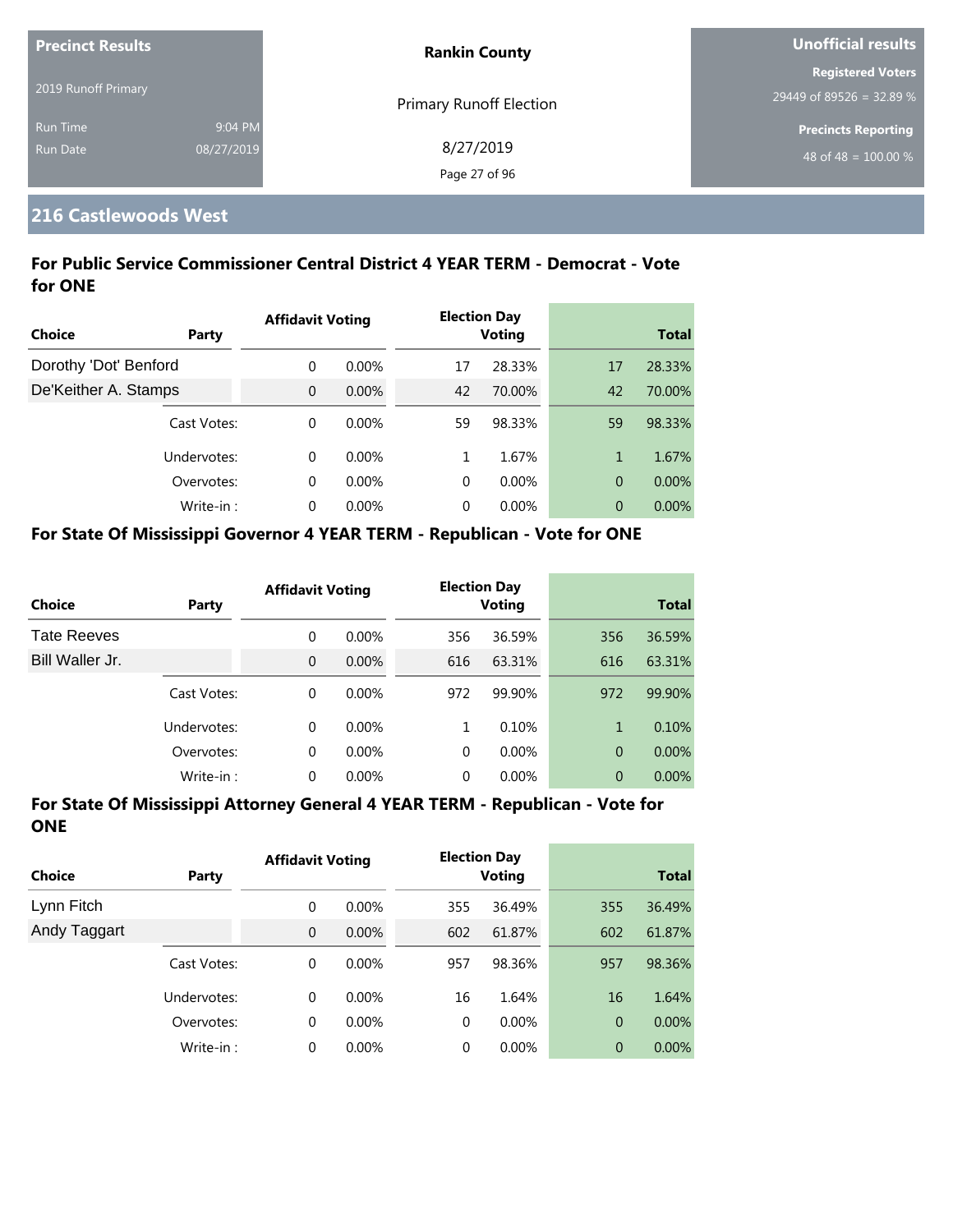| <b>Precinct Results</b><br>2019 Runoff Primary |            | <b>Rankin County</b>           | Unofficial results                                     |  |
|------------------------------------------------|------------|--------------------------------|--------------------------------------------------------|--|
|                                                |            | <b>Primary Runoff Election</b> | <b>Registered Voters</b><br>$29449$ of 89526 = 32.89 % |  |
| <b>Run Time</b>                                | 9:04 PM    |                                | <b>Precincts Reporting</b>                             |  |
| <b>Run Date</b>                                | 08/27/2019 | 8/27/2019<br>Page 28 of 96     | 48 of 48 = $100.00\%$                                  |  |

## **216 Castlewoods West**

## **For Rankin Tax Collector 4 YEAR TERM - Republican - Vote for ONE**

| Choice                  | Party       | <b>Affidavit Voting</b> |          |          | <b>Election Day</b><br><b>Voting</b> |                | <b>Total</b> |  |
|-------------------------|-------------|-------------------------|----------|----------|--------------------------------------|----------------|--------------|--|
| Michelle Denham         |             | 0                       | $0.00\%$ | 364      | 37.41%                               | 364            | 37.41%       |  |
| <b>Caroline Gilbert</b> |             | $\Omega$                | $0.00\%$ | 542      | 55.70%                               | 542            | 55.70%       |  |
|                         | Cast Votes: | 0                       | $0.00\%$ | 906      | 93.11%                               | 906            | 93.11%       |  |
|                         | Undervotes: | $\Omega$                | $0.00\%$ | 66       | 6.78%                                | 66             | 6.78%        |  |
|                         | Overvotes:  | $\Omega$                | $0.00\%$ | $\Omega$ | $0.00\%$                             | $\overline{0}$ | $0.00\%$     |  |
|                         | Write-in:   | $\Omega$                | $0.00\%$ |          | 0.10%                                | 1              | 0.10%        |  |

## **For Justice Court Judge District 2 Justice Court Judge District 2 4 YEAR TERM - Republican - Vote for ONE**

| Choice                 | Party       | <b>Affidavit Voting</b> |          |     | <b>Election Day</b><br><b>Voting</b> |                | <b>Total</b> |
|------------------------|-------------|-------------------------|----------|-----|--------------------------------------|----------------|--------------|
| Bo Agnew               |             | $\Omega$                | $0.00\%$ | 593 | 60.95%                               | 593            | 60.95%       |
| <b>Tommy Whitfield</b> |             | $\Omega$                | $0.00\%$ | 335 | 34.43%                               | 335            | 34.43%       |
|                        | Cast Votes: | $\Omega$                | $0.00\%$ | 928 | 95.38%                               | 928            | 95.38%       |
|                        | Undervotes: | $\Omega$                | $0.00\%$ | 44  | 4.52%                                | 44             | 4.52%        |
|                        | Overvotes:  | $\Omega$                | 0.00%    | 0   | 0.00%                                | $\overline{0}$ | 0.00%        |
|                        | Write-in:   | $\Omega$                | 0.00%    |     | 0.10%                                |                | 0.10%        |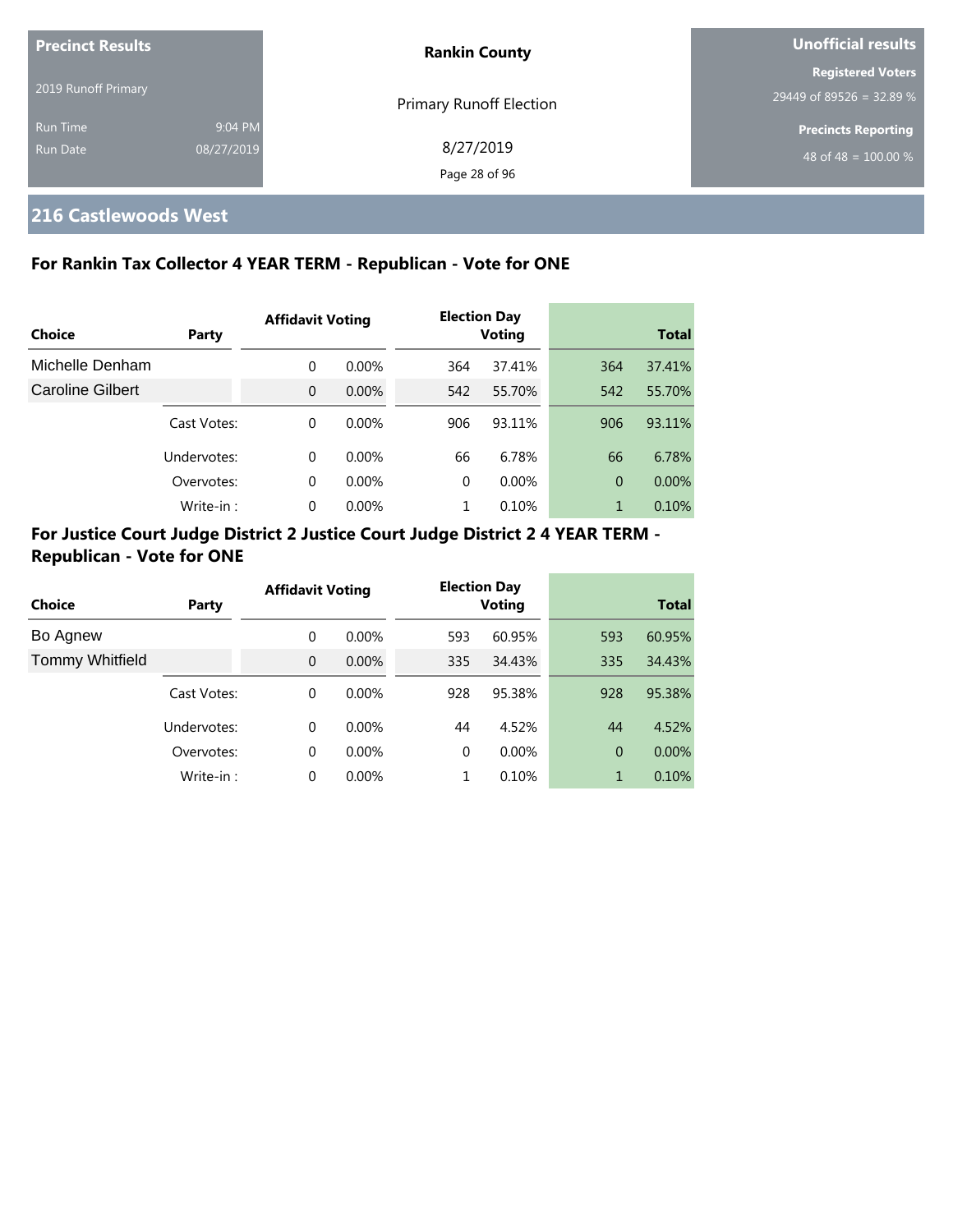| <b>Precinct Results</b> |            | <b>Rankin County</b>           | <b>Unofficial results</b>  |
|-------------------------|------------|--------------------------------|----------------------------|
|                         |            |                                | <b>Registered Voters</b>   |
| 2019 Runoff Primary     |            | <b>Primary Runoff Election</b> | 29449 of 89526 = 32.89 %   |
| <b>Run Time</b>         | 9:04 PM    |                                | <b>Precincts Reporting</b> |
| <b>Run Date</b>         | 08/27/2019 | 8/27/2019                      | 48 of 48 = $100.00\%$      |
|                         |            | Page 29 of 96                  |                            |

## **218 Reservoir East**

### **For Public Service Commissioner Central District 4 YEAR TERM - Democrat - Vote for ONE**

|                       |             | <b>Affidavit Voting</b> |          |          | <b>Election Day</b> |                |              |
|-----------------------|-------------|-------------------------|----------|----------|---------------------|----------------|--------------|
| <b>Choice</b>         | Party       |                         |          |          | <b>Voting</b>       |                | <b>Total</b> |
| Dorothy 'Dot' Benford |             | $\Omega$                | $0.00\%$ |          | 38.89%              | 7              | 38.89%       |
| De'Keither A. Stamps  |             | $\Omega$                | $0.00\%$ | 11       | 61.11%              | 11             | 61.11%       |
|                       | Cast Votes: | $\Omega$                | $0.00\%$ | 18       | 100.00%             | 18             | 100.00%      |
|                       | Undervotes: | $\Omega$                | $0.00\%$ | 0        | $0.00\%$            | 0              | $0.00\%$     |
|                       | Overvotes:  | $\Omega$                | $0.00\%$ | $\Omega$ | $0.00\%$            | $\overline{0}$ | $0.00\%$     |
|                       | Write-in:   | $\Omega$                | $0.00\%$ | 0        | $0.00\%$            | 0              | $0.00\%$     |

#### **For State Of Mississippi Governor 4 YEAR TERM - Republican - Vote for ONE**

| <b>Choice</b>      | Party       | <b>Affidavit Voting</b> |          |          | <b>Election Day</b><br><b>Voting</b> |                | <b>Total</b> |
|--------------------|-------------|-------------------------|----------|----------|--------------------------------------|----------------|--------------|
| <b>Tate Reeves</b> |             | 0                       | $0.00\%$ | 284      | 39.61%                               | 284            | 39.61%       |
| Bill Waller Jr.    |             | $\overline{0}$          | $0.00\%$ | 430      | 59.97%                               | 430            | 59.97%       |
|                    | Cast Votes: | 0                       | $0.00\%$ | 714      | 99.58%                               | 714            | 99.58%       |
|                    | Undervotes: | 0                       | $0.00\%$ | 2        | 0.28%                                | 2              | 0.28%        |
|                    | Overvotes:  | 0                       | $0.00\%$ | $\Omega$ | $0.00\%$                             | $\overline{0}$ | $0.00\%$     |
|                    | Write-in:   | 0                       | $0.00\%$ |          | 0.14%                                | 1              | 0.14%        |

| <b>Choice</b> | Party       | <b>Affidavit Voting</b> |          |     | <b>Election Day</b><br><b>Voting</b> |                | <b>Total</b> |
|---------------|-------------|-------------------------|----------|-----|--------------------------------------|----------------|--------------|
| Lynn Fitch    |             | 0                       | $0.00\%$ | 258 | 35.98%                               | 258            | 35.98%       |
| Andy Taggart  |             | $\overline{0}$          | 0.00%    | 454 | 63.32%                               | 454            | 63.32%       |
|               | Cast Votes: | 0                       | $0.00\%$ | 712 | 99.30%                               | 712            | 99.30%       |
|               | Undervotes: | 0                       | $0.00\%$ | 5   | 0.70%                                | 5              | 0.70%        |
|               | Overvotes:  | 0                       | 0.00%    | 0   | $0.00\%$                             | $\overline{0}$ | $0.00\%$     |
|               | Write-in:   | 0                       | 0.00%    | 0   | $0.00\%$                             | $\overline{0}$ | 0.00%        |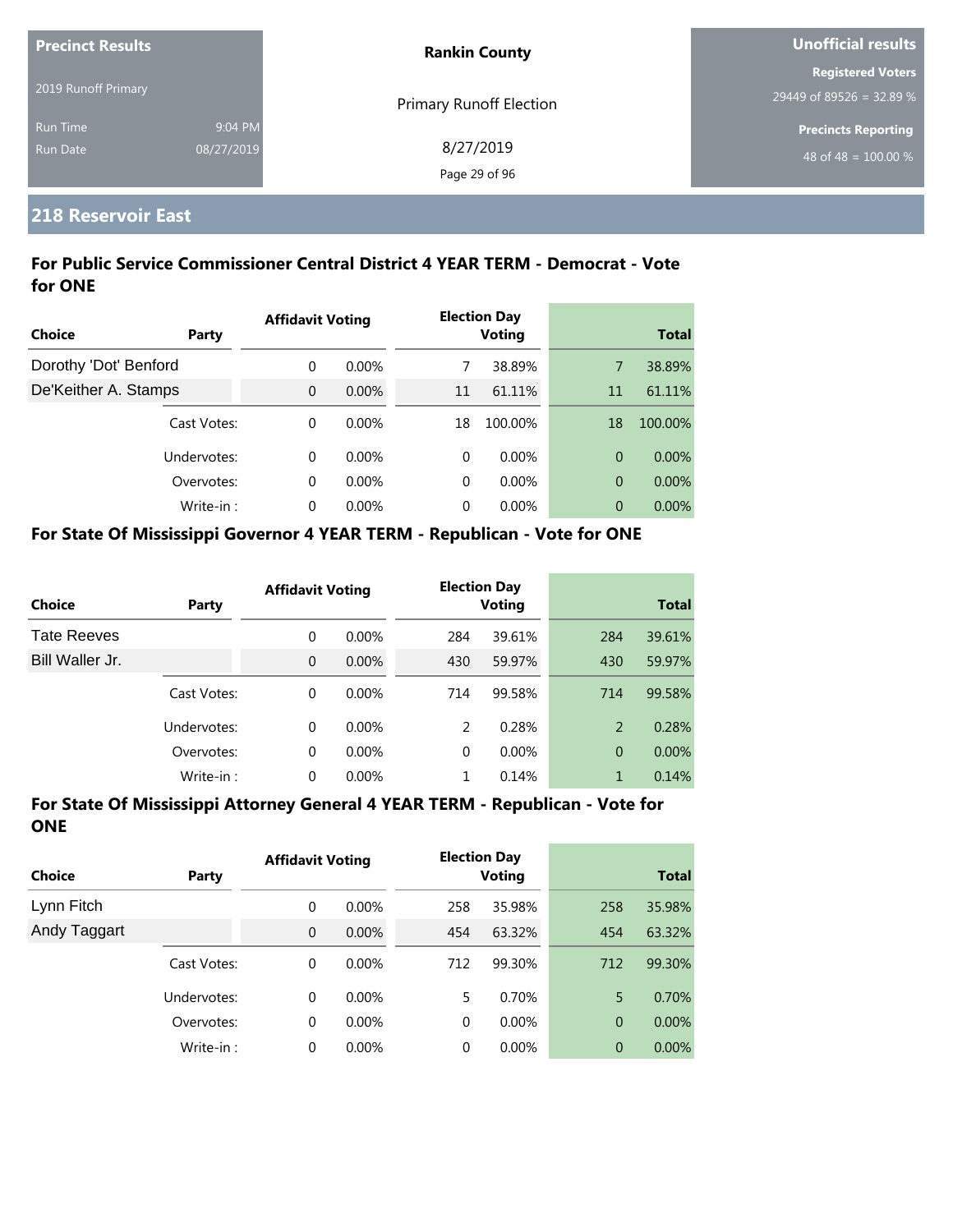| <b>Precinct Results</b> |            | <b>Rankin County</b>           | Unofficial results                                   |  |
|-------------------------|------------|--------------------------------|------------------------------------------------------|--|
| 2019 Runoff Primary     |            |                                | <b>Registered Voters</b><br>29449 of 89526 = 32.89 % |  |
| <b>Run Time</b>         | 9:04 PM    | <b>Primary Runoff Election</b> | <b>Precincts Reporting</b>                           |  |
| Run Date                | 08/27/2019 | 8/27/2019<br>Page 30 of 96     | 48 of 48 = $100.00\%$                                |  |

## **218 Reservoir East**

## **For Rankin Tax Collector 4 YEAR TERM - Republican - Vote for ONE**

|                  |             | <b>Affidavit Voting</b> |          | <b>Election Day</b> |               |                |              |
|------------------|-------------|-------------------------|----------|---------------------|---------------|----------------|--------------|
| Choice           | Party       |                         |          |                     | <b>Voting</b> |                | <b>Total</b> |
| Michelle Denham  |             | $\Omega$                | $0.00\%$ | 235                 | 32.78%        | 235            | 32.78%       |
| Caroline Gilbert |             | $\Omega$                | $0.00\%$ | 415                 | 57.88%        | 415            | 57.88%       |
|                  | Cast Votes: | $\Omega$                | $0.00\%$ | 650                 | 90.66%        | 650            | 90.66%       |
|                  | Undervotes: | $\Omega$                | $0.00\%$ | 66                  | 9.21%         | 66             | 9.21%        |
|                  | Overvotes:  | $\Omega$                | $0.00\%$ | 0                   | $0.00\%$      | $\overline{0}$ | $0.00\%$     |
|                  | Write-in:   | $\Omega$                | 0.00%    |                     | 0.14%         |                | 0.14%        |

## **For Justice Court Judge District 2 Justice Court Judge District 2 4 YEAR TERM - Republican - Vote for ONE**

| Choice                 | Party       | <b>Affidavit Voting</b> |          |          | <b>Election Day</b><br><b>Voting</b> |     | <b>Total</b> |
|------------------------|-------------|-------------------------|----------|----------|--------------------------------------|-----|--------------|
| Bo Agnew               |             | $\Omega$                | $0.00\%$ | 395      | 55.09%                               | 395 | 55.09%       |
| <b>Tommy Whitfield</b> |             | $\Omega$                | $0.00\%$ | 271      | 37.80%                               | 271 | 37.80%       |
|                        | Cast Votes: | $\Omega$                | $0.00\%$ | 666      | 92.89%                               | 666 | 92.89%       |
|                        | Undervotes: | $\Omega$                | $0.00\%$ | 48       | 6.69%                                | 48  | 6.69%        |
|                        | Overvotes:  | 0                       | $0.00\%$ | $\Omega$ | $0.00\%$                             | 0   | $0.00\%$     |
|                        | Write-in:   | $\Omega$                | 0.00%    | 3        | 0.42%                                | 3   | 0.42%        |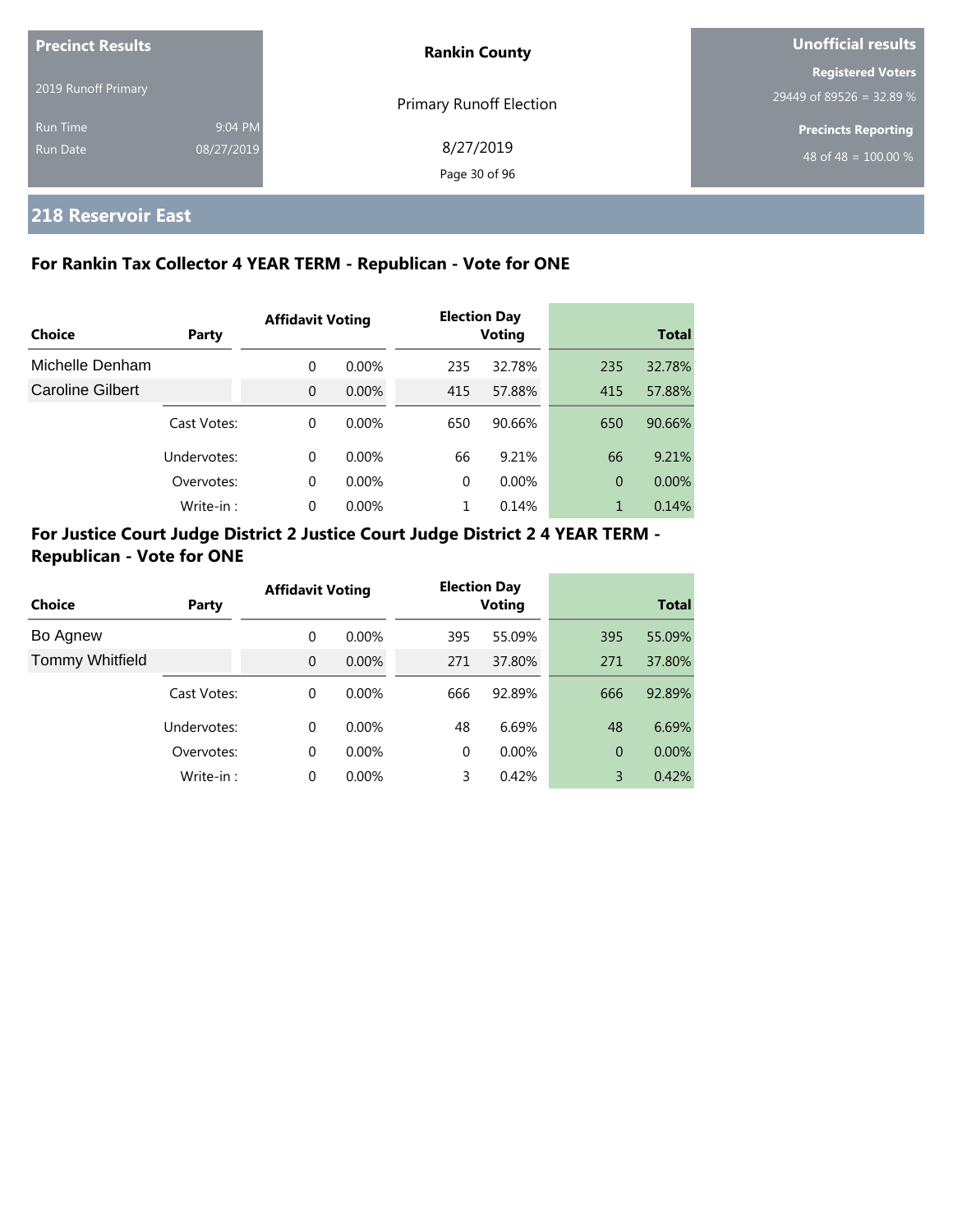| <b>Precinct Results</b> |            | <b>Rankin County</b>           | Unofficial results         |  |
|-------------------------|------------|--------------------------------|----------------------------|--|
|                         |            |                                | <b>Registered Voters</b>   |  |
| 2019 Runoff Primary     |            | <b>Primary Runoff Election</b> | 29449 of 89526 = 32.89 %   |  |
| <b>Run Time</b>         | 9:04 PM    |                                | <b>Precincts Reporting</b> |  |
| Run Date                | 08/27/2019 | 8/27/2019                      | 48 of 48 = $100.00\%$      |  |
|                         |            | Page 31 of 96                  |                            |  |

#### **219 Reservoir West**

### **For Public Service Commissioner Central District 4 YEAR TERM - Democrat - Vote for ONE**

|                       |             | <b>Affidavit Voting</b> |          |          | <b>Election Day</b> |    |              |
|-----------------------|-------------|-------------------------|----------|----------|---------------------|----|--------------|
| <b>Choice</b>         | Party       |                         |          |          | <b>Voting</b>       |    | <b>Total</b> |
| Dorothy 'Dot' Benford |             | $\Omega$                | $0.00\%$ | 14       | 51.85%              | 14 | 51.85%       |
| De'Keither A. Stamps  |             | $\Omega$                | $0.00\%$ | 13       | 48.15%              | 13 | 48.15%       |
|                       | Cast Votes: | $\Omega$                | $0.00\%$ | 27       | 100.00%             | 27 | 100.00%      |
|                       | Undervotes: | $\Omega$                | $0.00\%$ | 0        | $0.00\%$            | 0  | $0.00\%$     |
|                       | Overvotes:  | $\Omega$                | $0.00\%$ | $\Omega$ | $0.00\%$            | 0  | $0.00\%$     |
|                       | Write-in:   | $\Omega$                | $0.00\%$ | 0        | $0.00\%$            | 0  | $0.00\%$     |

#### **For State Of Mississippi Governor 4 YEAR TERM - Republican - Vote for ONE**

| <b>Choice</b>      | Party       | <b>Affidavit Voting</b> |          |     | <b>Election Day</b><br><b>Voting</b> |                | <b>Total</b> |
|--------------------|-------------|-------------------------|----------|-----|--------------------------------------|----------------|--------------|
| <b>Tate Reeves</b> |             | 0                       | $0.00\%$ | 282 | 43.93%                               | 282            | 43.93%       |
| Bill Waller Jr.    |             | 0                       | $0.00\%$ | 358 | 55.76%                               | 358            | 55.76%       |
|                    | Cast Votes: | $\Omega$                | $0.00\%$ | 640 | 99.69%                               | 640            | 99.69%       |
|                    | Undervotes: | 0                       | $0.00\%$ | 1   | 0.16%                                | 1              | 0.16%        |
|                    | Overvotes:  | 0                       | 0.00%    | 0   | $0.00\%$                             | $\overline{0}$ | $0.00\%$     |
|                    | Write-in:   | 0                       | 0.00%    |     | 0.16%                                | 1              | 0.16%        |

| <b>Choice</b> | Party       | <b>Affidavit Voting</b> |          |     | <b>Election Day</b><br><b>Voting</b> |                | <b>Total</b> |
|---------------|-------------|-------------------------|----------|-----|--------------------------------------|----------------|--------------|
| Lynn Fitch    |             | 0                       | $0.00\%$ | 247 | 38.47%                               | 247            | 38.47%       |
| Andy Taggart  |             | 0                       | 0.00%    | 383 | 59.66%                               | 383            | 59.66%       |
|               | Cast Votes: | 0                       | $0.00\%$ | 630 | 98.13%                               | 630            | 98.13%       |
|               | Undervotes: | 0                       | $0.00\%$ | 10  | 1.56%                                | 10             | 1.56%        |
|               | Overvotes:  | 0                       | $0.00\%$ | 0   | $0.00\%$                             | $\overline{0}$ | $0.00\%$     |
|               | Write-in:   | 0                       | 0.00%    | 2   | 0.31%                                | 2              | 0.31%        |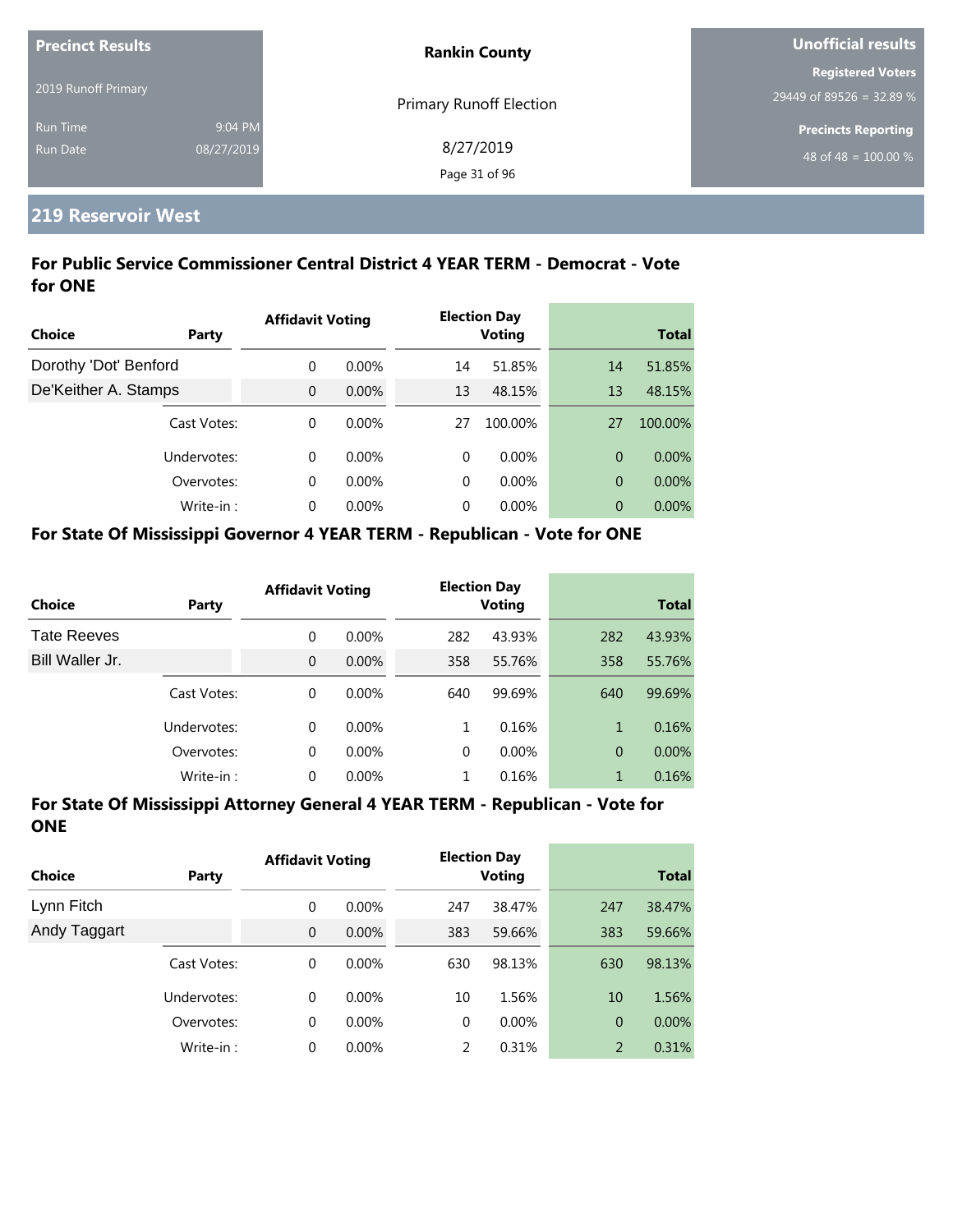| <b>Precinct Results</b>     |                                | <b>Rankin County</b>       | Unofficial results                                   |  |
|-----------------------------|--------------------------------|----------------------------|------------------------------------------------------|--|
| 2019 Runoff Primary         | <b>Primary Runoff Election</b> |                            | <b>Registered Voters</b><br>29449 of 89526 = 32.89 % |  |
| <b>Run Time</b><br>Run Date | 9:04 PM<br>08/27/2019          | 8/27/2019<br>Page 32 of 96 | <b>Precincts Reporting</b><br>48 of 48 = $100.00\%$  |  |

## **219 Reservoir West**

## **For Rankin Tax Collector 4 YEAR TERM - Republican - Vote for ONE**

|                         |             | <b>Affidavit Voting</b> |          |     | <b>Election Day</b> |                |              |
|-------------------------|-------------|-------------------------|----------|-----|---------------------|----------------|--------------|
| Choice                  | Party       |                         |          |     | <b>Voting</b>       |                | <b>Total</b> |
| Michelle Denham         |             | $\Omega$                | $0.00\%$ | 276 | 42.99%              | 276            | 42.99%       |
| <b>Caroline Gilbert</b> |             | $\Omega$                | $0.00\%$ | 323 | 50.31%              | 323            | 50.31%       |
|                         | Cast Votes: | $\Omega$                | $0.00\%$ | 599 | 93.30%              | 599            | 93.30%       |
|                         | Undervotes: | $\Omega$                | $0.00\%$ | 40  | 6.23%               | 40             | 6.23%        |
|                         | Overvotes:  | $\Omega$                | $0.00\%$ | 0   | $0.00\%$            | $\overline{0}$ | 0.00%        |
|                         | Write-in:   | $\Omega$                | 0.00%    | 3   | 0.47%               | 3              | 0.47%        |

## **For Justice Court Judge District 2 Justice Court Judge District 2 4 YEAR TERM - Republican - Vote for ONE**

| Choice                 | Party       | <b>Affidavit Voting</b> |          |          | <b>Election Day</b><br><b>Voting</b> |                | <b>Total</b> |
|------------------------|-------------|-------------------------|----------|----------|--------------------------------------|----------------|--------------|
| Bo Agnew               |             | $\Omega$                | $0.00\%$ | 401      | 62.46%                               | 401            | 62.46%       |
| <b>Tommy Whitfield</b> |             | $\Omega$                | $0.00\%$ | 217      | 33.80%                               | 217            | 33.80%       |
|                        | Cast Votes: | $\Omega$                | $0.00\%$ | 618      | 96.26%                               | 618            | 96.26%       |
|                        | Undervotes: | $\Omega$                | $0.00\%$ | 24       | 3.74%                                | 24             | 3.74%        |
|                        | Overvotes:  | $\Omega$                | $0.00\%$ | $\Omega$ | $0.00\%$                             | $\overline{0}$ | $0.00\%$     |
|                        | Write-in:   | $\Omega$                | 0.00%    | 0        | 0.00%                                | 0              | $0.00\%$     |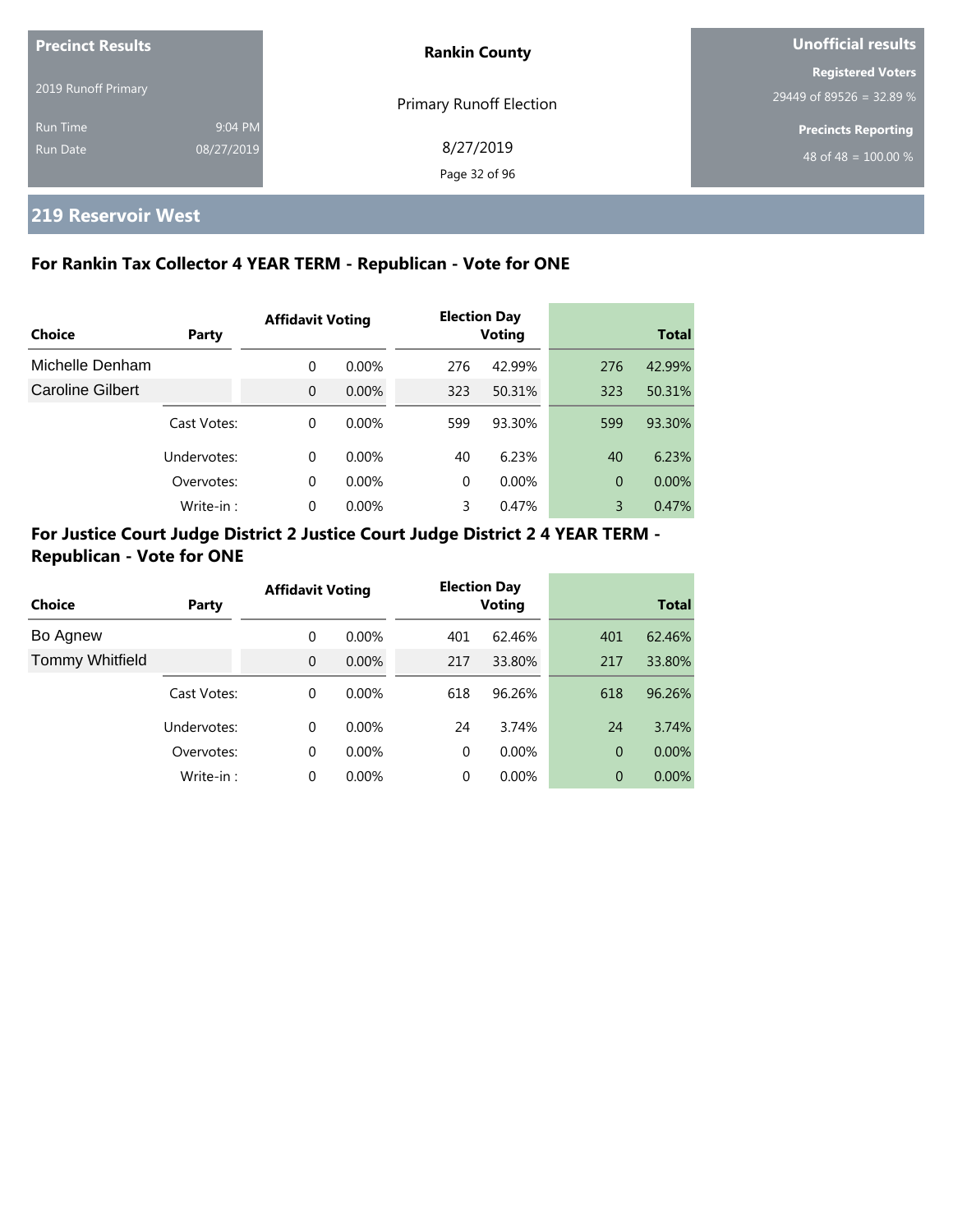| <b>Precinct Results</b> |            | <b>Rankin County</b>           | <b>Unofficial results</b>  |
|-------------------------|------------|--------------------------------|----------------------------|
|                         |            |                                | <b>Registered Voters</b>   |
| 2019 Runoff Primary     |            | <b>Primary Runoff Election</b> | 29449 of 89526 = 32.89 %   |
| <b>Run Time</b>         | 9:04 PM    |                                | <b>Precincts Reporting</b> |
| Run Date                | 08/27/2019 | 8/27/2019                      | 48 of 48 = $100.00\%$      |
|                         |            | Page 33 of 96                  |                            |

#### **220 Northshore**

#### **For Public Service Commissioner Central District 4 YEAR TERM - Democrat - Vote for ONE**

|                       |              | <b>Affidavit Voting</b> |          |          | <b>Election Day</b> |    |              |
|-----------------------|--------------|-------------------------|----------|----------|---------------------|----|--------------|
| Choice                | <b>Party</b> |                         |          |          | <b>Voting</b>       |    | <b>Total</b> |
| Dorothy 'Dot' Benford |              | $\Omega$                | $0.00\%$ | 17       | 33.33%              | 17 | 33.33%       |
| De'Keither A. Stamps  |              | $\overline{0}$          | $0.00\%$ | 34       | 66.67%              | 34 | 66.67%       |
|                       | Cast Votes:  | $\Omega$                | $0.00\%$ | 51       | 100.00%             | 51 | 100.00%      |
|                       | Undervotes:  | $\Omega$                | $0.00\%$ | $\Omega$ | $0.00\%$            | 0  | $0.00\%$     |
|                       | Overvotes:   | $\Omega$                | $0.00\%$ | 0        | $0.00\%$            | 0  | 0.00%        |
|                       | Write-in:    | $\Omega$                | $0.00\%$ | 0        | $0.00\%$            | 0  | $0.00\%$     |

#### **For State Of Mississippi Governor 4 YEAR TERM - Republican - Vote for ONE**

| <b>Choice</b>      | Party       | <b>Affidavit Voting</b> |          |      | <b>Election Day</b><br><b>Voting</b> |                | <b>Total</b> |
|--------------------|-------------|-------------------------|----------|------|--------------------------------------|----------------|--------------|
| <b>Tate Reeves</b> |             | 0                       | $0.00\%$ | 423  | 42.05%                               | 423            | 42.05%       |
| Bill Waller Jr.    |             | 0                       | $0.00\%$ | 581  | 57.75%                               | 581            | 57.75%       |
|                    | Cast Votes: | 0                       | $0.00\%$ | 1004 | 99.80%                               | 1004           | 99.80%       |
|                    | Undervotes: | 0                       | $0.00\%$ | 2    | 0.20%                                | 2              | 0.20%        |
|                    | Overvotes:  | 0                       | 0.00%    | 0    | $0.00\%$                             | $\overline{0}$ | $0.00\%$     |
|                    | Write-in:   | 0                       | 0.00%    | 0    | 0.00%                                | $\overline{0}$ | $0.00\%$     |

| Choice       | <b>Party</b> | <b>Affidavit Voting</b> |          |     | <b>Election Day</b><br><b>Voting</b> |                | <b>Total</b> |
|--------------|--------------|-------------------------|----------|-----|--------------------------------------|----------------|--------------|
| Lynn Fitch   |              | 0                       | $0.00\%$ | 389 | 38.67%                               | 389            | 38.67%       |
| Andy Taggart |              | $\overline{0}$          | 0.00%    | 610 | 60.64%                               | 610            | 60.64%       |
|              | Cast Votes:  | 0                       | 0.00%    | 999 | 99.30%                               | 999            | 99.30%       |
|              | Undervotes:  | 0                       | $0.00\%$ | 6   | 0.60%                                | 6              | 0.60%        |
|              | Overvotes:   | 0                       | 0.00%    | 0   | $0.00\%$                             | $\overline{0}$ | $0.00\%$     |
|              | Write-in:    | 0                       | 0.00%    | 1   | 0.10%                                | 1              | 0.10%        |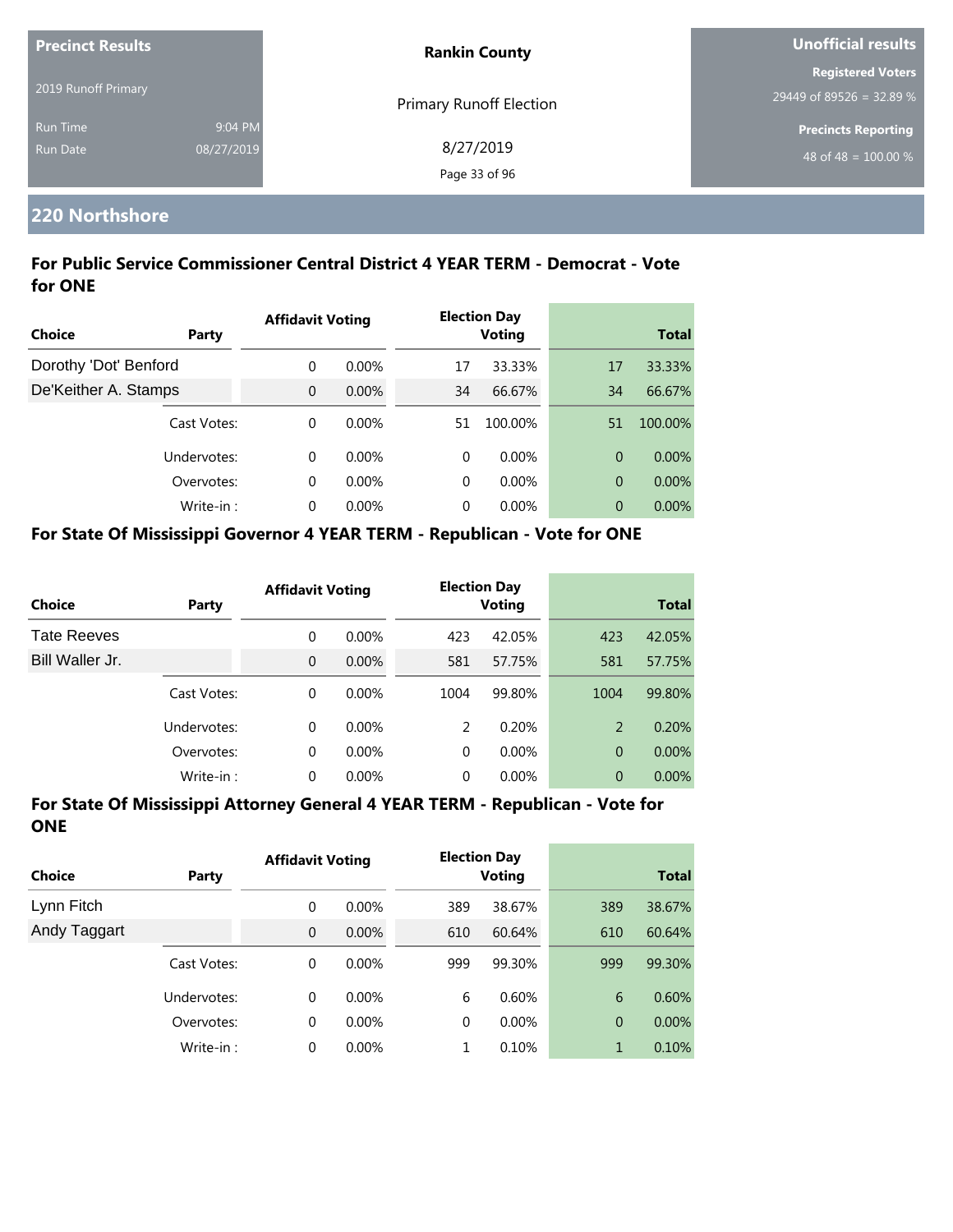| <b>Precinct Results</b>     |                       | <b>Rankin County</b>           | Unofficial results                                             |  |
|-----------------------------|-----------------------|--------------------------------|----------------------------------------------------------------|--|
| 2019 Runoff Primary         |                       | <b>Primary Runoff Election</b> | <b>Registered Voters</b><br>29449 of 89526 = 32.89 %           |  |
| <b>Run Time</b><br>Run Date | 9:04 PM<br>08/27/2019 | 8/27/2019<br>Page 34 of 96     | <b>Precincts Reporting</b><br>48 of 48 = $\overline{100.00\%}$ |  |

# **220 Northshore**

### **For Rankin Tax Collector 4 YEAR TERM - Republican - Vote for ONE**

|                  |             | <b>Affidavit Voting</b> |          |          | <b>Election Day</b> |                |              |
|------------------|-------------|-------------------------|----------|----------|---------------------|----------------|--------------|
| Choice           | Party       |                         |          |          | <b>Voting</b>       |                | <b>Total</b> |
| Michelle Denham  |             | $\mathbf 0$             | $0.00\%$ | 399      | 39.66%              | 399            | 39.66%       |
| Caroline Gilbert |             | $\Omega$                | $0.00\%$ | 525      | 52.19%              | 525            | 52.19%       |
|                  | Cast Votes: | $\Omega$                | $0.00\%$ | 924      | 91.85%              | 924            | 91.85%       |
|                  | Undervotes: | $\Omega$                | $0.00\%$ | 81       | 8.05%               | 81             | 8.05%        |
|                  | Overvotes:  | $\Omega$                | $0.00\%$ | $\Omega$ | $0.00\%$            | $\overline{0}$ | $0.00\%$     |
|                  | Write-in:   | 0                       | 0.00%    |          | 0.10%               | 1              | 0.10%        |

## **For Justice Court Judge District 4 Justice Court Judge District 04 4 YEAR TERM - Republican - Vote for ONE**

|                               |             | <b>Affidavit Voting</b> |          |          | <b>Election Day</b> |                |              |
|-------------------------------|-------------|-------------------------|----------|----------|---------------------|----------------|--------------|
| Choice                        | Party       |                         |          |          | <b>Voting</b>       |                | <b>Total</b> |
| <b>Whitney McKay</b><br>Adams |             | 0                       | $0.00\%$ | 350      | 34.79%              | 350            | 34.79%       |
| Jeffrey K. McDaniel           |             | $\overline{0}$          | $0.00\%$ | 607      | 60.34%              | 607            | 60.34%       |
|                               | Cast Votes: | 0                       | $0.00\%$ | 957      | 95.13%              | 957            | 95.13%       |
|                               | Undervotes: | $\Omega$                | $0.00\%$ | 49       | 4.87%               | 49             | 4.87%        |
|                               | Overvotes:  | 0                       | $0.00\%$ | $\Omega$ | $0.00\%$            | $\overline{0}$ | 0.00%        |
|                               | Write-in:   | 0                       | $0.00\%$ | $\Omega$ | 0.00%               | $\overline{0}$ | 0.00%        |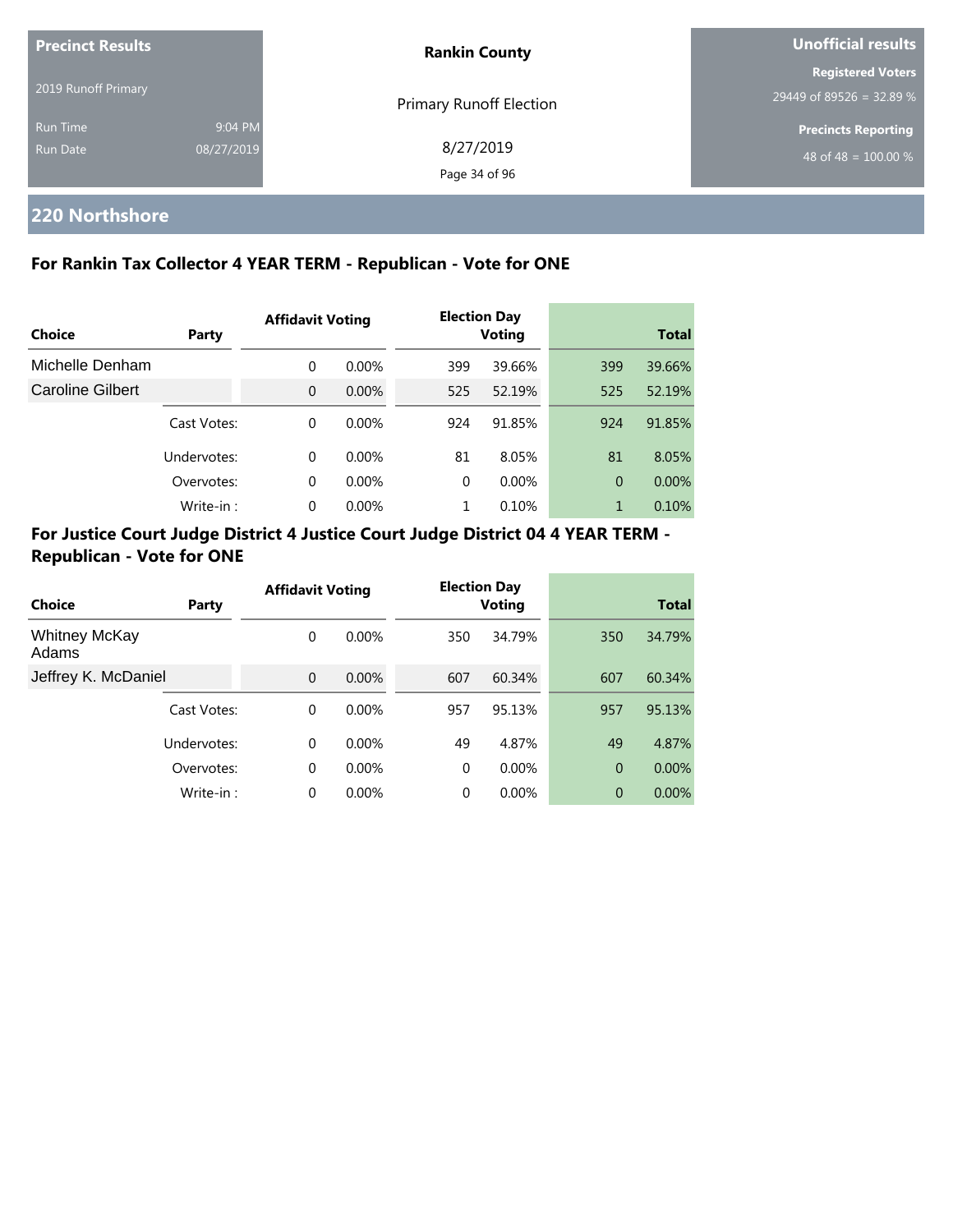| <b>Precinct Results</b> |            | <b>Rankin County</b>           | Unofficial results         |
|-------------------------|------------|--------------------------------|----------------------------|
|                         |            |                                | <b>Registered Voters</b>   |
| 2019 Runoff Primary     |            | <b>Primary Runoff Election</b> | 29449 of 89526 = 32.89 %   |
| <b>Run Time</b>         | 9:04 PM    |                                | <b>Precincts Reporting</b> |
| Run Date                | 08/27/2019 | 8/27/2019                      | 48 of 48 = $100.00\%$      |
|                         |            | Page 35 of 96                  |                            |

## **221 Lakeland**

### **For Public Service Commissioner Central District 4 YEAR TERM - Democrat - Vote for ONE**

|                       |             | <b>Affidavit Voting</b> |          | <b>Election Day</b> |               |                |          |
|-----------------------|-------------|-------------------------|----------|---------------------|---------------|----------------|----------|
| Choice                | Party       |                         |          |                     | <b>Voting</b> | <b>Total</b>   |          |
| Dorothy 'Dot' Benford |             | $\Omega$                | $0.00\%$ | 4                   | 23.53%        | $\overline{4}$ | 23.53%   |
| De'Keither A. Stamps  |             | $\overline{0}$          | $0.00\%$ | 13                  | 76.47%        | 13             | 76.47%   |
|                       | Cast Votes: | $\Omega$                | $0.00\%$ | 17                  | 100.00%       | 17             | 100.00%  |
|                       | Undervotes: | $\Omega$                | $0.00\%$ | 0                   | $0.00\%$      | 0              | $0.00\%$ |
|                       | Overvotes:  | $\Omega$                | $0.00\%$ | 0                   | $0.00\%$      | 0              | 0.00%    |
|                       | Write-in:   | $\Omega$                | $0.00\%$ | 0                   | $0.00\%$      | 0              | $0.00\%$ |

#### **For State Of Mississippi Governor 4 YEAR TERM - Republican - Vote for ONE**

| <b>Choice</b>      | Party       | <b>Affidavit Voting</b> |          | <b>Election Day</b><br><b>Voting</b> |          | <b>Total</b>   |          |
|--------------------|-------------|-------------------------|----------|--------------------------------------|----------|----------------|----------|
| <b>Tate Reeves</b> |             | 0                       | $0.00\%$ | 122                                  | 34.56%   | 122            | 34.56%   |
| Bill Waller Jr.    |             | 0                       | $0.00\%$ | 231                                  | 65.44%   | 231            | 65.44%   |
|                    | Cast Votes: | 0                       | $0.00\%$ | 353                                  | 100.00%  | 353            | 100.00%  |
|                    | Undervotes: | $\Omega$                | $0.00\%$ | $\Omega$                             | $0.00\%$ | $\Omega$       | $0.00\%$ |
|                    | Overvotes:  | 0                       | $0.00\%$ | $\Omega$                             | $0.00\%$ | $\overline{0}$ | $0.00\%$ |
|                    | Write-in:   | 0                       | $0.00\%$ | 0                                    | $0.00\%$ | 0              | 0.00%    |

| Choice       | Party       | <b>Affidavit Voting</b> |          | <b>Election Day</b><br><b>Voting</b> |          | <b>Total</b>   |          |
|--------------|-------------|-------------------------|----------|--------------------------------------|----------|----------------|----------|
| Lynn Fitch   |             | 0                       | $0.00\%$ | 134                                  | 37.96%   | 134            | 37.96%   |
| Andy Taggart |             | $\mathbf{0}$            | $0.00\%$ | 212                                  | 60.06%   | 212            | 60.06%   |
|              | Cast Votes: | 0                       | $0.00\%$ | 346                                  | 98.02%   | 346            | 98.02%   |
|              | Undervotes: | $\Omega$                | $0.00\%$ | 6                                    | 1.70%    | 6              | 1.70%    |
|              | Overvotes:  | 0                       | $0.00\%$ | $\mathbf 0$                          | $0.00\%$ | $\overline{0}$ | $0.00\%$ |
|              | Write-in:   | 0                       | $0.00\%$ | 1                                    | 0.28%    | $\mathbf{1}$   | 0.28%    |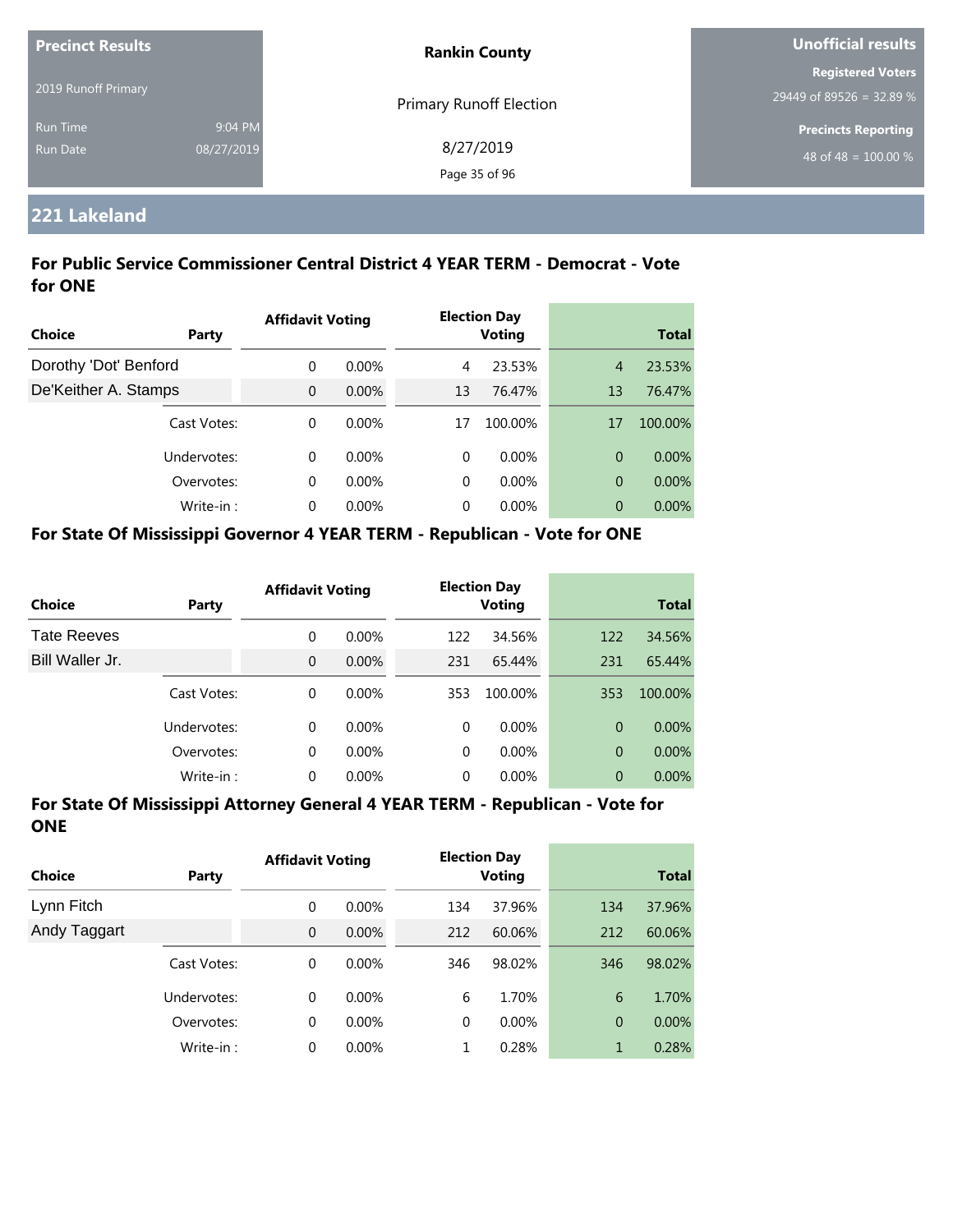| <b>Precinct Results</b> |            | <b>Rankin County</b>           | Unofficial results                                   |  |  |
|-------------------------|------------|--------------------------------|------------------------------------------------------|--|--|
| 2019 Runoff Primary     |            |                                | <b>Registered Voters</b><br>29449 of 89526 = 32.89 % |  |  |
| <b>Run Time</b>         | 9:04 PM    | <b>Primary Runoff Election</b> | <b>Precincts Reporting</b>                           |  |  |
| Run Date                | 08/27/2019 | 8/27/2019                      | 48 of 48 = $100.00\%$                                |  |  |
|                         |            | Page 36 of 96                  |                                                      |  |  |

## **221 Lakeland**

## **For Rankin Tax Collector 4 YEAR TERM - Republican - Vote for ONE**

| Choice                  | Party       | <b>Affidavit Voting</b> |          | <b>Election Day</b><br><b>Voting</b> |        | <b>Total</b>   |        |
|-------------------------|-------------|-------------------------|----------|--------------------------------------|--------|----------------|--------|
| Michelle Denham         |             | 0                       | $0.00\%$ | 142                                  | 40.23% | 142            | 40.23% |
| <b>Caroline Gilbert</b> |             | $\Omega$                | $0.00\%$ | 183                                  | 51.84% | 183            | 51.84% |
|                         | Cast Votes: | $\Omega$                | $0.00\%$ | 325                                  | 92.07% | 325            | 92.07% |
|                         | Undervotes: | $\Omega$                | $0.00\%$ | 25                                   | 7.08%  | 25             | 7.08%  |
|                         | Overvotes:  | $\mathbf 0$             | $0.00\%$ | $\Omega$                             | 0.00%  | $\overline{0}$ | 0.00%  |
|                         | Write-in:   | $\Omega$                | $0.00\%$ | 3                                    | 0.85%  | 3              | 0.85%  |

## **For Justice Court Judge District 2 Justice Court Judge District 2 4 YEAR TERM - Republican - Vote for ONE**

| Choice                 | Party       | <b>Affidavit Voting</b> |          | <b>Election Day</b><br><b>Voting</b> |        | <b>Total</b> |          |
|------------------------|-------------|-------------------------|----------|--------------------------------------|--------|--------------|----------|
| Bo Agnew               |             | $\Omega$                | $0.00\%$ | 262                                  | 74.22% | 262          | 74.22%   |
| <b>Tommy Whitfield</b> |             | $\Omega$                | $0.00\%$ | 79                                   | 22.38% | 79           | 22.38%   |
|                        | Cast Votes: | $\Omega$                | $0.00\%$ | 341                                  | 96.60% | 341          | 96.60%   |
|                        | Undervotes: | $\Omega$                | $0.00\%$ | 11                                   | 3.12%  | 11           | 3.12%    |
|                        | Overvotes:  | $\Omega$                | $0.00\%$ | $\Omega$                             | 0.00%  | 0            | $0.00\%$ |
|                        | Write-in:   | 0                       | 0.00%    |                                      | 0.28%  |              | 0.28%    |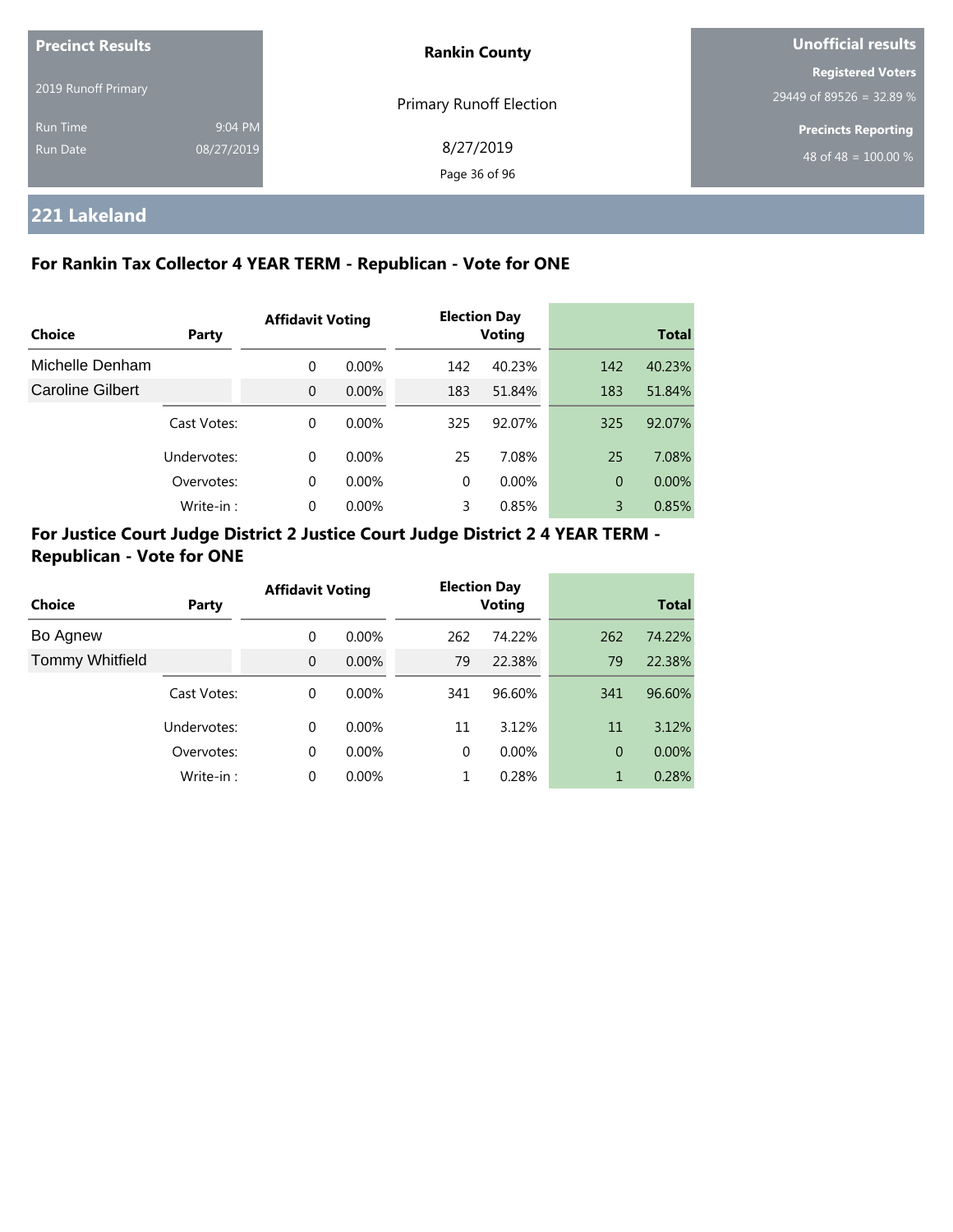| <b>Precinct Results</b> |            | <b>Rankin County</b>           | Unofficial results         |
|-------------------------|------------|--------------------------------|----------------------------|
|                         |            |                                | Registered Voters          |
| 2019 Runoff Primary     |            | <b>Primary Runoff Election</b> | 29449 of 89526 = 32.89 %   |
| <b>Run Time</b>         | 9:04 PM    |                                | <b>Precincts Reporting</b> |
| Run Date                | 08/27/2019 | 8/27/2019                      | 48 of 48 = $100.00\%$      |
|                         |            | Page 37 of 96                  |                            |

## **307 Antioch-Mayton**

## **For Public Service Commissioner Central District 4 YEAR TERM - Democrat - Vote for ONE**

| <b>Choice</b>         | Party       | <b>Affidavit Voting</b> |          |    | <b>Election Day</b><br><b>Voting</b> |                | <b>Total</b> |
|-----------------------|-------------|-------------------------|----------|----|--------------------------------------|----------------|--------------|
|                       |             |                         |          |    |                                      |                |              |
| Dorothy 'Dot' Benford |             | $\Omega$                | $0.00\%$ |    | 16.67%                               | 1              | 16.67%       |
| De'Keither A. Stamps  |             | $\overline{0}$          | 0.00%    | 5. | 83.33%                               | 5              | 83.33%       |
|                       | Cast Votes: | $\Omega$                | $0.00\%$ | 6  | 100.00%                              | 6              | 100.00%      |
|                       | Undervotes: | $\Omega$                | $0.00\%$ | 0  | $0.00\%$                             | $\overline{0}$ | $0.00\%$     |
|                       | Overvotes:  | $\Omega$                | $0.00\%$ | 0  | $0.00\%$                             | $\overline{0}$ | 0.00%        |
|                       | Write-in:   | $\Omega$                | $0.00\%$ | 0  | $0.00\%$                             | $\overline{0}$ | $0.00\%$     |

#### **For State Of Mississippi Governor 4 YEAR TERM - Republican - Vote for ONE**

| Choice             | Party       | <b>Affidavit Voting</b> |          |          | <b>Election Day</b><br><b>Voting</b> |                | <b>Total</b> |
|--------------------|-------------|-------------------------|----------|----------|--------------------------------------|----------------|--------------|
| <b>Tate Reeves</b> |             | 0                       | $0.00\%$ | 103      | 50.24%                               | 103            | 50.24%       |
| Bill Waller Jr.    |             | $\overline{0}$          | 0.00%    | 102      | 49.76%                               | 102            | 49.76%       |
|                    | Cast Votes: | 0                       | $0.00\%$ | 205      | 100.00%                              | 205            | 100.00%      |
|                    | Undervotes: | 0                       | $0.00\%$ | $\Omega$ | $0.00\%$                             | $\Omega$       | $0.00\%$     |
|                    | Overvotes:  | 0                       | $0.00\%$ | $\Omega$ | $0.00\%$                             | $\overline{0}$ | $0.00\%$     |
|                    | Write-in:   | 0                       | 0.00%    | 0        | 0.00%                                | $\overline{0}$ | $0.00\%$     |

| <b>Choice</b> | <b>Party</b> | <b>Affidavit Voting</b> |          |     | <b>Election Day</b><br><b>Voting</b> |                | <b>Total</b> |
|---------------|--------------|-------------------------|----------|-----|--------------------------------------|----------------|--------------|
| Lynn Fitch    |              | 0                       | $0.00\%$ | 78  | 38.05%                               | 78             | 38.05%       |
| Andy Taggart  |              | $\overline{0}$          | 0.00%    | 126 | 61.46%                               | 126            | 61.46%       |
|               | Cast Votes:  | 0                       | $0.00\%$ | 204 | 99.51%                               | 204            | 99.51%       |
|               | Undervotes:  | 0                       | $0.00\%$ | 1   | 0.49%                                | 1              | 0.49%        |
|               | Overvotes:   | 0                       | 0.00%    | 0   | $0.00\%$                             | $\overline{0}$ | $0.00\%$     |
|               | Write-in:    | 0                       | 0.00%    | 0   | $0.00\%$                             | $\overline{0}$ | 0.00%        |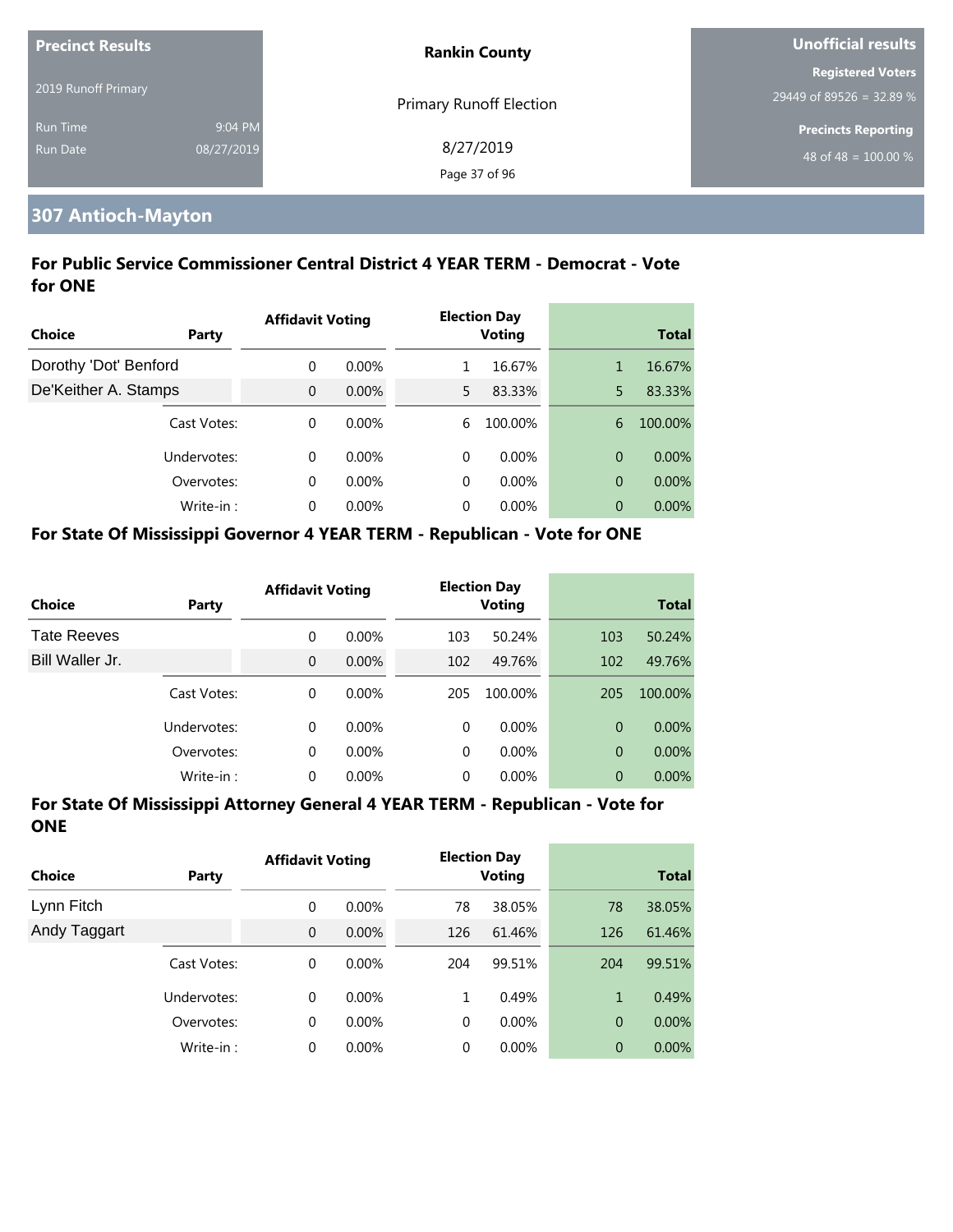| <b>Precinct Results</b> |            | <b>Rankin County</b>           | Unofficial results         |
|-------------------------|------------|--------------------------------|----------------------------|
|                         |            |                                | <b>Registered Voters</b>   |
| 2019 Runoff Primary     |            | <b>Primary Runoff Election</b> | 29449 of 89526 = 32.89 %   |
| <b>Run Time</b>         | 9:04 PM    |                                | <b>Precincts Reporting</b> |
| Run Date                | 08/27/2019 | 8/27/2019                      | 48 of 48 = $100.00\%$      |
|                         |            | Page 38 of 96                  |                            |

# **307 Antioch-Mayton**

## **For Rankin Tax Collector 4 YEAR TERM - Republican - Vote for ONE**

|                  |             | <b>Affidavit Voting</b> |          |          | <b>Election Day</b> |                |              |
|------------------|-------------|-------------------------|----------|----------|---------------------|----------------|--------------|
| Choice           | Party       |                         |          |          | <b>Voting</b>       |                | <b>Total</b> |
| Michelle Denham  |             | 0                       | $0.00\%$ | 90       | 43.90%              | 90             | 43.90%       |
| Caroline Gilbert |             | $\Omega$                | $0.00\%$ | 110      | 53.66%              | 110            | 53.66%       |
|                  | Cast Votes: | 0                       | $0.00\%$ | 200      | 97.56%              | 200            | 97.56%       |
|                  | Undervotes: | 0                       | $0.00\%$ | 3        | 1.46%               | 3              | 1.46%        |
|                  | Overvotes:  | $\Omega$                | $0.00\%$ | $\Omega$ | 0.00%               | $\overline{0}$ | 0.00%        |
|                  | Write-in:   | 0                       | 0.00%    | 2        | 0.98%               | 2              | 0.98%        |

|                               |             | <b>Affidavit Voting</b> |          |          | <b>Election Day</b> |                |              |
|-------------------------------|-------------|-------------------------|----------|----------|---------------------|----------------|--------------|
| <b>Choice</b>                 | Party       |                         |          |          | <b>Voting</b>       |                | <b>Total</b> |
| <b>Whitney McKay</b><br>Adams |             | 0                       | $0.00\%$ | 109      | 53.17%              | 109            | 53.17%       |
| Jeffrey K. McDaniel           |             | $\overline{0}$          | 0.00%    | 94       | 45.85%              | 94             | 45.85%       |
|                               | Cast Votes: | 0                       | $0.00\%$ | 203      | 99.02%              | 203            | 99.02%       |
|                               | Undervotes: | 0                       | $0.00\%$ | 2        | 0.98%               | 2              | 0.98%        |
|                               | Overvotes:  | 0                       | $0.00\%$ | $\Omega$ | 0.00%               | $\overline{0}$ | 0.00%        |
|                               | Write-in:   | 0                       | 0.00%    | $\Omega$ | 0.00%               | 0              | $0.00\%$     |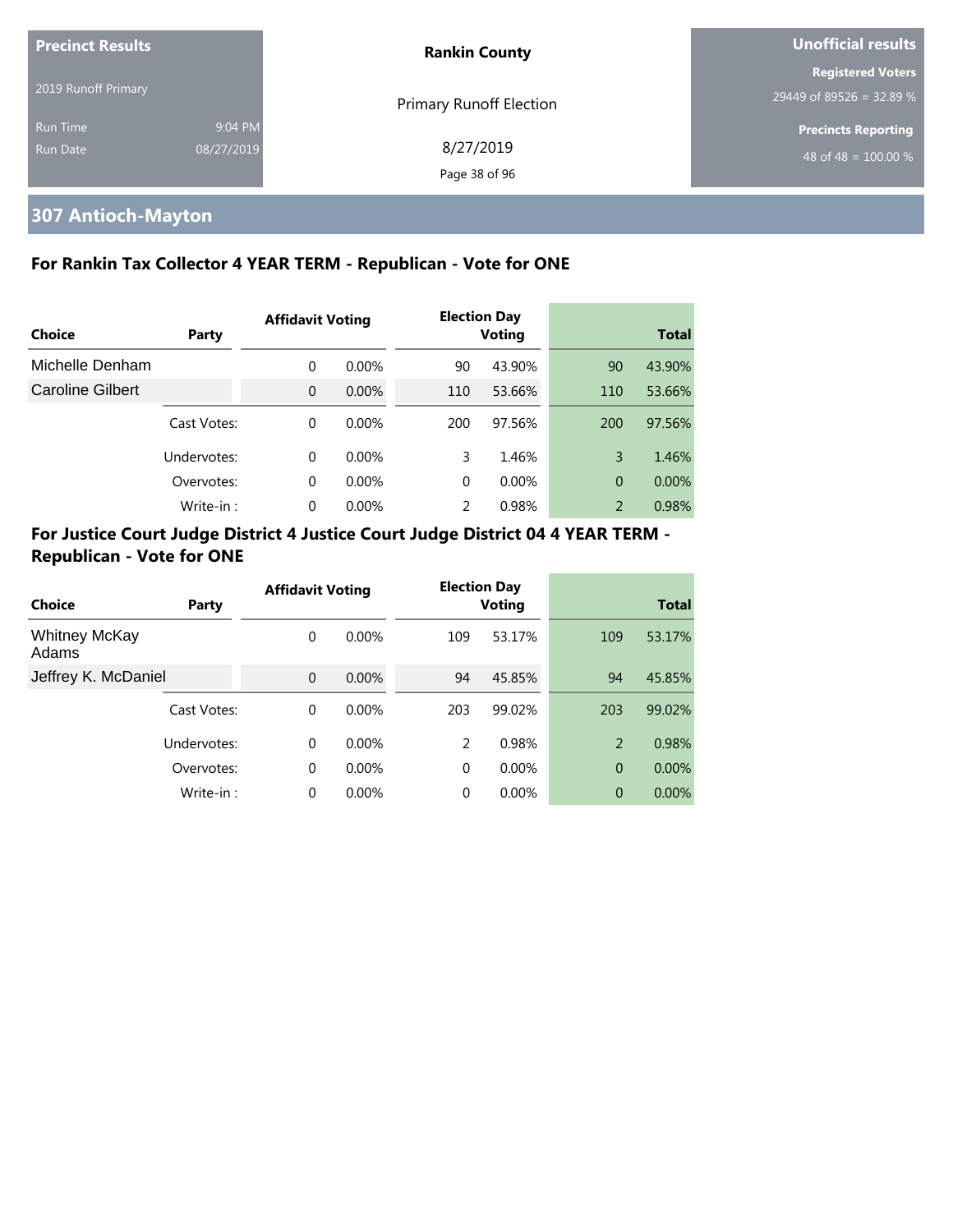| <b>Precinct Results</b> |            | <b>Rankin County</b>           | Unofficial results         |
|-------------------------|------------|--------------------------------|----------------------------|
|                         |            |                                | <b>Registered Voters</b>   |
| 2019 Runoff Primary     |            | <b>Primary Runoff Election</b> | 29449 of 89526 = 32.89 %   |
| <b>Run Time</b>         | 9:04 PM    |                                | <b>Precincts Reporting</b> |
| <b>Run Date</b>         | 08/27/2019 | 8/27/2019                      | 48 of 48 = $100.00\%$      |
|                         |            | Page 39 of 96                  |                            |

# **308 Johns**

## **For Public Service Commissioner Central District 4 YEAR TERM - Democrat - Vote for ONE**

|                       |              | <b>Affidavit Voting</b> |          |    | <b>Election Day</b> |    |              |
|-----------------------|--------------|-------------------------|----------|----|---------------------|----|--------------|
| Choice                | <b>Party</b> |                         |          |    | <b>Voting</b>       |    | <b>Total</b> |
| Dorothy 'Dot' Benford |              | $\Omega$                | $0.00\%$ | 6  | 28.57%              | 6  | 28.57%       |
| De'Keither A. Stamps  |              | $\overline{0}$          | 0.00%    | 15 | 71.43%              | 15 | 71.43%       |
|                       | Cast Votes:  | $\Omega$                | $0.00\%$ | 21 | 100.00%             | 21 | 100.00%      |
|                       | Undervotes:  | $\Omega$                | $0.00\%$ | 0  | $0.00\%$            | 0  | $0.00\%$     |
|                       | Overvotes:   | $\Omega$                | $0.00\%$ | 0  | $0.00\%$            | 0  | 0.00%        |
|                       | Write-in:    | 0                       | $0.00\%$ | 0  | $0.00\%$            | 0  | $0.00\%$     |

#### **For State Of Mississippi Governor 4 YEAR TERM - Republican - Vote for ONE**

| <b>Choice</b>      | Party       | <b>Affidavit Voting</b> |          |          | <b>Election Day</b><br><b>Voting</b> |                | <b>Total</b> |
|--------------------|-------------|-------------------------|----------|----------|--------------------------------------|----------------|--------------|
| <b>Tate Reeves</b> |             | 0                       | $0.00\%$ | 143      | 56.75%                               | 143            | 56.75%       |
| Bill Waller Jr.    |             | $\overline{0}$          | $0.00\%$ | 108      | 42.86%                               | 108            | 42.86%       |
|                    | Cast Votes: | 0                       | $0.00\%$ | 251      | 99.60%                               | 251            | 99.60%       |
|                    | Undervotes: | 0                       | $0.00\%$ | $\Omega$ | $0.00\%$                             | $\Omega$       | $0.00\%$     |
|                    | Overvotes:  | 0                       | $0.00\%$ | $\Omega$ | $0.00\%$                             | $\overline{0}$ | $0.00\%$     |
|                    | Write-in:   | 0                       | $0.00\%$ |          | 0.40%                                | 1              | 0.40%        |

| <b>Choice</b> | <b>Party</b> | <b>Affidavit Voting</b> |          |     | <b>Election Day</b><br><b>Voting</b> |                | <b>Total</b> |
|---------------|--------------|-------------------------|----------|-----|--------------------------------------|----------------|--------------|
| Lynn Fitch    |              | 0                       | $0.00\%$ | 99  | 39.29%                               | 99             | 39.29%       |
| Andy Taggart  |              | $\overline{0}$          | $0.00\%$ | 151 | 59.92%                               | 151            | 59.92%       |
|               | Cast Votes:  | 0                       | $0.00\%$ | 250 | 99.21%                               | 250            | 99.21%       |
|               | Undervotes:  | 0                       | $0.00\%$ | 2   | 0.79%                                | 2              | 0.79%        |
|               | Overvotes:   | 0                       | 0.00%    | 0   | $0.00\%$                             | $\overline{0}$ | $0.00\%$     |
|               | Write-in:    | 0                       | $0.00\%$ | 0   | $0.00\%$                             | $\overline{0}$ | 0.00%        |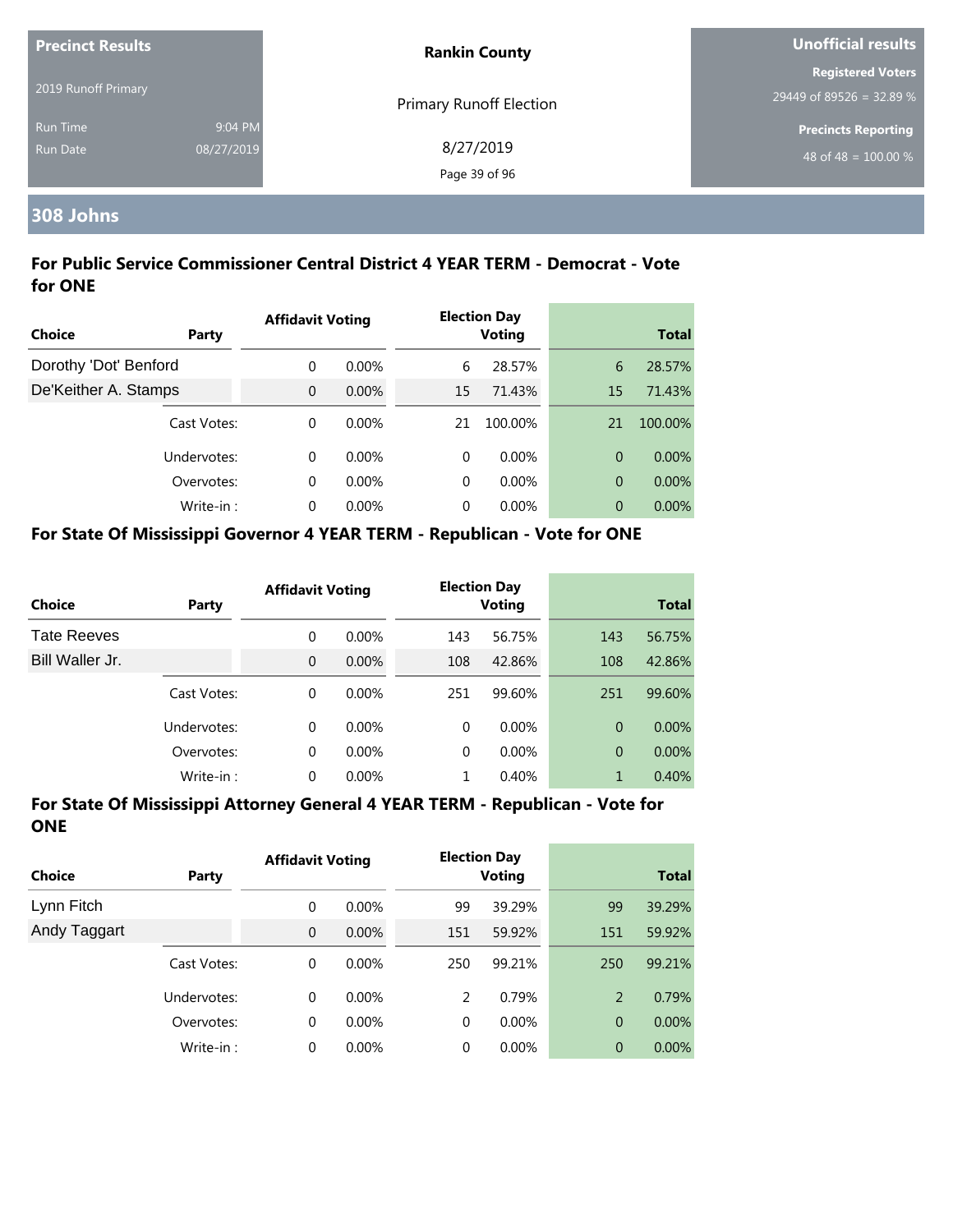| <b>Precinct Results</b> |            | <b>Rankin County</b>    | <b>Unofficial results</b>  |
|-------------------------|------------|-------------------------|----------------------------|
|                         |            |                         | <b>Registered Voters</b>   |
| 2019 Runoff Primary     |            | Primary Runoff Election | 29449 of 89526 = 32.89 %   |
| <b>Run Time</b>         | 9:04 PM    |                         | <b>Precincts Reporting</b> |
| Run Date                | 08/27/2019 | 8/27/2019               | 48 of 48 = $100.00\%$      |
|                         |            | Page 40 of 96           |                            |

# **308 Johns**

# **For Rankin Tax Collector 4 YEAR TERM - Republican - Vote for ONE**

| Choice                  | Party       | <b>Affidavit Voting</b> |          |          | <b>Election Day</b><br><b>Voting</b> |                | <b>Total</b> |
|-------------------------|-------------|-------------------------|----------|----------|--------------------------------------|----------------|--------------|
| Michelle Denham         |             | 0                       | $0.00\%$ | 96       | 38.10%                               | 96             | 38.10%       |
| <b>Caroline Gilbert</b> |             | $\Omega$                | $0.00\%$ | 151      | 59.92%                               | 151            | 59.92%       |
|                         | Cast Votes: | 0                       | $0.00\%$ | 247      | 98.02%                               | 247            | 98.02%       |
|                         | Undervotes: | $\Omega$                | $0.00\%$ | 5        | 1.98%                                | 5              | 1.98%        |
|                         | Overvotes:  | $\Omega$                | $0.00\%$ | $\Omega$ | $0.00\%$                             | $\overline{0}$ | $0.00\%$     |
|                         | Write-in:   | $\Omega$                | $0.00\%$ | 0        | 0.00%                                | $\Omega$       | 0.00%        |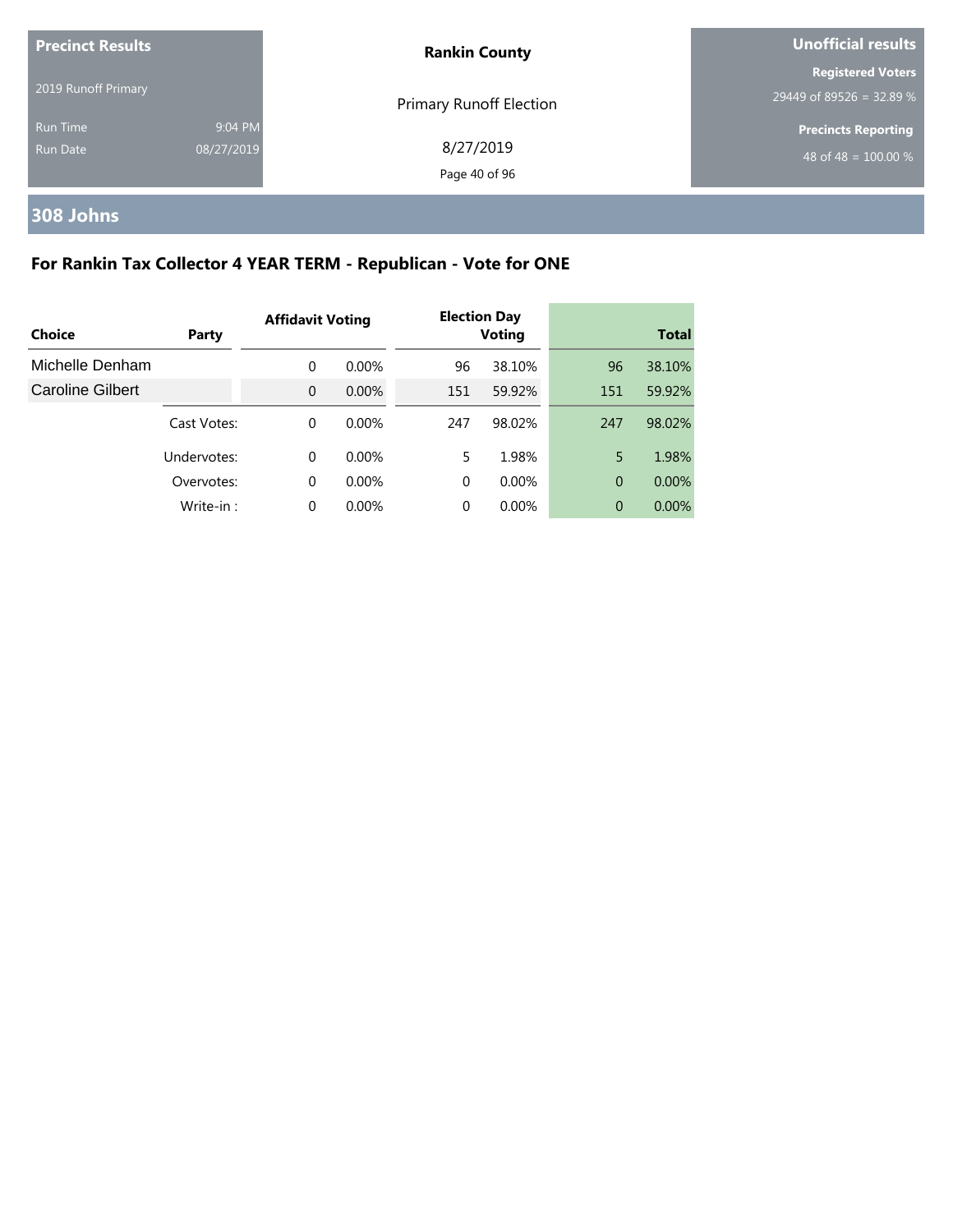| <b>Precinct Results</b> |            | <b>Rankin County</b>           | Unofficial results         |
|-------------------------|------------|--------------------------------|----------------------------|
|                         |            |                                | <b>Registered Voters</b>   |
| 2019 Runoff Primary     |            | <b>Primary Runoff Election</b> | 29449 of 89526 = 32.89 %   |
| <b>Run Time</b>         | 9:04 PM    |                                | <b>Precincts Reporting</b> |
| <b>Run Date</b>         | 08/27/2019 | 8/27/2019                      | 48 of 48 = $100.00\%$      |
|                         |            | Page 41 of 96                  |                            |

## **310 Cato**

## **For Public Service Commissioner Central District 4 YEAR TERM - Democrat - Vote for ONE**

|                       |             | <b>Affidavit Voting</b> |          |          | <b>Election Day</b> |    |              |
|-----------------------|-------------|-------------------------|----------|----------|---------------------|----|--------------|
| <b>Choice</b>         | Party       |                         |          |          | <b>Voting</b>       |    | <b>Total</b> |
| Dorothy 'Dot' Benford |             | 0                       | $0.00\%$ | 8        | 30.77%              | 8  | 30.77%       |
| De'Keither A. Stamps  |             | $\Omega$                | $0.00\%$ | 18       | 69.23%              | 18 | 69.23%       |
|                       | Cast Votes: | $\Omega$                | $0.00\%$ | 26       | 100.00%             | 26 | 100.00%      |
|                       | Undervotes: | $\Omega$                | $0.00\%$ | 0        | $0.00\%$            | 0  | $0.00\%$     |
|                       | Overvotes:  | $\Omega$                | $0.00\%$ | $\Omega$ | $0.00\%$            | 0  | 0.00%        |
|                       | Write-in:   | $\Omega$                | $0.00\%$ | 0        | $0.00\%$            | 0  | $0.00\%$     |

#### **For State Of Mississippi Governor 4 YEAR TERM - Republican - Vote for ONE**

| <b>Choice</b>      | Party       | <b>Affidavit Voting</b> |          |          | <b>Election Day</b><br><b>Voting</b> |                | <b>Total</b> |
|--------------------|-------------|-------------------------|----------|----------|--------------------------------------|----------------|--------------|
| <b>Tate Reeves</b> |             | 0                       | $0.00\%$ | 212      | 55.94%                               | 212            | 55.94%       |
| Bill Waller Jr.    |             | 0                       | $0.00\%$ | 166      | 43.80%                               | 166            | 43.80%       |
|                    | Cast Votes: | 0                       | $0.00\%$ | 378      | 99.74%                               | 378            | 99.74%       |
|                    | Undervotes: | 0                       | $0.00\%$ | $\Omega$ | $0.00\%$                             | $\Omega$       | $0.00\%$     |
|                    | Overvotes:  | 0                       | $0.00\%$ | $\Omega$ | $0.00\%$                             | $\overline{0}$ | $0.00\%$     |
|                    | Write-in:   | 0                       | $0.00\%$ |          | 0.26%                                | 1              | 0.26%        |

| Choice       | <b>Party</b> | <b>Affidavit Voting</b> |          |             | <b>Election Day</b><br><b>Voting</b> |                | <b>Total</b> |
|--------------|--------------|-------------------------|----------|-------------|--------------------------------------|----------------|--------------|
| Lynn Fitch   |              | 0                       | $0.00\%$ | 153         | 40.37%                               | 153            | 40.37%       |
| Andy Taggart |              | $\mathbf{0}$            | $0.00\%$ | 222         | 58.58%                               | 222            | 58.58%       |
|              | Cast Votes:  | 0                       | $0.00\%$ | 375         | 98.94%                               | 375            | 98.94%       |
|              | Undervotes:  | $\Omega$                | $0.00\%$ | 4           | 1.06%                                | $\overline{4}$ | 1.06%        |
|              | Overvotes:   | 0                       | $0.00\%$ | $\mathbf 0$ | $0.00\%$                             | $\overline{0}$ | $0.00\%$     |
|              | Write-in:    | 0                       | $0.00\%$ | 0           | $0.00\%$                             | $\overline{0}$ | 0.00%        |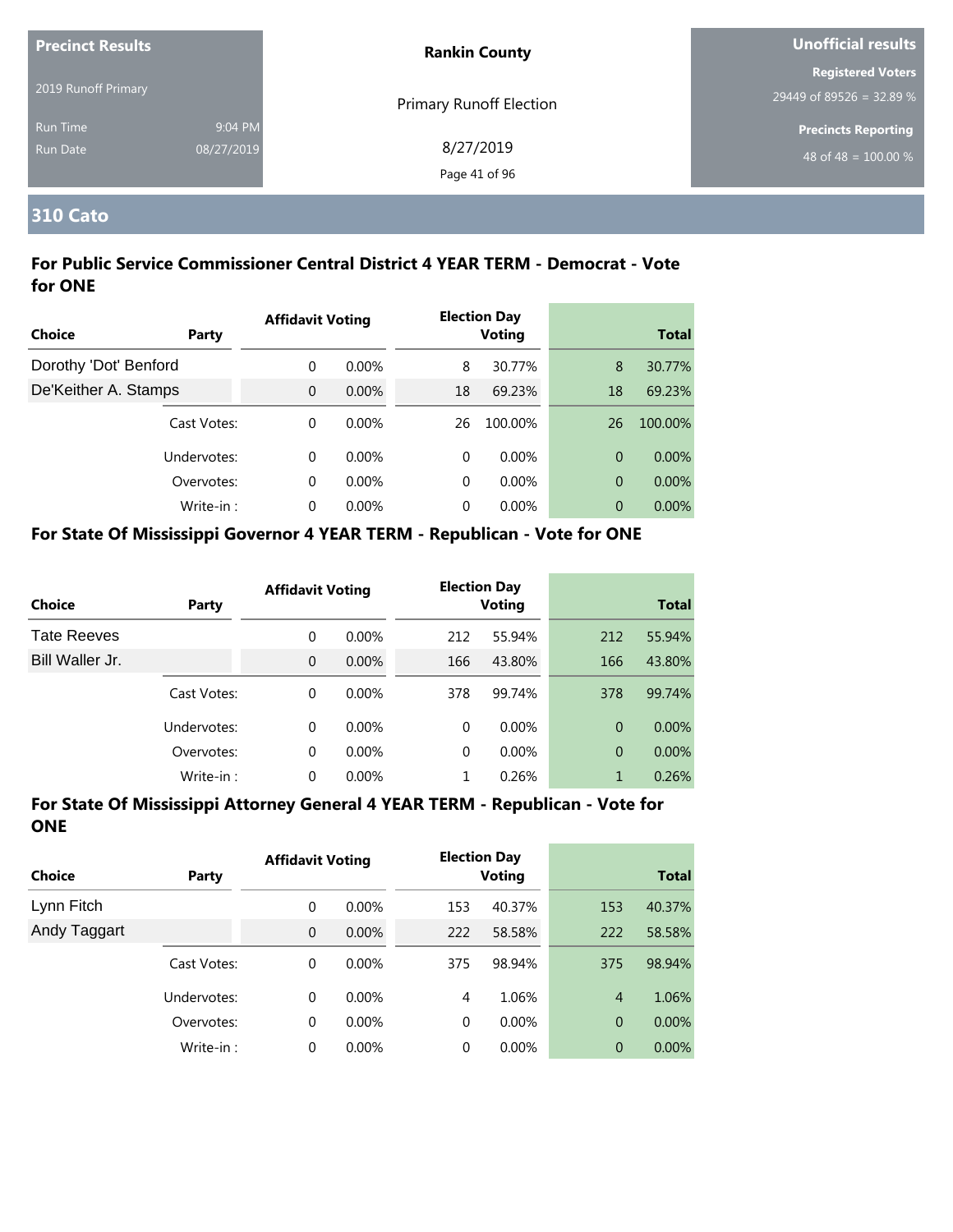| <b>Precinct Results</b> |            | <b>Rankin County</b>    | <b>Unofficial results</b>  |
|-------------------------|------------|-------------------------|----------------------------|
|                         |            |                         | <b>Registered Voters</b>   |
| 2019 Runoff Primary     |            | Primary Runoff Election | 29449 of 89526 = 32.89 %   |
| <b>Run Time</b>         | 9:04 PM    |                         | <b>Precincts Reporting</b> |
| Run Date                | 08/27/2019 | 8/27/2019               | 48 of 48 = $100.00\%$      |
|                         |            | Page 42 of 96           |                            |

# **310 Cato**

# **For Rankin Tax Collector 4 YEAR TERM - Republican - Vote for ONE**

|                         |             | <b>Affidavit Voting</b> |          |          | <b>Election Day</b> |                |              |
|-------------------------|-------------|-------------------------|----------|----------|---------------------|----------------|--------------|
| Choice                  | Party       |                         |          |          | <b>Voting</b>       |                | <b>Total</b> |
| Michelle Denham         |             | $\Omega$                | $0.00\%$ | 148      | 39.05%              | 148            | 39.05%       |
| <b>Caroline Gilbert</b> |             | $\Omega$                | $0.00\%$ | 216      | 56.99%              | 216            | 56.99%       |
|                         | Cast Votes: | $\Omega$                | $0.00\%$ | 364      | 96.04%              | 364            | 96.04%       |
|                         | Undervotes: | $\Omega$                | $0.00\%$ | 14       | 3.69%               | 14             | 3.69%        |
|                         | Overvotes:  | $\Omega$                | $0.00\%$ | $\Omega$ | $0.00\%$            | $\overline{0}$ | 0.00%        |
|                         | Write-in:   | $\Omega$                | 0.00%    |          | 0.26%               | 1              | 0.26%        |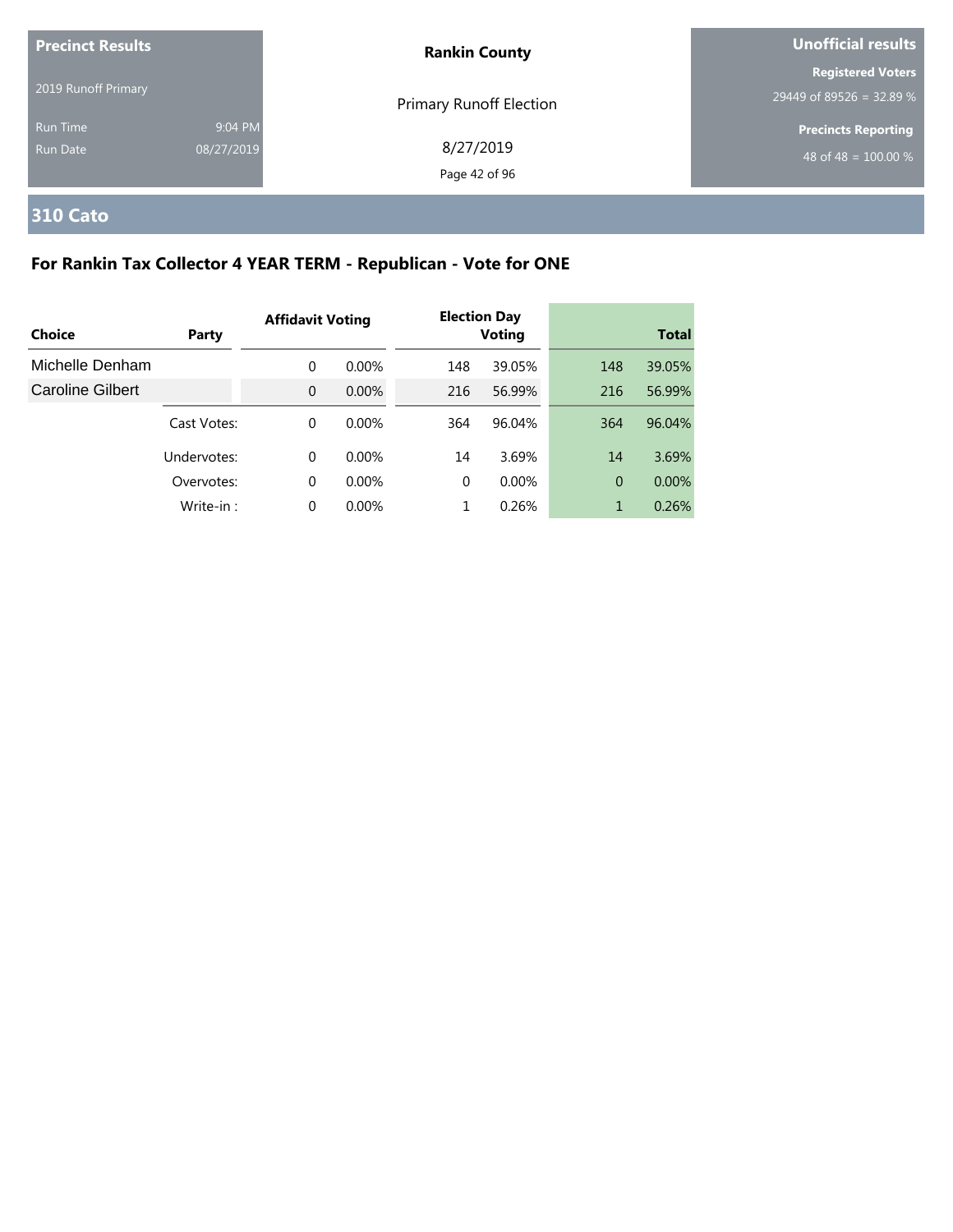| <b>Precinct Results</b> |            | <b>Rankin County</b>           | Unofficial results         |
|-------------------------|------------|--------------------------------|----------------------------|
|                         |            |                                | <b>Registered Voters</b>   |
| 2019 Runoff Primary     |            | <b>Primary Runoff Election</b> | 29449 of 89526 = 32.89 %   |
| <b>Run Time</b>         | 9:04 PM    |                                | <b>Precincts Reporting</b> |
| Run Date                | 08/27/2019 | 8/27/2019                      | 48 of 48 = $100.00\%$      |
|                         |            | Page 43 of 96                  |                            |

# **312 Dry Creek**

## **For Public Service Commissioner Central District 4 YEAR TERM - Democrat - Vote for ONE**

|                       |             | <b>Affidavit Voting</b> |          |          | <b>Election Day</b> |     |              |
|-----------------------|-------------|-------------------------|----------|----------|---------------------|-----|--------------|
| Choice                | Party       |                         |          |          | <b>Voting</b>       |     | <b>Total</b> |
| Dorothy 'Dot' Benford |             | $\Omega$                | $0.00\%$ | 27       | 25.71%              | 27  | 25.71%       |
| De'Keither A. Stamps  |             | $\Omega$                | $0.00\%$ | 78       | 74.29%              | 78  | 74.29%       |
|                       | Cast Votes: | $\Omega$                | $0.00\%$ | 105      | 100.00%             | 105 | 100.00%      |
|                       | Undervotes: | $\Omega$                | $0.00\%$ | 0        | $0.00\%$            | 0   | $0.00\%$     |
|                       | Overvotes:  | $\Omega$                | $0.00\%$ | $\Omega$ | $0.00\%$            | 0   | $0.00\%$     |
|                       | Write-in:   | $\Omega$                | 0.00%    | 0        | $0.00\%$            | 0   | $0.00\%$     |

#### **For State Of Mississippi Governor 4 YEAR TERM - Republican - Vote for ONE**

| <b>Choice</b>      | Party       | <b>Affidavit Voting</b> |          |          | <b>Election Day</b><br><b>Voting</b> |                | <b>Total</b> |
|--------------------|-------------|-------------------------|----------|----------|--------------------------------------|----------------|--------------|
| <b>Tate Reeves</b> |             | $\Omega$                | $0.00\%$ | 176      | 62.19%                               | 176            | 62.19%       |
| Bill Waller Jr.    |             | $\mathbf{0}$            | $0.00\%$ | 104      | 36.75%                               | 104            | 36.75%       |
|                    | Cast Votes: | $\Omega$                | $0.00\%$ | 280      | 98.94%                               | 280            | 98.94%       |
|                    | Undervotes: | 0                       | $0.00\%$ | 2        | 0.71%                                | 2              | 0.71%        |
|                    | Overvotes:  | 0                       | 0.00%    | $\Omega$ | $0.00\%$                             | $\overline{0}$ | $0.00\%$     |
|                    | Write-in:   | 0                       | 0.00%    |          | 0.35%                                | 1              | 0.35%        |

| Choice       | Party       | <b>Affidavit Voting</b> |          |     | <b>Election Day</b><br><b>Voting</b> |                | <b>Total</b> |
|--------------|-------------|-------------------------|----------|-----|--------------------------------------|----------------|--------------|
| Lynn Fitch   |             | 0                       | $0.00\%$ | 135 | 47.70%                               | 135            | 47.70%       |
| Andy Taggart |             | $\overline{0}$          | $0.00\%$ | 147 | 51.94%                               | 147            | 51.94%       |
|              | Cast Votes: | 0                       | $0.00\%$ | 282 | 99.65%                               | 282            | 99.65%       |
|              | Undervotes: | $\Omega$                | $0.00\%$ | 1   | 0.35%                                | 1              | 0.35%        |
|              | Overvotes:  | 0                       | $0.00\%$ | 0   | $0.00\%$                             | $\overline{0}$ | $0.00\%$     |
|              | Write-in:   | 0                       | $0.00\%$ | 0   | $0.00\%$                             | $\overline{0}$ | 0.00%        |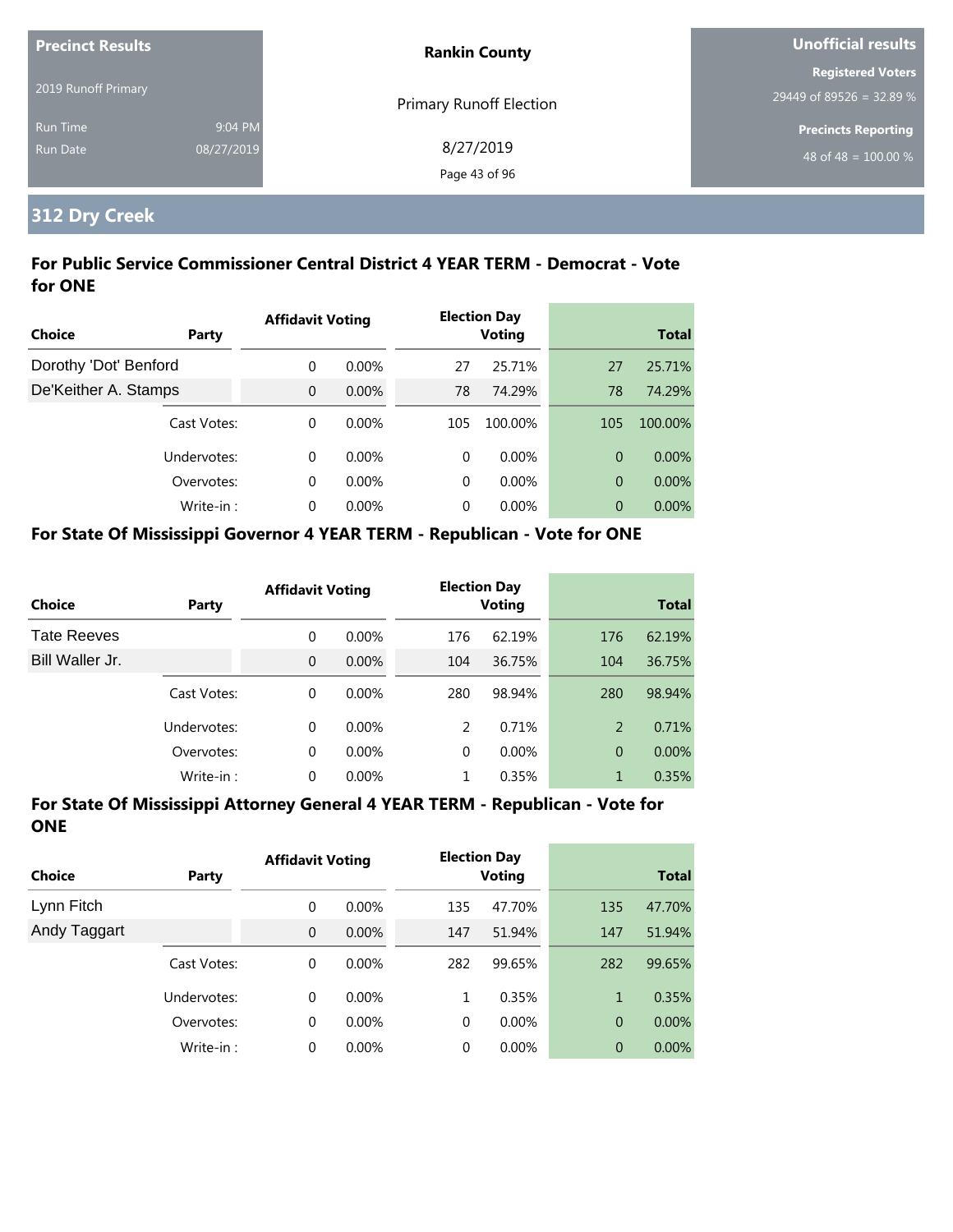| <b>Precinct Results</b>     |                       | <b>Rankin County</b>           | Unofficial results                                             |  |
|-----------------------------|-----------------------|--------------------------------|----------------------------------------------------------------|--|
| 2019 Runoff Primary         |                       | <b>Primary Runoff Election</b> | <b>Registered Voters</b><br>29449 of 89526 = 32.89 %           |  |
| <b>Run Time</b><br>Run Date | 9:04 PM<br>08/27/2019 | 8/27/2019<br>Page 44 of 96     | <b>Precincts Reporting</b><br>48 of 48 = $\overline{100.00\%}$ |  |

# **312 Dry Creek**

## **For Rankin Tax Collector 4 YEAR TERM - Republican - Vote for ONE**

|                  |             | <b>Affidavit Voting</b> |          | <b>Election Day</b> |               |     |              |  |
|------------------|-------------|-------------------------|----------|---------------------|---------------|-----|--------------|--|
| Choice           | Party       |                         |          |                     | <b>Voting</b> |     | <b>Total</b> |  |
| Michelle Denham  |             | $\Omega$                | $0.00\%$ | 161                 | 56.89%        | 161 | 56.89%       |  |
| Caroline Gilbert |             | $\Omega$                | $0.00\%$ | 113                 | 39.93%        | 113 | 39.93%       |  |
|                  | Cast Votes: | $\Omega$                | $0.00\%$ | 274                 | 96.82%        | 274 | 96.82%       |  |
|                  | Undervotes: | $\Omega$                | $0.00\%$ | 8                   | 2.83%         | 8   | 2.83%        |  |
|                  | Overvotes:  | $\Omega$                | $0.00\%$ | 0                   | $0.00\%$      | 0   | $0.00\%$     |  |
|                  | Write-in:   | $\Omega$                | 0.00%    |                     | 0.35%         | 1   | 0.35%        |  |

## **For Constable District 1 Constable District 01 4 YEAR TERM - Republican - Vote for ONE**

| Choice         | Party       | <b>Affidavit Voting</b> |          |          | <b>Election Day</b><br><b>Voting</b> |    | <b>Total</b> |
|----------------|-------------|-------------------------|----------|----------|--------------------------------------|----|--------------|
| Robert Hancock |             | 0                       | $0.00\%$ | 61       | 61.62%                               | 61 | 61.62%       |
| Chip Taylor    |             | $\Omega$                | $0.00\%$ | 38       | 38.38%                               | 38 | 38.38%       |
|                | Cast Votes: | 0                       | $0.00\%$ | 99       | 100.00%                              | 99 | 100.00%      |
|                | Undervotes: | $\Omega$                | $0.00\%$ | $\Omega$ | $0.00\%$                             | 0  | $0.00\%$     |
|                | Overvotes:  | 0                       | $0.00\%$ | $\Omega$ | $0.00\%$                             | 0  | 0.00%        |
|                | Write-in:   | $\Omega$                | 0.00%    | 0        | 0.00%                                | 0  | $0.00\%$     |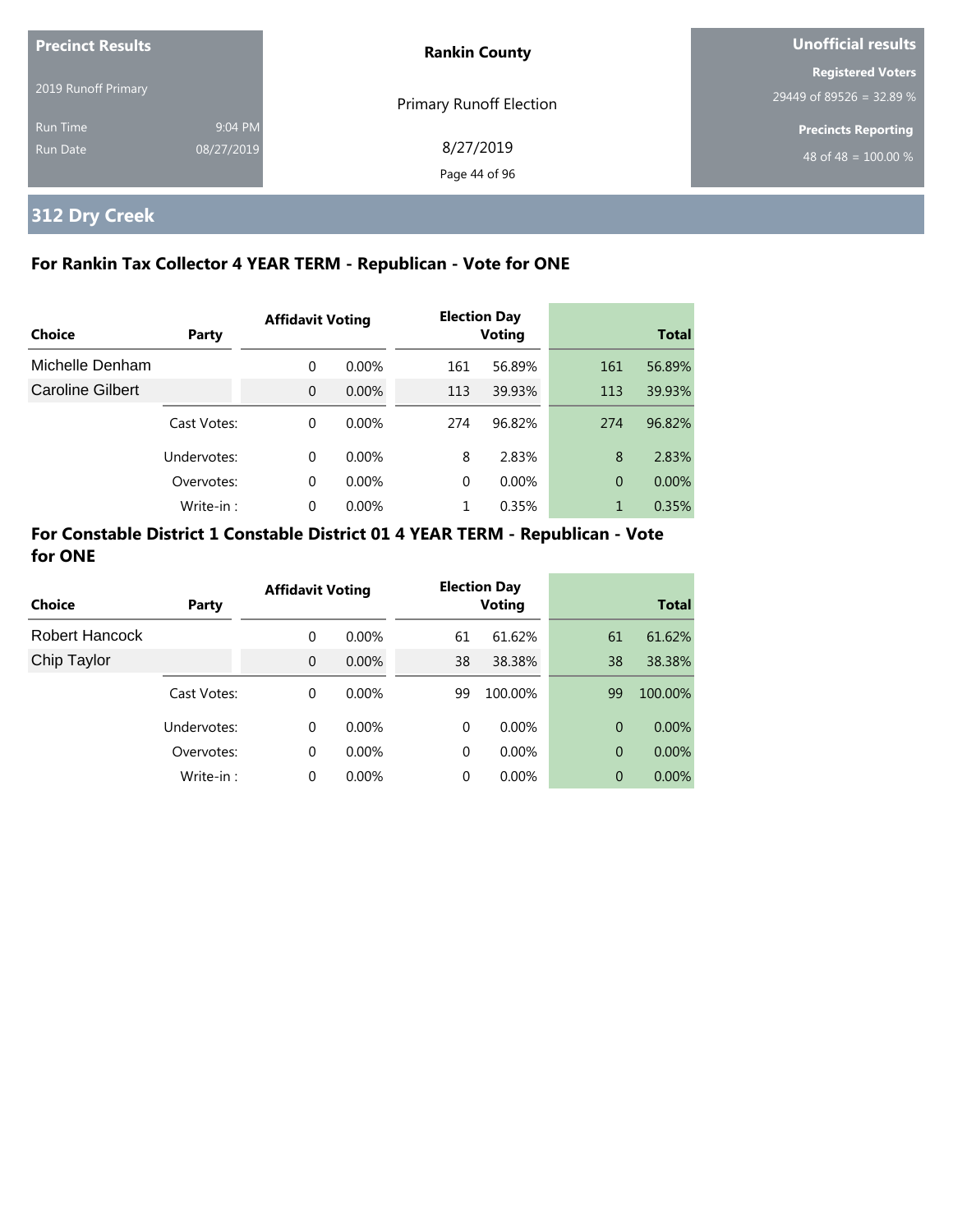| <b>Precinct Results</b> |            | <b>Rankin County</b>           | Unofficial results         |  |
|-------------------------|------------|--------------------------------|----------------------------|--|
|                         |            |                                | <b>Registered Voters</b>   |  |
| 2019 Runoff Primary     |            | <b>Primary Runoff Election</b> | 29449 of 89526 = 32.89 %   |  |
| <b>Run Time</b>         | 9:04 PM    |                                | <b>Precincts Reporting</b> |  |
| Run Date                | 08/27/2019 | 8/27/2019                      | 48 of 48 = $100.00\%$      |  |
|                         |            | Page 45 of 96                  |                            |  |

## **318 Puckett**

## **For Public Service Commissioner Central District 4 YEAR TERM - Democrat - Vote for ONE**

|                       |             | <b>Affidavit Voting</b> |          |    | <b>Election Day</b> |              |          |
|-----------------------|-------------|-------------------------|----------|----|---------------------|--------------|----------|
| <b>Choice</b>         | Party       |                         |          |    | <b>Voting</b>       | <b>Total</b> |          |
| Dorothy 'Dot' Benford |             | $\Omega$                | $0.00\%$ | 3  | 20.00%              | 3            | 20.00%   |
| De'Keither A. Stamps  |             | $\Omega$                | $0.00\%$ | 12 | 80.00%              | 12           | 80.00%   |
|                       | Cast Votes: | $\Omega$                | $0.00\%$ | 15 | 100.00%             | 15           | 100.00%  |
|                       | Undervotes: | $\Omega$                | $0.00\%$ | 0  | $0.00\%$            | 0            | $0.00\%$ |
|                       | Overvotes:  | $\Omega$                | $0.00\%$ | 0  | $0.00\%$            | 0            | 0.00%    |
|                       | Write-in:   | $\Omega$                | $0.00\%$ | 0  | $0.00\%$            | 0            | $0.00\%$ |

#### **For State Of Mississippi Governor 4 YEAR TERM - Republican - Vote for ONE**

| Choice             | Party       | <b>Affidavit Voting</b> |          |          |          |                | <b>Election Day</b><br><b>Voting</b> |  | <b>Total</b> |
|--------------------|-------------|-------------------------|----------|----------|----------|----------------|--------------------------------------|--|--------------|
| <b>Tate Reeves</b> |             | 0                       | $0.00\%$ | 131      | 51.17%   | 131            | 51.17%                               |  |              |
| Bill Waller Jr.    |             | $\Omega$                | $0.00\%$ | 125      | 48.83%   | 125            | 48.83%                               |  |              |
|                    | Cast Votes: | 0                       | $0.00\%$ | 256      | 100.00%  | 256            | 100.00%                              |  |              |
|                    | Undervotes: | 0                       | $0.00\%$ | $\Omega$ | $0.00\%$ | $\Omega$       | $0.00\%$                             |  |              |
|                    | Overvotes:  | 0                       | $0.00\%$ | $\Omega$ | $0.00\%$ | $\overline{0}$ | $0.00\%$                             |  |              |
|                    | Write-in:   | 0                       | $0.00\%$ | $\Omega$ | $0.00\%$ | $\overline{0}$ | $0.00\%$                             |  |              |

| Choice       | Party       | <b>Affidavit Voting</b> |          |     | <b>Election Day</b><br><b>Voting</b> |              | <b>Total</b> |
|--------------|-------------|-------------------------|----------|-----|--------------------------------------|--------------|--------------|
| Lynn Fitch   |             | 0                       | $0.00\%$ | 114 | 44.53%                               | 114          | 44.53%       |
| Andy Taggart |             | $\overline{0}$          | $0.00\%$ | 139 | 54.30%                               | 139          | 54.30%       |
|              | Cast Votes: | 0                       | $0.00\%$ | 253 | 98.83%                               | 253          | 98.83%       |
|              | Undervotes: | 0                       | $0.00\%$ | 1   | 0.39%                                | $\mathbf{1}$ | 0.39%        |
|              | Overvotes:  | 0                       | $0.00\%$ | 1   | 0.39%                                | $\mathbf 1$  | 0.39%        |
|              | Write-in:   | 0                       | $0.00\%$ |     | 0.39%                                | 1            | 0.39%        |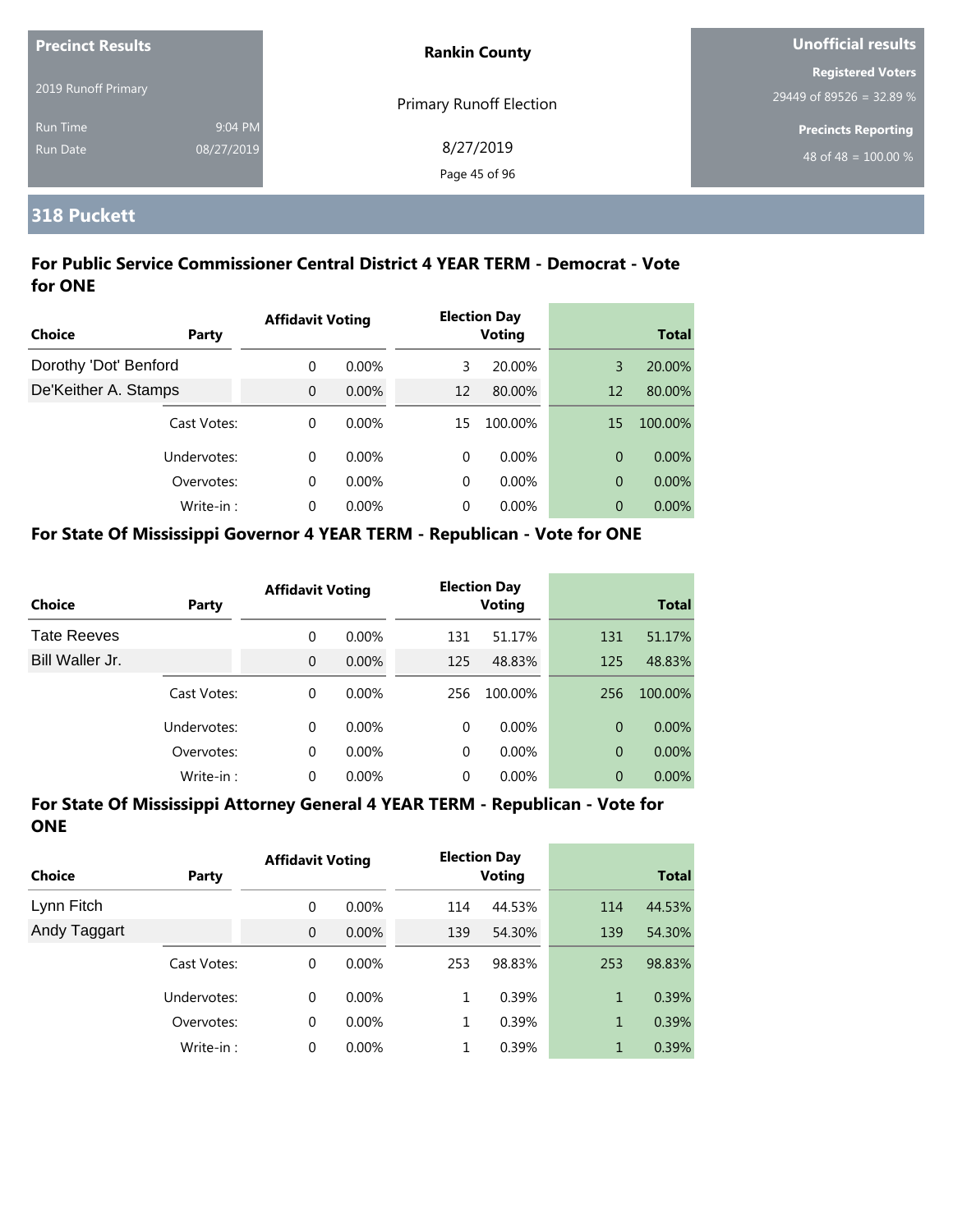| <b>Precinct Results</b>     |                       | <b>Rankin County</b>           | <b>Unofficial results</b>                            |  |
|-----------------------------|-----------------------|--------------------------------|------------------------------------------------------|--|
| 2019 Runoff Primary         |                       | <b>Primary Runoff Election</b> | <b>Registered Voters</b><br>29449 of 89526 = 32.89 % |  |
| <b>Run Time</b><br>Run Date | 9:04 PM<br>08/27/2019 | 8/27/2019<br>Page 46 of 96     | <b>Precincts Reporting</b><br>48 of 48 = $100.00\%$  |  |

# **318 Puckett**

# **For Rankin Tax Collector 4 YEAR TERM - Republican - Vote for ONE**

|                         |             | <b>Affidavit Voting</b> |          |          |               |                | <b>Election Day</b> |  |  |
|-------------------------|-------------|-------------------------|----------|----------|---------------|----------------|---------------------|--|--|
| Choice                  | Party       |                         |          |          | <b>Voting</b> |                | <b>Total</b>        |  |  |
| Michelle Denham         |             | 0                       | $0.00\%$ | 103      | 40.23%        | 103            | 40.23%              |  |  |
| <b>Caroline Gilbert</b> |             | $\Omega$                | $0.00\%$ | 145      | 56.64%        | 145            | 56.64%              |  |  |
|                         | Cast Votes: | 0                       | 0.00%    | 248      | 96.88%        | 248            | 96.88%              |  |  |
|                         | Undervotes: | 0                       | $0.00\%$ | 5        | 1.95%         | 5              | 1.95%               |  |  |
|                         | Overvotes:  | $\mathbf 0$             | $0.00\%$ | $\Omega$ | $0.00\%$      | $\overline{0}$ | 0.00%               |  |  |
|                         | Write-in:   | 0                       | 0.00%    | 3        | 1.17%         | 3              | 1.17%               |  |  |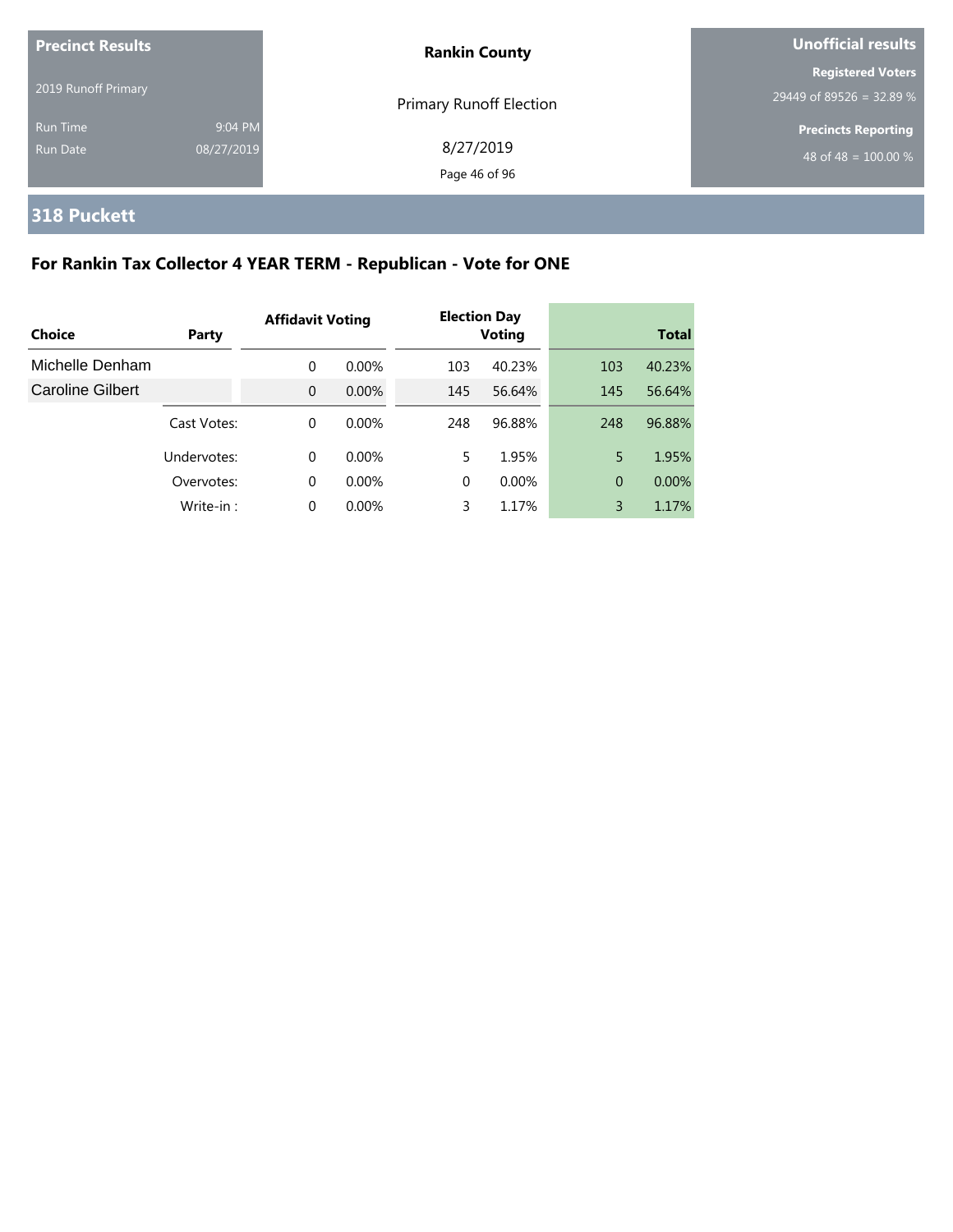| <b>Precinct Results</b> |            | <b>Rankin County</b>           | Unofficial results                                     |  |
|-------------------------|------------|--------------------------------|--------------------------------------------------------|--|
| 2019 Runoff Primary     |            |                                | <b>Registered Voters</b>                               |  |
| <b>Run Time</b>         | 9:04 PM    | <b>Primary Runoff Election</b> | 29449 of 89526 = 32.89 %<br><b>Precincts Reporting</b> |  |
| Run Date                | 08/27/2019 | 8/27/2019<br>Page 47 of 96     | 48 of 48 = $100.00\%$                                  |  |

## **321 South Brandon**

## **For Public Service Commissioner Central District 4 YEAR TERM - Democrat - Vote for ONE**

|                       |             | <b>Affidavit Voting</b> |          |   | <b>Election Day</b> |                |              |
|-----------------------|-------------|-------------------------|----------|---|---------------------|----------------|--------------|
| <b>Choice</b>         | Party       |                         |          |   | <b>Voting</b>       |                | <b>Total</b> |
| Dorothy 'Dot' Benford |             | 0                       | $0.00\%$ | 4 | 40.00%              | $\overline{4}$ | 40.00%       |
| De'Keither A. Stamps  |             | $\overline{0}$          | $0.00\%$ | 5 | 50.00%              | 5              | 50.00%       |
|                       | Cast Votes: | $\Omega$                | $0.00\%$ | 9 | 90.00%              | 9              | 90.00%       |
|                       | Undervotes: | $\Omega$                | $0.00\%$ | 0 | $0.00\%$            | 0              | $0.00\%$     |
|                       | Overvotes:  | $\Omega$                | $0.00\%$ | 0 | $0.00\%$            | 0              | $0.00\%$     |
|                       | Write-in:   | $\Omega$                | $0.00\%$ |   | 10.00%              |                | 10.00%       |

#### **For State Of Mississippi Governor 4 YEAR TERM - Republican - Vote for ONE**

| Choice             | Party       | <b>Affidavit Voting</b> |          |          | <b>Election Day</b><br><b>Voting</b> |                | <b>Total</b> |
|--------------------|-------------|-------------------------|----------|----------|--------------------------------------|----------------|--------------|
| <b>Tate Reeves</b> |             | 0                       | $0.00\%$ | 189      | 55.92%                               | 189            | 55.92%       |
| Bill Waller Jr.    |             | $\overline{0}$          | 0.00%    | 149      | 44.08%                               | 149            | 44.08%       |
|                    | Cast Votes: | 0                       | $0.00\%$ | 338      | 100.00%                              | 338            | 100.00%      |
|                    | Undervotes: | 0                       | $0.00\%$ | $\Omega$ | $0.00\%$                             | $\Omega$       | $0.00\%$     |
|                    | Overvotes:  | $\mathbf 0$             | 0.00%    | $\Omega$ | $0.00\%$                             | $\overline{0}$ | $0.00\%$     |
|                    | Write-in:   | 0                       | 0.00%    | 0        | 0.00%                                | $\overline{0}$ | 0.00%        |

| <b>Choice</b> | <b>Party</b> | <b>Affidavit Voting</b> |          |     | <b>Election Day</b><br><b>Voting</b> |                | <b>Total</b> |
|---------------|--------------|-------------------------|----------|-----|--------------------------------------|----------------|--------------|
| Lynn Fitch    |              | 0                       | $0.00\%$ | 138 | 40.83%                               | 138            | 40.83%       |
| Andy Taggart  |              | $\overline{0}$          | 0.00%    | 196 | 57.99%                               | 196            | 57.99%       |
|               | Cast Votes:  | 0                       | $0.00\%$ | 334 | 98.82%                               | 334            | 98.82%       |
|               | Undervotes:  | 0                       | $0.00\%$ | 4   | 1.18%                                | $\overline{4}$ | 1.18%        |
|               | Overvotes:   | 0                       | 0.00%    | 0   | $0.00\%$                             | $\overline{0}$ | $0.00\%$     |
|               | Write-in:    | 0                       | $0.00\%$ | 0   | $0.00\%$                             | $\overline{0}$ | 0.00%        |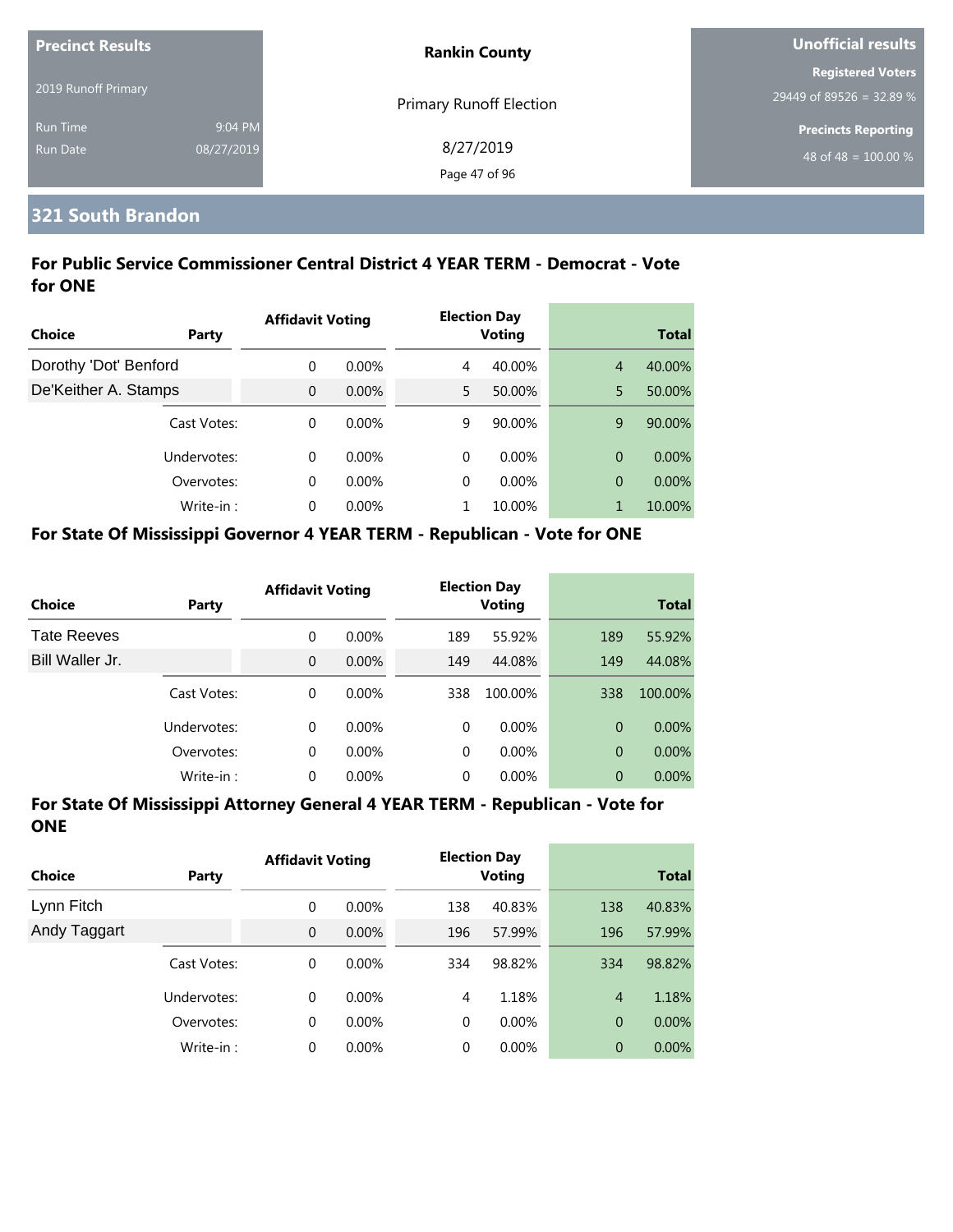| <b>Precinct Results</b> |            | <b>Rankin County</b>    | <b>Unofficial results</b>  |  |  |
|-------------------------|------------|-------------------------|----------------------------|--|--|
|                         |            |                         | <b>Registered Voters</b>   |  |  |
| 2019 Runoff Primary     |            | Primary Runoff Election | $29449$ of 89526 = 32.89 % |  |  |
| <b>Run Time</b>         | 9:04 PM    |                         | <b>Precincts Reporting</b> |  |  |
| Run Date                | 08/27/2019 | 8/27/2019               | 48 of 48 = $100.00\%$      |  |  |
|                         |            | Page 48 of 96           |                            |  |  |

# **321 South Brandon**

# **For Rankin Tax Collector 4 YEAR TERM - Republican - Vote for ONE**

| Choice           | Party       | <b>Affidavit Voting</b> |          |          | <b>Election Day</b><br><b>Voting</b> |                | <b>Total</b> |
|------------------|-------------|-------------------------|----------|----------|--------------------------------------|----------------|--------------|
|                  |             |                         |          |          |                                      |                |              |
| Michelle Denham  |             | $\mathbf 0$             | $0.00\%$ | 141      | 41.72%                               | 141            | 41.72%       |
| Caroline Gilbert |             | $\Omega$                | $0.00\%$ | 186      | 55.03%                               | 186            | 55.03%       |
|                  | Cast Votes: | $\Omega$                | $0.00\%$ | 327      | 96.75%                               | 327            | 96.75%       |
|                  | Undervotes: | 0                       | $0.00\%$ | 11       | 3.25%                                | 11             | 3.25%        |
|                  | Overvotes:  | $\Omega$                | $0.00\%$ | $\Omega$ | $0.00\%$                             | $\overline{0}$ | 0.00%        |
|                  | Write-in:   | 0                       | $0.00\%$ | $\Omega$ | $0.00\%$                             | 0              | $0.00\%$     |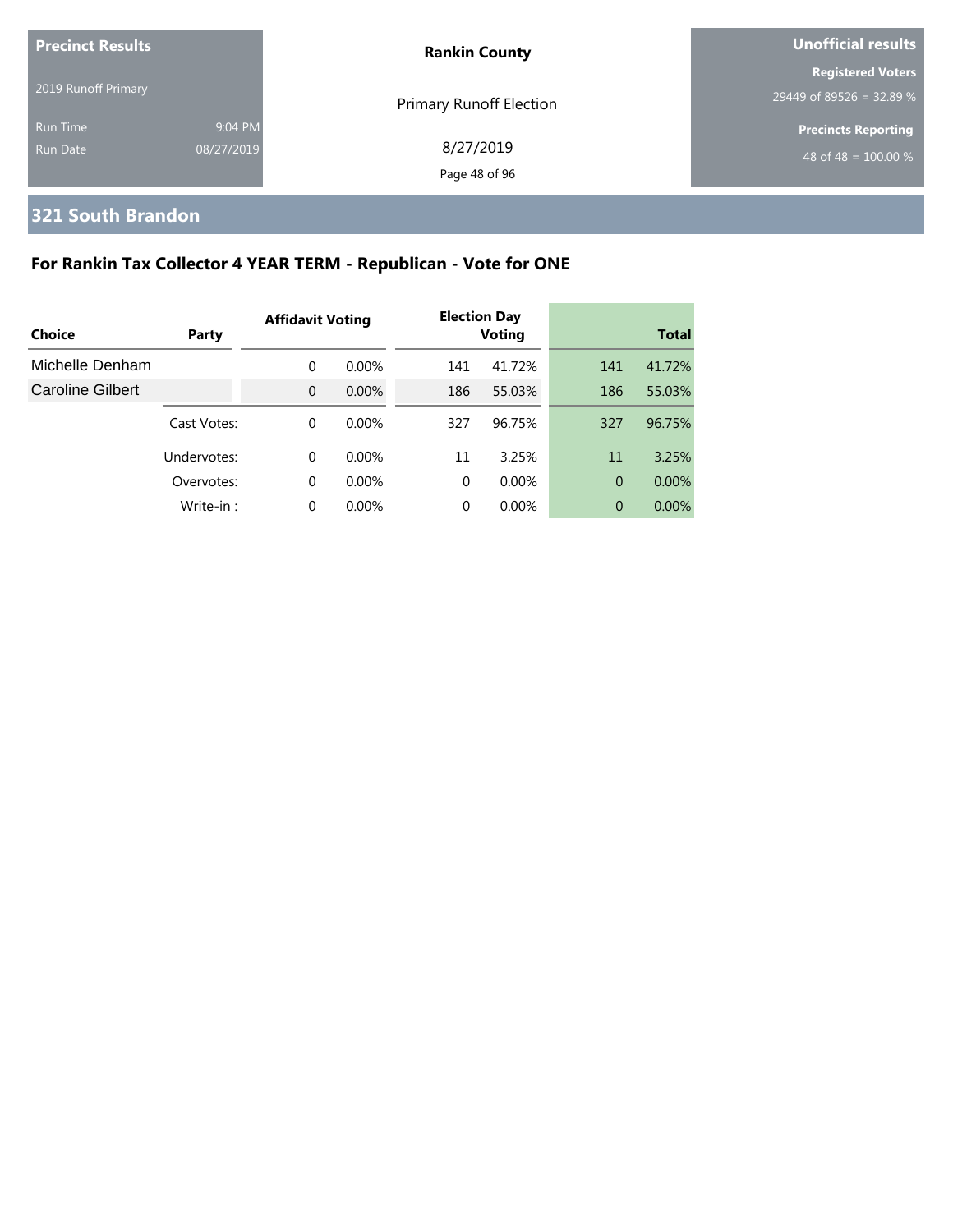| <b>Precinct Results</b> |            | <b>Rankin County</b>           | Unofficial results         |  |
|-------------------------|------------|--------------------------------|----------------------------|--|
|                         |            |                                | <b>Registered Voters</b>   |  |
| 2019 Runoff Primary     |            | <b>Primary Runoff Election</b> | 29449 of 89526 = 32.89 %   |  |
| <b>Run Time</b>         | 9:04 PM    |                                | <b>Precincts Reporting</b> |  |
| Run Date                | 08/27/2019 | 8/27/2019                      | 48 of 48 = $100.00\%$      |  |
|                         |            | Page 49 of 96                  |                            |  |

## **323 Greenfield**

## **For Public Service Commissioner Central District 4 YEAR TERM - Democrat - Vote for ONE**

|                       |             | <b>Affidavit Voting</b> |          |    | <b>Election Day</b> |    |              |  |
|-----------------------|-------------|-------------------------|----------|----|---------------------|----|--------------|--|
| Choice                | Party       |                         |          |    | <b>Voting</b>       |    | <b>Total</b> |  |
| Dorothy 'Dot' Benford |             | $\Omega$                | $0.00\%$ | 23 | 27.71%              | 23 | 27.71%       |  |
| De'Keither A. Stamps  |             | $\overline{0}$          | $0.00\%$ | 60 | 72.29%              | 60 | 72.29%       |  |
|                       | Cast Votes: | $\Omega$                | $0.00\%$ | 83 | 100.00%             | 83 | 100.00%      |  |
|                       | Undervotes: | $\Omega$                | $0.00\%$ | 0  | $0.00\%$            | 0  | $0.00\%$     |  |
|                       | Overvotes:  | $\Omega$                | $0.00\%$ | 0  | $0.00\%$            | 0  | 0.00%        |  |
|                       | Write-in:   | $\Omega$                | 0.00%    | 0  | $0.00\%$            | 0  | $0.00\%$     |  |

#### **For State Of Mississippi Governor 4 YEAR TERM - Republican - Vote for ONE**

| <b>Choice</b>      | Party       | <b>Affidavit Voting</b> |          |          | <b>Election Day</b><br><b>Voting</b> |                | <b>Total</b> |
|--------------------|-------------|-------------------------|----------|----------|--------------------------------------|----------------|--------------|
| <b>Tate Reeves</b> |             | 0                       | $0.00\%$ | 306      | 52.58%                               | 306            | 52.58%       |
| Bill Waller Jr.    |             | 0                       | 0.00%    | 276      | 47.42%                               | 276            | 47.42%       |
|                    | Cast Votes: | 0                       | $0.00\%$ | 582      | 100.00%                              | 582            | 100.00%      |
|                    | Undervotes: | 0                       | $0.00\%$ | $\Omega$ | $0.00\%$                             | $\Omega$       | $0.00\%$     |
|                    | Overvotes:  | 0                       | 0.00%    | 0        | $0.00\%$                             | $\overline{0}$ | $0.00\%$     |
|                    | Write-in:   | 0                       | 0.00%    | 0        | 0.00%                                | $\overline{0}$ | $0.00\%$     |

| <b>Choice</b> | Party       | <b>Affidavit Voting</b> |          |     | <b>Election Day</b><br><b>Voting</b> |                | <b>Total</b> |
|---------------|-------------|-------------------------|----------|-----|--------------------------------------|----------------|--------------|
| Lynn Fitch    |             | 0                       | $0.00\%$ | 267 | 45.88%                               | 267            | 45.88%       |
| Andy Taggart  |             | $\overline{0}$          | $0.00\%$ | 308 | 52.92%                               | 308            | 52.92%       |
|               | Cast Votes: | 0                       | $0.00\%$ | 575 | 98.80%                               | 575            | 98.80%       |
|               | Undervotes: | 0                       | $0.00\%$ | 6   | 1.03%                                | 6              | 1.03%        |
|               | Overvotes:  | 0                       | $0.00\%$ | 0   | $0.00\%$                             | $\overline{0}$ | 0.00%        |
|               | Write-in:   | 0                       | $0.00\%$ | 1   | 0.17%                                | 1              | 0.17%        |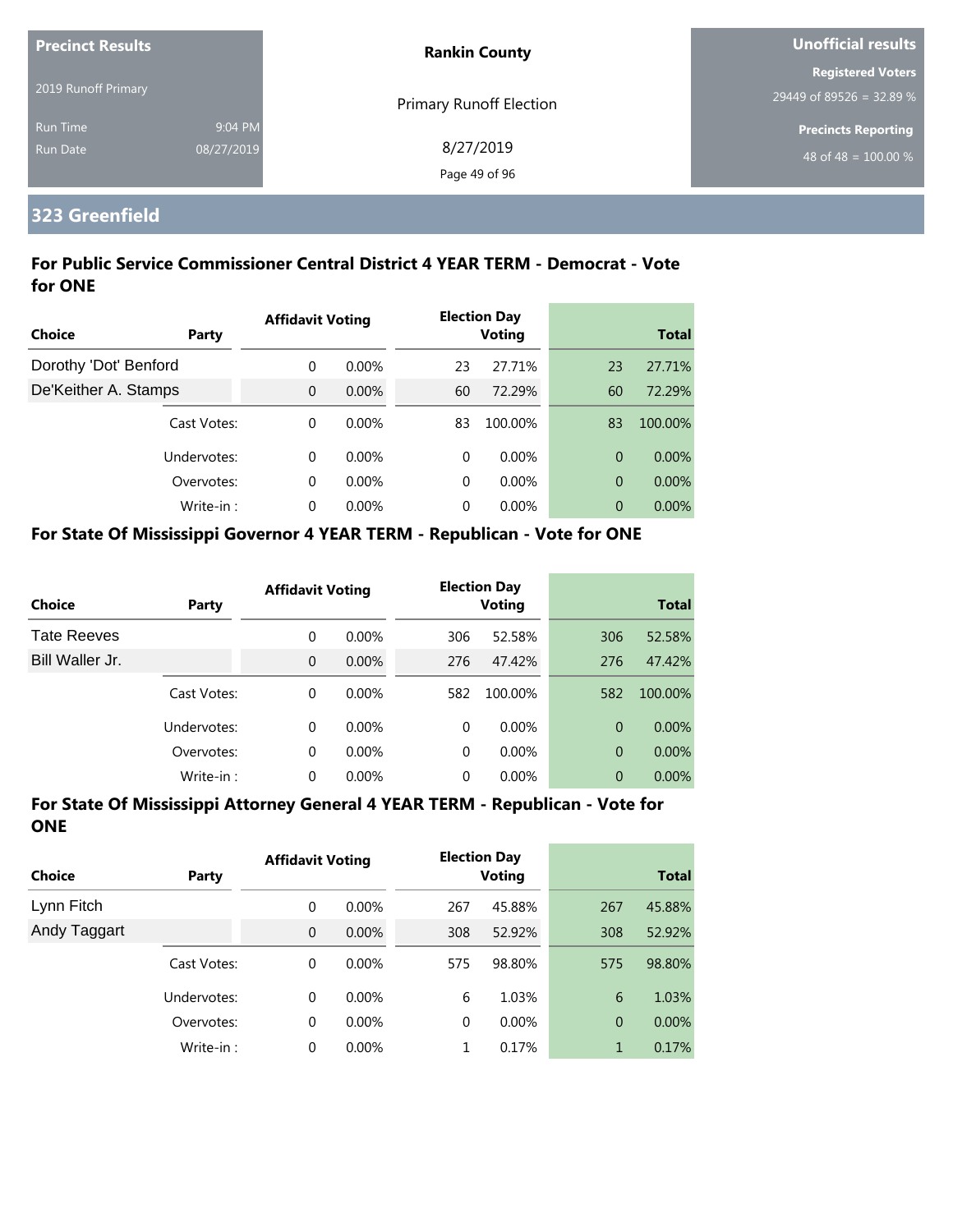| <b>Precinct Results</b>     |                       | <b>Rankin County</b>           | Unofficial results                                   |  |
|-----------------------------|-----------------------|--------------------------------|------------------------------------------------------|--|
| 2019 Runoff Primary         |                       | <b>Primary Runoff Election</b> | <b>Registered Voters</b><br>29449 of 89526 = 32.89 % |  |
| <b>Run Time</b><br>Run Date | 9:04 PM<br>08/27/2019 | 8/27/2019<br>Page 50 of 96     | <b>Precincts Reporting</b><br>48 of 48 = $100.00\%$  |  |

# **323 Greenfield**

## **For Rankin Tax Collector 4 YEAR TERM - Republican - Vote for ONE**

|                  |             | <b>Affidavit Voting</b> |          |          | <b>Election Day</b> |     |              |
|------------------|-------------|-------------------------|----------|----------|---------------------|-----|--------------|
| Choice           | Party       |                         |          |          | <b>Voting</b>       |     | <b>Total</b> |
| Michelle Denham  |             | $\Omega$                | $0.00\%$ | 211      | 36.25%              | 211 | 36.25%       |
| Caroline Gilbert |             | $\Omega$                | $0.00\%$ | 351      | 60.31%              | 351 | 60.31%       |
|                  | Cast Votes: | $\Omega$                | $0.00\%$ | 562      | 96.56%              | 562 | 96.56%       |
|                  | Undervotes: | $\Omega$                | $0.00\%$ | 19       | 3.26%               | 19  | 3.26%        |
|                  | Overvotes:  | $\Omega$                | $0.00\%$ | $\Omega$ | $0.00\%$            | 0   | 0.00%        |
|                  | Write-in:   | $\Omega$                | 0.00%    |          | 0.17%               | 1   | 0.17%        |

## **For Constable District 1 Constable District 01 4 YEAR TERM - Republican - Vote for ONE**

| Choice         | Party       | <b>Affidavit Voting</b> |          |          | <b>Election Day</b><br><b>Voting</b> |                | <b>Total</b> |
|----------------|-------------|-------------------------|----------|----------|--------------------------------------|----------------|--------------|
| Robert Hancock |             | 0                       | $0.00\%$ | 49       | 41.53%                               | 49             | 41.53%       |
| Chip Taylor    |             | $\Omega$                | $0.00\%$ | 65       | 55.08%                               | 65             | 55.08%       |
|                | Cast Votes: | 0                       | $0.00\%$ | 114      | 96.61%                               | 114            | 96.61%       |
|                | Undervotes: | $\Omega$                | $0.00\%$ | 4        | 3.39%                                | $\overline{4}$ | 3.39%        |
|                | Overvotes:  | 0                       | $0.00\%$ | $\Omega$ | $0.00\%$                             | $\overline{0}$ | 0.00%        |
|                | Write-in:   | $\Omega$                | 0.00%    | 0        | 0.00%                                | 0              | $0.00\%$     |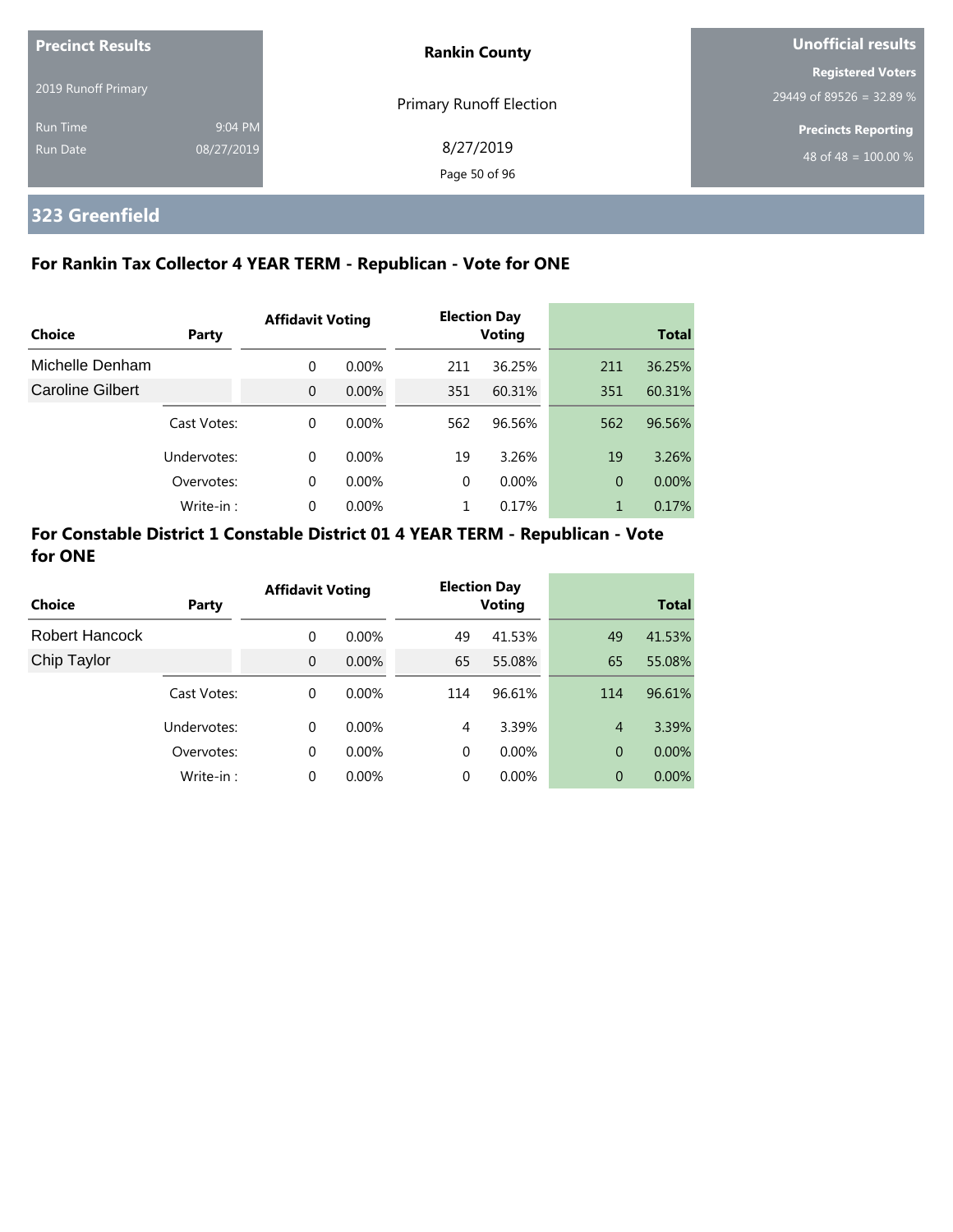| <b>Precinct Results</b> |            | <b>Rankin County</b>           | Unofficial results         |  |
|-------------------------|------------|--------------------------------|----------------------------|--|
|                         |            |                                | <b>Registered Voters</b>   |  |
| 2019 Runoff Primary     |            | <b>Primary Runoff Election</b> | 29449 of 89526 = 32.89 %   |  |
| <b>Run Time</b>         | 9:04 PM    |                                | <b>Precincts Reporting</b> |  |
| <b>Run Date</b>         | 08/27/2019 | 8/27/2019                      | 48 of 48 = $100.00\%$      |  |
|                         |            | Page 51 of 96                  |                            |  |

## **324 Brandon Central**

## **For Public Service Commissioner Central District 4 YEAR TERM - Democrat - Vote for ONE**

|                       |              | <b>Affidavit Voting</b> |          |          | <b>Election Day</b> |    |              |
|-----------------------|--------------|-------------------------|----------|----------|---------------------|----|--------------|
| Choice                | <b>Party</b> |                         |          |          | <b>Voting</b>       |    | <b>Total</b> |
| Dorothy 'Dot' Benford |              | $\Omega$                | $0.00\%$ | 6        | 21.43%              | 6  | 21.43%       |
| De'Keither A. Stamps  |              | $\overline{0}$          | $0.00\%$ | 21       | 75.00%              | 21 | 75.00%       |
|                       | Cast Votes:  | $\Omega$                | $0.00\%$ | 27       | 96.43%              | 27 | 96.43%       |
|                       | Undervotes:  | $\Omega$                | $0.00\%$ | $\Omega$ | $0.00\%$            | 0  | $0.00\%$     |
|                       | Overvotes:   | $\Omega$                | $0.00\%$ | $\Omega$ | $0.00\%$            | 0  | 0.00%        |
|                       | Write-in:    | $\Omega$                | 0.00%    |          | 3.57%               |    | 3.57%        |

#### **For State Of Mississippi Governor 4 YEAR TERM - Republican - Vote for ONE**

| Choice          | Party       | <b>Affidavit Voting</b> |          |               | <b>Election Day</b><br><b>Voting</b> |                | <b>Total</b> |
|-----------------|-------------|-------------------------|----------|---------------|--------------------------------------|----------------|--------------|
| Tate Reeves     |             | 0                       | $0.00\%$ | 284           | 39.17%                               | 284            | 39.17%       |
| Bill Waller Jr. |             | 0                       | $0.00\%$ | 439           | 60.55%                               | 439            | 60.55%       |
|                 | Cast Votes: | 0                       | $0.00\%$ | 723           | 99.72%                               | 723            | 99.72%       |
|                 | Undervotes: | $\Omega$                | $0.00\%$ | $\Omega$      | $0.00\%$                             | $\overline{0}$ | $0.00\%$     |
|                 | Overvotes:  | 0                       | $0.00\%$ | $\Omega$      | $0.00\%$                             | $\Omega$       | 0.00%        |
|                 | Write-in:   | 0                       | 0.00%    | $\mathcal{P}$ | 0.28%                                | 2              | 0.28%        |

| <b>Choice</b> | Party       | <b>Affidavit Voting</b> |          |     | <b>Election Day</b><br><b>Voting</b> |                | <b>Total</b> |
|---------------|-------------|-------------------------|----------|-----|--------------------------------------|----------------|--------------|
| Lynn Fitch    |             | 0                       | $0.00\%$ | 310 | 42.76%                               | 310            | 42.76%       |
| Andy Taggart  |             | $\overline{0}$          | 0.00%    | 411 | 56.69%                               | 411            | 56.69%       |
|               | Cast Votes: | 0                       | $0.00\%$ | 721 | 99.45%                               | 721            | 99.45%       |
|               | Undervotes: | 0                       | $0.00\%$ | 3   | 0.41%                                | 3              | 0.41%        |
|               | Overvotes:  | 0                       | 0.00%    | 0   | $0.00\%$                             | $\overline{0}$ | $0.00\%$     |
|               | Write-in:   | 0                       | $0.00\%$ | 1   | 0.14%                                | 1              | 0.14%        |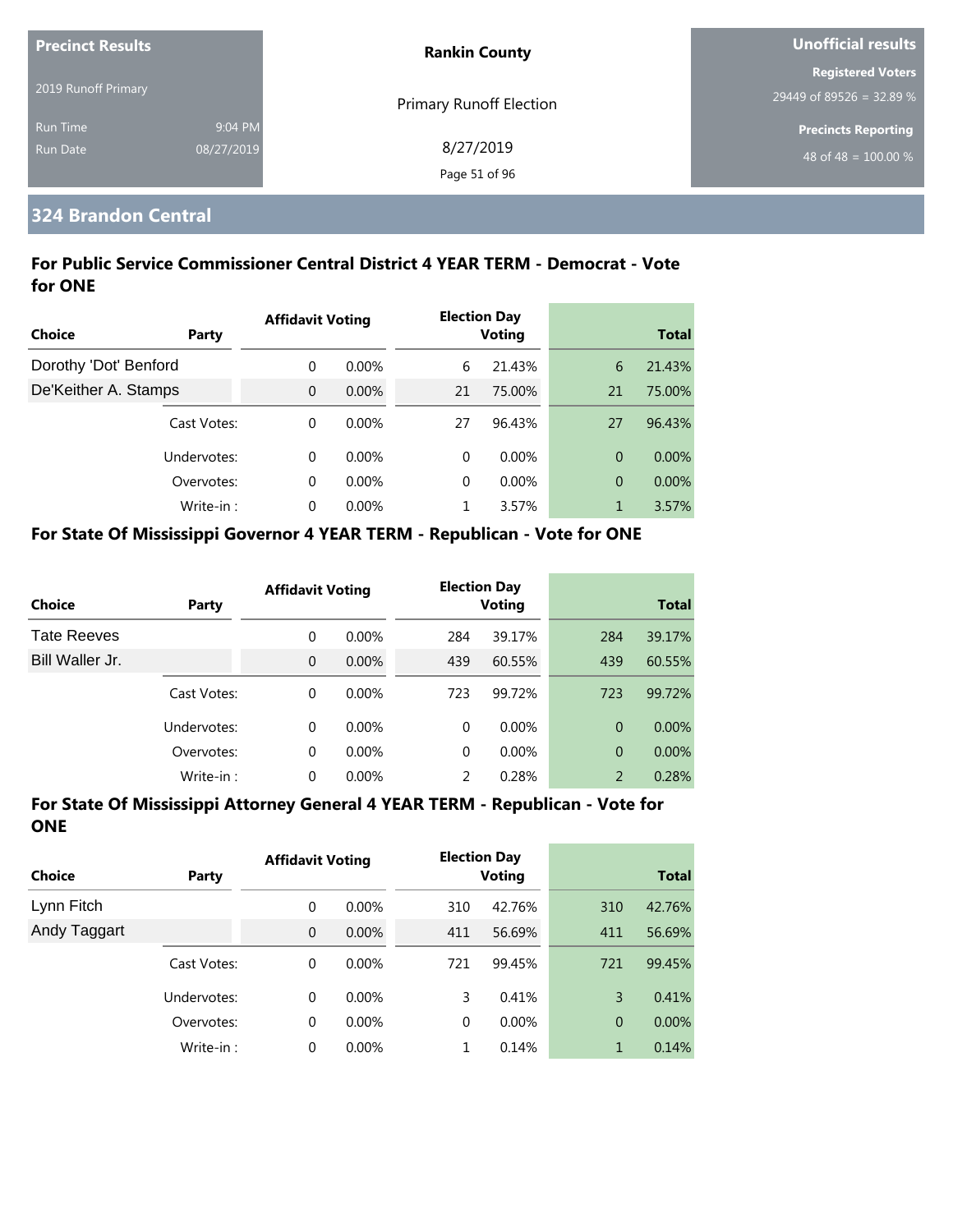| <b>Precinct Results</b>            |                       | <b>Rankin County</b>           | Unofficial results                                   |  |
|------------------------------------|-----------------------|--------------------------------|------------------------------------------------------|--|
| 2019 Runoff Primary                |                       | <b>Primary Runoff Election</b> | <b>Registered Voters</b><br>29449 of 89526 = 32.89 % |  |
| <b>Run Time</b><br><b>Run Date</b> | 9:04 PM<br>08/27/2019 | 8/27/2019<br>Page 52 of 96     | <b>Precincts Reporting</b><br>48 of 48 = $100.00\%$  |  |

# **324 Brandon Central**

## **For Rankin Tax Collector 4 YEAR TERM - Republican - Vote for ONE**

|                         |             | <b>Affidavit Voting</b> |          |          | <b>Election Day</b> |                |              |
|-------------------------|-------------|-------------------------|----------|----------|---------------------|----------------|--------------|
| Choice                  | Party       |                         |          |          | Voting              |                | <b>Total</b> |
| Michelle Denham         |             | 0                       | $0.00\%$ | 220      | 30.34%              | 220            | 30.34%       |
| <b>Caroline Gilbert</b> |             | $\overline{0}$          | 0.00%    | 488      | 67.31%              | 488            | 67.31%       |
|                         | Cast Votes: | 0                       | $0.00\%$ | 708      | 97.66%              | 708            | 97.66%       |
|                         | Undervotes: | 0                       | $0.00\%$ | 17       | 2.34%               | 17             | 2.34%        |
|                         | Overvotes:  | 0                       | $0.00\%$ | $\Omega$ | 0.00%               | $\overline{0}$ | $0.00\%$     |
|                         | Write-in:   | 0                       | $0.00\%$ | $\Omega$ | 0.00%               | 0              | $0.00\%$     |

|                               |             | <b>Affidavit Voting</b> |          |          | <b>Election Day</b> |                |              |
|-------------------------------|-------------|-------------------------|----------|----------|---------------------|----------------|--------------|
| Choice                        | Party       |                         |          |          | <b>Voting</b>       |                | <b>Total</b> |
| <b>Whitney McKay</b><br>Adams |             | 0                       | $0.00\%$ | 478      | 65.93%              | 478            | 65.93%       |
| Jeffrey K. McDaniel           |             | $\overline{0}$          | 0.00%    | 226      | 31.17%              | 226            | 31.17%       |
|                               | Cast Votes: | 0                       | $0.00\%$ | 704      | 97.10%              | 704            | 97.10%       |
|                               | Undervotes: | 0                       | $0.00\%$ | 19       | 2.62%               | 19             | 2.62%        |
|                               | Overvotes:  | 0                       | $0.00\%$ | $\Omega$ | 0.00%               | $\overline{0}$ | 0.00%        |
|                               | Write-in:   | 0                       | 0.00%    | 2        | 0.28%               | 2              | 0.28%        |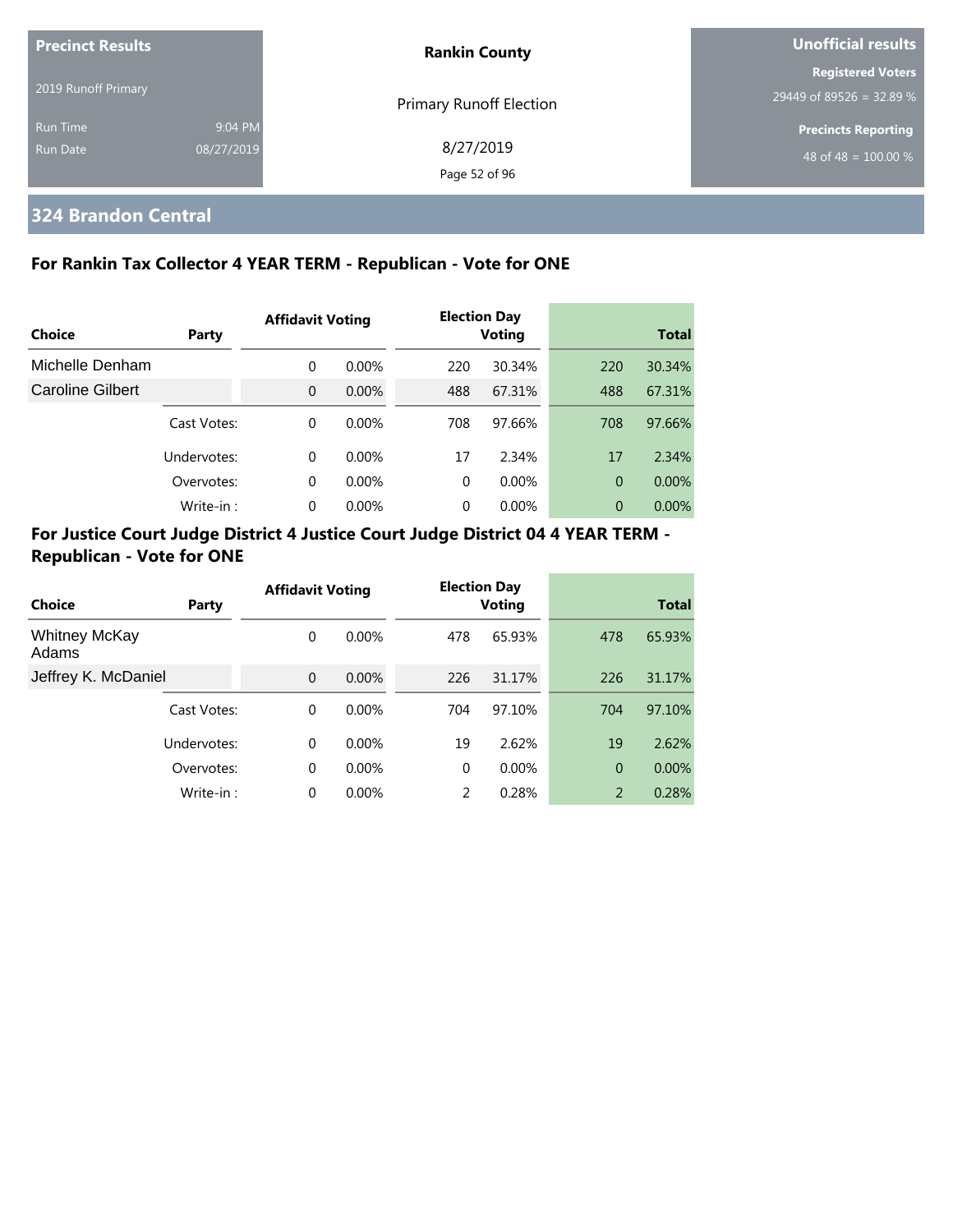| <b>Precinct Results</b> |            | <b>Rankin County</b>           | Unofficial results         |  |
|-------------------------|------------|--------------------------------|----------------------------|--|
|                         |            |                                | <b>Registered Voters</b>   |  |
| 2019 Runoff Primary     |            | <b>Primary Runoff Election</b> | 29449 of 89526 = 32.89 %   |  |
| <b>Run Time</b>         | 9:04 PM    |                                | <b>Precincts Reporting</b> |  |
| Run Date                | 08/27/2019 | 8/27/2019                      | 48 of 48 = $100.00\%$      |  |
|                         |            | Page 53 of 96                  |                            |  |

# **325 Highlands**

## **For Public Service Commissioner Central District 4 YEAR TERM - Democrat - Vote for ONE**

|                       |             | <b>Affidavit Voting</b> |          |    | <b>Election Day</b> |    |              |
|-----------------------|-------------|-------------------------|----------|----|---------------------|----|--------------|
| Choice                | Party       |                         |          |    | <b>Voting</b>       |    | <b>Total</b> |
| Dorothy 'Dot' Benford |             | $\Omega$                | $0.00\%$ | 13 | 24.53%              | 13 | 24.53%       |
| De'Keither A. Stamps  |             | $\Omega$                | 0.00%    | 40 | 75.47%              | 40 | 75.47%       |
|                       | Cast Votes: | $\Omega$                | $0.00\%$ | 53 | 100.00%             | 53 | 100.00%      |
|                       | Undervotes: | $\Omega$                | $0.00\%$ | 0  | $0.00\%$            | 0  | $0.00\%$     |
|                       | Overvotes:  | $\Omega$                | $0.00\%$ | 0  | $0.00\%$            | 0  | 0.00%        |
|                       | Write-in:   | $\Omega$                | $0.00\%$ | 0  | $0.00\%$            | 0  | $0.00\%$     |

#### **For State Of Mississippi Governor 4 YEAR TERM - Republican - Vote for ONE**

| <b>Choice</b>      | Party       | <b>Affidavit Voting</b> |          |          | <b>Election Day</b><br><b>Voting</b> |                | <b>Total</b> |
|--------------------|-------------|-------------------------|----------|----------|--------------------------------------|----------------|--------------|
| <b>Tate Reeves</b> |             | 0                       | $0.00\%$ | 200      | 45.15%                               | 200            | 45.15%       |
| Bill Waller Jr.    |             | 0                       | $0.00\%$ | 243      | 54.85%                               | 243            | 54.85%       |
|                    | Cast Votes: | 0                       | $0.00\%$ | 443      | 100.00%                              | 443            | 100.00%      |
|                    | Undervotes: | $\Omega$                | $0.00\%$ | $\Omega$ | $0.00\%$                             | $\Omega$       | $0.00\%$     |
|                    | Overvotes:  | 0                       | $0.00\%$ | $\Omega$ | $0.00\%$                             | $\overline{0}$ | $0.00\%$     |
|                    | Write-in:   | 0                       | $0.00\%$ | 0        | $0.00\%$                             | 0              | 0.00%        |

| <b>Choice</b> | <b>Party</b> | <b>Affidavit Voting</b> |          |     | <b>Election Day</b><br><b>Voting</b> |                | <b>Total</b> |
|---------------|--------------|-------------------------|----------|-----|--------------------------------------|----------------|--------------|
| Lynn Fitch    |              | 0                       | $0.00\%$ | 205 | 46.28%                               | 205            | 46.28%       |
| Andy Taggart  |              | $\overline{0}$          | $0.00\%$ | 237 | 53.50%                               | 237            | 53.50%       |
|               | Cast Votes:  | 0                       | 0.00%    | 442 | 99.77%                               | 442            | 99.77%       |
|               | Undervotes:  | 0                       | $0.00\%$ | 1   | 0.23%                                | 1              | 0.23%        |
|               | Overvotes:   | 0                       | 0.00%    | 0   | $0.00\%$                             | $\overline{0}$ | $0.00\%$     |
|               | Write-in:    | 0                       | $0.00\%$ | 0   | $0.00\%$                             | $\overline{0}$ | 0.00%        |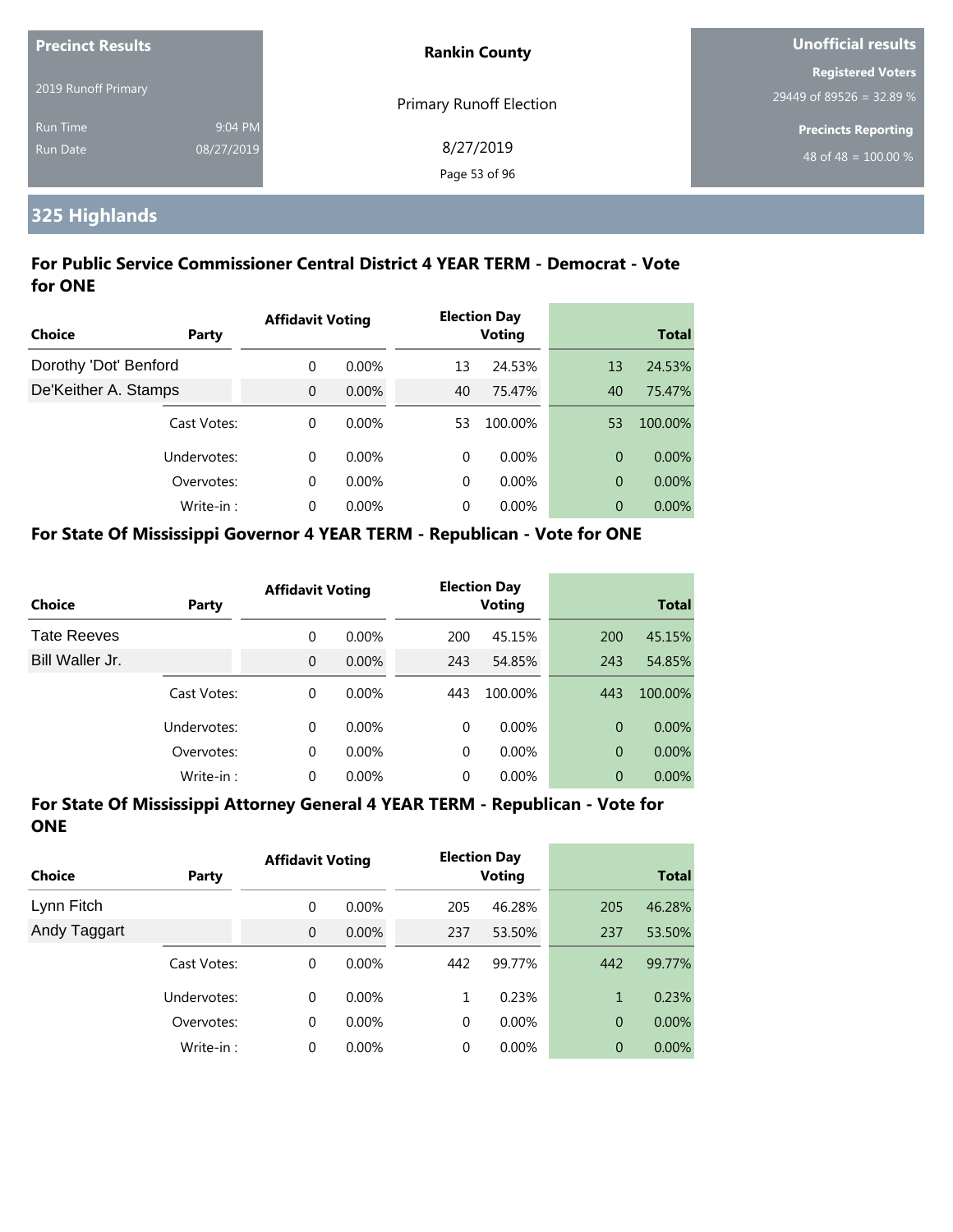| <b>Precinct Results</b>     |                       | <b>Rankin County</b>           | <b>Unofficial results</b>                            |  |
|-----------------------------|-----------------------|--------------------------------|------------------------------------------------------|--|
| 2019 Runoff Primary         |                       | <b>Primary Runoff Election</b> | <b>Registered Voters</b><br>29449 of 89526 = 32.89 % |  |
| <b>Run Time</b><br>Run Date | 9:04 PM<br>08/27/2019 | 8/27/2019<br>Page 54 of 96     | <b>Precincts Reporting</b><br>48 of 48 = $100.00\%$  |  |

# **325 Highlands**

# **For Rankin Tax Collector 4 YEAR TERM - Republican - Vote for ONE**

|                         |             | <b>Affidavit Voting</b> |          |          | <b>Election Day</b> |                |              |
|-------------------------|-------------|-------------------------|----------|----------|---------------------|----------------|--------------|
| Choice                  | Party       |                         |          |          | <b>Voting</b>       |                | <b>Total</b> |
| Michelle Denham         |             | 0                       | $0.00\%$ | 193      | 43.57%              | 193            | 43.57%       |
| <b>Caroline Gilbert</b> |             | $\Omega$                | $0.00\%$ | 233      | 52.60%              | 233            | 52.60%       |
|                         | Cast Votes: | 0                       | 0.00%    | 426      | 96.16%              | 426            | 96.16%       |
|                         | Undervotes: | 0                       | $0.00\%$ | 14       | 3.16%               | 14             | 3.16%        |
|                         | Overvotes:  | $\mathbf 0$             | $0.00\%$ | $\Omega$ | $0.00\%$            | $\overline{0}$ | $0.00\%$     |
|                         | Write-in:   | 0                       | 0.00%    | 3        | 0.68%               | 3              | 0.68%        |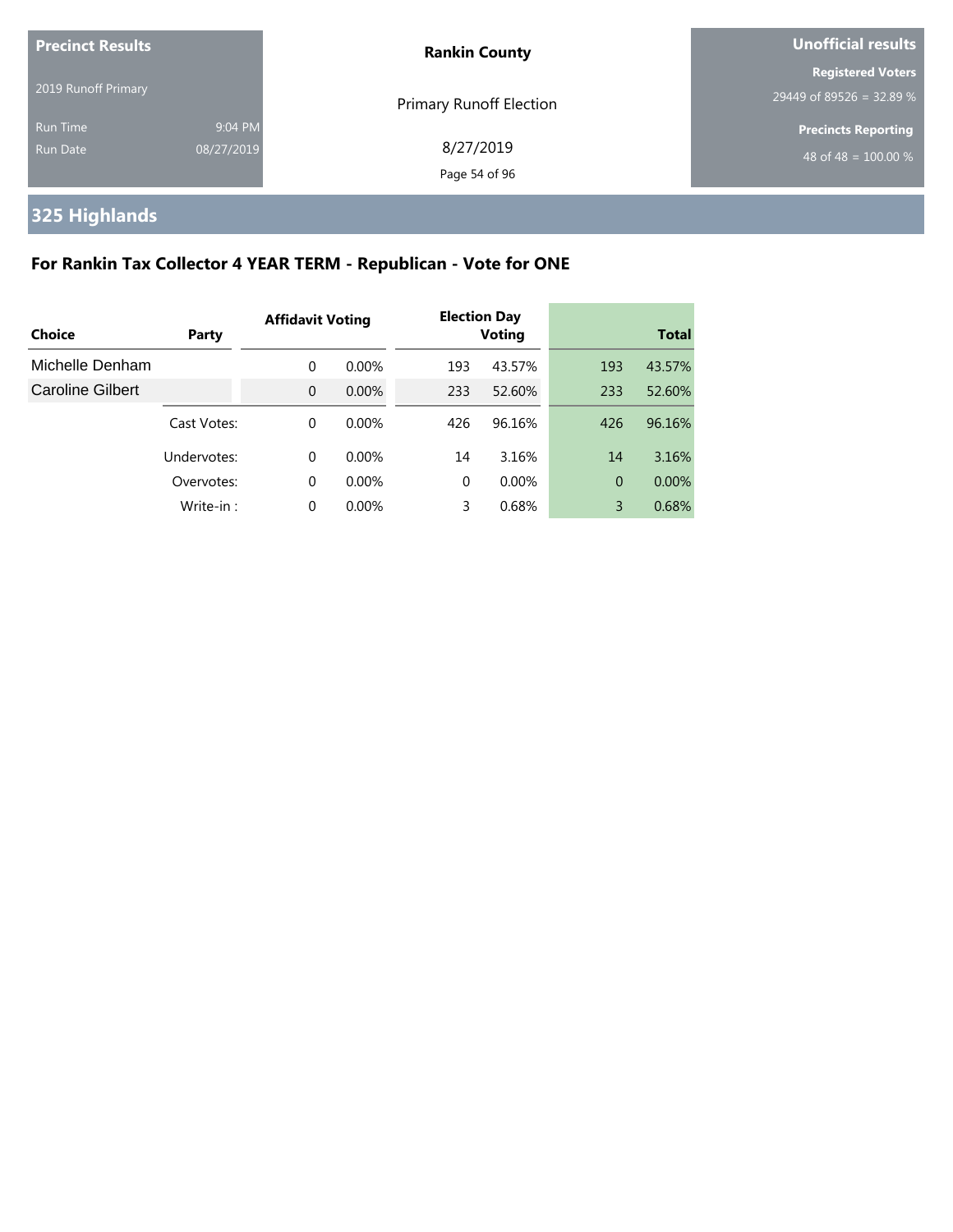| <b>Precinct Results</b> |            | <b>Rankin County</b>           | Unofficial results         |  |
|-------------------------|------------|--------------------------------|----------------------------|--|
|                         |            |                                | <b>Registered Voters</b>   |  |
| 2019 Runoff Primary     |            | <b>Primary Runoff Election</b> | 29449 of 89526 = 32.89 %   |  |
| <b>Run Time</b>         | 9:04 PM    |                                | <b>Precincts Reporting</b> |  |
| <b>Run Date</b>         | 08/27/2019 | 8/27/2019                      | 48 of 48 = $100.00\%$      |  |
|                         |            | Page 55 of 96                  |                            |  |

# **329 Brandon City Hall**

## **For Public Service Commissioner Central District 4 YEAR TERM - Democrat - Vote for ONE**

|                       |             | <b>Affidavit Voting</b> |          |          | <b>Election Day</b> |     |              |
|-----------------------|-------------|-------------------------|----------|----------|---------------------|-----|--------------|
| Choice                | Party       |                         |          |          | <b>Voting</b>       |     | <b>Total</b> |
| Dorothy 'Dot' Benford |             | $\Omega$                | $0.00\%$ | 29       | 24.79%              | 29  | 24.79%       |
| De'Keither A. Stamps  |             | $\overline{0}$          | 0.00%    | 88       | 75.21%              | 88  | 75.21%       |
|                       | Cast Votes: | $\Omega$                | $0.00\%$ | 117      | 100.00%             | 117 | 100.00%      |
|                       | Undervotes: | $\Omega$                | $0.00\%$ | $\Omega$ | $0.00\%$            | 0   | $0.00\%$     |
|                       | Overvotes:  | $\Omega$                | $0.00\%$ | 0        | $0.00\%$            | 0   | 0.00%        |
|                       | Write-in:   | $\Omega$                | $0.00\%$ | 0        | $0.00\%$            | 0   | $0.00\%$     |

#### **For State Of Mississippi Governor 4 YEAR TERM - Republican - Vote for ONE**

| <b>Choice</b>      | Party       | <b>Affidavit Voting</b> |          |      | <b>Election Day</b><br><b>Voting</b> |                | <b>Total</b> |
|--------------------|-------------|-------------------------|----------|------|--------------------------------------|----------------|--------------|
| <b>Tate Reeves</b> |             | 0                       | $0.00\%$ | 560  | 42.11%                               | 560            | 42.11%       |
| Bill Waller Jr.    |             | 0                       | 0.00%    | 768  | 57.74%                               | 768            | 57.74%       |
|                    | Cast Votes: | 0                       | $0.00\%$ | 1328 | 99.85%                               | 1328           | 99.85%       |
|                    | Undervotes: | 0                       | $0.00\%$ | 1    | 0.08%                                | 1              | 0.08%        |
|                    | Overvotes:  | 0                       | 0.00%    | 0    | $0.00\%$                             | $\overline{0}$ | $0.00\%$     |
|                    | Write-in:   | 0                       | 0.00%    | 1    | 0.08%                                | 1              | 0.08%        |

| Choice       | <b>Party</b> | <b>Affidavit Voting</b> |          |               | <b>Election Day</b><br><b>Voting</b> |                | <b>Total</b> |
|--------------|--------------|-------------------------|----------|---------------|--------------------------------------|----------------|--------------|
| Lynn Fitch   |              | 0                       | $0.00\%$ | 582           | 43.76%                               | 582            | 43.76%       |
| Andy Taggart |              | $\mathbf{0}$            | $0.00\%$ | 735           | 55.26%                               | 735            | 55.26%       |
|              | Cast Votes:  | 0                       | $0.00\%$ | 1317          | 99.02%                               | 1317           | 99.02%       |
|              | Undervotes:  | $\Omega$                | $0.00\%$ | 11            | 0.83%                                | 11             | 0.83%        |
|              | Overvotes:   | 0                       | $0.00\%$ | $\mathbf 0$   | $0.00\%$                             | $\overline{0}$ | $0.00\%$     |
|              | Write-in:    | 0                       | $0.00\%$ | $\mathcal{P}$ | 0.15%                                | 2              | 0.15%        |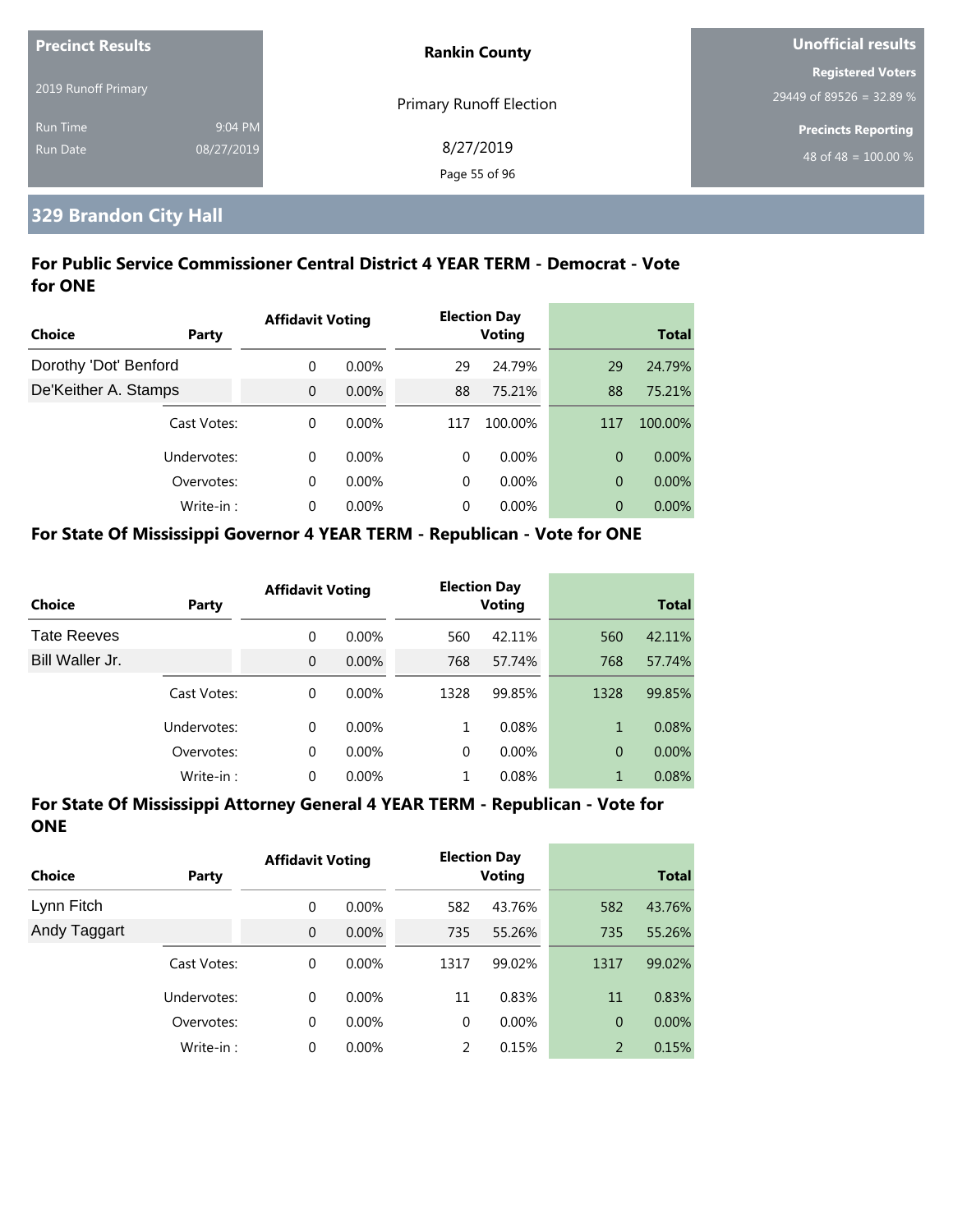| <b>Precinct Results</b> |            | <b>Rankin County</b>           | <b>Unofficial results</b>  |
|-------------------------|------------|--------------------------------|----------------------------|
| 2019 Runoff Primary     |            |                                | <b>Registered Voters</b>   |
|                         |            | <b>Primary Runoff Election</b> | $29449$ of 89526 = 32.89 % |
| <b>Run Time</b>         | 9:04 PM    |                                | <b>Precincts Reporting</b> |
| Run Date                | 08/27/2019 | 8/27/2019                      | 48 of 48 = $100.00\%$      |
|                         |            | Page 56 of 96                  |                            |

# **329 Brandon City Hall**

# **For Rankin Tax Collector 4 YEAR TERM - Republican - Vote for ONE**

| Choice           | Party       | <b>Affidavit Voting</b> |          |      | <b>Election Day</b><br><b>Voting</b> |      | <b>Total</b> |
|------------------|-------------|-------------------------|----------|------|--------------------------------------|------|--------------|
|                  |             |                         |          |      |                                      |      |              |
| Michelle Denham  |             | 0                       | $0.00\%$ | 365  | 27.44%                               | 365  | 27.44%       |
| Caroline Gilbert |             | $\Omega$                | $0.00\%$ | 918  | 69.02%                               | 918  | 69.02%       |
|                  | Cast Votes: | 0                       | $0.00\%$ | 1283 | 96.47%                               | 1283 | 96.47%       |
|                  | Undervotes: | 0                       | $0.00\%$ | 40   | 3.01%                                | 40   | 3.01%        |
|                  | Overvotes:  | $\Omega$                | $0.00\%$ | 1    | 0.08%                                | 1    | 0.08%        |
|                  | Write-in:   | 0                       | $0.00\%$ | 6    | 0.45%                                | 6    | 0.45%        |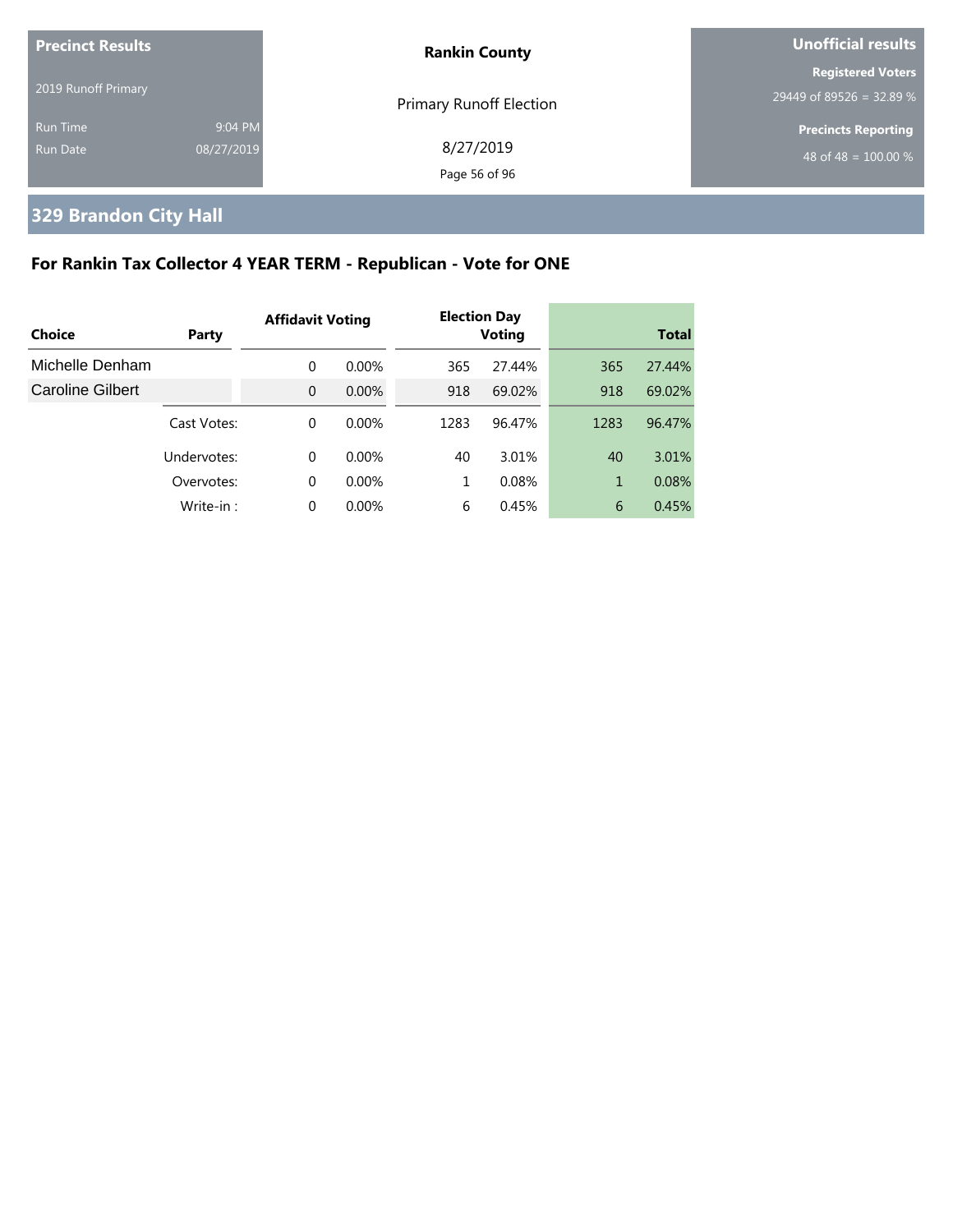| <b>Precinct Results</b><br><b>Rankin County</b> |            |                                | Unofficial results               |
|-------------------------------------------------|------------|--------------------------------|----------------------------------|
|                                                 |            |                                | <b>Registered Voters</b>         |
| 2019 Runoff Primary                             |            | <b>Primary Runoff Election</b> | 29449 of 89526 = 32.89 %         |
| <b>Run Time</b>                                 | 9:04 PM    |                                | <b>Precincts Reporting</b>       |
| Run Date                                        | 08/27/2019 | 8/27/2019                      | 48 of 48 = $\overline{100.00\%}$ |
|                                                 |            | Page 57 of 96                  |                                  |

# **407 Pisgah**

## **For Public Service Commissioner Central District 4 YEAR TERM - Democrat - Vote for ONE**

|                       |             | <b>Affidavit Voting</b> |          |          | <b>Election Day</b> |                |              |
|-----------------------|-------------|-------------------------|----------|----------|---------------------|----------------|--------------|
| Choice                | Party       |                         |          |          | <b>Voting</b>       |                | <b>Total</b> |
| Dorothy 'Dot' Benford |             | $\Omega$                | $0.00\%$ | 19       | 43.18%              | 19             | 43.18%       |
| De'Keither A. Stamps  |             | $\overline{0}$          | 0.00%    | 25       | 56.82%              | 25             | 56.82%       |
|                       | Cast Votes: | $\Omega$                | $0.00\%$ | 44       | 100.00%             | 44             | 100.00%      |
|                       | Undervotes: | $\Omega$                | $0.00\%$ | $\Omega$ | $0.00\%$            | $\overline{0}$ | $0.00\%$     |
|                       | Overvotes:  | $\Omega$                | $0.00\%$ | 0        | $0.00\%$            | 0              | 0.00%        |
|                       | Write-in:   | $\Omega$                | $0.00\%$ | 0        | $0.00\%$            | 0              | $0.00\%$     |

#### **For State Of Mississippi Governor 4 YEAR TERM - Republican - Vote for ONE**

| <b>Choice</b>      | Party       | <b>Affidavit Voting</b> |          |          | <b>Election Day</b><br><b>Voting</b> |                | <b>Total</b> |
|--------------------|-------------|-------------------------|----------|----------|--------------------------------------|----------------|--------------|
| <b>Tate Reeves</b> |             | 0                       | $0.00\%$ | 148      | 55.02%                               | 148            | 55.02%       |
| Bill Waller Jr.    |             | $\overline{0}$          | $0.00\%$ | 120      | 44.61%                               | 120            | 44.61%       |
|                    | Cast Votes: | 0                       | $0.00\%$ | 268      | 99.63%                               | 268            | 99.63%       |
|                    | Undervotes: | 0                       | $0.00\%$ | $\Omega$ | $0.00\%$                             | $\Omega$       | $0.00\%$     |
|                    | Overvotes:  | 0                       | $0.00\%$ | $\Omega$ | $0.00\%$                             | $\overline{0}$ | $0.00\%$     |
|                    | Write-in:   | 0                       | $0.00\%$ |          | 0.37%                                | 1              | 0.37%        |

| Choice       | <b>Party</b> | <b>Affidavit Voting</b> |          |             | <b>Election Day</b><br><b>Voting</b> |                | <b>Total</b> |
|--------------|--------------|-------------------------|----------|-------------|--------------------------------------|----------------|--------------|
| Lynn Fitch   |              | 0                       | $0.00\%$ | 115         | 42.75%                               | 115            | 42.75%       |
| Andy Taggart |              | $\mathbf{0}$            | $0.00\%$ | 150         | 55.76%                               | 150            | 55.76%       |
|              | Cast Votes:  | 0                       | $0.00\%$ | 265         | 98.51%                               | 265            | 98.51%       |
|              | Undervotes:  | $\Omega$                | $0.00\%$ | 4           | 1.49%                                | $\overline{4}$ | 1.49%        |
|              | Overvotes:   | 0                       | $0.00\%$ | $\mathbf 0$ | $0.00\%$                             | $\overline{0}$ | $0.00\%$     |
|              | Write-in:    | 0                       | $0.00\%$ | 0           | $0.00\%$                             | $\overline{0}$ | 0.00%        |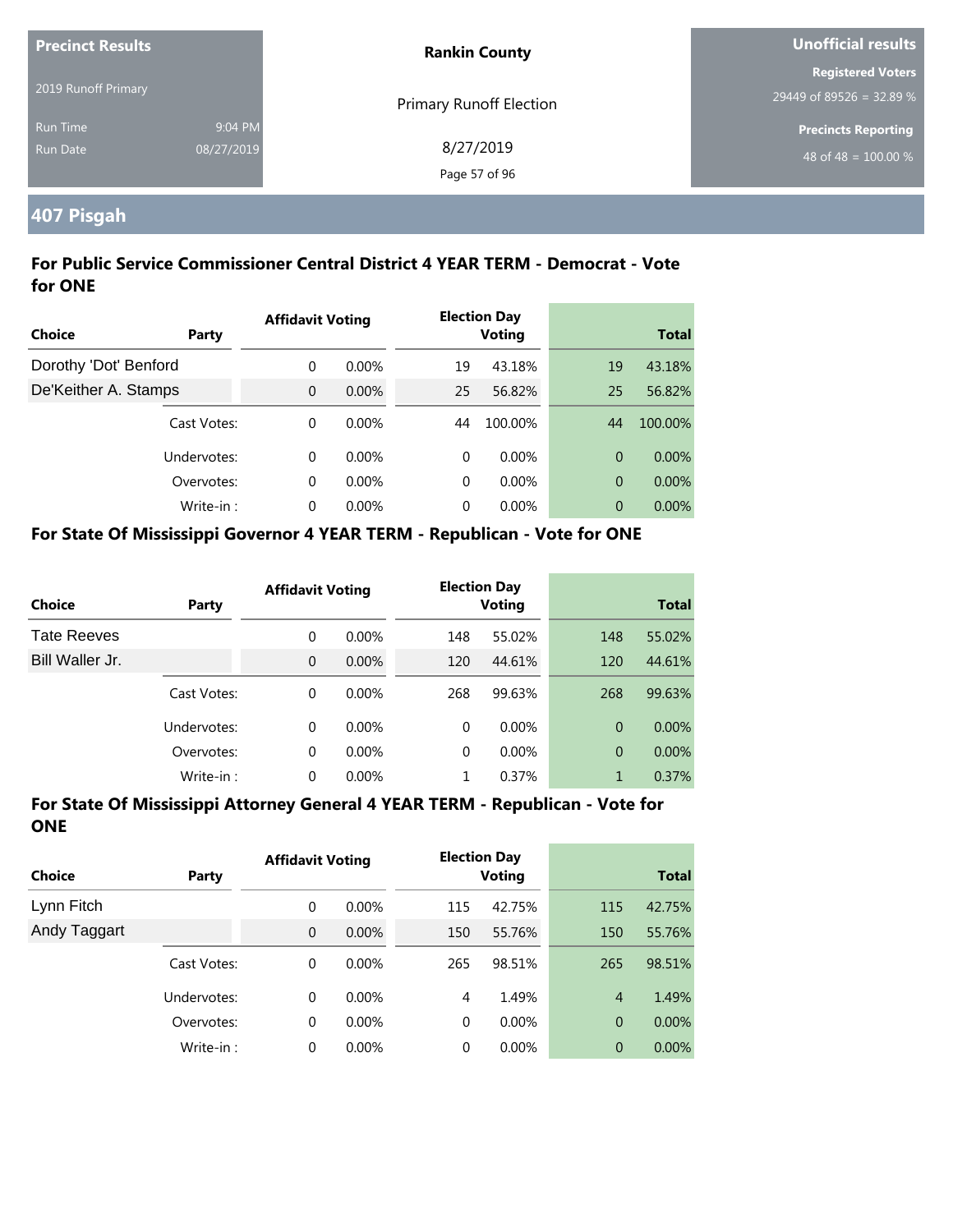| <b>Precinct Results</b>     |                       | <b>Rankin County</b>       | Unofficial results                                   |  |
|-----------------------------|-----------------------|----------------------------|------------------------------------------------------|--|
| 2019 Runoff Primary         |                       | Primary Runoff Election    | <b>Registered Voters</b><br>29449 of 89526 = 32.89 % |  |
| <b>Run Time</b><br>Run Date | 9:04 PM<br>08/27/2019 | 8/27/2019<br>Page 58 of 96 | <b>Precincts Reporting</b><br>48 of 48 = $100.00\%$  |  |

# **407 Pisgah**

## **For Rankin Tax Collector 4 YEAR TERM - Republican - Vote for ONE**

|                         |             | <b>Affidavit Voting</b> |          |          | <b>Election Day</b> |                |              |
|-------------------------|-------------|-------------------------|----------|----------|---------------------|----------------|--------------|
| Choice                  | Party       |                         |          |          | Voting              |                | <b>Total</b> |
| Michelle Denham         |             | 0                       | $0.00\%$ | 113      | 42.01%              | 113            | 42.01%       |
| <b>Caroline Gilbert</b> |             | $\Omega$                | $0.00\%$ | 146      | 54.28%              | 146            | 54.28%       |
|                         | Cast Votes: | $\Omega$                | $0.00\%$ | 259      | 96.28%              | 259            | 96.28%       |
|                         | Undervotes: | $\Omega$                | $0.00\%$ | 10       | 3.72%               | 10             | 3.72%        |
|                         | Overvotes:  | $\Omega$                | $0.00\%$ | $\Omega$ | $0.00\%$            | $\overline{0}$ | $0.00\%$     |
|                         | Write-in:   | 0                       | 0.00%    | 0        | 0.00%               | $\theta$       | $0.00\%$     |

|                               |             | <b>Affidavit Voting</b> |          |          | <b>Election Day</b> |                |              |
|-------------------------------|-------------|-------------------------|----------|----------|---------------------|----------------|--------------|
| Choice                        | Party       |                         |          |          | <b>Voting</b>       |                | <b>Total</b> |
| <b>Whitney McKay</b><br>Adams |             | 0                       | $0.00\%$ | 108      | 40.15%              | 108            | 40.15%       |
| Jeffrey K. McDaniel           |             | $\mathbf{0}$            | 0.00%    | 153      | 56.88%              | 153            | 56.88%       |
|                               | Cast Votes: | 0                       | $0.00\%$ | 261      | 97.03%              | 261            | 97.03%       |
|                               | Undervotes: | $\Omega$                | $0.00\%$ | 8        | 2.97%               | 8              | 2.97%        |
|                               | Overvotes:  | $\mathbf 0$             | $0.00\%$ | $\Omega$ | $0.00\%$            | $\overline{0}$ | 0.00%        |
|                               | Write-in:   | 0                       | 0.00%    | 0        | 0.00%               | $\overline{0}$ | 0.00%        |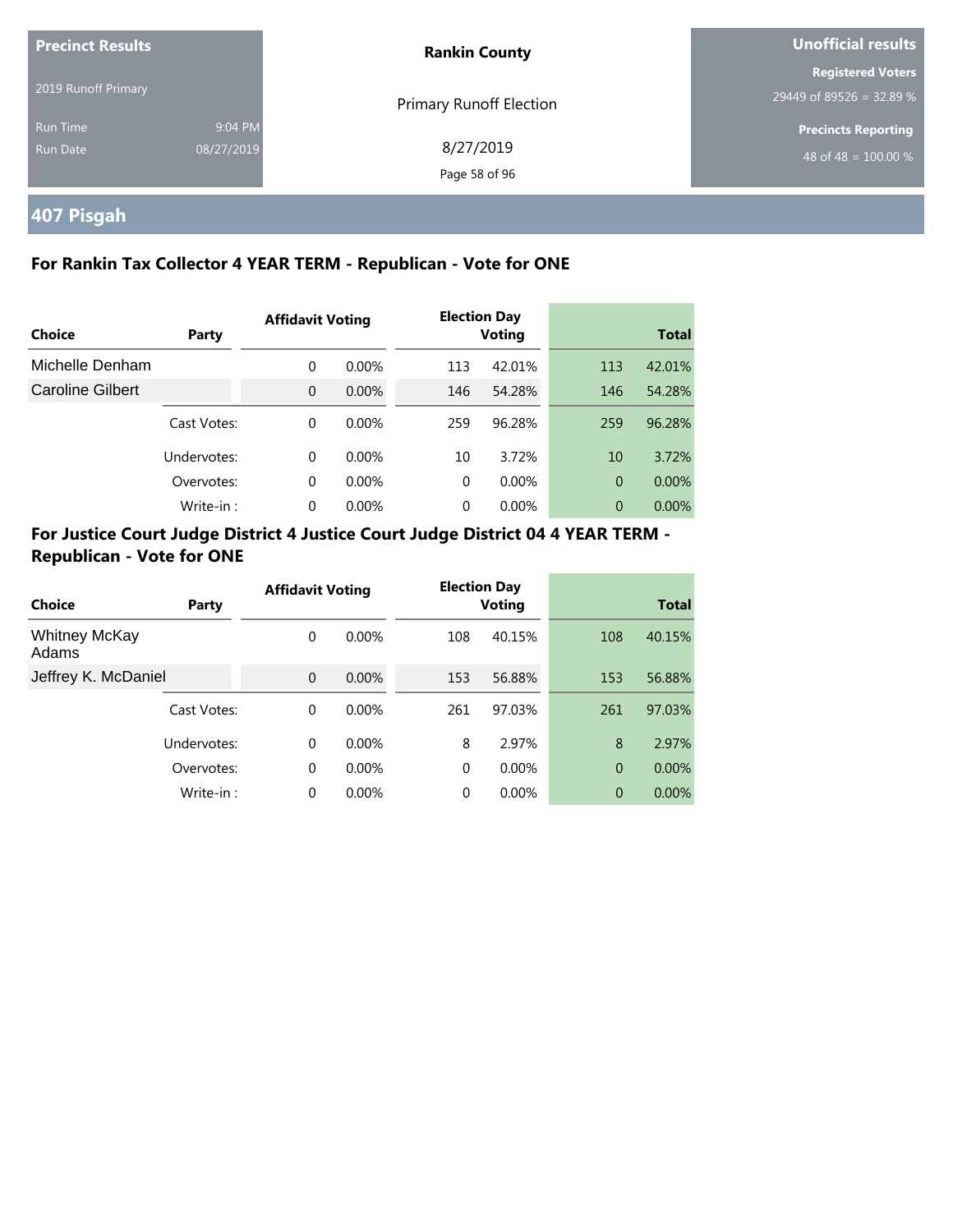| <b>Precinct Results</b> |            | <b>Rankin County</b>           | Unofficial results         |
|-------------------------|------------|--------------------------------|----------------------------|
|                         |            |                                | <b>Registered Voters</b>   |
| 2019 Runoff Primary     |            | <b>Primary Runoff Election</b> | 29449 of 89526 = 32.89 %   |
| <b>Run Time</b>         | 9:04 PM    |                                | <b>Precincts Reporting</b> |
| <b>Run Date</b>         | 08/27/2019 | 8/27/2019                      | 48 of 48 = $100.00\%$      |
|                         |            | Page 59 of 96                  |                            |

## **408 Oakdale**

## **For Public Service Commissioner Central District 4 YEAR TERM - Democrat - Vote for ONE**

|                       |             | <b>Affidavit Voting</b> |          |          | <b>Election Day</b> |                |              |
|-----------------------|-------------|-------------------------|----------|----------|---------------------|----------------|--------------|
| <b>Choice</b>         | Party       |                         |          |          | <b>Voting</b>       |                | <b>Total</b> |
| Dorothy 'Dot' Benford |             | $\Omega$                | $0.00\%$ | 17       | 23.94%              | 17             | 23.94%       |
| De'Keither A. Stamps  |             | $\Omega$                | $0.00\%$ | 54       | 76.06%              | 54             | 76.06%       |
|                       | Cast Votes: | $\Omega$                | $0.00\%$ | 71       | 100.00%             | 71             | 100.00%      |
|                       | Undervotes: | $\Omega$                | $0.00\%$ | $\Omega$ | $0.00\%$            | $\overline{0}$ | $0.00\%$     |
|                       | Overvotes:  | $\Omega$                | $0.00\%$ | $\Omega$ | $0.00\%$            | $\overline{0}$ | 0.00%        |
|                       | Write-in:   | $\Omega$                | 0.00%    | $\Omega$ | $0.00\%$            | $\overline{0}$ | $0.00\%$     |

#### **For State Of Mississippi Governor 4 YEAR TERM - Republican - Vote for ONE**

| Choice             | Party       | <b>Affidavit Voting</b> |          |     | <b>Election Day</b><br><b>Voting</b> |                | <b>Total</b> |
|--------------------|-------------|-------------------------|----------|-----|--------------------------------------|----------------|--------------|
| <b>Tate Reeves</b> |             | 0                       | $0.00\%$ | 495 | 50.05%                               | 495            | 50.05%       |
| Bill Waller Jr.    |             | 0                       | 0.00%    | 493 | 49.85%                               | 493            | 49.85%       |
|                    | Cast Votes: | 0                       | $0.00\%$ | 988 | 99.90%                               | 988            | 99.90%       |
|                    | Undervotes: | 0                       | $0.00\%$ | 1   | 0.10%                                | 1              | 0.10%        |
|                    | Overvotes:  | 0                       | $0.00\%$ | 0   | $0.00\%$                             | $\overline{0}$ | $0.00\%$     |
|                    | Write-in:   | 0                       | 0.00%    | 0   | 0.00%                                | $\overline{0}$ | $0.00\%$     |

| Choice       | <b>Party</b> | <b>Affidavit Voting</b> |          | <b>Election Day</b><br><b>Voting</b> |          | <b>Total</b>   |          |
|--------------|--------------|-------------------------|----------|--------------------------------------|----------|----------------|----------|
| Lynn Fitch   |              | 0                       | $0.00\%$ | 382                                  | 38.62%   | 382            | 38.62%   |
| Andy Taggart |              | $\mathbf{0}$            | $0.00\%$ | 594                                  | 60.06%   | 594            | 60.06%   |
|              | Cast Votes:  | 0                       | $0.00\%$ | 976                                  | 98.69%   | 976            | 98.69%   |
|              | Undervotes:  | $\Omega$                | $0.00\%$ | 12                                   | 1.21%    | 12             | 1.21%    |
|              | Overvotes:   | 0                       | $0.00\%$ | $\mathbf 0$                          | $0.00\%$ | $\overline{0}$ | $0.00\%$ |
|              | Write-in:    | 0                       | $0.00\%$ | 1                                    | 0.10%    | 1              | 0.10%    |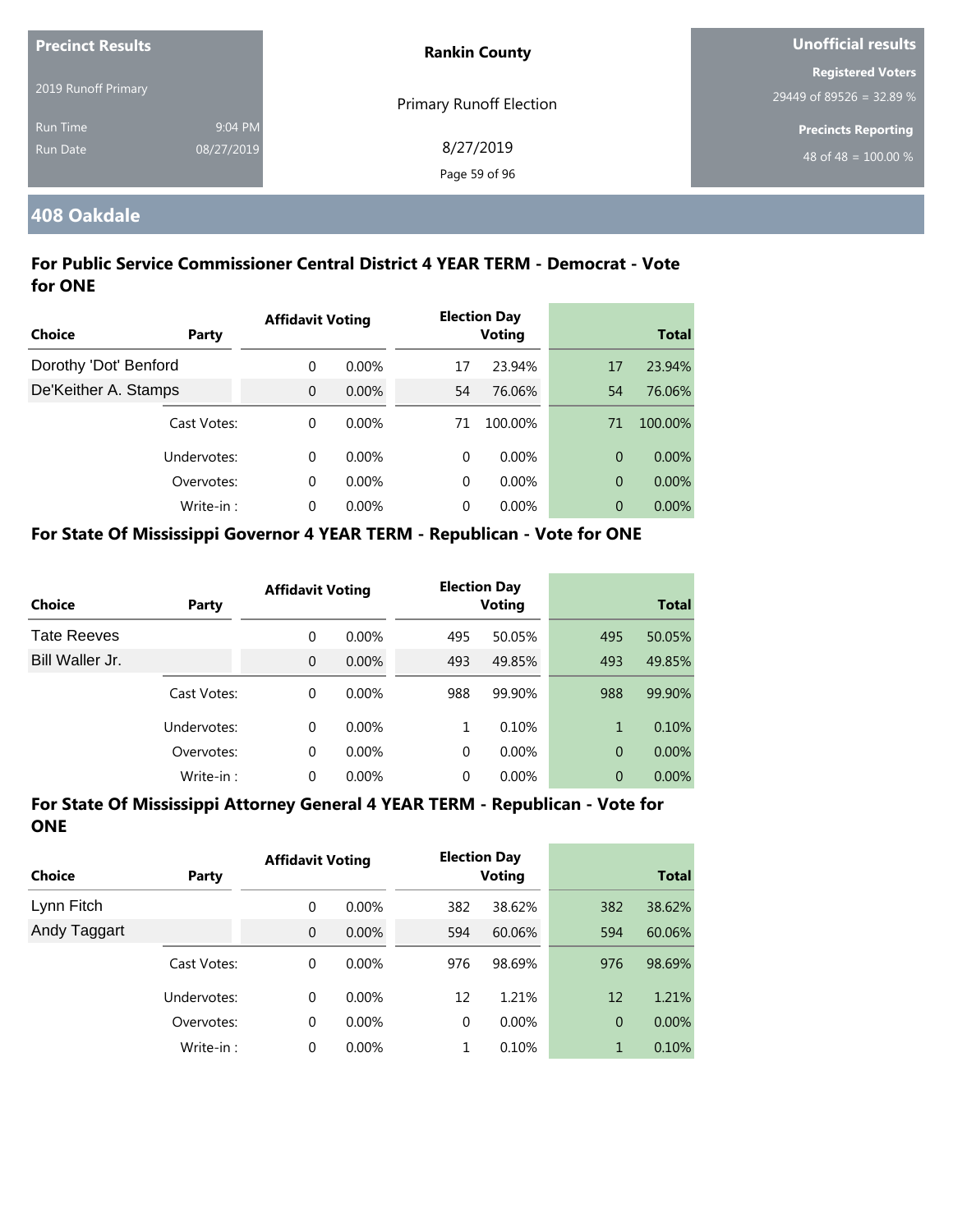| <b>Precinct Results</b>     |                       | <b>Rankin County</b>           | Unofficial results                                   |  |
|-----------------------------|-----------------------|--------------------------------|------------------------------------------------------|--|
| 2019 Runoff Primary         |                       | <b>Primary Runoff Election</b> | <b>Registered Voters</b><br>29449 of 89526 = 32.89 % |  |
| <b>Run Time</b><br>Run Date | 9:04 PM<br>08/27/2019 | 8/27/2019<br>Page 60 of 96     | <b>Precincts Reporting</b><br>48 of 48 = $100.00\%$  |  |

# **408 Oakdale**

## **For Rankin Tax Collector 4 YEAR TERM - Republican - Vote for ONE**

|                         |             | <b>Affidavit Voting</b> |          | <b>Election Day</b> |               |                |              |
|-------------------------|-------------|-------------------------|----------|---------------------|---------------|----------------|--------------|
| Choice                  | Party       |                         |          |                     | <b>Voting</b> |                | <b>Total</b> |
| Michelle Denham         |             | 0                       | $0.00\%$ | 348                 | 35.19%        | 348            | 35.19%       |
| <b>Caroline Gilbert</b> |             | $\Omega$                | $0.00\%$ | 584                 | 59.05%        | 584            | 59.05%       |
|                         | Cast Votes: | $\Omega$                | $0.00\%$ | 932                 | 94.24%        | 932            | 94.24%       |
|                         | Undervotes: | $\Omega$                | $0.00\%$ | 55                  | 5.56%         | 55             | 5.56%        |
|                         | Overvotes:  | $\Omega$                | $0.00\%$ | $\Omega$            | $0.00\%$      | $\overline{0}$ | 0.00%        |
|                         | Write-in:   | 0                       | $0.00\%$ | 2                   | 0.20%         | 2              | 0.20%        |

|                               |             | <b>Affidavit Voting</b> |          |          | <b>Election Day</b> |                |              |
|-------------------------------|-------------|-------------------------|----------|----------|---------------------|----------------|--------------|
| Choice                        | Party       |                         |          |          | <b>Voting</b>       |                | <b>Total</b> |
| <b>Whitney McKay</b><br>Adams |             | 0                       | $0.00\%$ | 401      | 40.55%              | 401            | 40.55%       |
| Jeffrey K. McDaniel           |             | $\Omega$                | 0.00%    | 562      | 56.83%              | 562            | 56.83%       |
|                               | Cast Votes: | 0                       | $0.00\%$ | 963      | 97.37%              | 963            | 97.37%       |
| Undervotes:                   |             | $\Omega$                | $0.00\%$ | 25       | 2.53%               | 25             | 2.53%        |
|                               | Overvotes:  | $\mathbf 0$             | $0.00\%$ | $\Omega$ | $0.00\%$            | $\overline{0}$ | 0.00%        |
|                               | Write-in:   | 0                       | 0.00%    |          | 0.10%               | 1              | 0.10%        |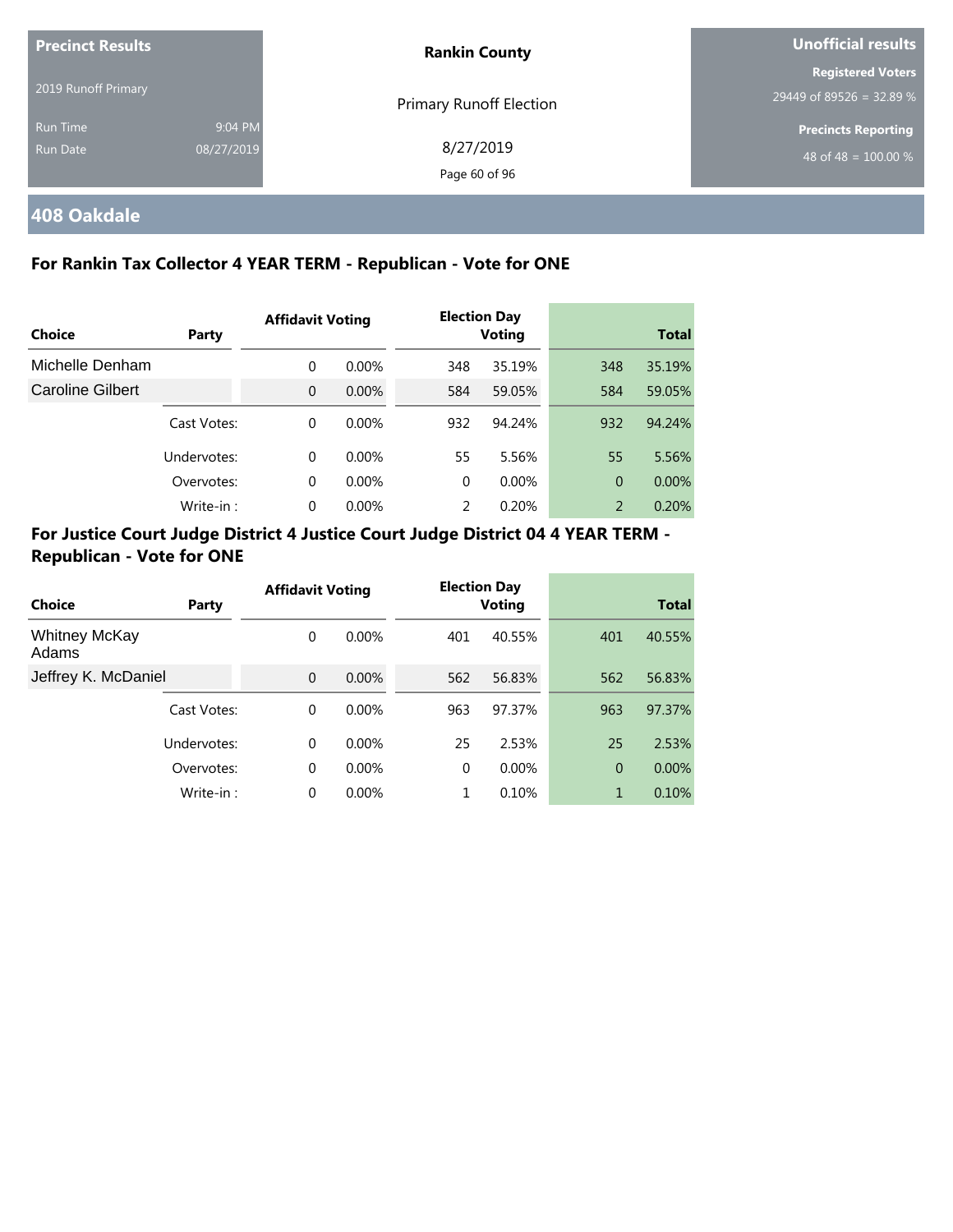| <b>Precinct Results</b> |            | <b>Rankin County</b>           | Unofficial results         |  |
|-------------------------|------------|--------------------------------|----------------------------|--|
|                         |            |                                | <b>Registered Voters</b>   |  |
| 2019 Runoff Primary     |            | <b>Primary Runoff Election</b> | 29449 of 89526 = 32.89 %   |  |
| <b>Run Time</b>         | 9:04 PM    |                                | <b>Precincts Reporting</b> |  |
| Run Date                | 08/27/2019 | 8/27/2019                      | 48 of 48 = $100.00\%$      |  |
|                         |            | Page 61 of 96                  |                            |  |

# **409 Shiloh**

## **For Public Service Commissioner Central District 4 YEAR TERM - Democrat - Vote for ONE**

|                       |             | <b>Affidavit Voting</b> |          |    | <b>Election Day</b><br><b>Voting</b> |    |              |
|-----------------------|-------------|-------------------------|----------|----|--------------------------------------|----|--------------|
| Choice                | Party       |                         |          |    |                                      |    | <b>Total</b> |
| Dorothy 'Dot' Benford |             | $\Omega$                | $0.00\%$ | 2  | 12.50%                               | 2  | 12.50%       |
| De'Keither A. Stamps  |             | $\Omega$                | 0.00%    | 14 | 87.50%                               | 14 | 87.50%       |
|                       | Cast Votes: | $\Omega$                | $0.00\%$ | 16 | 100.00%                              | 16 | 100.00%      |
|                       | Undervotes: | $\Omega$                | $0.00\%$ | 0  | $0.00\%$                             | 0  | $0.00\%$     |
|                       | Overvotes:  | $\Omega$                | $0.00\%$ | 0  | $0.00\%$                             | 0  | 0.00%        |
|                       | Write-in:   | $\Omega$                | $0.00\%$ | 0  | $0.00\%$                             | 0  | $0.00\%$     |

#### **For State Of Mississippi Governor 4 YEAR TERM - Republican - Vote for ONE**

| <b>Choice</b>      | Party       | <b>Affidavit Voting</b> |          |          | <b>Election Day</b><br><b>Voting</b> |                | <b>Total</b> |
|--------------------|-------------|-------------------------|----------|----------|--------------------------------------|----------------|--------------|
| <b>Tate Reeves</b> |             | 0                       | $0.00\%$ | 52       | 41.60%                               | 52             | 41.60%       |
| Bill Waller Jr.    |             | $\overline{0}$          | $0.00\%$ | 72       | 57.60%                               | 72             | 57.60%       |
|                    | Cast Votes: | 0                       | $0.00\%$ | 124      | 99.20%                               | 124            | 99.20%       |
|                    | Undervotes: | 0                       | $0.00\%$ | 1        | 0.80%                                | 1              | 0.80%        |
|                    | Overvotes:  | 0                       | $0.00\%$ | $\Omega$ | $0.00\%$                             | $\overline{0}$ | $0.00\%$     |
|                    | Write-in:   | 0                       | $0.00\%$ | 0        | $0.00\%$                             | 0              | 0.00%        |

| <b>Choice</b> | Party       | <b>Affidavit Voting</b> |          |          | <b>Election Day</b><br><b>Voting</b> |                | <b>Total</b> |  |
|---------------|-------------|-------------------------|----------|----------|--------------------------------------|----------------|--------------|--|
| Lynn Fitch    |             | 0                       | $0.00\%$ | 39       | 31.20%                               | 39             | 31.20%       |  |
| Andy Taggart  |             | $\overline{0}$          | 0.00%    | 84       | 67.20%                               | 84             | 67.20%       |  |
|               | Cast Votes: | 0                       | $0.00\%$ | 123      | 98.40%                               | 123            | 98.40%       |  |
|               | Undervotes: | 0                       | $0.00\%$ | 2        | 1.60%                                | $\overline{2}$ | 1.60%        |  |
|               | Overvotes:  | 0                       | $0.00\%$ | 0        | $0.00\%$                             | $\overline{0}$ | $0.00\%$     |  |
|               | Write-in:   | $\Omega$                | $0.00\%$ | $\Omega$ | $0.00\%$                             | 0              | 0.00%        |  |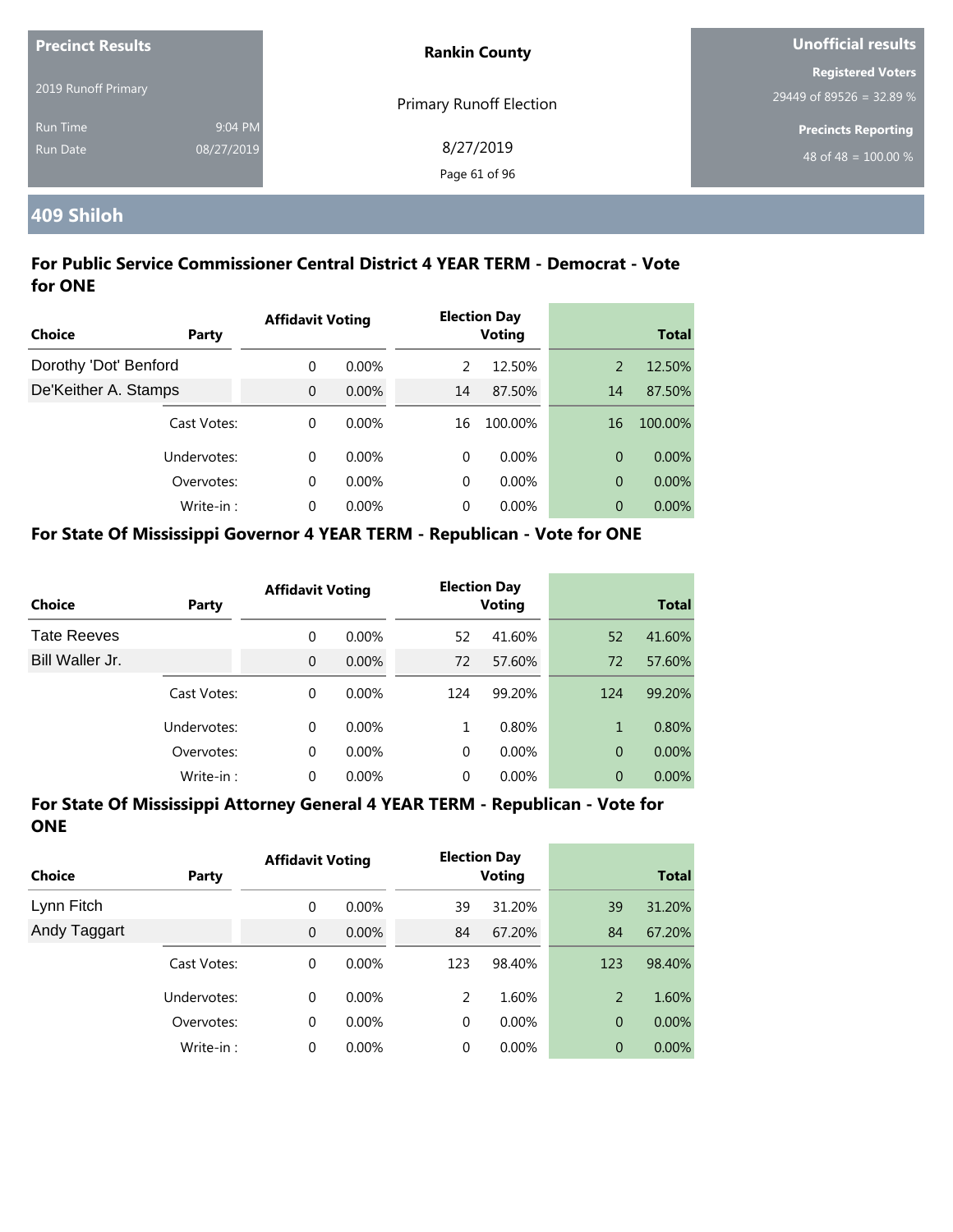| <b>Precinct Results</b> |            | <b>Rankin County</b>           | Unofficial results         |  |
|-------------------------|------------|--------------------------------|----------------------------|--|
| 2019 Runoff Primary     |            |                                | <b>Registered Voters</b>   |  |
|                         |            | <b>Primary Runoff Election</b> | $29449$ of 89526 = 32.89 % |  |
| <b>Run Time</b>         | 9:04 PM    |                                | <b>Precincts Reporting</b> |  |
| Run Date                | 08/27/2019 | 8/27/2019                      | 48 of 48 = $100.00\%$      |  |
|                         |            | Page 62 of 96                  |                            |  |

# **409 Shiloh**

## **For Rankin Tax Collector 4 YEAR TERM - Republican - Vote for ONE**

|                         |             | <b>Affidavit Voting</b> |          | <b>Election Day</b> |               |                |              |
|-------------------------|-------------|-------------------------|----------|---------------------|---------------|----------------|--------------|
| Choice                  | Party       |                         |          |                     | <b>Voting</b> |                | <b>Total</b> |
| Michelle Denham         |             | $\Omega$                | $0.00\%$ | 50                  | 40.00%        | 50             | 40.00%       |
| <b>Caroline Gilbert</b> |             | $\Omega$                | 0.00%    | 69                  | 55.20%        | 69             | 55.20%       |
|                         | Cast Votes: | $\Omega$                | $0.00\%$ | 119                 | 95.20%        | 119            | 95.20%       |
|                         | Undervotes: | $\Omega$                | $0.00\%$ | 6                   | 4.80%         | 6              | 4.80%        |
|                         | Overvotes:  | $\Omega$                | $0.00\%$ | 0                   | $0.00\%$      | $\overline{0}$ | $0.00\%$     |
|                         | Write-in:   | $\Omega$                | 0.00%    | 0                   | $0.00\%$      | 0              | $0.00\%$     |

| <b>Choice</b>                 | Party       | <b>Affidavit Voting</b> |          |          | <b>Election Day</b><br><b>Voting</b> |                | <b>Total</b> |
|-------------------------------|-------------|-------------------------|----------|----------|--------------------------------------|----------------|--------------|
| <b>Whitney McKay</b><br>Adams |             | 0                       | $0.00\%$ | 79       | 63.20%                               | 79             | 63.20%       |
| Jeffrey K. McDaniel           |             | $\Omega$                | 0.00%    | 43       | 34.40%                               | 43             | 34.40%       |
|                               | Cast Votes: | $\Omega$                | $0.00\%$ | 122      | 97.60%                               | 122            | 97.60%       |
|                               | Undervotes: | $\Omega$                | $0.00\%$ | 2        | 1.60%                                | 2              | 1.60%        |
|                               | Overvotes:  | $\Omega$                | $0.00\%$ | $\Omega$ | $0.00\%$                             | $\overline{0}$ | $0.00\%$     |
|                               | Write-in:   | $\Omega$                | $0.00\%$ |          | 0.80%                                | 1              | 0.80%        |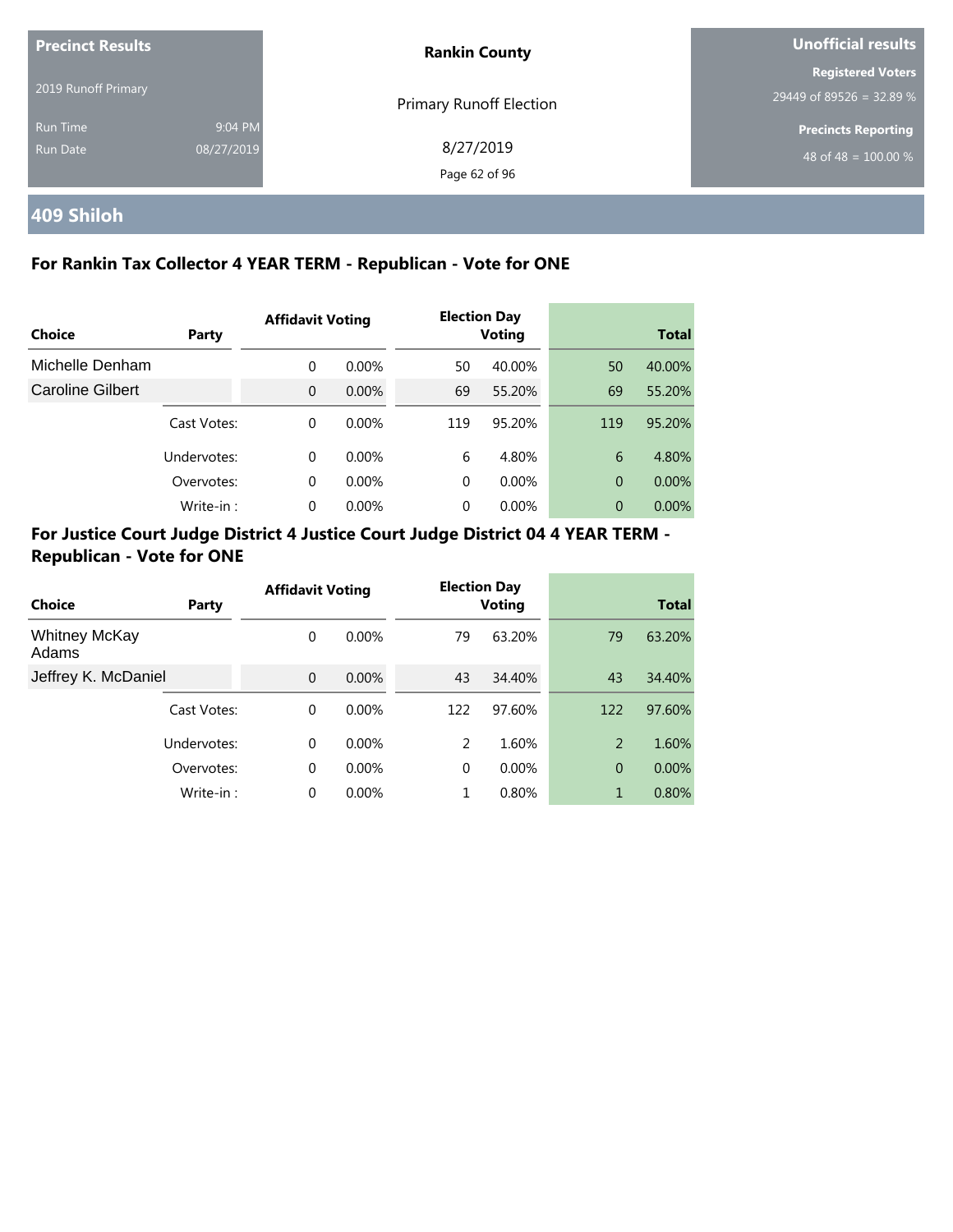| <b>Precinct Results</b> |            | <b>Rankin County</b>           | Unofficial results         |  |
|-------------------------|------------|--------------------------------|----------------------------|--|
|                         |            |                                | Registered Voters          |  |
| 2019 Runoff Primary     |            | <b>Primary Runoff Election</b> | 29449 of 89526 = 32.89 %   |  |
| <b>Run Time</b>         | 9:04 PM    |                                | <b>Precincts Reporting</b> |  |
| Run Date                | 08/27/2019 | 8/27/2019                      | 48 of 48 = $100.00\%$      |  |
|                         |            | Page 63 of 96                  |                            |  |

## **410 Crossroads**

## **For Public Service Commissioner Central District 4 YEAR TERM - Democrat - Vote for ONE**

| <b>Choice</b>         | Party       | <b>Affidavit Voting</b> |          |   | <b>Election Day</b><br><b>Voting</b> |                | <b>Total</b> |  |
|-----------------------|-------------|-------------------------|----------|---|--------------------------------------|----------------|--------------|--|
|                       |             |                         |          |   |                                      |                |              |  |
| Dorothy 'Dot' Benford |             | 0                       | $0.00\%$ | 0 | 0.00%                                | $\overline{0}$ | $0.00\%$     |  |
| De'Keither A. Stamps  |             | $\overline{0}$          | 0.00%    | 4 | 100.00%                              | $\overline{4}$ | 100.00%      |  |
|                       | Cast Votes: | $\Omega$                | $0.00\%$ | 4 | 100.00%                              | $\overline{4}$ | 100.00%      |  |
|                       | Undervotes: | $\Omega$                | $0.00\%$ | 0 | $0.00\%$                             | $\overline{0}$ | $0.00\%$     |  |
|                       | Overvotes:  | $\Omega$                | $0.00\%$ | 0 | $0.00\%$                             | $\overline{0}$ | 0.00%        |  |
|                       | Write-in:   | $\Omega$                | $0.00\%$ | 0 | 0.00%                                | $\overline{0}$ | $0.00\%$     |  |

#### **For State Of Mississippi Governor 4 YEAR TERM - Republican - Vote for ONE**

| <b>Choice</b>      | Party       | <b>Affidavit Voting</b> |          |          | <b>Election Day</b><br><b>Voting</b> |                | <b>Total</b> |
|--------------------|-------------|-------------------------|----------|----------|--------------------------------------|----------------|--------------|
| <b>Tate Reeves</b> |             | 0                       | $0.00\%$ | 174      | 61.05%                               | 174            | 61.05%       |
| Bill Waller Jr.    |             | 0                       | $0.00\%$ | 111      | 38.95%                               | 111            | 38.95%       |
|                    | Cast Votes: | 0                       | $0.00\%$ | 285      | 100.00%                              | 285            | 100.00%      |
|                    | Undervotes: | 0                       | $0.00\%$ | $\Omega$ | $0.00\%$                             | $\Omega$       | $0.00\%$     |
|                    | Overvotes:  | 0                       | $0.00\%$ | $\Omega$ | $0.00\%$                             | $\overline{0}$ | $0.00\%$     |
|                    | Write-in:   | 0                       | $0.00\%$ | 0        | $0.00\%$                             | 0              | 0.00%        |

| Choice       | Party       | <b>Affidavit Voting</b> |          | <b>Election Day</b><br>Voting |          | <b>Total</b>   |          |
|--------------|-------------|-------------------------|----------|-------------------------------|----------|----------------|----------|
| Lynn Fitch   |             | 0                       | $0.00\%$ | 114                           | 40.00%   | 114            | 40.00%   |
| Andy Taggart |             | $\overline{0}$          | $0.00\%$ | 170                           | 59.65%   | 170            | 59.65%   |
|              | Cast Votes: | 0                       | $0.00\%$ | 284                           | 99.65%   | 284            | 99.65%   |
|              | Undervotes: | $\Omega$                | $0.00\%$ | 1                             | 0.35%    | $\mathbf{1}$   | 0.35%    |
|              | Overvotes:  | 0                       | $0.00\%$ | 0                             | $0.00\%$ | $\overline{0}$ | $0.00\%$ |
|              | Write-in:   | 0                       | $0.00\%$ | 0                             | $0.00\%$ | $\overline{0}$ | 0.00%    |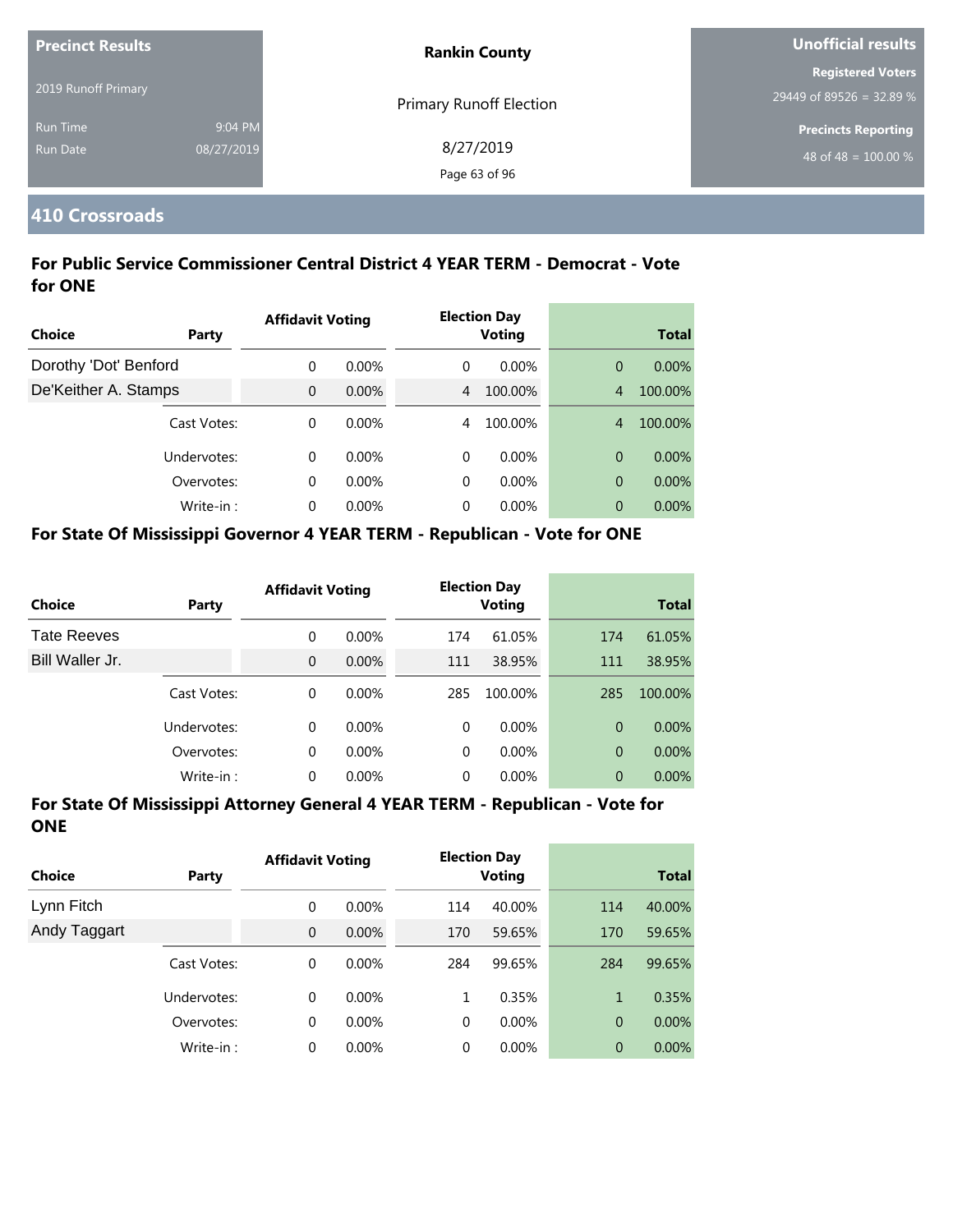| <b>Precinct Results</b>     |                       | <b>Rankin County</b>       | Unofficial results                                   |
|-----------------------------|-----------------------|----------------------------|------------------------------------------------------|
| 2019 Runoff Primary         |                       | Primary Runoff Election    | <b>Registered Voters</b><br>29449 of 89526 = 32.89 % |
| <b>Run Time</b><br>Run Date | 9:04 PM<br>08/27/2019 | 8/27/2019<br>Page 64 of 96 | <b>Precincts Reporting</b><br>48 of 48 = $100.00\%$  |

## **410 Crossroads**

## **For Rankin Tax Collector 4 YEAR TERM - Republican - Vote for ONE**

|                         |             | <b>Affidavit Voting</b> |          |          | <b>Election Day</b> |                |              |
|-------------------------|-------------|-------------------------|----------|----------|---------------------|----------------|--------------|
| <b>Choice</b>           | Party       |                         |          |          | <b>Voting</b>       |                | <b>Total</b> |
| Michelle Denham         |             | 0                       | $0.00\%$ | 120      | 42.11%              | 120            | 42.11%       |
| <b>Caroline Gilbert</b> |             | $\overline{0}$          | $0.00\%$ | 162      | 56.84%              | 162            | 56.84%       |
|                         | Cast Votes: | 0                       | $0.00\%$ | 282      | 98.95%              | 282            | 98.95%       |
|                         | Undervotes: | 0                       | $0.00\%$ | 3        | 1.05%               | 3              | 1.05%        |
|                         | Overvotes:  | $\Omega$                | $0.00\%$ | $\Omega$ | 0.00%               | $\overline{0}$ | 0.00%        |
|                         | Write-in:   | 0                       | $0.00\%$ | $\Omega$ | 0.00%               | 0              | $0.00\%$     |

| Choice                        | Party       | <b>Affidavit Voting</b> |          |          | <b>Election Day</b><br><b>Voting</b> |                | <b>Total</b> |
|-------------------------------|-------------|-------------------------|----------|----------|--------------------------------------|----------------|--------------|
| <b>Whitney McKay</b><br>Adams |             | 0                       | $0.00\%$ | 207      | 72.63%                               | 207            | 72.63%       |
| Jeffrey K. McDaniel           |             | $\Omega$                | $0.00\%$ | 78       | 27.37%                               | 78             | 27.37%       |
|                               | Cast Votes: | 0                       | $0.00\%$ | 285      | 100.00%                              | 285            | 100.00%      |
|                               | Undervotes: | $\Omega$                | $0.00\%$ | $\Omega$ | $0.00\%$                             | $\overline{0}$ | $0.00\%$     |
|                               | Overvotes:  | 0                       | $0.00\%$ | $\Omega$ | $0.00\%$                             | $\overline{0}$ | 0.00%        |
|                               | Write-in:   | $\Omega$                | $0.00\%$ | 0        | 0.00%                                | 0              | 0.00%        |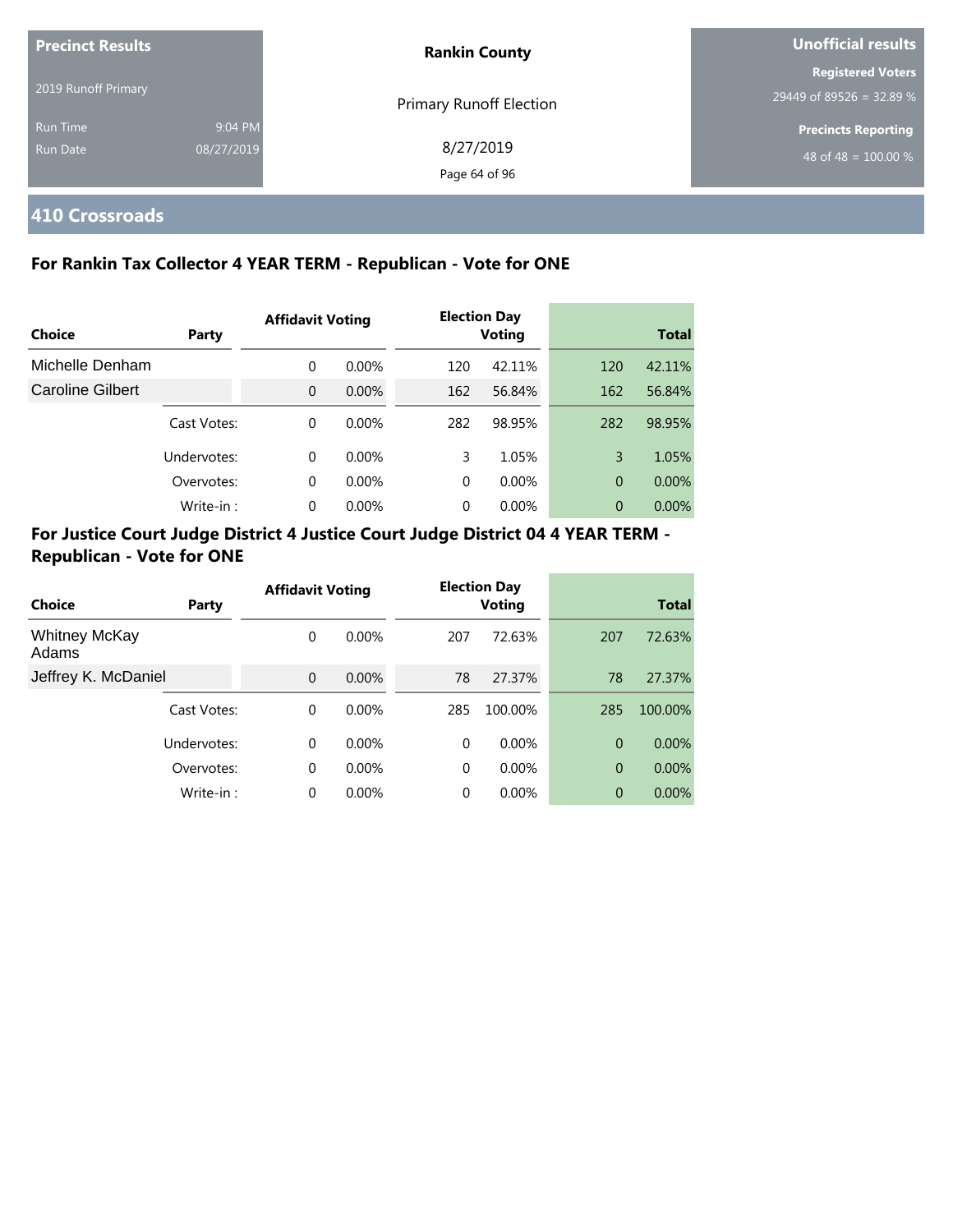| <b>Precinct Results</b> |            | <b>Rankin County</b>           | Unofficial results         |  |
|-------------------------|------------|--------------------------------|----------------------------|--|
|                         |            |                                | <b>Registered Voters</b>   |  |
| 2019 Runoff Primary     |            | <b>Primary Runoff Election</b> | 29449 of 89526 = 32.89 %   |  |
| <b>Run Time</b>         | 9:04 PM    |                                | <b>Precincts Reporting</b> |  |
| Run Date                | 08/27/2019 | 8/27/2019                      | 48 of 48 = $100.00\%$      |  |
|                         |            | Page 65 of 96                  |                            |  |

# **411 Leesburg**

## **For Public Service Commissioner Central District 4 YEAR TERM - Democrat - Vote for ONE**

|                       |             | <b>Affidavit Voting</b> |          |    | <b>Election Day</b> |   |              |
|-----------------------|-------------|-------------------------|----------|----|---------------------|---|--------------|
| Choice                | Party       |                         |          |    | <b>Voting</b>       |   | <b>Total</b> |
| Dorothy 'Dot' Benford |             | $\Omega$                | $0.00\%$ | 2  | 40.00%              | 2 | 40.00%       |
| De'Keither A. Stamps  |             | $\Omega$                | $0.00\%$ | 3  | 60.00%              | 3 | 60.00%       |
|                       | Cast Votes: | $\Omega$                | $0.00\%$ | 5. | 100.00%             | 5 | 100.00%      |
|                       | Undervotes: | $\Omega$                | $0.00\%$ | 0  | $0.00\%$            | 0 | $0.00\%$     |
|                       | Overvotes:  | $\Omega$                | $0.00\%$ | 0  | $0.00\%$            | 0 | 0.00%        |
|                       | Write-in:   | $\Omega$                | $0.00\%$ | 0  | $0.00\%$            | 0 | $0.00\%$     |

## **For State Of Mississippi Governor 4 YEAR TERM - Republican - Vote for ONE**

| <b>Choice</b>      | Party       | <b>Affidavit Voting</b> |          |          | <b>Election Day</b><br><b>Voting</b> |                | <b>Total</b> |
|--------------------|-------------|-------------------------|----------|----------|--------------------------------------|----------------|--------------|
| <b>Tate Reeves</b> |             | 0                       | $0.00\%$ | 188      | 60.84%                               | 188            | 60.84%       |
| Bill Waller Jr.    |             | 0                       | $0.00\%$ | 121      | 39.16%                               | 121            | 39.16%       |
|                    | Cast Votes: | 0                       | $0.00\%$ | 309      | 100.00%                              | 309            | 100.00%      |
|                    | Undervotes: | $\Omega$                | $0.00\%$ | $\Omega$ | $0.00\%$                             | $\Omega$       | $0.00\%$     |
|                    | Overvotes:  | 0                       | $0.00\%$ | $\Omega$ | $0.00\%$                             | $\overline{0}$ | $0.00\%$     |
|                    | Write-in:   | 0                       | $0.00\%$ | 0        | $0.00\%$                             | 0              | 0.00%        |

| <b>Choice</b> | Party       | <b>Affidavit Voting</b> |          |     | <b>Election Day</b><br><b>Voting</b> |                | <b>Total</b> |
|---------------|-------------|-------------------------|----------|-----|--------------------------------------|----------------|--------------|
| Lynn Fitch    |             | 0                       | $0.00\%$ | 131 | 42.39%                               | 131            | 42.39%       |
| Andy Taggart  |             | $\overline{0}$          | 0.00%    | 176 | 56.96%                               | 176            | 56.96%       |
|               | Cast Votes: | 0                       | $0.00\%$ | 307 | 99.35%                               | 307            | 99.35%       |
|               | Undervotes: | 0                       | $0.00\%$ | 2   | 0.65%                                | 2              | 0.65%        |
|               | Overvotes:  | 0                       | 0.00%    | 0   | $0.00\%$                             | $\overline{0}$ | 0.00%        |
|               | Write-in:   | 0                       | $0.00\%$ | 0   | $0.00\%$                             | $\overline{0}$ | 0.00%        |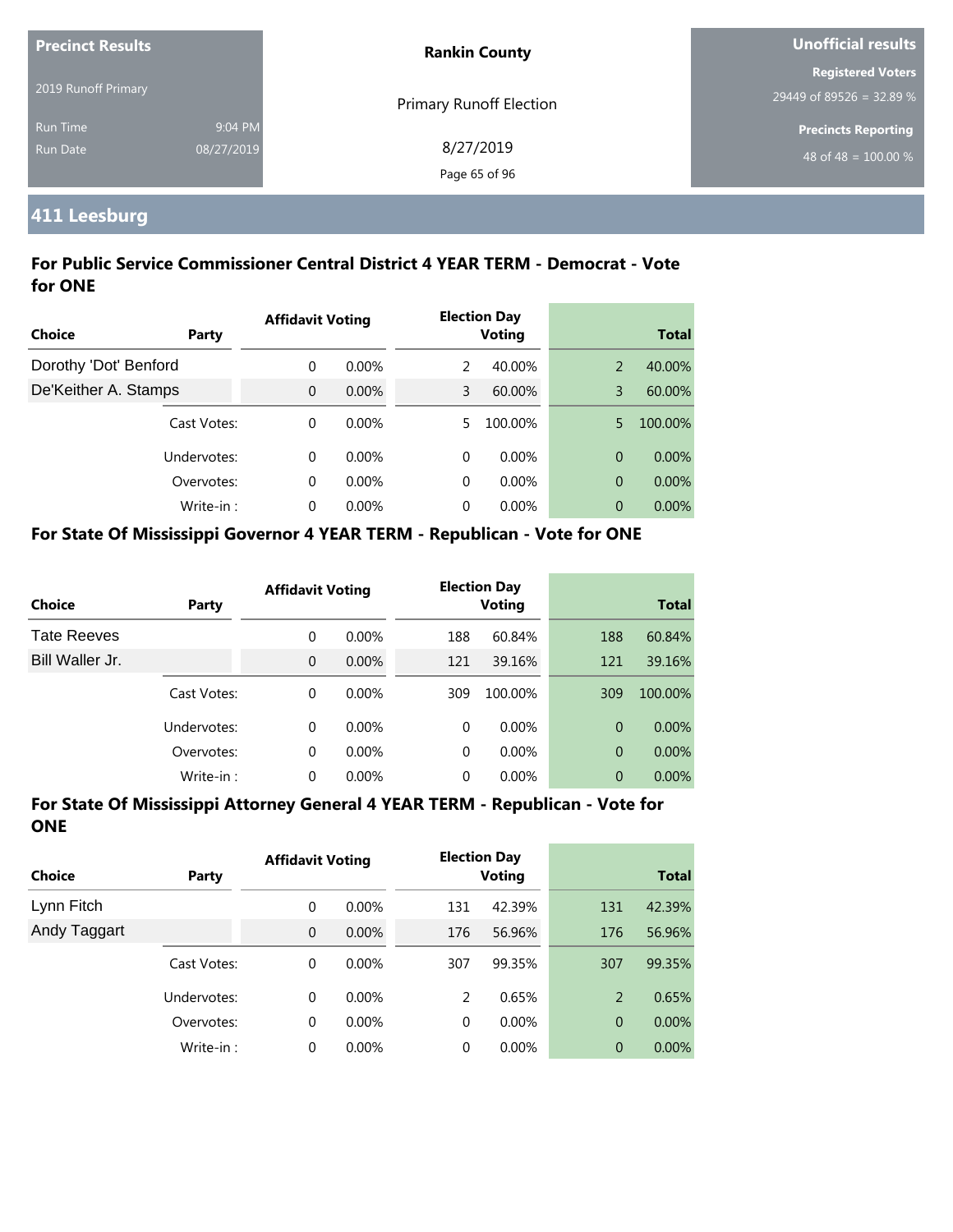| <b>Precinct Results</b><br>2019 Runoff Primary |                       | <b>Rankin County</b>           | Unofficial results                                   |  |
|------------------------------------------------|-----------------------|--------------------------------|------------------------------------------------------|--|
|                                                |                       | <b>Primary Runoff Election</b> | <b>Registered Voters</b><br>29449 of 89526 = 32.89 % |  |
| <b>Run Time</b><br>Run Date                    | 9:04 PM<br>08/27/2019 | 8/27/2019<br>Page 66 of 96     | <b>Precincts Reporting</b><br>48 of 48 = $100.00\%$  |  |

# **411 Leesburg**

## **For Rankin Tax Collector 4 YEAR TERM - Republican - Vote for ONE**

|                         |             | <b>Affidavit Voting</b> |          |          | <b>Election Day</b> |                |              |
|-------------------------|-------------|-------------------------|----------|----------|---------------------|----------------|--------------|
| Choice                  | Party       |                         |          |          | <b>Voting</b>       |                | <b>Total</b> |
| Michelle Denham         |             | 0                       | $0.00\%$ | 146      | 47.25%              | 146            | 47.25%       |
| <b>Caroline Gilbert</b> |             | $\overline{0}$          | $0.00\%$ | 151      | 48.87%              | 151            | 48.87%       |
|                         | Cast Votes: | $\Omega$                | $0.00\%$ | 297      | 96.12%              | 297            | 96.12%       |
|                         | Undervotes: | $\Omega$                | $0.00\%$ | 10       | 3.24%               | 10             | 3.24%        |
|                         | Overvotes:  | $\Omega$                | $0.00\%$ | $\Omega$ | $0.00\%$            | $\overline{0}$ | 0.00%        |
|                         | Write-in:   | 0                       | 0.00%    | 2        | 0.65%               | 2              | 0.65%        |

|                               |             | <b>Affidavit Voting</b> |          |          | <b>Election Day</b> |                |              |
|-------------------------------|-------------|-------------------------|----------|----------|---------------------|----------------|--------------|
| Choice                        | Party       |                         |          |          | <b>Voting</b>       |                | <b>Total</b> |
| <b>Whitney McKay</b><br>Adams |             | 0                       | $0.00\%$ | 202      | 65.37%              | 202            | 65.37%       |
| Jeffrey K. McDaniel           |             | $\Omega$                | $0.00\%$ | 101      | 32.69%              | 101            | 32.69%       |
|                               | Cast Votes: | 0                       | $0.00\%$ | 303      | 98.06%              | 303            | 98.06%       |
|                               | Undervotes: | $\Omega$                | $0.00\%$ | 6        | 1.94%               | 6              | 1.94%        |
|                               | Overvotes:  | $\mathbf 0$             | $0.00\%$ | $\Omega$ | $0.00\%$            | $\overline{0}$ | 0.00%        |
|                               | Write-in:   | 0                       | 0.00%    | 0        | 0.00%               | $\overline{0}$ | 0.00%        |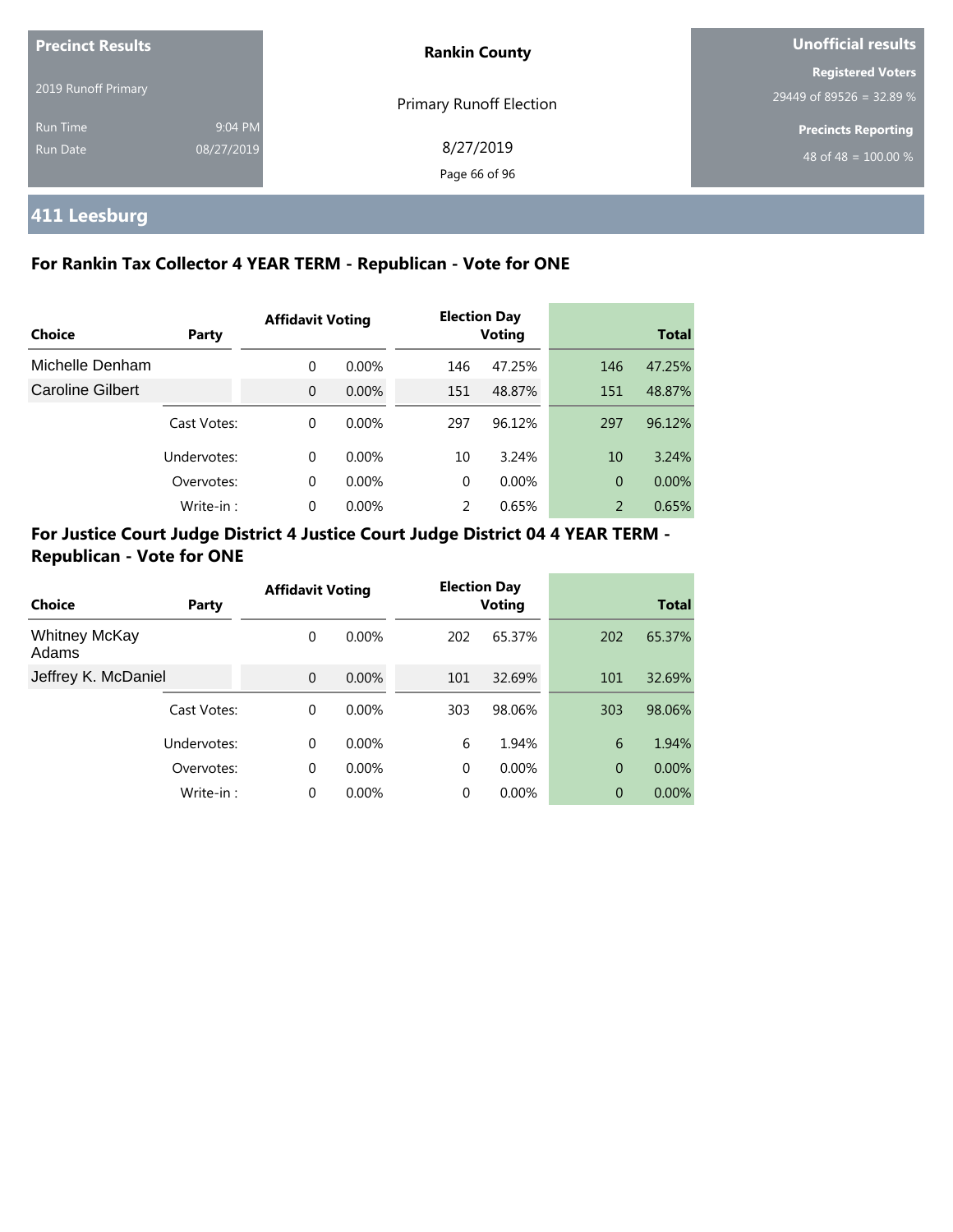| <b>Precinct Results</b> |            | <b>Rankin County</b>           | Unofficial results         |
|-------------------------|------------|--------------------------------|----------------------------|
|                         |            |                                | <b>Registered Voters</b>   |
| 2019 Runoff Primary     |            | <b>Primary Runoff Election</b> | 29449 of 89526 = 32.89 %   |
| <b>Run Time</b>         | 9:04 PM    |                                | <b>Precincts Reporting</b> |
| <b>Run Date</b>         | 08/27/2019 | 8/27/2019                      | 48 of 48 = $100.00\%$      |
|                         |            | Page 67 of 96                  |                            |

## **412 North Brandon**

## **For Public Service Commissioner Central District 4 YEAR TERM - Democrat - Vote for ONE**

|                       |             | <b>Affidavit Voting</b> |          |          | <b>Election Day</b> |                |              |
|-----------------------|-------------|-------------------------|----------|----------|---------------------|----------------|--------------|
| Choice                | Party       |                         |          |          | <b>Voting</b>       |                | <b>Total</b> |
| Dorothy 'Dot' Benford |             | $\Omega$                | $0.00\%$ | 25       | 22.94%              | 25             | 22.94%       |
| De'Keither A. Stamps  |             | $\Omega$                | $0.00\%$ | 84       | 77.06%              | 84             | 77.06%       |
|                       | Cast Votes: | $\Omega$                | $0.00\%$ | 109      | 100.00%             | 109            | 100.00%      |
|                       | Undervotes: | $\Omega$                | $0.00\%$ | $\Omega$ | $0.00\%$            | $\overline{0}$ | $0.00\%$     |
|                       | Overvotes:  | $\Omega$                | $0.00\%$ | $\Omega$ | $0.00\%$            | $\overline{0}$ | 0.00%        |
|                       | Write-in:   | $\Omega$                | 0.00%    | 0        | $0.00\%$            | $\overline{0}$ | $0.00\%$     |

#### **For State Of Mississippi Governor 4 YEAR TERM - Republican - Vote for ONE**

| <b>Choice</b>      | Party       | <b>Affidavit Voting</b> |          |          | <b>Election Day</b><br><b>Voting</b> |                | <b>Total</b> |
|--------------------|-------------|-------------------------|----------|----------|--------------------------------------|----------------|--------------|
| <b>Tate Reeves</b> |             | 0                       | $0.00\%$ | 304      | 39.63%                               | 304            | 39.63%       |
| Bill Waller Jr.    |             | $\overline{0}$          | $0.00\%$ | 460      | 59.97%                               | 460            | 59.97%       |
|                    | Cast Votes: | $\Omega$                | $0.00\%$ | 764      | 99.61%                               | 764            | 99.61%       |
|                    | Undervotes: | 0                       | $0.00\%$ | 3        | 0.39%                                | 3              | 0.39%        |
|                    | Overvotes:  | $\mathbf 0$             | 0.00%    | $\Omega$ | $0.00\%$                             | $\overline{0}$ | $0.00\%$     |
|                    | Write-in:   | 0                       | 0.00%    | 0        | 0.00%                                | $\overline{0}$ | 0.00%        |

| <b>Choice</b> | <b>Party</b> | <b>Affidavit Voting</b> |          |             | <b>Election Day</b><br><b>Voting</b> |                | <b>Total</b> |
|---------------|--------------|-------------------------|----------|-------------|--------------------------------------|----------------|--------------|
| Lynn Fitch    |              | 0                       | $0.00\%$ | 301         | 39.24%                               | 301            | 39.24%       |
| Andy Taggart  |              | $\mathbf{0}$            | $0.00\%$ | 457         | 59.58%                               | 457            | 59.58%       |
|               | Cast Votes:  | 0                       | $0.00\%$ | 758         | 98.83%                               | 758            | 98.83%       |
|               | Undervotes:  | $\Omega$                | $0.00\%$ | 8           | 1.04%                                | 8              | 1.04%        |
|               | Overvotes:   | 0                       | $0.00\%$ | $\mathbf 0$ | $0.00\%$                             | $\overline{0}$ | 0.00%        |
|               | Write-in:    | 0                       | $0.00\%$ | 1           | 0.13%                                | 1              | 0.13%        |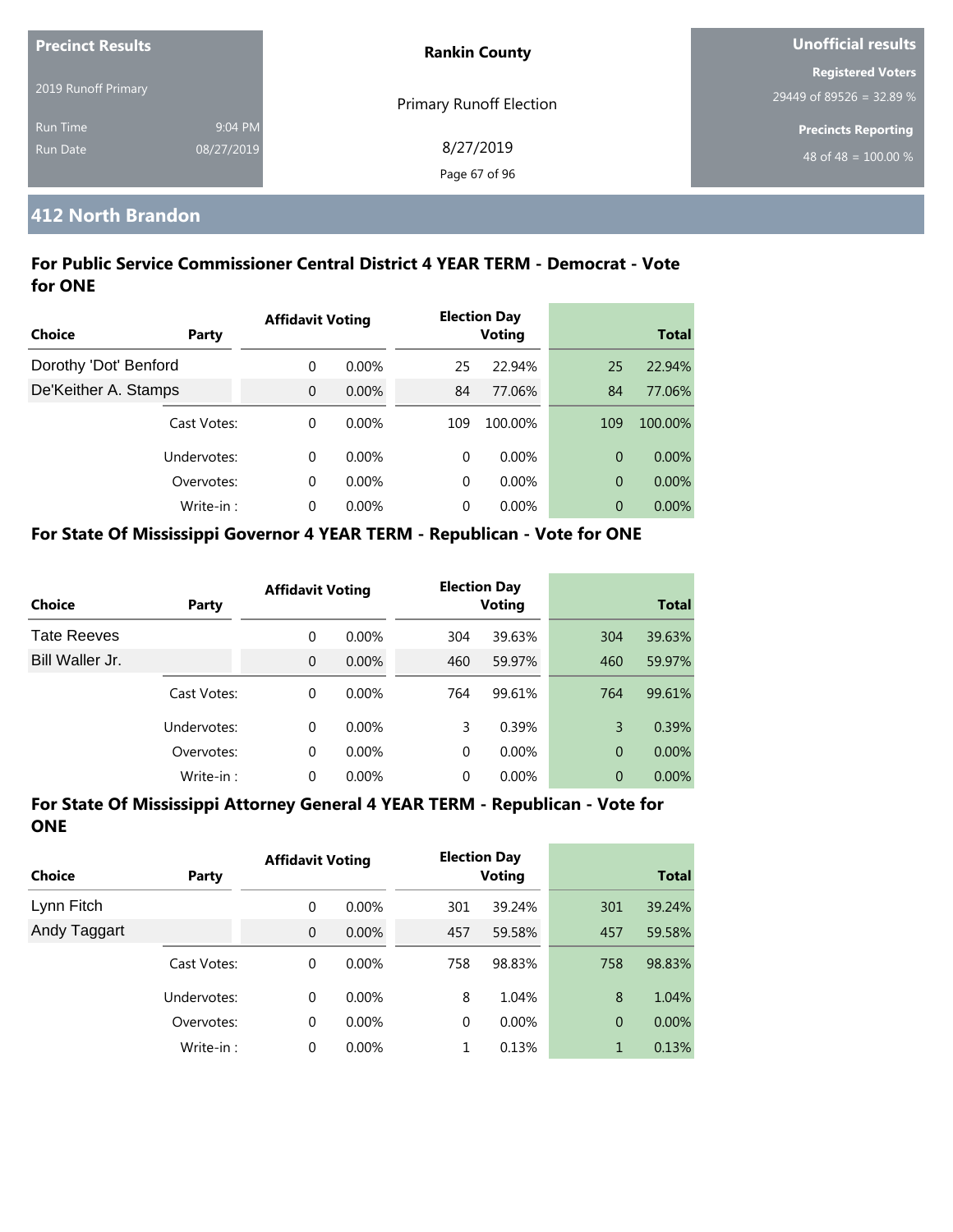| <b>Precinct Results</b> |            | <b>Rankin County</b>    | Unofficial results         |
|-------------------------|------------|-------------------------|----------------------------|
| 2019 Runoff Primary     |            |                         | <b>Registered Voters</b>   |
|                         |            | Primary Runoff Election | 29449 of 89526 = 32.89 %   |
| <b>Run Time</b>         | 9:04 PM    |                         | <b>Precincts Reporting</b> |
| <b>Run Date</b>         | 08/27/2019 | 8/27/2019               | 48 of 48 = $100.00\%$      |
|                         |            | Page 68 of 96           |                            |

## **412 North Brandon**

## **For Rankin Tax Collector 4 YEAR TERM - Republican - Vote for ONE**

| Choice                  | Party       | <b>Affidavit Voting</b> |          |          | <b>Election Day</b><br><b>Voting</b> |                | <b>Total</b> |
|-------------------------|-------------|-------------------------|----------|----------|--------------------------------------|----------------|--------------|
| Michelle Denham         |             | 0                       | $0.00\%$ | 245      | 31.94%                               | 245            | 31.94%       |
| <b>Caroline Gilbert</b> |             | $\Omega$                | $0.00\%$ | 485      | 63.23%                               | 485            | 63.23%       |
|                         | Cast Votes: | 0                       | $0.00\%$ | 730      | 95.18%                               | 730            | 95.18%       |
|                         | Undervotes: | $\Omega$                | $0.00\%$ | 35       | 4.56%                                | 35             | 4.56%        |
|                         | Overvotes:  | 0                       | $0.00\%$ | $\Omega$ | $0.00\%$                             | $\overline{0}$ | $0.00\%$     |
|                         | Write-in:   | $\Omega$                | $0.00\%$ | 2        | 0.26%                                | $\overline{2}$ | 0.26%        |

## **For Justice Court Judge District 2 Justice Court Judge District 2 4 YEAR TERM - Republican - Vote for ONE**

| Choice                 | Party       | <b>Affidavit Voting</b> |          |          | <b>Election Day</b><br><b>Voting</b> |                | <b>Total</b> |
|------------------------|-------------|-------------------------|----------|----------|--------------------------------------|----------------|--------------|
| Bo Agnew               |             | 0                       | $0.00\%$ | 141      | 49.47%                               | 141            | 49.47%       |
| <b>Tommy Whitfield</b> |             | $\overline{0}$          | $0.00\%$ | 118      | 41.40%                               | 118            | 41.40%       |
|                        | Cast Votes: | 0                       | $0.00\%$ | 259      | 90.88%                               | 259            | 90.88%       |
|                        | Undervotes: | 0                       | $0.00\%$ | 23       | 8.07%                                | 23             | 8.07%        |
|                        | Overvotes:  | $\mathbf 0$             | $0.00\%$ | $\Omega$ | $0.00\%$                             | $\overline{0}$ | 0.00%        |
|                        | Write-in:   | 0                       | 0.00%    | 3        | 1.05%                                | 3              | 1.05%        |

| Choice                        | Party       | <b>Affidavit Voting</b> |          |     | <b>Election Day</b><br><b>Voting</b> |                | <b>Total</b> |
|-------------------------------|-------------|-------------------------|----------|-----|--------------------------------------|----------------|--------------|
| <b>Whitney McKay</b><br>Adams |             | 0                       | $0.00\%$ | 247 | 51.24%                               | 247            | 51.24%       |
| Jeffrey K. McDaniel           |             | $\Omega$                | $0.00\%$ | 215 | 44.61%                               | 215            | 44.61%       |
|                               | Cast Votes: | 0                       | $0.00\%$ | 462 | 95.85%                               | 462            | 95.85%       |
|                               | Undervotes: | 0                       | $0.00\%$ | 20  | 4.15%                                | 20             | 4.15%        |
|                               | Overvotes:  | 0                       | $0.00\%$ | 0   | 0.00%                                | $\overline{0}$ | 0.00%        |
|                               | Write-in:   | 0                       | $0.00\%$ | 0   | 0.00%                                | $\overline{0}$ | 0.00%        |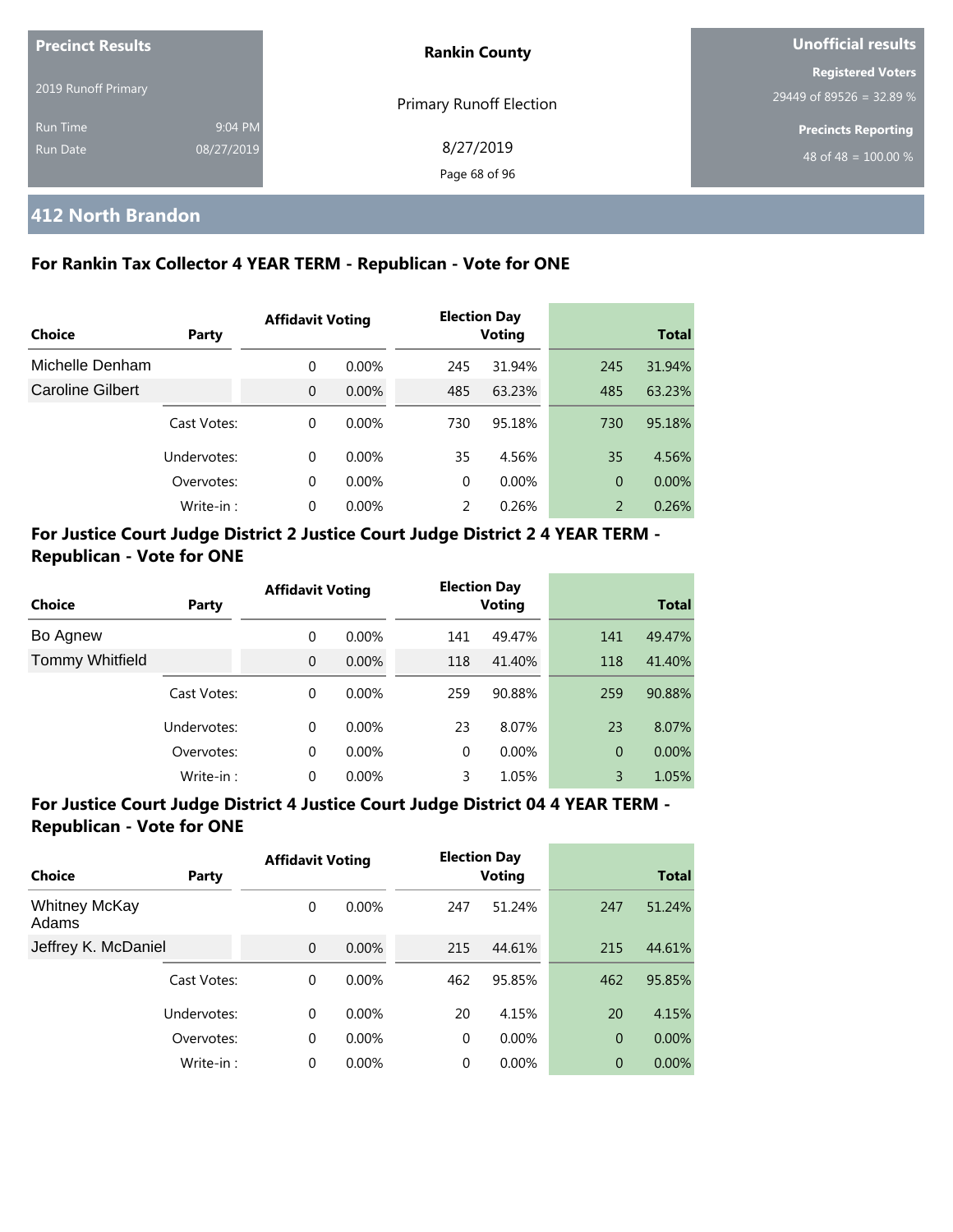| <b>Precinct Results</b> |            | <b>Rankin County</b>           | <b>Unofficial results</b>  |
|-------------------------|------------|--------------------------------|----------------------------|
|                         |            |                                | <b>Registered Voters</b>   |
| 2019 Runoff Primary     |            | <b>Primary Runoff Election</b> | 29449 of 89526 = 32.89 %   |
| Run Time                | 9:04 PM    |                                | <b>Precincts Reporting</b> |
| Run Date                | 08/27/2019 | 8/27/2019                      | 48 of 48 = $100.00\%$      |
|                         |            | Page 69 of 96                  |                            |

## **413 East Crossgates**

## **For Public Service Commissioner Central District 4 YEAR TERM - Democrat - Vote for ONE**

|                       |             | <b>Affidavit Voting</b> |          |    | <b>Election Day</b> |    |              |
|-----------------------|-------------|-------------------------|----------|----|---------------------|----|--------------|
| <b>Choice</b>         | Party       |                         |          |    | <b>Voting</b>       |    | <b>Total</b> |
| Dorothy 'Dot' Benford |             | $\Omega$                | $0.00\%$ |    | 25.00%              | 7  | 25.00%       |
| De'Keither A. Stamps  |             | $\Omega$                | $0.00\%$ | 21 | 75.00%              | 21 | 75.00%       |
|                       | Cast Votes: | $\Omega$                | $0.00\%$ | 28 | 100.00%             | 28 | 100.00%      |
|                       | Undervotes: | $\Omega$                | $0.00\%$ | 0  | $0.00\%$            | 0  | $0.00\%$     |
|                       | Overvotes:  | $\Omega$                | $0.00\%$ | 0  | $0.00\%$            | 0  | 0.00%        |
|                       | Write-in:   | $\Omega$                | $0.00\%$ | 0  | $0.00\%$            | 0  | $0.00\%$     |

#### **For State Of Mississippi Governor 4 YEAR TERM - Republican - Vote for ONE**

| <b>Choice</b>      | Party       | <b>Affidavit Voting</b> |          |      | <b>Election Day</b><br><b>Voting</b> |                | <b>Total</b> |
|--------------------|-------------|-------------------------|----------|------|--------------------------------------|----------------|--------------|
| <b>Tate Reeves</b> |             | 0                       | $0.00\%$ | 497  | 38.00%                               | 497            | 38.00%       |
| Bill Waller Jr.    |             | 0                       | $0.00\%$ | 805  | 61.54%                               | 805            | 61.54%       |
|                    | Cast Votes: | $\Omega$                | $0.00\%$ | 1302 | 99.54%                               | 1302           | 99.54%       |
|                    | Undervotes: | 0                       | $0.00\%$ | 2    | 0.15%                                | 2              | 0.15%        |
|                    | Overvotes:  | 0                       | 0.00%    | 0    | $0.00\%$                             | $\overline{0}$ | $0.00\%$     |
|                    | Write-in:   | 0                       | 0.00%    | 4    | 0.31%                                | $\overline{4}$ | 0.31%        |

| <b>Choice</b> | Party       | <b>Affidavit Voting</b> |          |               | <b>Election Day</b><br><b>Voting</b> |                | <b>Total</b> |  |
|---------------|-------------|-------------------------|----------|---------------|--------------------------------------|----------------|--------------|--|
| Lynn Fitch    |             | 0                       | $0.00\%$ | 486           | 37.16%                               | 486            | 37.16%       |  |
| Andy Taggart  |             | $\overline{0}$          | $0.00\%$ | 812           | 62.08%                               | 812            | 62.08%       |  |
|               | Cast Votes: | 0                       | $0.00\%$ | 1298          | 99.24%                               | 1298           | 99.24%       |  |
|               | Undervotes: | 0                       | $0.00\%$ | 8             | 0.61%                                | 8              | 0.61%        |  |
|               | Overvotes:  | 0                       | $0.00\%$ | 0             | $0.00\%$                             | $\overline{0}$ | $0.00\%$     |  |
|               | Write-in:   | 0                       | $0.00\%$ | $\mathcal{P}$ | 0.15%                                | 2              | 0.15%        |  |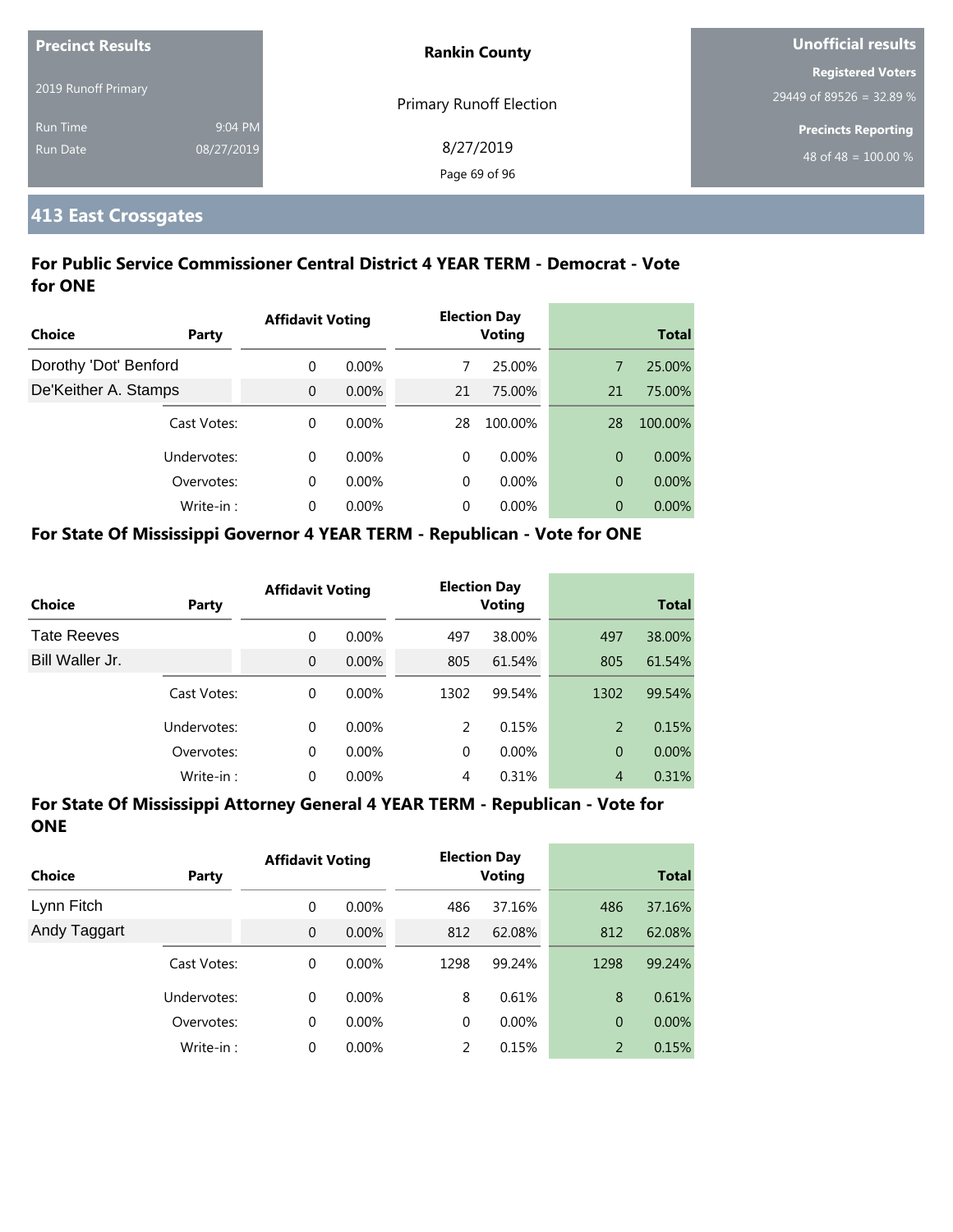| Precinct Results            |                       | <b>Rankin County</b>       | Unofficial results                                   |  |
|-----------------------------|-----------------------|----------------------------|------------------------------------------------------|--|
| 2019 Runoff Primary         |                       | Primary Runoff Election    | <b>Registered Voters</b><br>29449 of 89526 = 32.89 % |  |
| <b>Run Time</b><br>Run Date | 9:04 PM<br>08/27/2019 | 8/27/2019<br>Page 70 of 96 | <b>Precincts Reporting</b><br>48 of 48 = $100.00\%$  |  |

# **413 East Crossgates**

## **For Rankin Tax Collector 4 YEAR TERM - Republican - Vote for ONE**

|                         |             | <b>Affidavit Voting</b> |          | <b>Election Day</b> |               |              |        |
|-------------------------|-------------|-------------------------|----------|---------------------|---------------|--------------|--------|
| <b>Choice</b>           | Party       |                         |          |                     | <b>Voting</b> | <b>Total</b> |        |
| Michelle Denham         |             | 0                       | $0.00\%$ | 403                 | 30.81%        | 403          | 30.81% |
| <b>Caroline Gilbert</b> |             | $\overline{0}$          | $0.00\%$ | 855                 | 65.37%        | 855          | 65.37% |
|                         | Cast Votes: | 0                       | $0.00\%$ | 1258                | 96.18%        | 1258         | 96.18% |
|                         | Undervotes: | 0                       | $0.00\%$ | 47                  | 3.59%         | 47           | 3.59%  |
|                         | Overvotes:  | 0                       | $0.00\%$ | $\Omega$            | 0.00%         | 0            | 0.00%  |
|                         | Write-in:   | 0                       | 0.00%    | 3                   | 0.23%         | 3            | 0.23%  |

|                               |             | <b>Affidavit Voting</b> |          |          | <b>Election Day</b> |                |              |
|-------------------------------|-------------|-------------------------|----------|----------|---------------------|----------------|--------------|
| Choice                        | Party       |                         |          |          | <b>Voting</b>       |                | <b>Total</b> |
| <b>Whitney McKay</b><br>Adams |             | 0                       | $0.00\%$ | 780      | 59.63%              | 780            | 59.63%       |
| Jeffrey K. McDaniel           |             | $\mathbf{0}$            | 0.00%    | 480      | 36.70%              | 480            | 36.70%       |
|                               | Cast Votes: | 0                       | $0.00\%$ | 1260     | 96.33%              | 1260           | 96.33%       |
|                               | Undervotes: | $\Omega$                | $0.00\%$ | 46       | 3.52%               | 46             | 3.52%        |
|                               | Overvotes:  | 0                       | $0.00\%$ | $\Omega$ | $0.00\%$            | $\overline{0}$ | 0.00%        |
|                               | Write-in:   | 0                       | $0.00\%$ | 2        | 0.15%               | 2              | 0.15%        |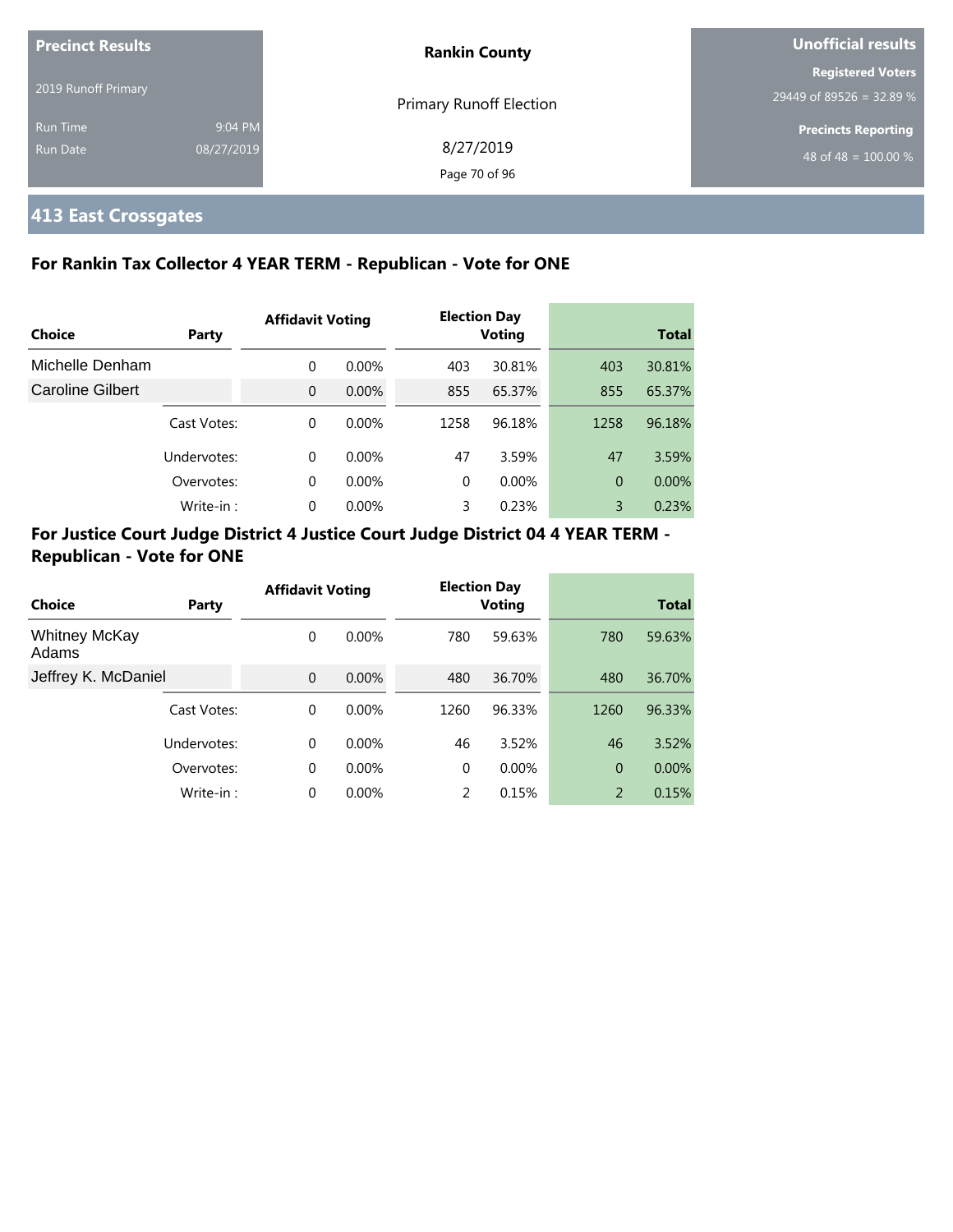| <b>Precinct Results</b> |            | <b>Rankin County</b>           | Unofficial results         |  |
|-------------------------|------------|--------------------------------|----------------------------|--|
|                         |            |                                | <b>Registered Voters</b>   |  |
| 2019 Runoff Primary     |            | <b>Primary Runoff Election</b> | 29449 of 89526 = 32.89 %   |  |
| <b>Run Time</b>         | 9:04 PM    |                                | <b>Precincts Reporting</b> |  |
| <b>Run Date</b>         | 08/27/2019 | 8/27/2019                      | 48 of 48 = $100.00\%$      |  |
|                         |            | Page 71 of 96                  |                            |  |

## **414 Pelahatchie**

## **For Public Service Commissioner Central District 4 YEAR TERM - Democrat - Vote for ONE**

|                       |             | <b>Affidavit Voting</b> |          |    | <b>Election Day</b><br><b>Voting</b> |                |              |
|-----------------------|-------------|-------------------------|----------|----|--------------------------------------|----------------|--------------|
| Choice                | Party       |                         |          |    |                                      |                | <b>Total</b> |
| Dorothy 'Dot' Benford |             | 0                       | $0.00\%$ | 24 | 33.33%                               | 24             | 33.33%       |
| De'Keither A. Stamps  |             | $\Omega$                | $0.00\%$ | 46 | 63.89%                               | 46             | 63.89%       |
|                       | Cast Votes: | $\Omega$                | $0.00\%$ | 70 | 97.22%                               | 70             | 97.22%       |
|                       | Undervotes: | $\Omega$                | $0.00\%$ | 0  | $0.00\%$                             | $\overline{0}$ | $0.00\%$     |
|                       | Overvotes:  | $\Omega$                | $0.00\%$ | 0  | $0.00\%$                             | 0              | 0.00%        |
|                       | Write-in:   | $\Omega$                | $0.00\%$ | 2  | 2.78%                                | $\overline{2}$ | 2.78%        |

#### **For State Of Mississippi Governor 4 YEAR TERM - Republican - Vote for ONE**

| Choice             | Party       | <b>Affidavit Voting</b> |          |     | <b>Election Day</b><br><b>Voting</b> |     | <b>Total</b> |
|--------------------|-------------|-------------------------|----------|-----|--------------------------------------|-----|--------------|
| <b>Tate Reeves</b> |             | 0                       | $0.00\%$ | 361 | 53.72%                               | 361 | 53.72%       |
| Bill Waller Jr.    |             | $\Omega$                | $0.00\%$ | 306 | 45.54%                               | 306 | 45.54%       |
|                    | Cast Votes: | 0                       | $0.00\%$ | 667 | 99.26%                               | 667 | 99.26%       |
|                    | Undervotes: | 0                       | $0.00\%$ | 3   | 0.45%                                | 3   | 0.45%        |
|                    | Overvotes:  | 0                       | $0.00\%$ | 1   | 0.15%                                | 1   | 0.15%        |
|                    | Write-in:   | 0                       | $0.00\%$ |     | 0.15%                                | 1   | 0.15%        |

| <b>Choice</b> | Party       | <b>Affidavit Voting</b> |          |          | <b>Election Day</b><br><b>Voting</b> |                | <b>Total</b> |  |
|---------------|-------------|-------------------------|----------|----------|--------------------------------------|----------------|--------------|--|
| Lynn Fitch    |             | 0                       | $0.00\%$ | 306      | 45.54%                               | 306            | 45.54%       |  |
| Andy Taggart  |             | $\mathbf 0$             | 0.00%    | 361      | 53.72%                               | 361            | 53.72%       |  |
|               | Cast Votes: | 0                       | $0.00\%$ | 667      | 99.26%                               | 667            | 99.26%       |  |
|               | Undervotes: | 0                       | $0.00\%$ | 4        | 0.60%                                | $\overline{4}$ | 0.60%        |  |
|               | Overvotes:  | 0                       | $0.00\%$ | $\Omega$ | $0.00\%$                             | $\overline{0}$ | $0.00\%$     |  |
|               | Write-in:   | $\Omega$                | $0.00\%$ |          | 0.15%                                | 1              | 0.15%        |  |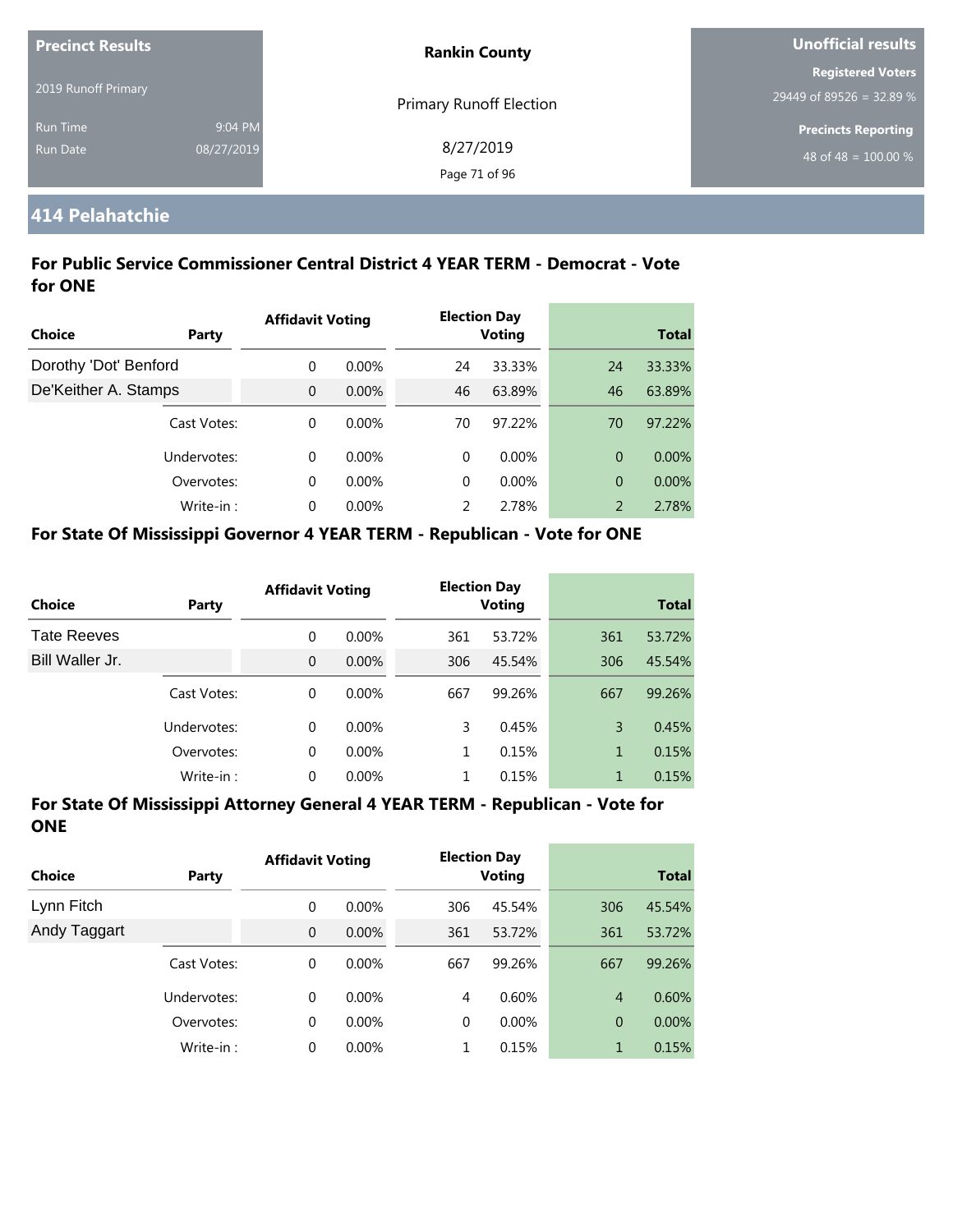| <b>Precinct Results</b>     |                       | <b>Rankin County</b>           | Unofficial results                                             |  |  |
|-----------------------------|-----------------------|--------------------------------|----------------------------------------------------------------|--|--|
| 2019 Runoff Primary         |                       | <b>Primary Runoff Election</b> | <b>Registered Voters</b><br>29449 of 89526 = 32.89 %           |  |  |
| <b>Run Time</b><br>Run Date | 9:04 PM<br>08/27/2019 | 8/27/2019<br>Page 72 of 96     | <b>Precincts Reporting</b><br>48 of 48 = $\overline{100.00\%}$ |  |  |

# **414 Pelahatchie**

## **For Rankin Tax Collector 4 YEAR TERM - Republican - Vote for ONE**

|                         |             | <b>Affidavit Voting</b> |          | <b>Election Day</b> |        |                |              |
|-------------------------|-------------|-------------------------|----------|---------------------|--------|----------------|--------------|
| Choice                  | Party       |                         |          |                     | Voting |                | <b>Total</b> |
| Michelle Denham         |             | 0                       | $0.00\%$ | 262                 | 38.99% | 262            | 38.99%       |
| <b>Caroline Gilbert</b> |             | $\overline{0}$          | $0.00\%$ | 386                 | 57.44% | 386            | 57.44%       |
|                         | Cast Votes: | 0                       | $0.00\%$ | 648                 | 96.43% | 648            | 96.43%       |
|                         | Undervotes: | 0                       | $0.00\%$ | 23                  | 3.42%  | 23             | 3.42%        |
|                         | Overvotes:  | 0                       | $0.00\%$ | $\Omega$            | 0.00%  | $\overline{0}$ | 0.00%        |
|                         | Write-in:   | 0                       | $0.00\%$ |                     | 0.15%  | 1              | 0.15%        |

| Choice                        | Party       | <b>Affidavit Voting</b> |          | <b>Election Day</b><br><b>Voting</b> |        |     | <b>Total</b> |
|-------------------------------|-------------|-------------------------|----------|--------------------------------------|--------|-----|--------------|
| <b>Whitney McKay</b><br>Adams |             | 0                       | $0.00\%$ | 445                                  | 66.22% | 445 | 66.22%       |
| Jeffrey K. McDaniel           |             | $\Omega$                | $0.00\%$ | 218                                  | 32.44% | 218 | 32.44%       |
|                               | Cast Votes: | $\Omega$                | $0.00\%$ | 663                                  | 98.66% | 663 | 98.66%       |
|                               | Undervotes: | $\Omega$                | $0.00\%$ | 7                                    | 1.04%  | 7   | 1.04%        |
|                               | Overvotes:  | 0                       | $0.00\%$ | 1                                    | 0.15%  | 1   | 0.15%        |
|                               | Write-in:   | $\Omega$                | $0.00\%$ |                                      | 0.15%  | 1   | 0.15%        |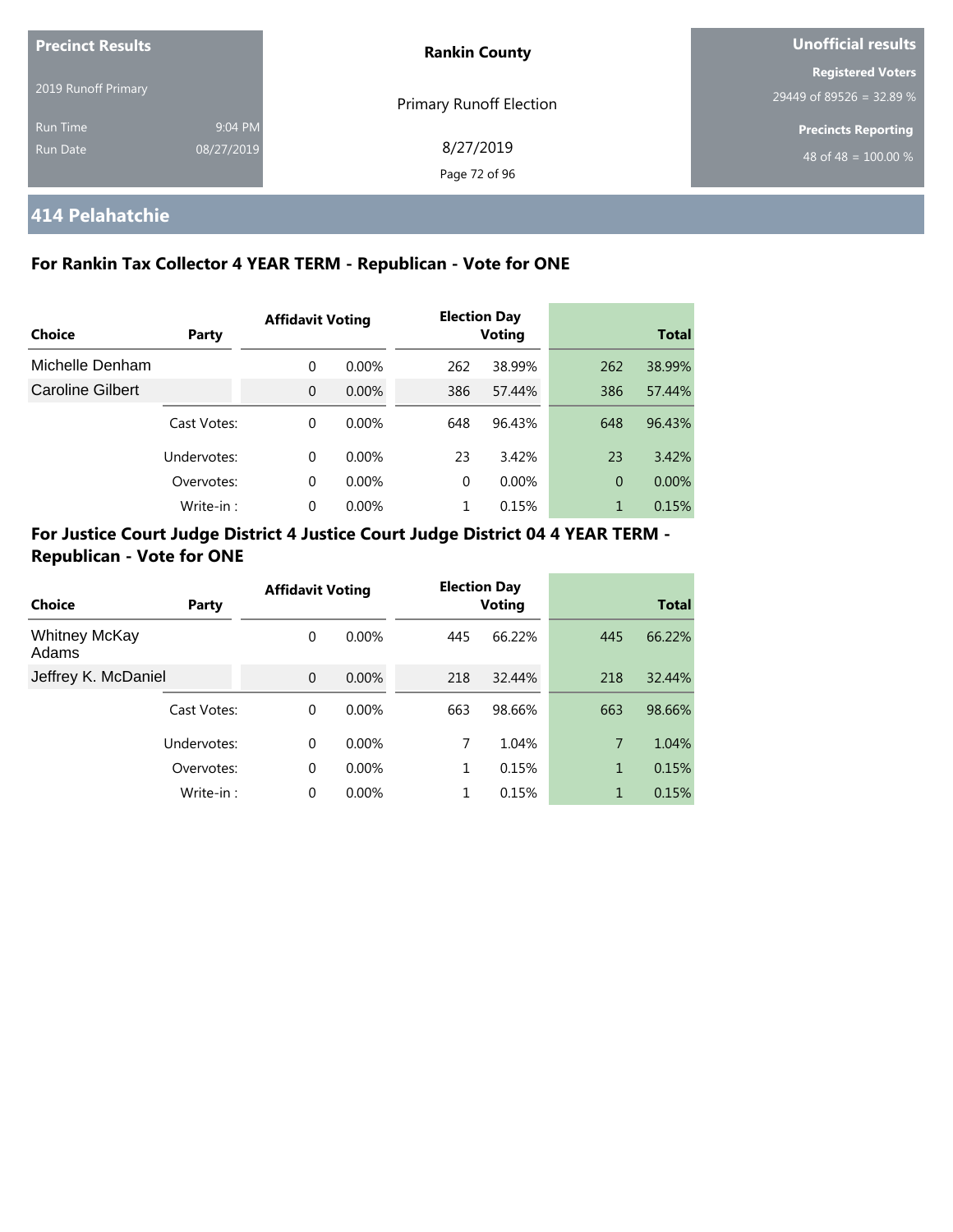| <b>Precinct Results</b> |            | <b>Rankin County</b>           | Unofficial results               |  |
|-------------------------|------------|--------------------------------|----------------------------------|--|
|                         |            |                                | <b>Registered Voters</b>         |  |
| 2019 Runoff Primary     |            | <b>Primary Runoff Election</b> | 29449 of 89526 = 32.89 %         |  |
| <b>Run Time</b>         | 9:04 PM    |                                | <b>Precincts Reporting</b>       |  |
| <b>Run Date</b>         | 08/27/2019 | 8/27/2019                      | 48 of 48 = $\overline{100.00\%}$ |  |
|                         |            | Page 73 of 96                  |                                  |  |

#### **418 West Crossgates**

#### **For Public Service Commissioner Central District 4 YEAR TERM - Democrat - Vote for ONE**

|                       |             | <b>Affidavit Voting</b> |          |    | <b>Election Day</b> |    |              |
|-----------------------|-------------|-------------------------|----------|----|---------------------|----|--------------|
| Choice                | Party       |                         |          |    | <b>Voting</b>       |    | <b>Total</b> |
| Dorothy 'Dot' Benford |             | $\Omega$                | $0.00\%$ | 10 | 29.41%              | 10 | 29.41%       |
| De'Keither A. Stamps  |             | $\Omega$                | $0.00\%$ | 24 | 70.59%              | 24 | 70.59%       |
|                       | Cast Votes: | $\Omega$                | $0.00\%$ | 34 | 100.00%             | 34 | 100.00%      |
|                       | Undervotes: | $\Omega$                | $0.00\%$ | 0  | $0.00\%$            | 0  | $0.00\%$     |
|                       | Overvotes:  | $\Omega$                | $0.00\%$ | 0  | $0.00\%$            | 0  | 0.00%        |
|                       | Write-in:   | $\Omega$                | $0.00\%$ | 0  | $0.00\%$            | 0  | $0.00\%$     |

#### **For State Of Mississippi Governor 4 YEAR TERM - Republican - Vote for ONE**

| <b>Choice</b>      | Party       | <b>Affidavit Voting</b> |          |          | <b>Election Day</b><br><b>Voting</b> |                | <b>Total</b> |
|--------------------|-------------|-------------------------|----------|----------|--------------------------------------|----------------|--------------|
| <b>Tate Reeves</b> |             | 0                       | $0.00\%$ | 442      | 46.58%                               | 442            | 46.58%       |
| Bill Waller Jr.    |             | 0                       | $0.00\%$ | 505      | 53.21%                               | 505            | 53.21%       |
|                    | Cast Votes: | 0                       | $0.00\%$ | 947      | 99.79%                               | 947            | 99.79%       |
|                    | Undervotes: | 0                       | $0.00\%$ | $\Omega$ | $0.00\%$                             | $\Omega$       | $0.00\%$     |
|                    | Overvotes:  | 0                       | $0.00\%$ | $\Omega$ | $0.00\%$                             | $\overline{0}$ | $0.00\%$     |
|                    | Write-in:   | 0                       | $0.00\%$ | 2        | 0.21%                                | 2              | 0.21%        |

| Choice       | Party       | <b>Affidavit Voting</b> |          |     | <b>Election Day</b><br><b>Voting</b> |     | <b>Total</b> |
|--------------|-------------|-------------------------|----------|-----|--------------------------------------|-----|--------------|
| Lynn Fitch   |             | 0                       | $0.00\%$ | 381 | 40.15%                               | 381 | 40.15%       |
| Andy Taggart |             | $\overline{0}$          | 0.00%    | 554 | 58.38%                               | 554 | 58.38%       |
|              | Cast Votes: | 0                       | $0.00\%$ | 935 | 98.52%                               | 935 | 98.52%       |
|              | Undervotes: | $\Omega$                | $0.00\%$ | 12  | 1.26%                                | 12  | 1.26%        |
|              | Overvotes:  | $\mathbf 0$             | 0.00%    | 1   | 0.11%                                | 1   | 0.11%        |
|              | Write-in:   | 0                       | $0.00\%$ |     | 0.11%                                | 1   | 0.11%        |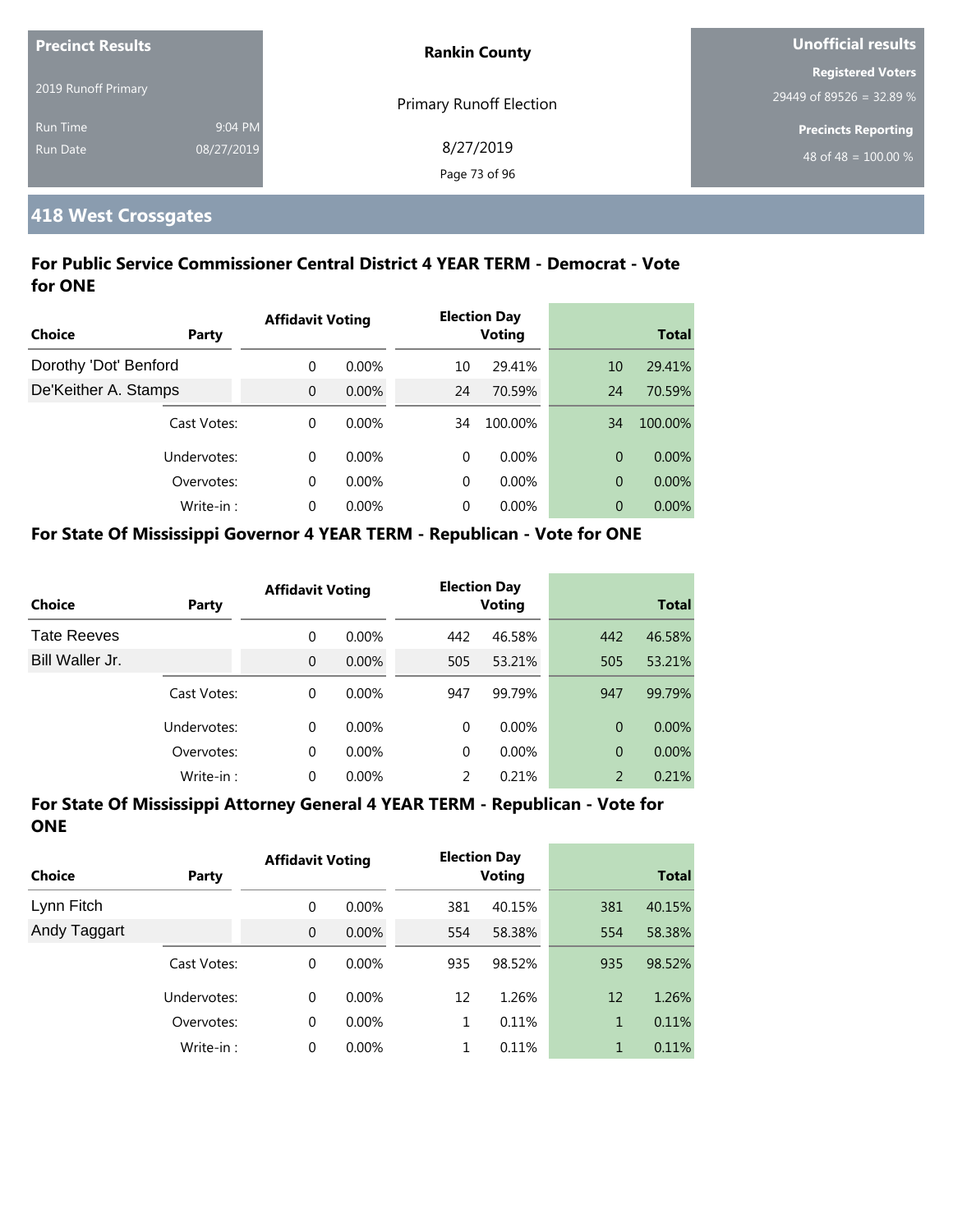| <b>Precinct Results</b><br>2019 Runoff Primary |                       | <b>Rankin County</b>           | Unofficial results                                   |  |
|------------------------------------------------|-----------------------|--------------------------------|------------------------------------------------------|--|
|                                                |                       | <b>Primary Runoff Election</b> | <b>Registered Voters</b><br>29449 of 89526 = 32.89 % |  |
| <b>Run Time</b><br>Run Date                    | 9:04 PM<br>08/27/2019 | 8/27/2019<br>Page 74 of 96     | <b>Precincts Reporting</b><br>48 of 48 = $100.00\%$  |  |

# **418 West Crossgates**

#### **For Rankin Tax Collector 4 YEAR TERM - Republican - Vote for ONE**

|                         |             | <b>Affidavit Voting</b> |          |          | <b>Election Day</b> |                |              |
|-------------------------|-------------|-------------------------|----------|----------|---------------------|----------------|--------------|
| Choice                  | Party       |                         |          |          | <b>Voting</b>       |                | <b>Total</b> |
| Michelle Denham         |             | $\Omega$                | $0.00\%$ | 307      | 32.35%              | 307            | 32.35%       |
| <b>Caroline Gilbert</b> |             | $\Omega$                | $0.00\%$ | 592      | 62.38%              | 592            | 62.38%       |
|                         | Cast Votes: | 0                       | $0.00\%$ | 899      | 94.73%              | 899            | 94.73%       |
|                         | Undervotes: | $\Omega$                | $0.00\%$ | 47       | 4.95%               | 47             | 4.95%        |
|                         | Overvotes:  | 0                       | $0.00\%$ | $\Omega$ | $0.00\%$            | $\overline{0}$ | 0.00%        |
|                         | Write-in:   | 0                       | 0.00%    | 3        | 0.32%               | 3              | 0.32%        |

#### **For Justice Court Judge District 4 Justice Court Judge District 04 4 YEAR TERM - Republican - Vote for ONE**

|                               |             | <b>Affidavit Voting</b> |          |          | <b>Election Day</b> |                |              |
|-------------------------------|-------------|-------------------------|----------|----------|---------------------|----------------|--------------|
| Choice                        | Party       |                         |          |          | <b>Voting</b>       |                | <b>Total</b> |
| <b>Whitney McKay</b><br>Adams |             | 0                       | $0.00\%$ | 553      | 58.27%              | 553            | 58.27%       |
| Jeffrey K. McDaniel           |             | $\mathbf{0}$            | $0.00\%$ | 365      | 38.46%              | 365            | 38.46%       |
|                               | Cast Votes: | 0                       | $0.00\%$ | 918      | 96.73%              | 918            | 96.73%       |
|                               | Undervotes: | $\Omega$                | $0.00\%$ | 28       | 2.95%               | 28             | 2.95%        |
|                               | Overvotes:  | 0                       | $0.00\%$ | $\Omega$ | $0.00\%$            | $\overline{0}$ | 0.00%        |
|                               | Write-in:   | 0                       | $0.00\%$ | 3        | 0.32%               | 3              | 0.32%        |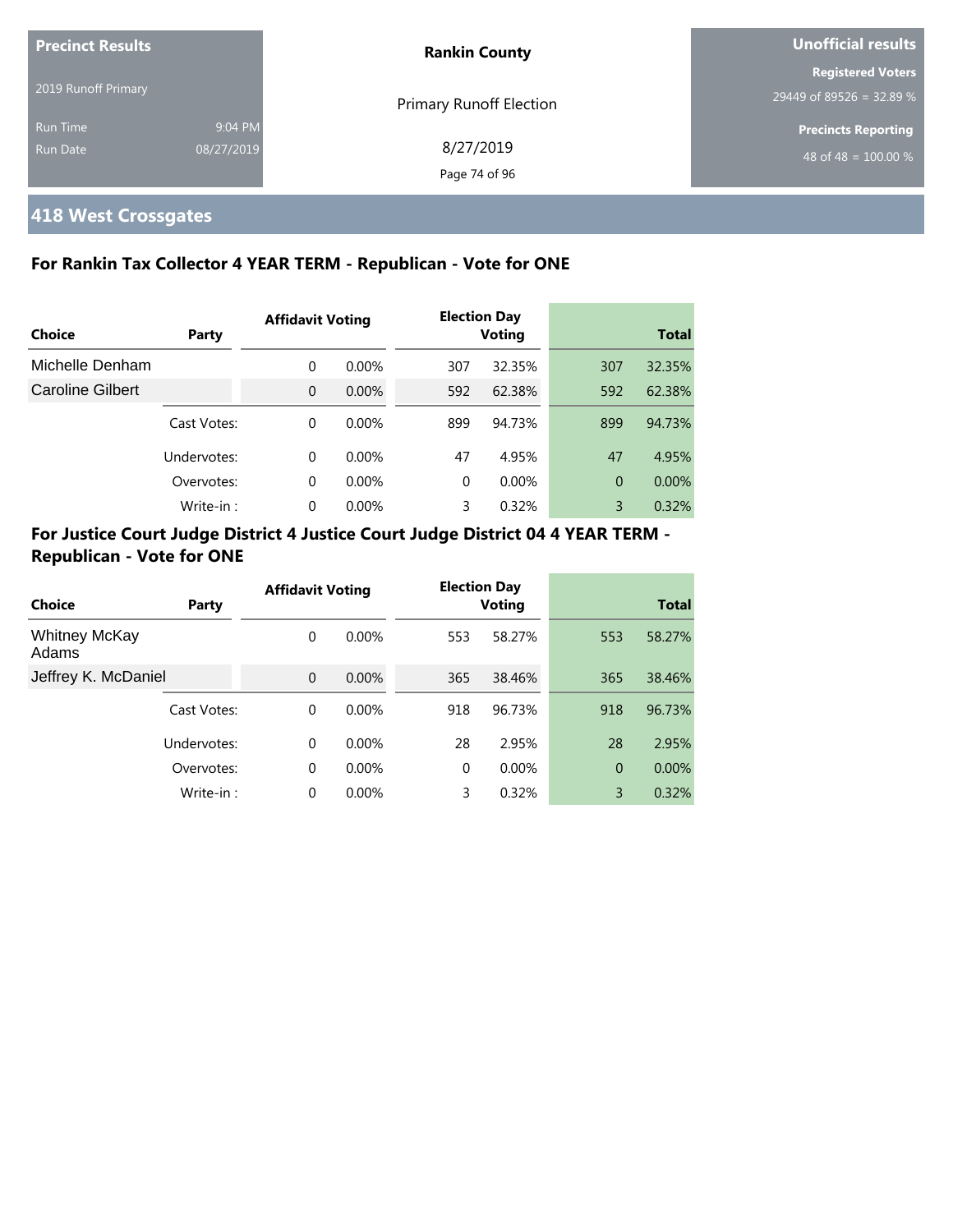| <b>Precinct Results</b> |            | <b>Rankin County</b>           | Unofficial results         |  |
|-------------------------|------------|--------------------------------|----------------------------|--|
|                         |            |                                | <b>Registered Voters</b>   |  |
| 2019 Runoff Primary     |            | <b>Primary Runoff Election</b> | 29449 of 89526 = 32.89 %   |  |
| <b>Run Time</b>         | 9:04 PM    |                                | <b>Precincts Reporting</b> |  |
| Run Date                | 08/27/2019 | 8/27/2019                      | 48 of 48 = $100.00\%$      |  |
|                         |            | Page 75 of 96                  |                            |  |

#### **419 Northeast Brandon**

#### **For Public Service Commissioner Central District 4 YEAR TERM - Democrat - Vote for ONE**

|                       |             | <b>Affidavit Voting</b> |          |          | <b>Election Day</b> |                |              |
|-----------------------|-------------|-------------------------|----------|----------|---------------------|----------------|--------------|
| <b>Choice</b>         | Party       |                         |          |          | <b>Voting</b>       |                | <b>Total</b> |
| Dorothy 'Dot' Benford |             | $\Omega$                | $0.00\%$ | 27       | 32.14%              | 27             | 32.14%       |
| De'Keither A. Stamps  |             | $\Omega$                | $0.00\%$ | 56       | 66.67%              | 56             | 66.67%       |
|                       | Cast Votes: | $\Omega$                | $0.00\%$ | 83       | 98.81%              | 83             | 98.81%       |
|                       | Undervotes: | $\Omega$                | $0.00\%$ | $\Omega$ | $0.00\%$            | $\overline{0}$ | $0.00\%$     |
|                       | Overvotes:  | $\Omega$                | $0.00\%$ | 1        | 1.19%               | 1              | 1.19%        |
|                       | Write-in:   | $\Omega$                | 0.00%    | $\Omega$ | $0.00\%$            | $\overline{0}$ | $0.00\%$     |

#### **For State Of Mississippi Governor 4 YEAR TERM - Republican - Vote for ONE**

| <b>Choice</b>      | Party       | <b>Affidavit Voting</b> |          |          | <b>Election Day</b><br><b>Voting</b> |                | <b>Total</b> |
|--------------------|-------------|-------------------------|----------|----------|--------------------------------------|----------------|--------------|
| <b>Tate Reeves</b> |             | 0                       | $0.00\%$ | 450      | 44.03%                               | 450            | 44.03%       |
| Bill Waller Jr.    |             | 0                       | $0.00\%$ | 571      | 55.87%                               | 571            | 55.87%       |
|                    | Cast Votes: | 0                       | $0.00\%$ | 1021     | 99.90%                               | 1021           | 99.90%       |
|                    | Undervotes: | 0                       | $0.00\%$ | $\Omega$ | $0.00\%$                             | $\Omega$       | $0.00\%$     |
|                    | Overvotes:  | 0                       | $0.00\%$ | $\Omega$ | $0.00\%$                             | $\overline{0}$ | $0.00\%$     |
|                    | Write-in:   | 0                       | $0.00\%$ |          | 0.10%                                | 1              | 0.10%        |

| <b>Choice</b> | Party       | <b>Affidavit Voting</b> |          |      | <b>Election Day</b><br><b>Voting</b> |      | <b>Total</b> |
|---------------|-------------|-------------------------|----------|------|--------------------------------------|------|--------------|
| Lynn Fitch    |             | 0                       | $0.00\%$ | 386  | 37.77%                               | 386  | 37.77%       |
| Andy Taggart  |             | $\overline{0}$          | 0.00%    | 622  | 60.86%                               | 622  | 60.86%       |
|               | Cast Votes: | 0                       | 0.00%    | 1008 | 98.63%                               | 1008 | 98.63%       |
|               | Undervotes: | 0                       | $0.00\%$ | 12   | 1.17%                                | 12   | 1.17%        |
|               | Overvotes:  | 0                       | 0.00%    | 1    | 0.10%                                | 1    | 0.10%        |
|               | Write-in:   | 0                       | $0.00\%$ | 1    | 0.10%                                | 1    | 0.10%        |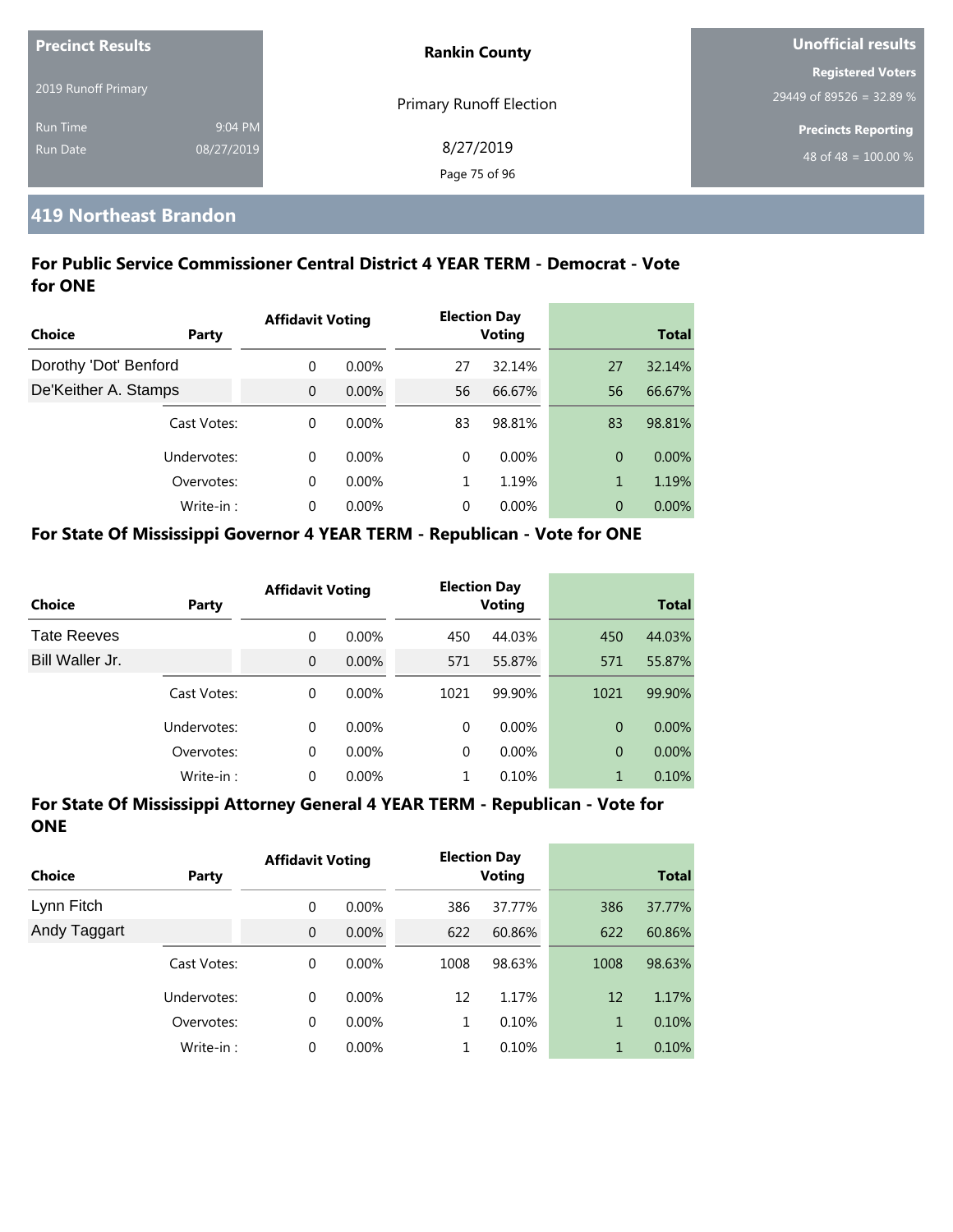| <b>Precinct Results</b> |            | <b>Rankin County</b>           | Unofficial results         |  |
|-------------------------|------------|--------------------------------|----------------------------|--|
|                         |            |                                | <b>Registered Voters</b>   |  |
| 2019 Runoff Primary     |            | <b>Primary Runoff Election</b> | 29449 of 89526 = 32.89 %   |  |
| <b>Run Time</b>         | 9:04 PM    |                                | <b>Precincts Reporting</b> |  |
| Run Date                | 08/27/2019 | 8/27/2019                      | 48 of 48 = $100.00\%$      |  |
|                         |            | Page 76 of 96                  |                            |  |

#### **419 Northeast Brandon**

#### **For Rankin Tax Collector 4 YEAR TERM - Republican - Vote for ONE**

|                         |             | <b>Affidavit Voting</b> |          |     | <b>Election Day</b> |     |              |
|-------------------------|-------------|-------------------------|----------|-----|---------------------|-----|--------------|
| Choice                  | Party       |                         |          |     | <b>Voting</b>       |     | <b>Total</b> |
| Michelle Denham         |             | 0                       | $0.00\%$ | 262 | 25.64%              | 262 | 25.64%       |
| <b>Caroline Gilbert</b> |             | $\Omega$                | $0.00\%$ | 734 | 71.82%              | 734 | 71.82%       |
|                         | Cast Votes: | 0                       | $0.00\%$ | 996 | 97.46%              | 996 | 97.46%       |
|                         | Undervotes: | 0                       | $0.00\%$ | 23  | 2.25%               | 23  | 2.25%        |
|                         | Overvotes:  | 0                       | $0.00\%$ | 2   | 0.20%               | 2   | 0.20%        |
|                         | Write-in:   | 0                       | $0.00\%$ |     | 0.10%               |     | 0.10%        |

#### **For Justice Court Judge District 4 Justice Court Judge District 04 4 YEAR TERM - Republican - Vote for ONE**

|                               |             | <b>Affidavit Voting</b> |          |          | <b>Election Day</b> |                |              |
|-------------------------------|-------------|-------------------------|----------|----------|---------------------|----------------|--------------|
| Choice                        | Party       |                         |          |          | <b>Voting</b>       |                | <b>Total</b> |
| <b>Whitney McKay</b><br>Adams |             | 0                       | $0.00\%$ | 643      | 62.92%              | 643            | 62.92%       |
| Jeffrey K. McDaniel           |             | $\Omega$                | $0.00\%$ | 363      | 35.52%              | 363            | 35.52%       |
|                               | Cast Votes: | $\Omega$                | $0.00\%$ | 1006     | 98.43%              | 1006           | 98.43%       |
|                               | Undervotes: | $\Omega$                | $0.00\%$ | 16       | 1.57%               | 16             | 1.57%        |
|                               | Overvotes:  | $\mathbf 0$             | $0.00\%$ | $\Omega$ | $0.00\%$            | $\overline{0}$ | 0.00%        |
|                               | Write-in:   | 0                       | 0.00%    | 0        | 0.00%               | $\overline{0}$ | 0.00%        |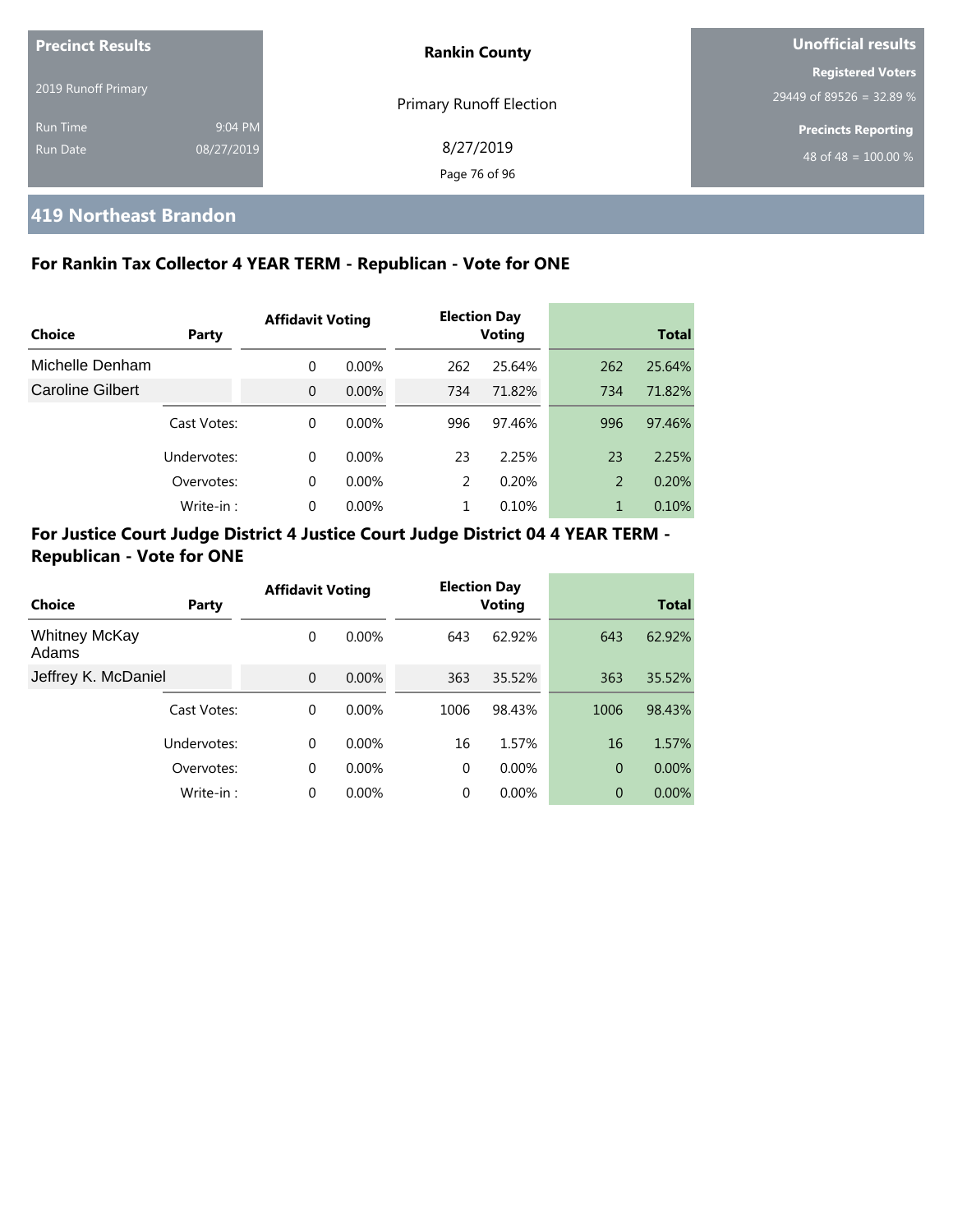| <b>Precinct Results</b> |            | <b>Rankin County</b>           | Unofficial results         |  |
|-------------------------|------------|--------------------------------|----------------------------|--|
|                         |            |                                | <b>Registered Voters</b>   |  |
| 2019 Runoff Primary     |            | <b>Primary Runoff Election</b> | 29449 of 89526 = 32.89 %   |  |
| <b>Run Time</b>         | 9:04 PM    |                                | <b>Precincts Reporting</b> |  |
| <b>Run Date</b>         | 08/27/2019 | 8/27/2019                      | 48 of 48 = $100.00\%$      |  |
|                         |            | Page 77 of 96                  |                            |  |

# **506 Flowood Library**

#### **For Public Service Commissioner Central District 4 YEAR TERM - Democrat - Vote for ONE**

|                       |             | <b>Affidavit Voting</b> |          |    | <b>Election Day</b> |    |              |
|-----------------------|-------------|-------------------------|----------|----|---------------------|----|--------------|
| Choice                | Party       |                         |          |    | <b>Voting</b>       |    | <b>Total</b> |
| Dorothy 'Dot' Benford |             | $\Omega$                | $0.00\%$ | 16 | 30.19%              | 16 | 30.19%       |
| De'Keither A. Stamps  |             | $\Omega$                | $0.00\%$ | 37 | 69.81%              | 37 | 69.81%       |
|                       | Cast Votes: | $\Omega$                | $0.00\%$ | 53 | 100.00%             | 53 | 100.00%      |
|                       | Undervotes: | $\Omega$                | $0.00\%$ | 0  | $0.00\%$            | 0  | $0.00\%$     |
|                       | Overvotes:  | $\Omega$                | $0.00\%$ | 0  | $0.00\%$            | 0  | 0.00%        |
|                       | Write-in:   | $\Omega$                | $0.00\%$ | 0  | $0.00\%$            | 0  | $0.00\%$     |

#### **For State Of Mississippi Governor 4 YEAR TERM - Republican - Vote for ONE**

| <b>Choice</b>      | Party       | <b>Affidavit Voting</b> |          |          | <b>Election Day</b><br><b>Voting</b> |                | <b>Total</b> |
|--------------------|-------------|-------------------------|----------|----------|--------------------------------------|----------------|--------------|
| <b>Tate Reeves</b> |             | 0                       | $0.00\%$ | 344      | 42.52%                               | 344            | 42.52%       |
| Bill Waller Jr.    |             | 0                       | 0.00%    | 465      | 57.48%                               | 465            | 57.48%       |
|                    | Cast Votes: | 0                       | $0.00\%$ | 809      | 100.00%                              | 809            | 100.00%      |
|                    | Undervotes: | 0                       | $0.00\%$ | $\Omega$ | $0.00\%$                             | $\Omega$       | $0.00\%$     |
|                    | Overvotes:  | 0                       | 0.00%    | 0        | $0.00\%$                             | $\overline{0}$ | $0.00\%$     |
|                    | Write-in:   | 0                       | 0.00%    | 0        | 0.00%                                | $\overline{0}$ | $0.00\%$     |

| <b>Choice</b> | Party       | <b>Affidavit Voting</b> |          |             | <b>Election Day</b><br><b>Voting</b> |                | <b>Total</b> |
|---------------|-------------|-------------------------|----------|-------------|--------------------------------------|----------------|--------------|
| Lynn Fitch    |             | 0                       | $0.00\%$ | 312         | 38.57%                               | 312            | 38.57%       |
| Andy Taggart  |             | $\overline{0}$          | 0.00%    | 487         | 60.20%                               | 487            | 60.20%       |
|               | Cast Votes: | 0                       | 0.00%    | 799         | 98.76%                               | 799            | 98.76%       |
|               | Undervotes: | 0                       | $0.00\%$ | 9           | 1.11%                                | 9              | 1.11%        |
|               | Overvotes:  | 0                       | $0.00\%$ | $\mathbf 0$ | $0.00\%$                             | $\overline{0}$ | $0.00\%$     |
|               | Write-in:   | 0                       | $0.00\%$ | 1           | 0.12%                                | 1              | 0.12%        |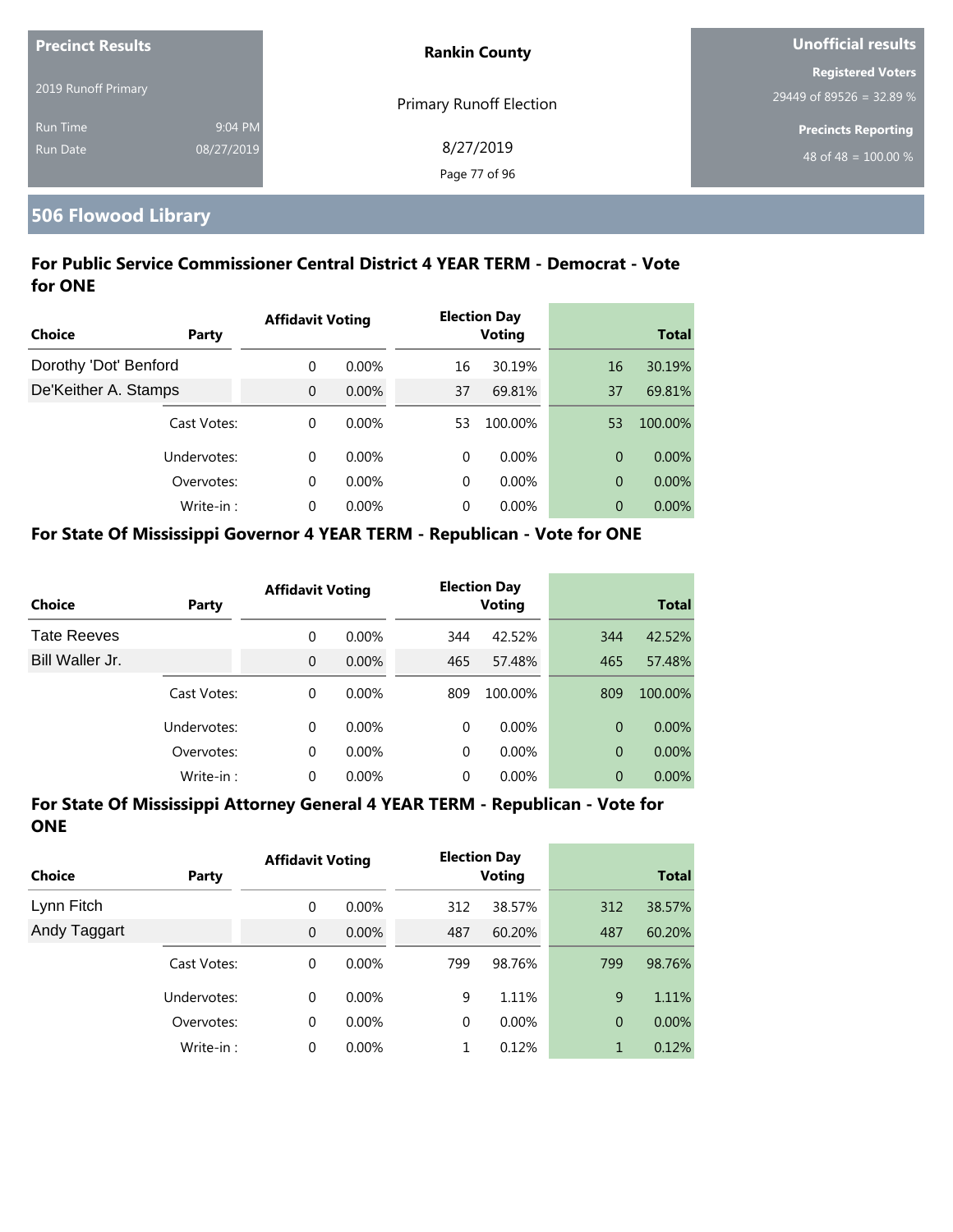| <b>Precinct Results</b> |            | <b>Rankin County</b>           | Unofficial results         |
|-------------------------|------------|--------------------------------|----------------------------|
| 2019 Runoff Primary     |            |                                | <b>Registered Voters</b>   |
|                         |            | <b>Primary Runoff Election</b> | 29449 of 89526 = 32.89 %   |
| <b>Run Time</b>         | 9:04 PM    |                                | <b>Precincts Reporting</b> |
| <b>Run Date</b>         | 08/27/2019 | 8/27/2019<br>Page 78 of 96     | 48 of 48 = $100.00\%$      |

# **506 Flowood Library**

#### **For Rankin Tax Collector 4 YEAR TERM - Republican - Vote for ONE**

|                         |             | <b>Affidavit Voting</b> |          |               | <b>Election Day</b> |                |              |
|-------------------------|-------------|-------------------------|----------|---------------|---------------------|----------------|--------------|
| Choice                  | Party       |                         |          |               | <b>Voting</b>       |                | <b>Total</b> |
| Michelle Denham         |             | 0                       | $0.00\%$ | 330           | 40.79%              | 330            | 40.79%       |
| <b>Caroline Gilbert</b> |             | $\Omega$                | $0.00\%$ | 410           | 50.68%              | 410            | 50.68%       |
|                         | Cast Votes: | $\Omega$                | $0.00\%$ | 740           | 91.47%              | 740            | 91.47%       |
|                         | Undervotes: | 0                       | $0.00\%$ | 67            | 8.28%               | 67             | 8.28%        |
|                         | Overvotes:  | $\Omega$                | $0.00\%$ | $\Omega$      | $0.00\%$            | $\overline{0}$ | 0.00%        |
|                         | Write-in:   | $\Omega$                | $0.00\%$ | $\mathcal{P}$ | 0.25%               | 2              | 0.25%        |

#### **For Justice Court Judge District 2 Justice Court Judge District 2 4 YEAR TERM - Republican - Vote for ONE**

| <b>Choice</b>          | Party       | <b>Affidavit Voting</b> |          | <b>Election Day</b><br><b>Voting</b> |          |                | <b>Total</b> |
|------------------------|-------------|-------------------------|----------|--------------------------------------|----------|----------------|--------------|
|                        |             |                         |          |                                      |          |                |              |
| Bo Agnew               |             | $\Omega$                | $0.00\%$ | 531                                  | 65.64%   | 531            | 65.64%       |
| <b>Tommy Whitfield</b> |             | $\Omega$                | 0.00%    | 232                                  | 28.68%   | 232            | 28.68%       |
|                        | Cast Votes: | $\Omega$                | $0.00\%$ | 763                                  | 94.31%   | 763            | 94.31%       |
|                        | Undervotes: | $\Omega$                | $0.00\%$ | 44                                   | 5.44%    | 44             | 5.44%        |
|                        | Overvotes:  | $\Omega$                | $0.00\%$ | $\Omega$                             | $0.00\%$ | $\overline{0}$ | $0.00\%$     |
|                        | Write-in:   | $\Omega$                | 0.00%    | 2                                    | 0.25%    | 2              | 0.25%        |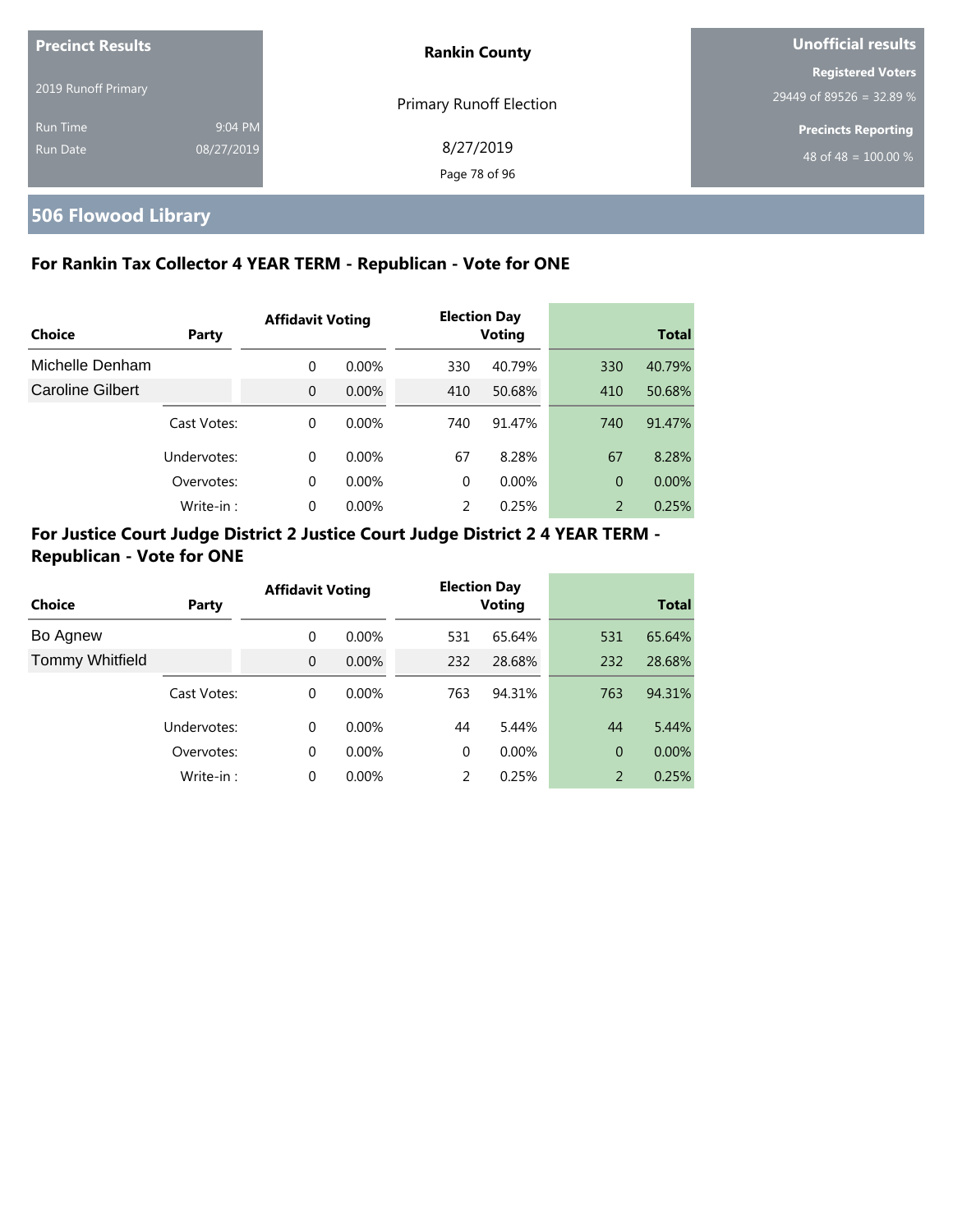| <b>Precinct Results</b> |            | <b>Rankin County</b>           | <b>Unofficial results</b>  |  |
|-------------------------|------------|--------------------------------|----------------------------|--|
|                         |            |                                | <b>Registered Voters</b>   |  |
| 2019 Runoff Primary     |            | <b>Primary Runoff Election</b> | 29449 of 89526 = 32.89 %   |  |
| <b>Run Time</b>         | 9:04 PM    |                                | <b>Precincts Reporting</b> |  |
| Run Date                | 08/27/2019 | 8/27/2019                      | 48 of 48 = $100.00\%$      |  |
|                         |            | Page 79 of 96                  |                            |  |

#### **508 Eldorado**

#### **For Public Service Commissioner Central District 4 YEAR TERM - Democrat - Vote for ONE**

|                       |             | <b>Affidavit Voting</b> |          |    | <b>Election Day</b><br><b>Voting</b> |    |              |
|-----------------------|-------------|-------------------------|----------|----|--------------------------------------|----|--------------|
| Choice                | Party       |                         |          |    |                                      |    | <b>Total</b> |
| Dorothy 'Dot' Benford |             | $\Omega$                | $0.00\%$ | 17 | 36.96%                               | 17 | 36.96%       |
| De'Keither A. Stamps  |             | $\Omega$                | 0.00%    | 29 | 63.04%                               | 29 | 63.04%       |
|                       | Cast Votes: | $\Omega$                | $0.00\%$ | 46 | 100.00%                              | 46 | 100.00%      |
|                       | Undervotes: | $\Omega$                | $0.00\%$ | 0  | $0.00\%$                             | 0  | $0.00\%$     |
|                       | Overvotes:  | $\Omega$                | $0.00\%$ | 0  | $0.00\%$                             | 0  | 0.00%        |
|                       | Write-in:   | $\Omega$                | $0.00\%$ | 0  | $0.00\%$                             | 0  | $0.00\%$     |

#### **For State Of Mississippi Governor 4 YEAR TERM - Republican - Vote for ONE**

| Choice             | Party       | <b>Affidavit Voting</b> |          |               | <b>Election Day</b><br><b>Voting</b> |                | <b>Total</b> |
|--------------------|-------------|-------------------------|----------|---------------|--------------------------------------|----------------|--------------|
| <b>Tate Reeves</b> |             | 0                       | $0.00\%$ | 279           | 42.92%                               | 279            | 42.92%       |
| Bill Waller Jr.    |             | $\Omega$                | $0.00\%$ | 369           | 56.77%                               | 369            | 56.77%       |
|                    | Cast Votes: | 0                       | $0.00\%$ | 648           | 99.69%                               | 648            | 99.69%       |
|                    | Undervotes: | 0                       | $0.00\%$ | $\mathcal{P}$ | 0.31%                                | $\overline{2}$ | 0.31%        |
|                    | Overvotes:  | 0                       | $0.00\%$ | $\Omega$      | $0.00\%$                             | $\overline{0}$ | $0.00\%$     |
|                    | Write-in:   | 0                       | $0.00\%$ | $\Omega$      | $0.00\%$                             | $\overline{0}$ | $0.00\%$     |

| Choice       | Party       | <b>Affidavit Voting</b> |          | <b>Election Day</b><br>Voting |          | <b>Total</b>   |          |
|--------------|-------------|-------------------------|----------|-------------------------------|----------|----------------|----------|
| Lynn Fitch   |             | 0                       | $0.00\%$ | 237                           | 36.46%   | 237            | 36.46%   |
| Andy Taggart |             | $\overline{0}$          | $0.00\%$ | 403                           | 62.00%   | 403            | 62.00%   |
|              | Cast Votes: | 0                       | $0.00\%$ | 640                           | 98.46%   | 640            | 98.46%   |
|              | Undervotes: | $\Omega$                | $0.00\%$ | 10                            | 1.54%    | 10             | 1.54%    |
|              | Overvotes:  | 0                       | $0.00\%$ | 0                             | $0.00\%$ | $\overline{0}$ | $0.00\%$ |
|              | Write-in:   | 0                       | $0.00\%$ | 0                             | $0.00\%$ | $\overline{0}$ | $0.00\%$ |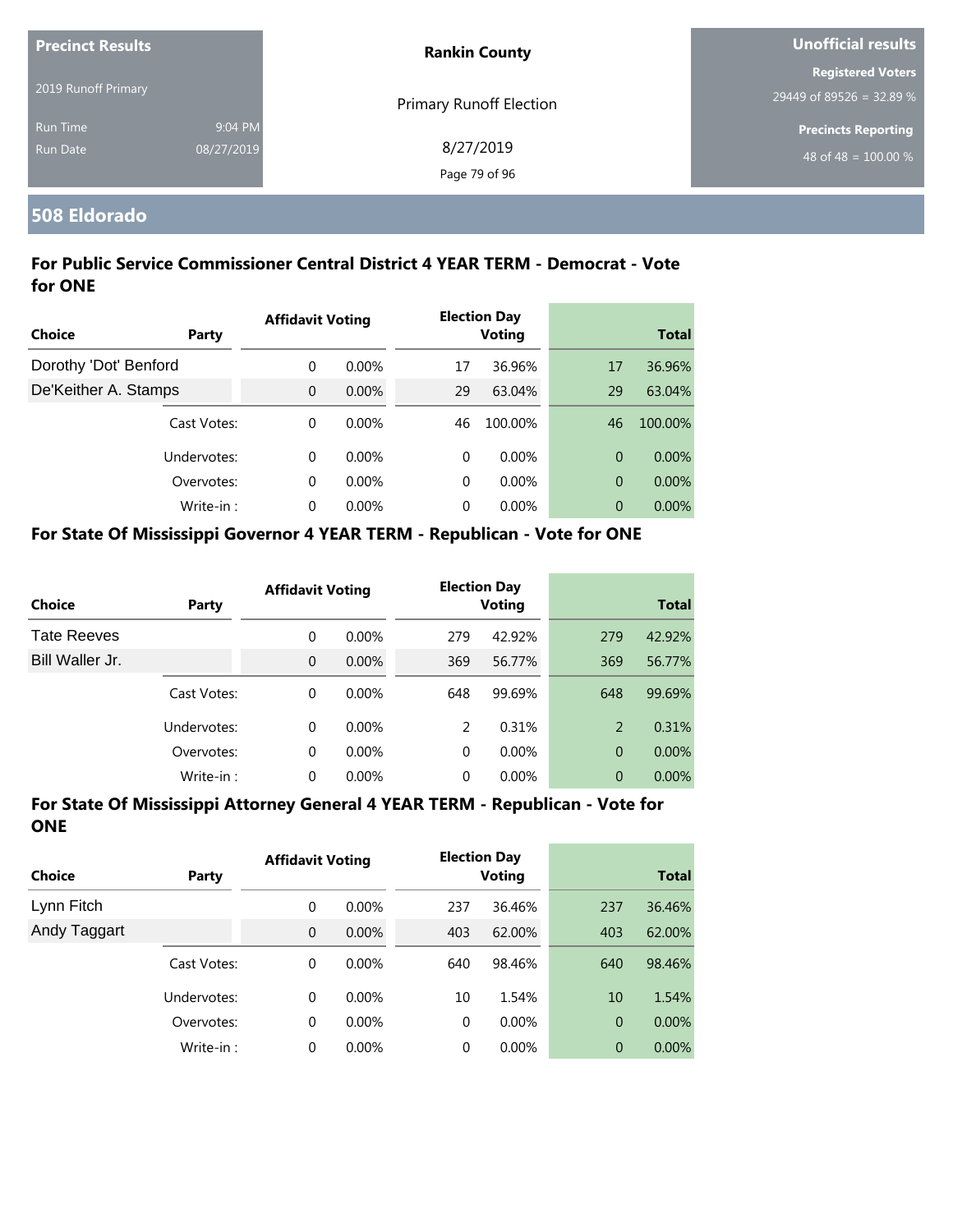| <b>Precinct Results</b> |            | <b>Rankin County</b>    | Unofficial results         |  |
|-------------------------|------------|-------------------------|----------------------------|--|
| 2019 Runoff Primary     |            |                         | <b>Registered Voters</b>   |  |
|                         |            | Primary Runoff Election | 29449 of 89526 = 32.89 %   |  |
| <b>Run Time</b>         | 9:04 PM    |                         | <b>Precincts Reporting</b> |  |
| Run Date                | 08/27/2019 | 8/27/2019               | 48 of 48 = $100.00\%$      |  |
|                         |            | Page 80 of 96           |                            |  |

#### **508 Eldorado**

#### **For Rankin Tax Collector 4 YEAR TERM - Republican - Vote for ONE**

|                         |             | <b>Affidavit Voting</b> |          | <b>Election Day</b> |               |                |              |
|-------------------------|-------------|-------------------------|----------|---------------------|---------------|----------------|--------------|
| Choice                  | Party       |                         |          |                     | <b>Voting</b> |                | <b>Total</b> |
| Michelle Denham         |             | $\Omega$                | $0.00\%$ | 238                 | 36.62%        | 238            | 36.62%       |
| <b>Caroline Gilbert</b> |             | $\Omega$                | $0.00\%$ | 369                 | 56.77%        | 369            | 56.77%       |
|                         | Cast Votes: | $\Omega$                | $0.00\%$ | 607                 | 93.38%        | 607            | 93.38%       |
|                         | Undervotes: | $\Omega$                | $0.00\%$ | 39                  | 6.00%         | 39             | 6.00%        |
|                         | Overvotes:  | $\Omega$                | $0.00\%$ | $\Omega$            | 0.00%         | $\overline{0}$ | 0.00%        |
|                         | Write-in:   | 0                       | 0.00%    | 4                   | 0.62%         | $\overline{4}$ | 0.62%        |

#### **For Justice Court Judge District 2 Justice Court Judge District 2 4 YEAR TERM - Republican - Vote for ONE**

| <b>Choice</b>          | <b>Party</b> | <b>Affidavit Voting</b> |          |          | <b>Election Day</b><br><b>Voting</b> |                | <b>Total</b> |
|------------------------|--------------|-------------------------|----------|----------|--------------------------------------|----------------|--------------|
|                        |              |                         |          |          |                                      |                |              |
| Bo Agnew               |              | 0                       | $0.00\%$ | 267      | 50.57%                               | 267            | 50.57%       |
| <b>Tommy Whitfield</b> |              | $\overline{0}$          | $0.00\%$ | 212      | 40.15%                               | 212            | 40.15%       |
|                        | Cast Votes:  | 0                       | $0.00\%$ | 479      | 90.72%                               | 479            | 90.72%       |
|                        | Undervotes:  | $\Omega$                | $0.00\%$ | 47       | 8.90%                                | 47             | 8.90%        |
|                        | Overvotes:   | 0                       | $0.00\%$ | $\Omega$ | 0.00%                                | $\overline{0}$ | 0.00%        |
|                        | Write-in:    | 0                       | 0.00%    | 2        | 0.38%                                | 2              | 0.38%        |

#### **For Justice Court Judge District 4 Justice Court Judge District 04 4 YEAR TERM - Republican - Vote for ONE**

| Choice                        | Party       | <b>Affidavit Voting</b> |          |               | <b>Election Day</b><br><b>Voting</b> |                | <b>Total</b> |
|-------------------------------|-------------|-------------------------|----------|---------------|--------------------------------------|----------------|--------------|
| <b>Whitney McKay</b><br>Adams |             | 0                       | $0.00\%$ | 90            | 73.77%                               | 90             | 73.77%       |
| Jeffrey K. McDaniel           |             | $\overline{0}$          | 0.00%    | 26            | 21.31%                               | 26             | 21.31%       |
|                               | Cast Votes: | 0                       | $0.00\%$ | 116           | 95.08%                               | 116            | 95.08%       |
|                               | Undervotes: | $\Omega$                | $0.00\%$ | 4             | 3.28%                                | $\overline{4}$ | 3.28%        |
|                               | Overvotes:  | 0                       | 0.00%    | $\Omega$      | 0.00%                                | $\overline{0}$ | $0.00\%$     |
|                               | Write-in:   | $\Omega$                | 0.00%    | $\mathcal{P}$ | 1.64%                                | $\overline{2}$ | 1.64%        |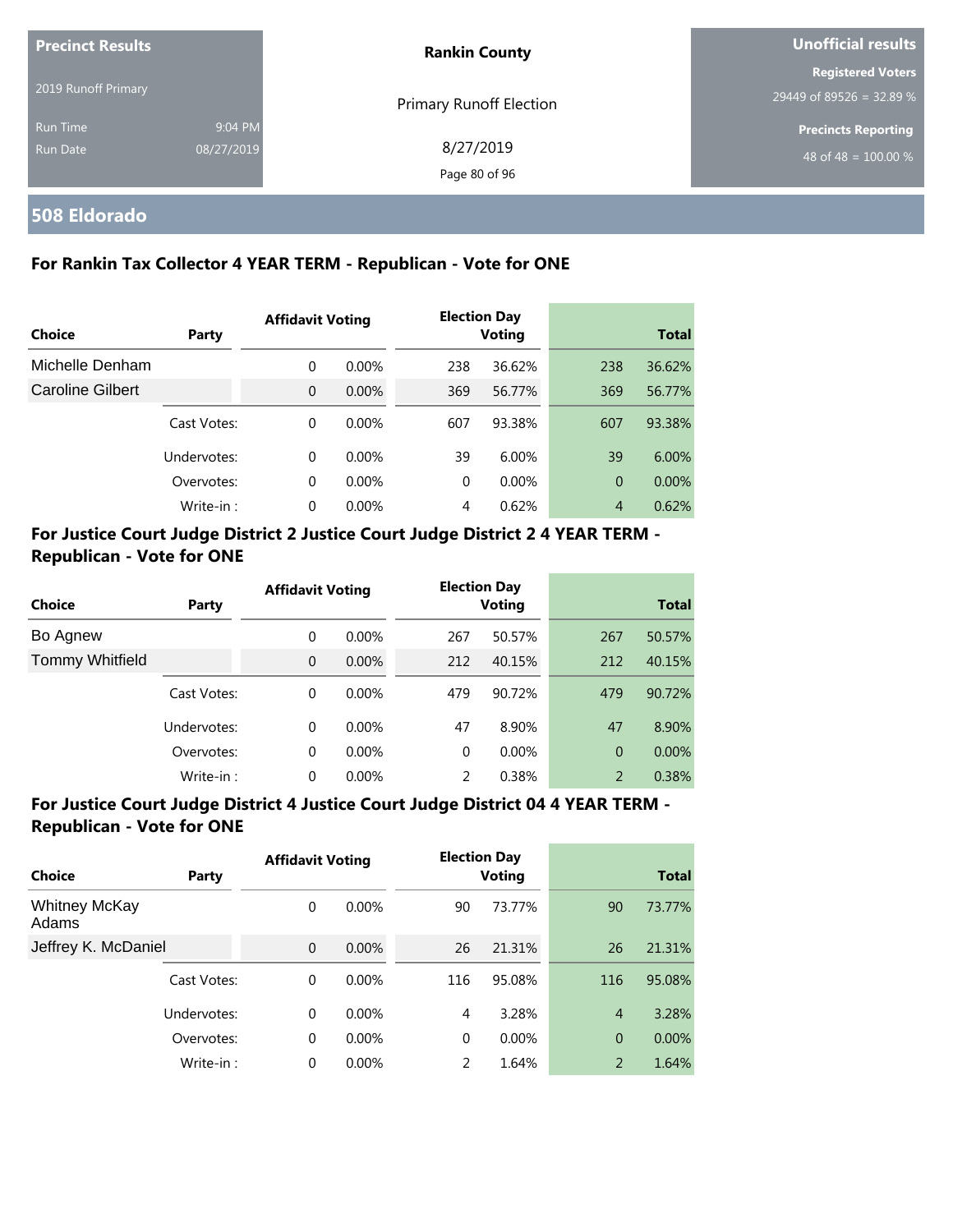| <b>Precinct Results</b> |            | <b>Rankin County</b>           | Unofficial results         |  |
|-------------------------|------------|--------------------------------|----------------------------|--|
|                         |            |                                | <b>Registered Voters</b>   |  |
| 2019 Runoff Primary     |            | <b>Primary Runoff Election</b> | 29449 of 89526 = 32.89 %   |  |
| <b>Run Time</b>         | 9:04 PM    |                                | <b>Precincts Reporting</b> |  |
| <b>Run Date</b>         | 08/27/2019 | 8/27/2019                      | 48 of 48 = $100.00\%$      |  |
|                         |            | Page 81 of 96                  |                            |  |

# **509 Liberty**

#### **For Public Service Commissioner Central District 4 YEAR TERM - Democrat - Vote for ONE**

|                       |             | <b>Affidavit Voting</b> |          |    | <b>Election Day</b> |    |              |  |
|-----------------------|-------------|-------------------------|----------|----|---------------------|----|--------------|--|
| Choice                | Party       |                         |          |    | <b>Voting</b>       |    | <b>Total</b> |  |
| Dorothy 'Dot' Benford |             | $\Omega$                | $0.00\%$ | 9  | 32.14%              | 9  | 32.14%       |  |
| De'Keither A. Stamps  |             | $\Omega$                | 0.00%    | 19 | 67.86%              | 19 | 67.86%       |  |
|                       | Cast Votes: | $\Omega$                | $0.00\%$ | 28 | 100.00%             | 28 | 100.00%      |  |
|                       | Undervotes: | $\Omega$                | $0.00\%$ | 0  | $0.00\%$            | 0  | $0.00\%$     |  |
|                       | Overvotes:  | $\Omega$                | $0.00\%$ | 0  | $0.00\%$            | 0  | 0.00%        |  |
|                       | Write-in:   | $\Omega$                | $0.00\%$ | 0  | $0.00\%$            | 0  | $0.00\%$     |  |

#### **For State Of Mississippi Governor 4 YEAR TERM - Republican - Vote for ONE**

| <b>Choice</b>      | Party       | <b>Affidavit Voting</b> |          |          | <b>Election Day</b><br><b>Voting</b> |                | <b>Total</b> |
|--------------------|-------------|-------------------------|----------|----------|--------------------------------------|----------------|--------------|
| <b>Tate Reeves</b> |             | 0                       | $0.00\%$ | 339      | 39.74%                               | 339            | 39.74%       |
| Bill Waller Jr.    |             | $\overline{0}$          | $0.00\%$ | 512      | 60.02%                               | 512            | 60.02%       |
|                    | Cast Votes: | 0                       | $0.00\%$ | 851      | 99.77%                               | 851            | 99.77%       |
|                    | Undervotes: | 0                       | $0.00\%$ | 1        | 0.12%                                | 1              | 0.12%        |
|                    | Overvotes:  | 0                       | $0.00\%$ | $\Omega$ | $0.00\%$                             | $\overline{0}$ | $0.00\%$     |
|                    | Write-in:   | 0                       | $0.00\%$ |          | 0.12%                                | 1              | 0.12%        |

| <b>Choice</b> | Party       | <b>Affidavit Voting</b> |          |          | <b>Election Day</b><br><b>Voting</b> |                | <b>Total</b> |  |
|---------------|-------------|-------------------------|----------|----------|--------------------------------------|----------------|--------------|--|
| Lynn Fitch    |             | 0                       | $0.00\%$ | 249      | 29.19%                               | 249            | 29.19%       |  |
| Andy Taggart  |             | $\overline{0}$          | $0.00\%$ | 598      | 70.11%                               | 598            | 70.11%       |  |
|               | Cast Votes: | 0                       | $0.00\%$ | 847      | 99.30%                               | 847            | 99.30%       |  |
|               | Undervotes: | 0                       | $0.00\%$ | 5        | 0.59%                                | 5              | 0.59%        |  |
|               | Overvotes:  | 0                       | $0.00\%$ | $\Omega$ | $0.00\%$                             | $\overline{0}$ | 0.00%        |  |
|               | Write-in:   | 0                       | $0.00\%$ |          | 0.12%                                | 1              | 0.12%        |  |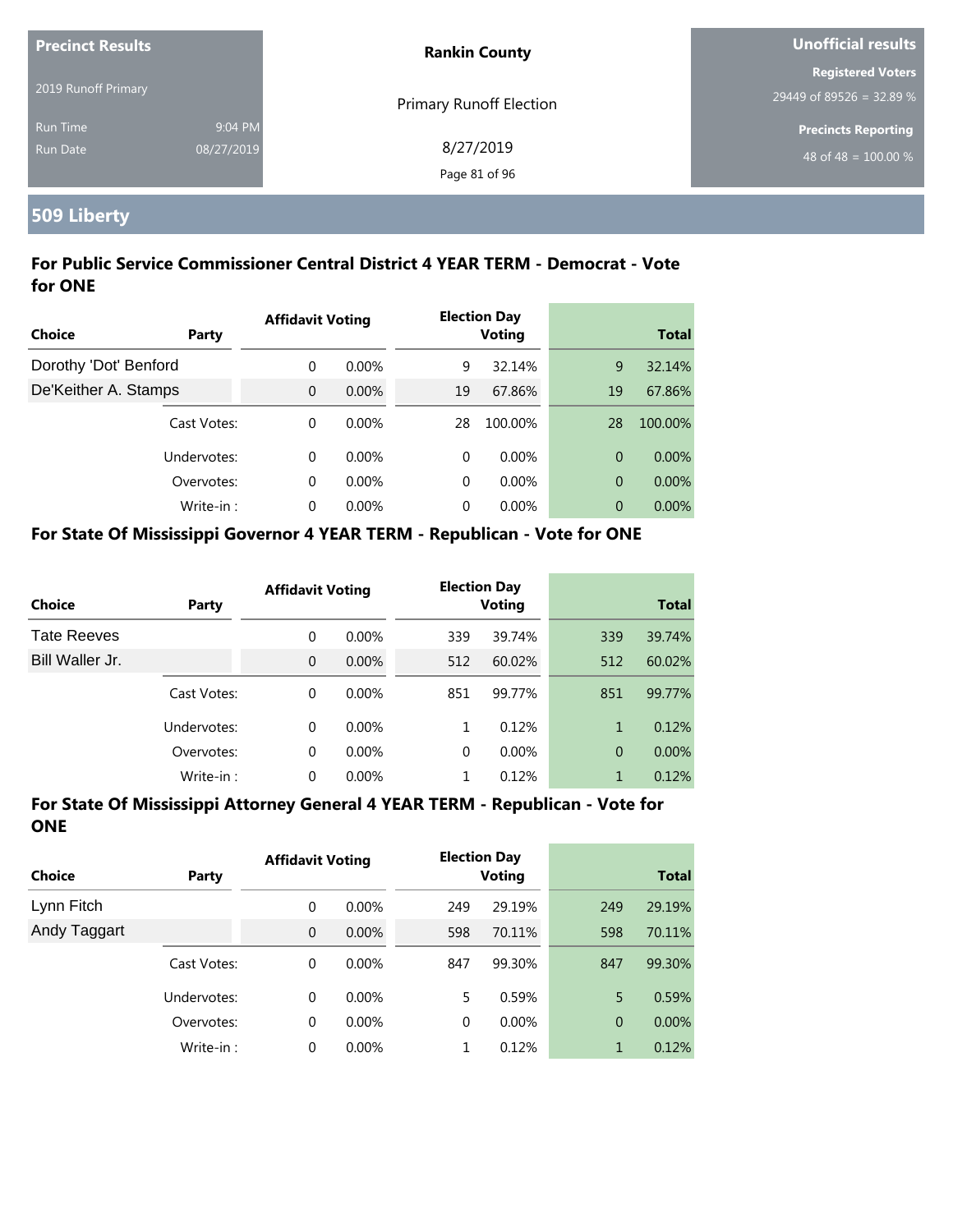| <b>Precinct Results</b> |            | <b>Rankin County</b>           | Unofficial results                                   |  |
|-------------------------|------------|--------------------------------|------------------------------------------------------|--|
| 2019 Runoff Primary     |            |                                | <b>Registered Voters</b><br>29449 of 89526 = 32.89 % |  |
| <b>Run Time</b>         | 9:04 PM    | <b>Primary Runoff Election</b> | <b>Precincts Reporting</b>                           |  |
| Run Date                | 08/27/2019 | 8/27/2019<br>Page 82 of 96     | 48 of 48 = $100.00\%$                                |  |

# **509 Liberty**

#### **For Rankin Tax Collector 4 YEAR TERM - Republican - Vote for ONE**

|                         |             | <b>Affidavit Voting</b> |          |          | <b>Election Day</b> |                |              |
|-------------------------|-------------|-------------------------|----------|----------|---------------------|----------------|--------------|
| Choice                  | Party       |                         |          |          | Voting              |                | <b>Total</b> |
| Michelle Denham         |             | $\Omega$                | $0.00\%$ | 298      | 34.94%              | 298            | 34.94%       |
| <b>Caroline Gilbert</b> |             | $\Omega$                | $0.00\%$ | 478      | 56.04%              | 478            | 56.04%       |
|                         | Cast Votes: | $\Omega$                | $0.00\%$ | 776      | 90.97%              | 776            | 90.97%       |
|                         | Undervotes: | $\Omega$                | $0.00\%$ | 71       | 8.32%               | 71             | 8.32%        |
|                         | Overvotes:  | 0                       | $0.00\%$ | $\Omega$ | $0.00\%$            | $\overline{0}$ | $0.00\%$     |
|                         | Write-in:   | $\Omega$                | 0.00%    | 6        | 0.70%               | 6              | 0.70%        |

### **For Justice Court Judge District 2 Justice Court Judge District 2 4 YEAR TERM - Republican - Vote for ONE**

| <b>Choice</b>          | Party       | <b>Affidavit Voting</b> |          |          | <b>Election Day</b><br><b>Voting</b> |                | <b>Total</b> |
|------------------------|-------------|-------------------------|----------|----------|--------------------------------------|----------------|--------------|
| Bo Agnew               |             | $\Omega$                | $0.00\%$ | 475      | 63.00%                               | 475            | 63.00%       |
| <b>Tommy Whitfield</b> |             | $\Omega$                | $0.00\%$ | 230      | 30.50%                               | 230            | 30.50%       |
|                        | Cast Votes: | $\Omega$                | $0.00\%$ | 705      | 93.50%                               | 705            | 93.50%       |
|                        | Undervotes: | $\mathbf 0$             | $0.00\%$ | 45       | 5.97%                                | 45             | 5.97%        |
|                        | Overvotes:  | 0                       | $0.00\%$ | $\Omega$ | $0.00\%$                             | $\overline{0}$ | 0.00%        |
|                        | Write-in:   | 0                       | 0.00%    | 4        | 0.53%                                | $\overline{4}$ | 0.53%        |

#### **For Constable District 1 Constable District 01 4 YEAR TERM - Republican - Vote for ONE**

| Choice         | Party       | <b>Affidavit Voting</b> |          |    | <b>Election Day</b><br><b>Voting</b> |                | <b>Total</b> |
|----------------|-------------|-------------------------|----------|----|--------------------------------------|----------------|--------------|
| Robert Hancock |             | $\mathbf 0$             | $0.00\%$ | 48 | 48.48%                               | 48             | 48.48%       |
| Chip Taylor    |             | $\overline{0}$          | 0.00%    | 38 | 38.38%                               | 38             | 38.38%       |
|                | Cast Votes: | $\Omega$                | $0.00\%$ | 86 | 86.87%                               | 86             | 86.87%       |
|                | Undervotes: | $\Omega$                | $0.00\%$ | 12 | 12.12%                               | 12             | 12.12%       |
|                | Overvotes:  | 0                       | 0.00%    | 0  | $0.00\%$                             | $\overline{0}$ | $0.00\%$     |
|                | Write-in:   | 0                       | 0.00%    | 1  | 1.01%                                | 1              | 1.01%        |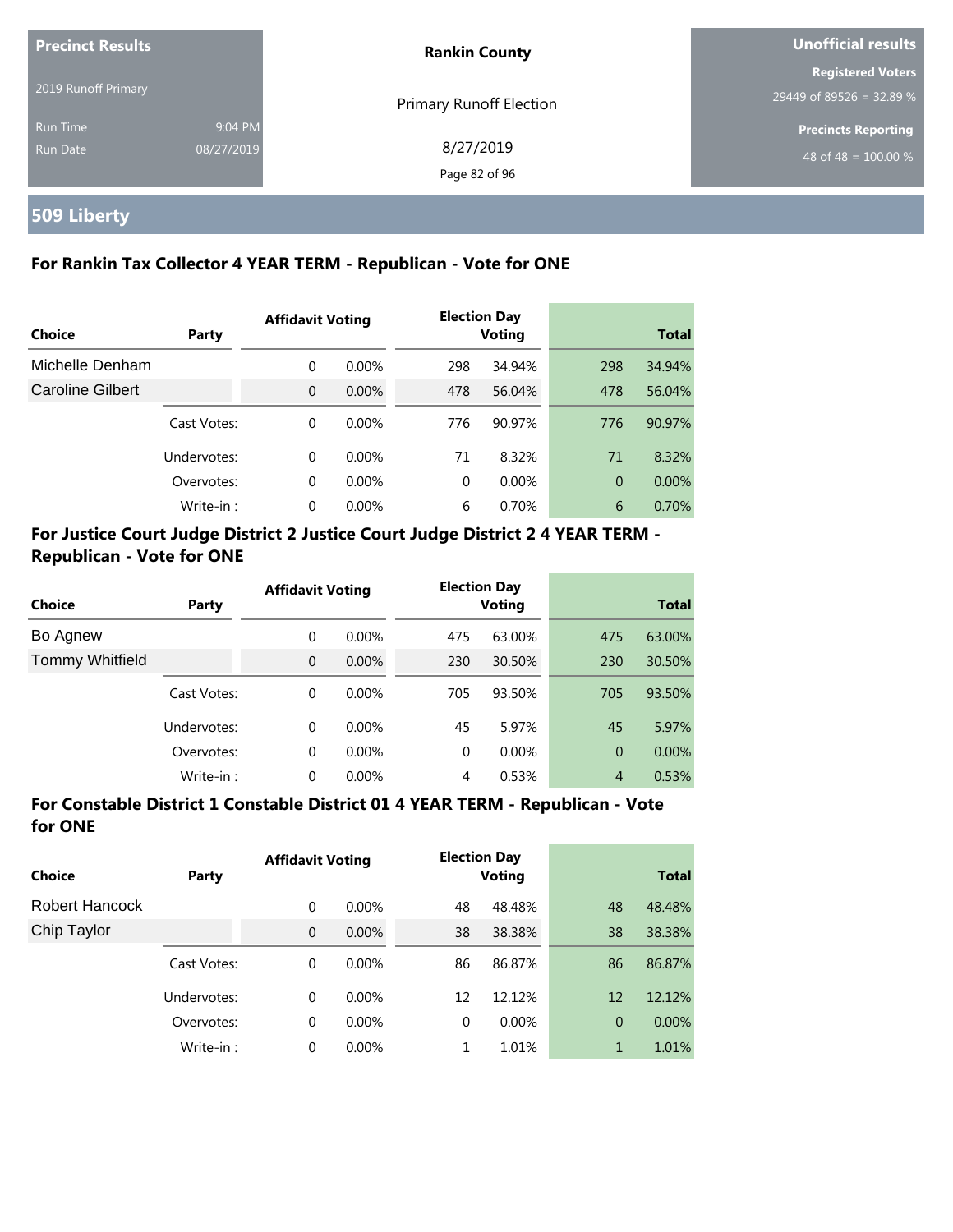| <b>Precinct Results</b> |            | <b>Rankin County</b>           | Unofficial results         |  |
|-------------------------|------------|--------------------------------|----------------------------|--|
|                         |            |                                | <b>Registered Voters</b>   |  |
| 2019 Runoff Primary     |            | <b>Primary Runoff Election</b> | 29449 of 89526 = 32.89 %   |  |
| <b>Run Time</b>         | 9:04 PM    |                                | <b>Precincts Reporting</b> |  |
| Run Date                | 08/27/2019 | 8/27/2019                      | 48 of 48 = $100.00\%$      |  |
|                         |            | Page 83 of 96                  |                            |  |

#### **510 Cunningham Heights**

#### **For Public Service Commissioner Central District 4 YEAR TERM - Democrat - Vote for ONE**

|                       |             | <b>Affidavit Voting</b> |          |          | <b>Election Day</b> |    |              |
|-----------------------|-------------|-------------------------|----------|----------|---------------------|----|--------------|
| Choice                | Party       |                         |          |          | Voting              |    | <b>Total</b> |
| Dorothy 'Dot' Benford |             | $\Omega$                | $0.00\%$ | 6        | 28.57%              | 6  | 28.57%       |
| De'Keither A. Stamps  |             | $\Omega$                | $0.00\%$ | 15       | 71.43%              | 15 | 71.43%       |
|                       | Cast Votes: | $\Omega$                | $0.00\%$ | 21       | 100.00%             | 21 | 100.00%      |
|                       | Undervotes: | $\Omega$                | $0.00\%$ | 0        | $0.00\%$            | 0  | $0.00\%$     |
|                       | Overvotes:  | $\Omega$                | $0.00\%$ | $\Omega$ | $0.00\%$            | 0  | 0.00%        |
|                       | Write-in:   | $\Omega$                | 0.00%    | 0        | $0.00\%$            | 0  | $0.00\%$     |

#### **For State Of Mississippi Governor 4 YEAR TERM - Republican - Vote for ONE**

| <b>Choice</b>      | Party       | <b>Affidavit Voting</b> |          |          | <b>Election Day</b><br><b>Voting</b> |                | <b>Total</b> |
|--------------------|-------------|-------------------------|----------|----------|--------------------------------------|----------------|--------------|
| <b>Tate Reeves</b> |             | 0                       | $0.00\%$ | 144      | 54.55%                               | 144            | 54.55%       |
| Bill Waller Jr.    |             | 0                       | $0.00\%$ | 120      | 45.45%                               | 120            | 45.45%       |
|                    | Cast Votes: | 0                       | $0.00\%$ | 264      | 100.00%                              | 264            | 100.00%      |
|                    | Undervotes: | $\Omega$                | $0.00\%$ | $\Omega$ | $0.00\%$                             | $\Omega$       | $0.00\%$     |
|                    | Overvotes:  | 0                       | $0.00\%$ | $\Omega$ | $0.00\%$                             | $\overline{0}$ | $0.00\%$     |
|                    | Write-in:   | 0                       | $0.00\%$ | 0        | $0.00\%$                             | 0              | 0.00%        |

| <b>Choice</b> | Party       | <b>Affidavit Voting</b> |          |          | <b>Election Day</b><br><b>Voting</b> |                | <b>Total</b> |
|---------------|-------------|-------------------------|----------|----------|--------------------------------------|----------------|--------------|
| Lynn Fitch    |             | 0                       | $0.00\%$ | 109      | 41.29%                               | 109            | 41.29%       |
| Andy Taggart  |             | $\overline{0}$          | $0.00\%$ | 153      | 57.95%                               | 153            | 57.95%       |
|               | Cast Votes: | 0                       | $0.00\%$ | 262      | 99.24%                               | 262            | 99.24%       |
|               | Undervotes: | 0                       | $0.00\%$ | 1        | 0.38%                                | 1              | 0.38%        |
|               | Overvotes:  | 0                       | $0.00\%$ | $\Omega$ | $0.00\%$                             | $\overline{0}$ | $0.00\%$     |
|               | Write-in:   | $\Omega$                | $0.00\%$ |          | 0.38%                                | 1              | 0.38%        |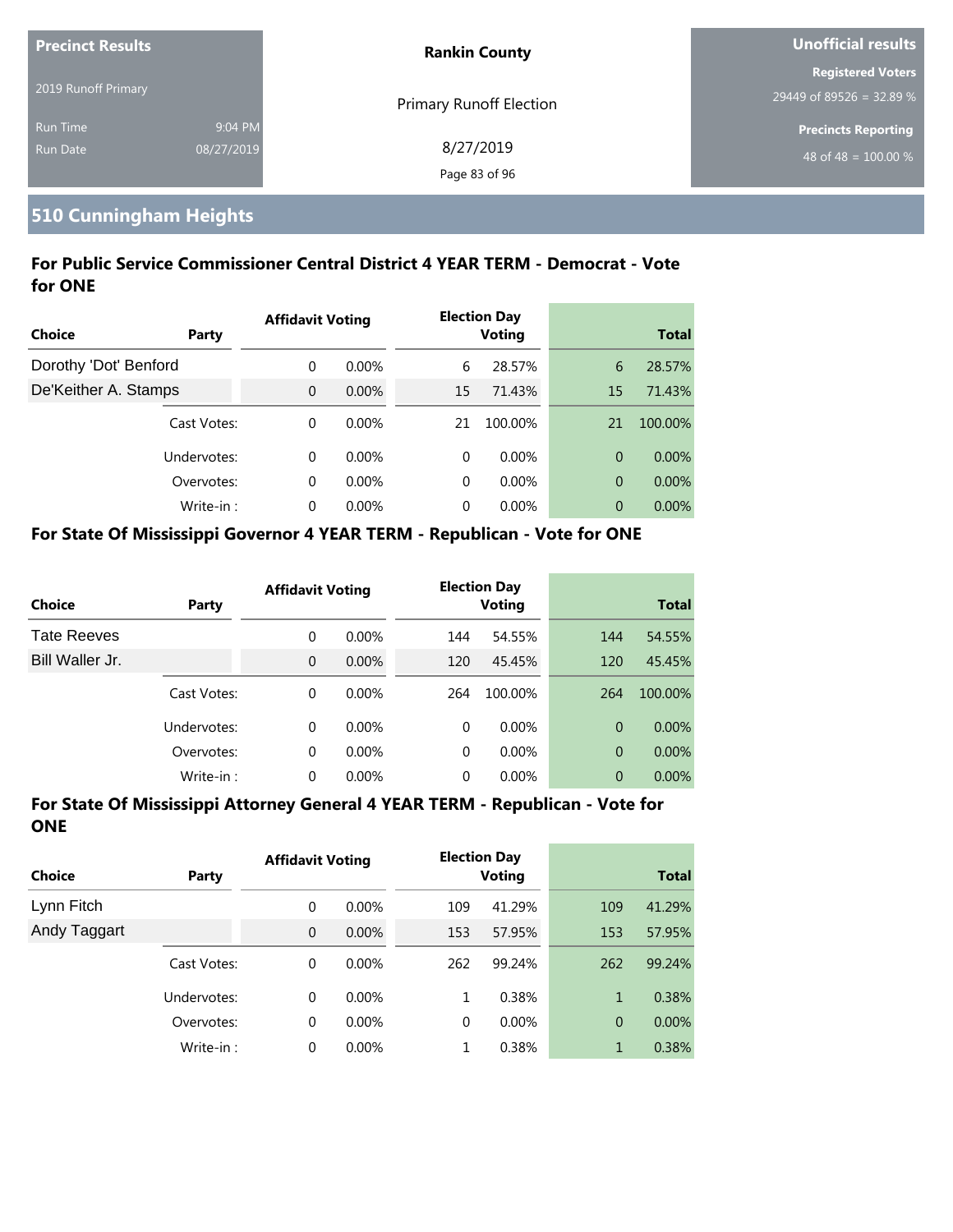| <b>Precinct Results</b><br>2019 Runoff Primary |                       | <b>Rankin County</b>           | Unofficial results                                   |  |
|------------------------------------------------|-----------------------|--------------------------------|------------------------------------------------------|--|
|                                                |                       | <b>Primary Runoff Election</b> | <b>Registered Voters</b><br>29449 of 89526 = 32.89 % |  |
| <b>Run Time</b><br><b>Run Date</b>             | 9:04 PM<br>08/27/2019 | 8/27/2019<br>Page 84 of 96     | <b>Precincts Reporting</b><br>48 of 48 = $100.00\%$  |  |

# **510 Cunningham Heights**

# **For Rankin Tax Collector 4 YEAR TERM - Republican - Vote for ONE**

|                  |             | <b>Affidavit Voting</b> |          |          | <b>Election Day</b> |                |              |
|------------------|-------------|-------------------------|----------|----------|---------------------|----------------|--------------|
| Choice           | Party       |                         |          |          | <b>Voting</b>       |                | <b>Total</b> |
| Michelle Denham  |             | 0                       | $0.00\%$ | 126      | 47.73%              | 126            | 47.73%       |
| Caroline Gilbert |             | $\Omega$                | $0.00\%$ | 129      | 48.86%              | 129            | 48.86%       |
|                  | Cast Votes: | 0                       | $0.00\%$ | 255      | 96.59%              | 255            | 96.59%       |
|                  | Undervotes: | 0                       | $0.00\%$ | 7        | 2.65%               | 7              | 2.65%        |
|                  | Overvotes:  | 0                       | $0.00\%$ | $\Omega$ | $0.00\%$            | $\Omega$       | 0.00%        |
|                  | Write-in:   | 0                       | $0.00\%$ | 2        | 0.76%               | $\overline{2}$ | 0.76%        |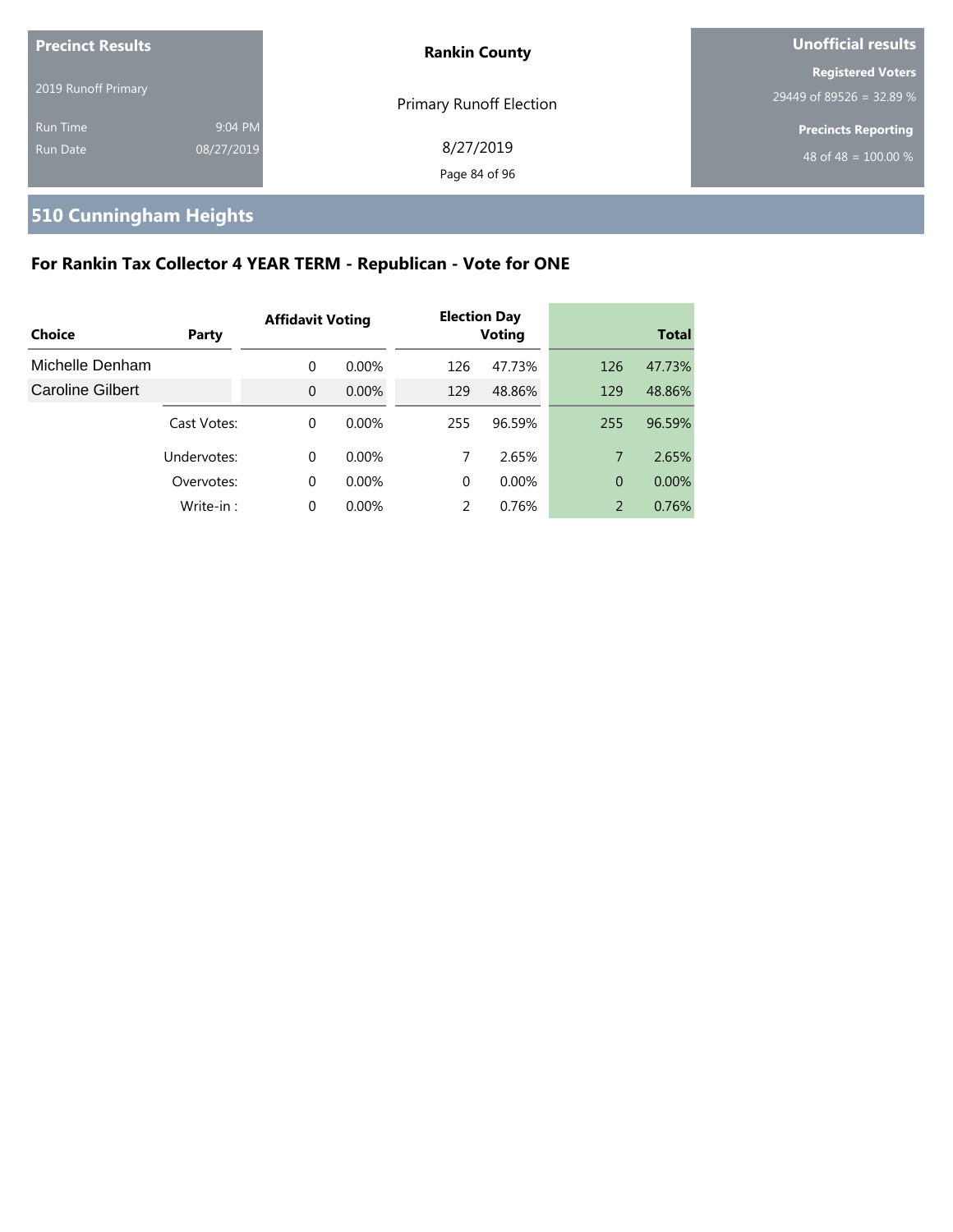| <b>Precinct Results</b> |            | <b>Rankin County</b>           | <b>Unofficial results</b>  |
|-------------------------|------------|--------------------------------|----------------------------|
|                         |            |                                | <b>Registered Voters</b>   |
| 2019 Runoff Primary     |            | <b>Primary Runoff Election</b> | 29449 of 89526 = 32.89 %   |
| <b>Run Time</b>         | 9:04 PM    |                                | <b>Precincts Reporting</b> |
| Run Date                | 08/27/2019 | 8/27/2019                      | 48 of 48 = $100.00\%$      |
|                         |            | Page 85 of 96                  |                            |

#### **512 Crest Park**

#### **For Public Service Commissioner Central District 4 YEAR TERM - Democrat - Vote for ONE**

|                       |             | <b>Affidavit Voting</b> |          |    | <b>Election Day</b> |    |              |
|-----------------------|-------------|-------------------------|----------|----|---------------------|----|--------------|
| Choice                | Party       |                         |          |    | <b>Voting</b>       |    | <b>Total</b> |
| Dorothy 'Dot' Benford |             | $\Omega$                | $0.00\%$ | 8  | 28.57%              | 8  | 28.57%       |
| De'Keither A. Stamps  |             | $\overline{0}$          | $0.00\%$ | 20 | 71.43%              | 20 | 71.43%       |
|                       | Cast Votes: | $\Omega$                | $0.00\%$ | 28 | 100.00%             | 28 | 100.00%      |
|                       | Undervotes: | $\Omega$                | $0.00\%$ | 0  | $0.00\%$            | 0  | $0.00\%$     |
|                       | Overvotes:  | $\Omega$                | $0.00\%$ | 0  | $0.00\%$            | 0  | 0.00%        |
|                       | Write-in:   | $\Omega$                | 0.00%    | 0  | $0.00\%$            | 0  | $0.00\%$     |

#### **For State Of Mississippi Governor 4 YEAR TERM - Republican - Vote for ONE**

| <b>Choice</b>      | Party       | <b>Affidavit Voting</b> |          |          | <b>Election Day</b><br><b>Voting</b> |                | <b>Total</b> |
|--------------------|-------------|-------------------------|----------|----------|--------------------------------------|----------------|--------------|
| <b>Tate Reeves</b> |             | 0                       | $0.00\%$ | 238      | 52.08%                               | 238            | 52.08%       |
| Bill Waller Jr.    |             | 0                       | $0.00\%$ | 218      | 47.70%                               | 218            | 47.70%       |
|                    | Cast Votes: | 0                       | $0.00\%$ | 456      | 99.78%                               | 456            | 99.78%       |
|                    | Undervotes: | 0                       | $0.00\%$ | $\Omega$ | $0.00\%$                             | $\Omega$       | $0.00\%$     |
|                    | Overvotes:  | 0                       | $0.00\%$ | $\Omega$ | $0.00\%$                             | $\overline{0}$ | $0.00\%$     |
|                    | Write-in:   | 0                       | $0.00\%$ |          | 0.22%                                | 1              | 0.22%        |

| Choice       | Party       | <b>Affidavit Voting</b> |          |     | <b>Election Day</b><br>Voting |                | <b>Total</b> |
|--------------|-------------|-------------------------|----------|-----|-------------------------------|----------------|--------------|
| Lynn Fitch   |             | 0                       | $0.00\%$ | 207 | 45.30%                        | 207            | 45.30%       |
| Andy Taggart |             | $\overline{0}$          | $0.00\%$ | 245 | 53.61%                        | 245            | 53.61%       |
|              | Cast Votes: | 0                       | $0.00\%$ | 452 | 98.91%                        | 452            | 98.91%       |
|              | Undervotes: | $\Omega$                | $0.00\%$ | 4   | 0.88%                         | $\overline{4}$ | 0.88%        |
|              | Overvotes:  | 0                       | $0.00\%$ | 0   | $0.00\%$                      | $\overline{0}$ | $0.00\%$     |
|              | Write-in:   | 0                       | $0.00\%$ |     | 0.22%                         | $\mathbf{1}$   | 0.22%        |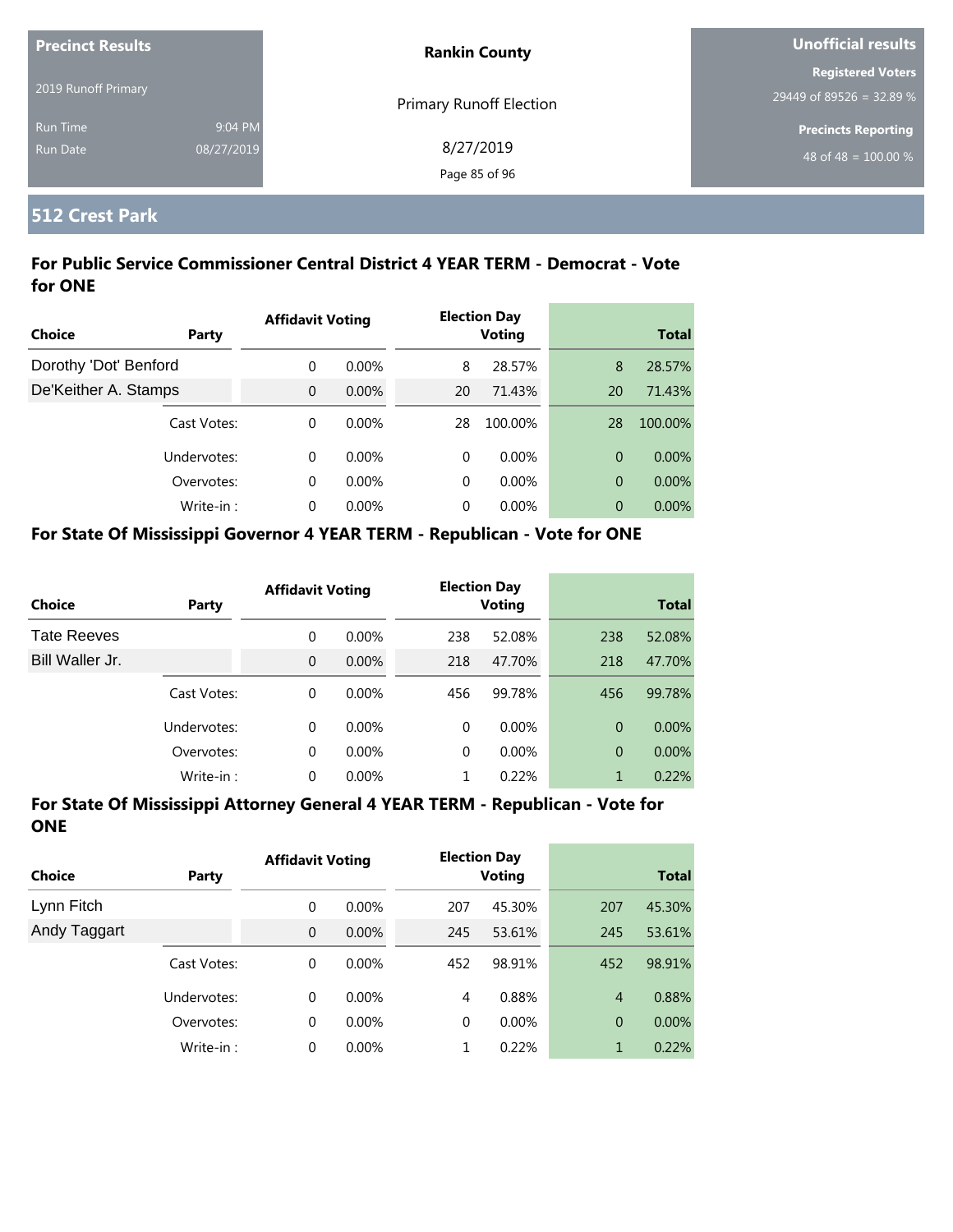| <b>Precinct Results</b>     |                       | <b>Rankin County</b>       | Unofficial results                                   |  |
|-----------------------------|-----------------------|----------------------------|------------------------------------------------------|--|
| 2019 Runoff Primary         |                       | Primary Runoff Election    | <b>Registered Voters</b><br>29449 of 89526 = 32.89 % |  |
| <b>Run Time</b><br>Run Date | 9:04 PM<br>08/27/2019 | 8/27/2019<br>Page 86 of 96 | <b>Precincts Reporting</b><br>48 of 48 = $100.00\%$  |  |

#### **512 Crest Park**

#### **For Rankin Tax Collector 4 YEAR TERM - Republican - Vote for ONE**

|                         |             | <b>Affidavit Voting</b> |          |          | <b>Election Day</b> |                |              |
|-------------------------|-------------|-------------------------|----------|----------|---------------------|----------------|--------------|
| Choice                  | Party       |                         |          |          | <b>Voting</b>       |                | <b>Total</b> |
| Michelle Denham         |             | 0                       | $0.00\%$ | 210      | 45.95%              | 210            | 45.95%       |
| <b>Caroline Gilbert</b> |             | $\Omega$                | $0.00\%$ | 236      | 51.64%              | 236            | 51.64%       |
|                         | Cast Votes: | 0                       | $0.00\%$ | 446      | 97.59%              | 446            | 97.59%       |
|                         | Undervotes: | 0                       | $0.00\%$ | 10       | 2.19%               | 10             | 2.19%        |
|                         | Overvotes:  | $\Omega$                | $0.00\%$ | $\Omega$ | $0.00\%$            | $\overline{0}$ | $0.00\%$     |
|                         | Write-in:   | $\Omega$                | $0.00\%$ |          | 0.22%               | 1              | 0.22%        |

#### **For Justice Court Judge District 2 Justice Court Judge District 2 4 YEAR TERM - Republican - Vote for ONE**

| Choice                 | Party       | <b>Affidavit Voting</b> |          | <b>Election Day</b><br><b>Voting</b> |          | <b>Total</b> |          |
|------------------------|-------------|-------------------------|----------|--------------------------------------|----------|--------------|----------|
| Bo Agnew               |             | 0                       | 0.00%    | 248                                  | 54.27%   | 248          | 54.27%   |
| <b>Tommy Whitfield</b> |             | $\Omega$                | 0.00%    | 195                                  | 42.67%   | 195          | 42.67%   |
|                        | Cast Votes: | 0                       | 0.00%    | 443                                  | 96.94%   | 443          | 96.94%   |
|                        | Undervotes: | 0                       | $0.00\%$ | 14                                   | 3.06%    | 14           | 3.06%    |
|                        | Overvotes:  | 0                       | 0.00%    | $\Omega$                             | $0.00\%$ | 0            | $0.00\%$ |
|                        | Write-in:   | 0                       | 0.00%    | 0                                    | 0.00%    | 0            | $0.00\%$ |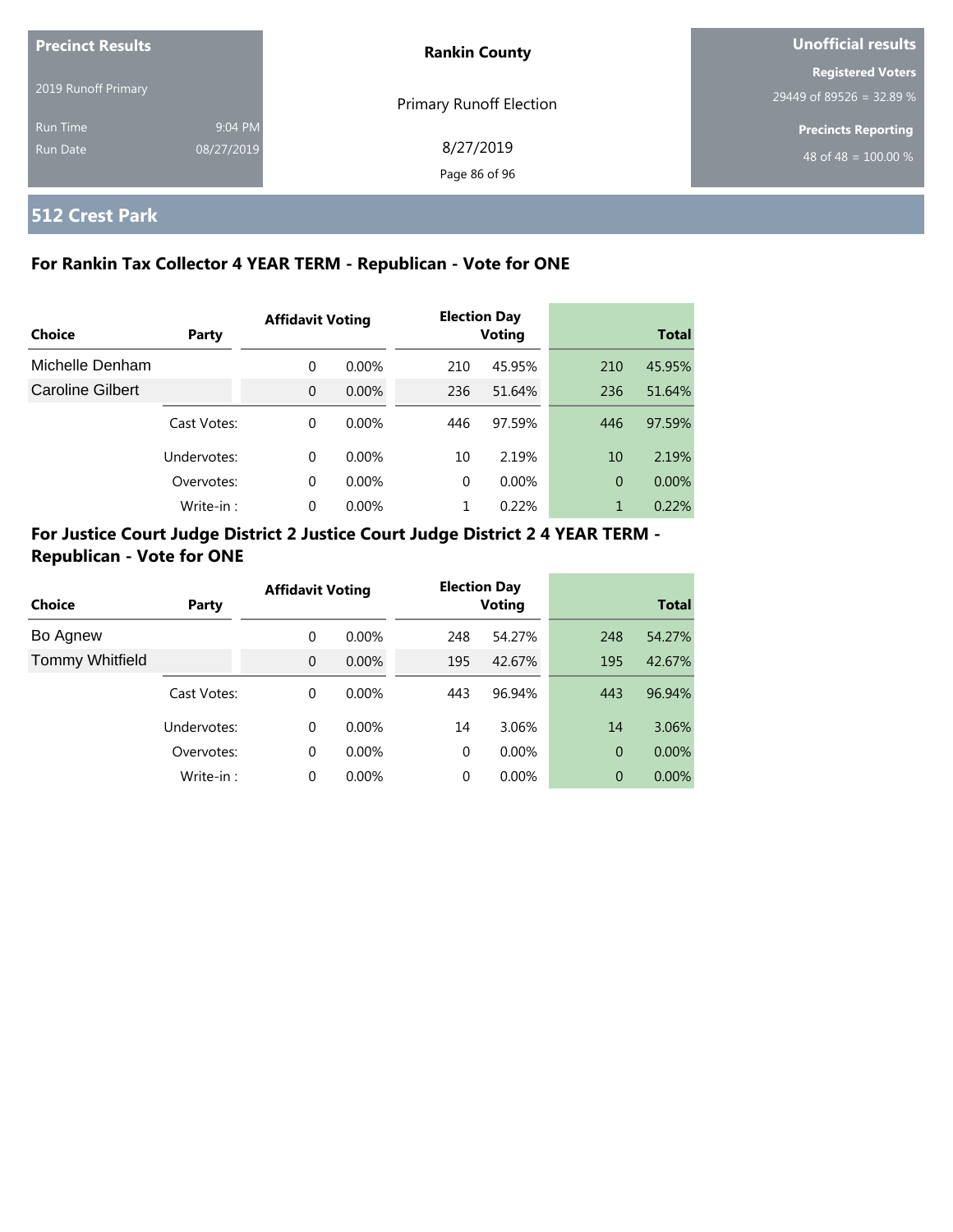| <b>Precinct Results</b> |            | <b>Rankin County</b>           | Unofficial results         |  |
|-------------------------|------------|--------------------------------|----------------------------|--|
| 2019 Runoff Primary     |            |                                | <b>Registered Voters</b>   |  |
|                         |            | <b>Primary Runoff Election</b> | 29449 of 89526 = 32.89 %   |  |
| <b>Run Time</b>         | 9:04 PM    |                                | <b>Precincts Reporting</b> |  |
| Run Date                | 08/27/2019 | 8/27/2019                      | 48 of 48 = $100.00\%$      |  |
|                         |            | Page 87 of 96                  |                            |  |

### **514 North Mclaurin**

#### **For Public Service Commissioner Central District 4 YEAR TERM - Democrat - Vote for ONE**

| Choice                | Party       | <b>Affidavit Voting</b> |          |   | <b>Election Day</b><br><b>Voting</b> |                | <b>Total</b> |
|-----------------------|-------------|-------------------------|----------|---|--------------------------------------|----------------|--------------|
| Dorothy 'Dot' Benford |             | 0                       | $0.00\%$ | 2 | 33.33%                               | 2              | 33.33%       |
| De'Keither A. Stamps  |             | $\Omega$                | $0.00\%$ | 4 | 66.67%                               | $\overline{4}$ | 66.67%       |
|                       | Cast Votes: | $\Omega$                | $0.00\%$ | 6 | 100.00%                              | 6              | 100.00%      |
|                       | Undervotes: | $\Omega$                | $0.00\%$ | 0 | $0.00\%$                             | $\overline{0}$ | $0.00\%$     |
|                       | Overvotes:  | $\Omega$                | $0.00\%$ | 0 | $0.00\%$                             | $\overline{0}$ | $0.00\%$     |
|                       | Write-in:   | $\Omega$                | $0.00\%$ | 0 | $0.00\%$                             | 0              | $0.00\%$     |

#### **For State Of Mississippi Governor 4 YEAR TERM - Republican - Vote for ONE**

| <b>Choice</b>      | Party       | <b>Affidavit Voting</b> |          |          | <b>Election Day</b><br><b>Voting</b> |                | <b>Total</b> |
|--------------------|-------------|-------------------------|----------|----------|--------------------------------------|----------------|--------------|
| <b>Tate Reeves</b> |             | 0                       | $0.00\%$ | 172      | 56.03%                               | 172            | 56.03%       |
| Bill Waller Jr.    |             | 0                       | $0.00\%$ | 132      | 43.00%                               | 132            | 43.00%       |
|                    | Cast Votes: | 0                       | $0.00\%$ | 304      | 99.02%                               | 304            | 99.02%       |
|                    | Undervotes: | 0                       | $0.00\%$ | 1        | 0.33%                                | 1              | 0.33%        |
|                    | Overvotes:  | 0                       | $0.00\%$ | $\Omega$ | $0.00\%$                             | $\overline{0}$ | $0.00\%$     |
|                    | Write-in:   | 0                       | $0.00\%$ | 2        | 0.65%                                | $\overline{2}$ | 0.65%        |

| Choice       | Party       | <b>Affidavit Voting</b> |          |     | <b>Election Day</b><br>Voting |                | <b>Total</b> |  |
|--------------|-------------|-------------------------|----------|-----|-------------------------------|----------------|--------------|--|
| Lynn Fitch   |             | $\mathbf 0$             | $0.00\%$ | 141 | 45.93%                        | 141            | 45.93%       |  |
| Andy Taggart |             | $\overline{0}$          | $0.00\%$ | 163 | 53.09%                        | 163            | 53.09%       |  |
|              | Cast Votes: | $\mathbf 0$             | $0.00\%$ | 304 | 99.02%                        | 304            | 99.02%       |  |
|              | Undervotes: | $\Omega$                | $0.00\%$ | 3   | 0.98%                         | 3              | 0.98%        |  |
|              | Overvotes:  | $\mathbf 0$             | $0.00\%$ | 0   | $0.00\%$                      | $\overline{0}$ | $0.00\%$     |  |
|              | Write-in:   | $\Omega$                | $0.00\%$ | 0   | 0.00%                         | $\overline{0}$ | 0.00%        |  |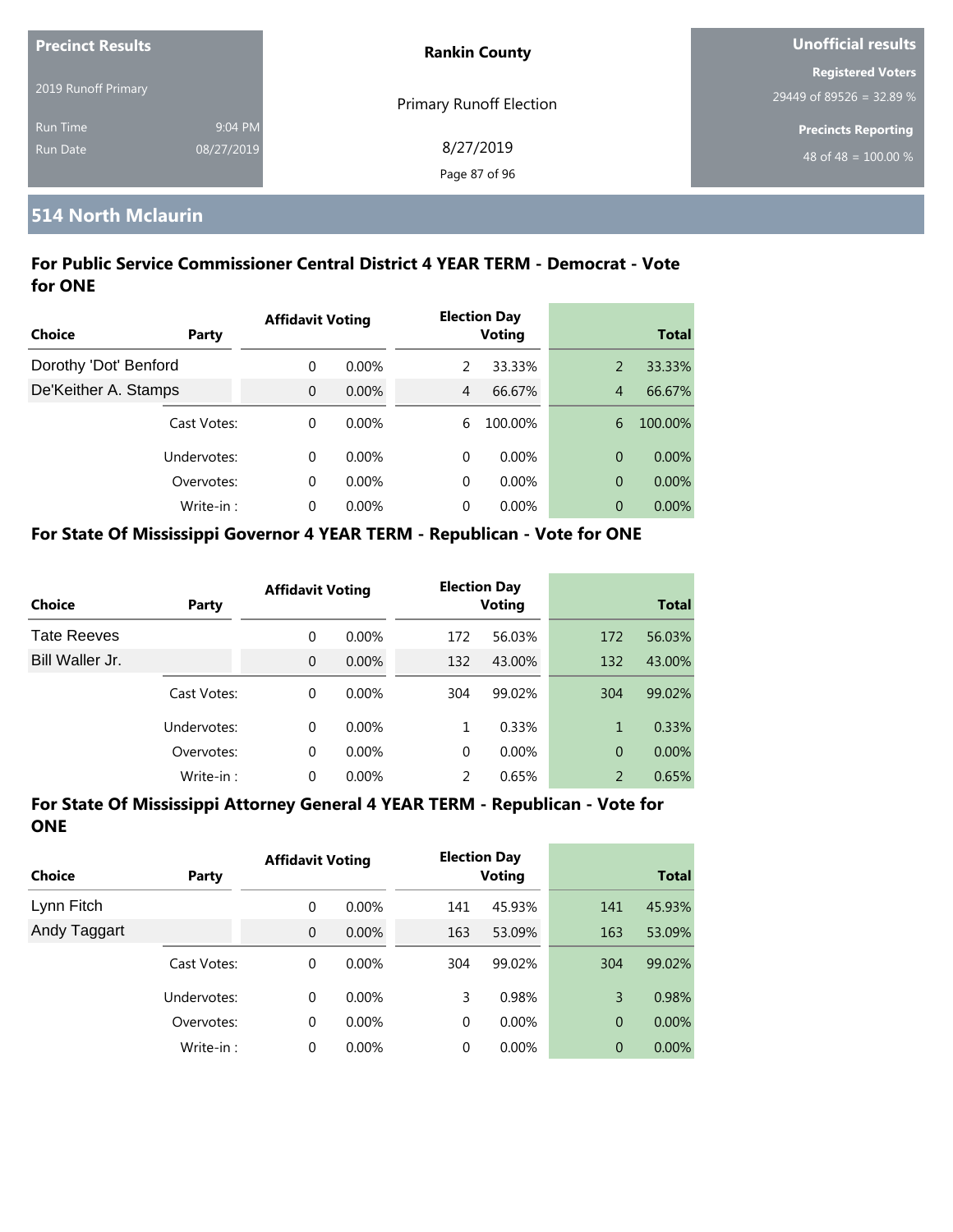| <b>Precinct Results</b> |            | <b>Rankin County</b>       | Unofficial results         |  |
|-------------------------|------------|----------------------------|----------------------------|--|
| 2019 Runoff Primary     |            |                            | <b>Registered Voters</b>   |  |
|                         |            | Primary Runoff Election    | 29449 of 89526 = 32.89 %   |  |
| Run Time                | 9:04 PM    |                            | <b>Precincts Reporting</b> |  |
| <b>Run Date</b>         | 08/27/2019 | 8/27/2019<br>Page 88 of 96 | 48 of 48 = $100.00\%$      |  |

#### **514 North Mclaurin**

#### **For Rankin Tax Collector 4 YEAR TERM - Republican - Vote for ONE**

|                         |             | <b>Affidavit Voting</b> |          |          | <b>Election Day</b><br>Voting |     |              |
|-------------------------|-------------|-------------------------|----------|----------|-------------------------------|-----|--------------|
| Choice                  | Party       |                         |          |          |                               |     | <b>Total</b> |
| Michelle Denham         |             | 0                       | $0.00\%$ | 164      | 53.42%                        | 164 | 53.42%       |
| <b>Caroline Gilbert</b> |             | $\overline{0}$          | $0.00\%$ | 127      | 41.37%                        | 127 | 41.37%       |
|                         | Cast Votes: | 0                       | $0.00\%$ | 291      | 94.79%                        | 291 | 94.79%       |
|                         | Undervotes: | 0                       | $0.00\%$ | 14       | 4.56%                         | 14  | 4.56%        |
|                         | Overvotes:  | 0                       | $0.00\%$ | 2        | 0.65%                         | 2   | 0.65%        |
|                         | Write-in:   | 0                       | $0.00\%$ | $\Omega$ | 0.00%                         | 0   | $0.00\%$     |

#### **For Justice Court Judge District 2 Justice Court Judge District 2 4 YEAR TERM - Republican - Vote for ONE**

| <b>Choice</b>          |              |                | <b>Affidavit Voting</b> |          | <b>Election Day</b><br><b>Voting</b> | <b>Total</b>   |        |
|------------------------|--------------|----------------|-------------------------|----------|--------------------------------------|----------------|--------|
|                        | <b>Party</b> |                |                         |          |                                      |                |        |
| Bo Agnew               |              | 0              | $0.00\%$                | 116      | 49.15%                               | 116            | 49.15% |
| <b>Tommy Whitfield</b> |              | $\overline{0}$ | $0.00\%$                | 105      | 44.49%                               | 105            | 44.49% |
|                        | Cast Votes:  | 0              | $0.00\%$                | 221      | 93.64%                               | 221            | 93.64% |
|                        | Undervotes:  | $\Omega$       | $0.00\%$                | 14       | 5.93%                                | 14             | 5.93%  |
|                        | Overvotes:   | 0              | $0.00\%$                | $\Omega$ | 0.00%                                | $\overline{0}$ | 0.00%  |
|                        | Write-in:    | 0              | 0.00%                   |          | 0.42%                                | 1              | 0.42%  |

#### **For Constable District 1 Constable District 01 4 YEAR TERM - Republican - Vote for ONE**

| Choice         | Party       | <b>Affidavit Voting</b> |          | <b>Election Day</b><br><b>Voting</b> |          | <b>Total</b>   |        |
|----------------|-------------|-------------------------|----------|--------------------------------------|----------|----------------|--------|
| Robert Hancock |             | 0                       | $0.00\%$ | 46                                   | 64.79%   | 46             | 64.79% |
| Chip Taylor    |             | $\overline{0}$          | 0.00%    | 22                                   | 30.99%   | 22             | 30.99% |
|                | Cast Votes: | 0                       | $0.00\%$ | 68                                   | 95.77%   | 68             | 95.77% |
|                | Undervotes: | $\Omega$                | $0.00\%$ | 3                                    | 4.23%    | 3              | 4.23%  |
|                | Overvotes:  | 0                       | 0.00%    | $\Omega$                             | $0.00\%$ | $\overline{0}$ | 0.00%  |
|                | Write-in:   | 0                       | 0.00%    | 0                                    | $0.00\%$ | $\overline{0}$ | 0.00%  |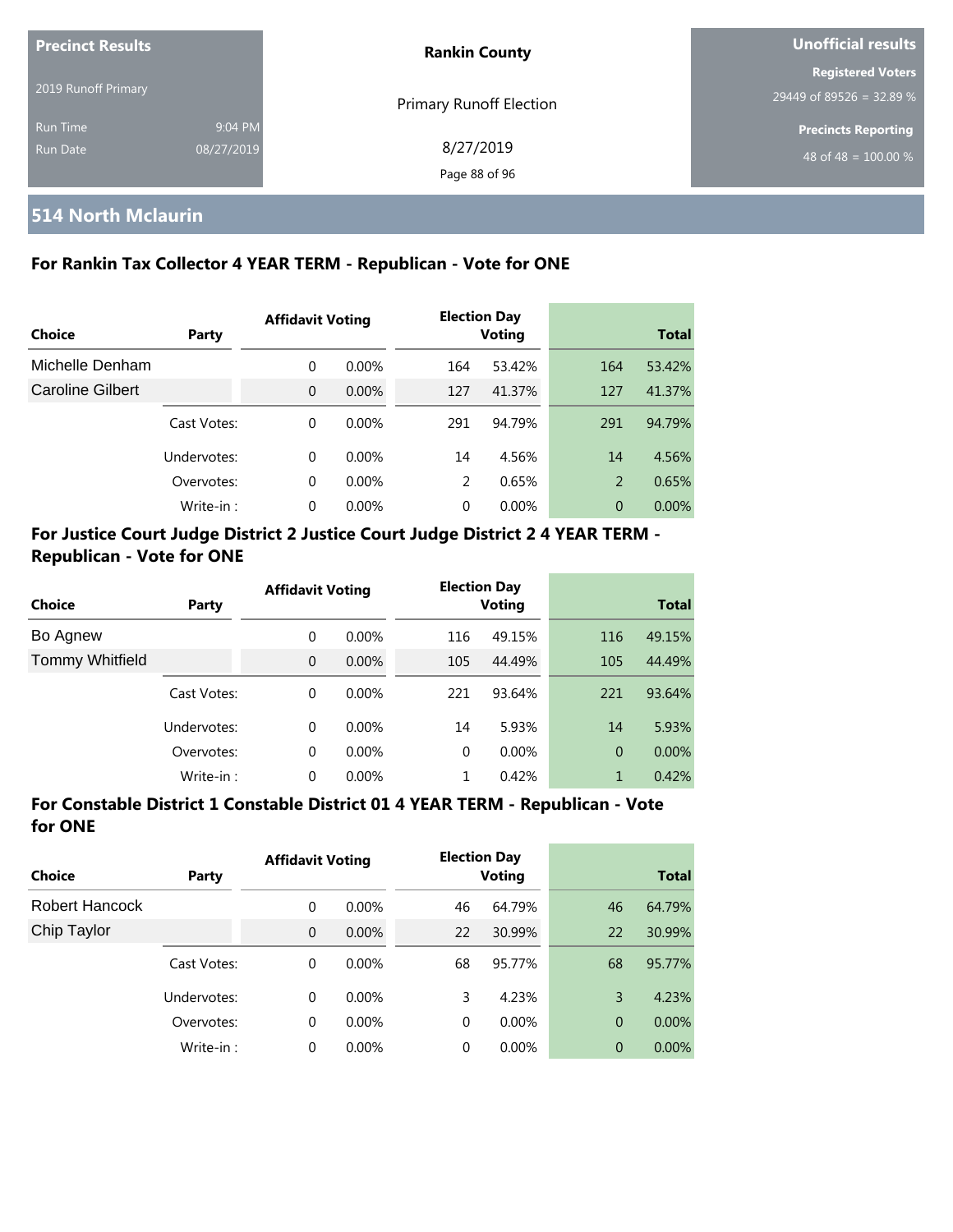| Precinct Results            |                       | <b>Rankin County</b>           | Unofficial results                                   |  |  |
|-----------------------------|-----------------------|--------------------------------|------------------------------------------------------|--|--|
| 2019 Runoff Primary         |                       | <b>Primary Runoff Election</b> | <b>Registered Voters</b><br>29449 of 89526 = 32.89 % |  |  |
| <b>Run Time</b><br>Run Date | 9:04 PM<br>08/27/2019 | 8/27/2019<br>Page 89 of 96     | <b>Precincts Reporting</b><br>48 of 48 = $100.00\%$  |  |  |

### **515 South Mclaurin**

#### **For Public Service Commissioner Central District 4 YEAR TERM - Democrat - Vote for ONE**

| Choice<br>Party       |             | <b>Affidavit Voting</b> |          |    | <b>Election Day</b><br><b>Voting</b> | <b>Total</b>   |          |
|-----------------------|-------------|-------------------------|----------|----|--------------------------------------|----------------|----------|
| Dorothy 'Dot' Benford |             | 0                       | $0.00\%$ | 4  | 30.77%                               | $\overline{4}$ | 30.77%   |
| De'Keither A. Stamps  |             | $\Omega$                | $0.00\%$ | 9  | 69.23%                               | 9              | 69.23%   |
|                       | Cast Votes: | $\Omega$                | $0.00\%$ | 13 | 100.00%                              | 13             | 100.00%  |
|                       | Undervotes: | $\Omega$                | $0.00\%$ | 0  | $0.00\%$                             | $\overline{0}$ | $0.00\%$ |
|                       | Overvotes:  | $\Omega$                | $0.00\%$ | 0  | $0.00\%$                             | $\overline{0}$ | $0.00\%$ |
|                       | Write-in:   | $\Omega$                | $0.00\%$ | 0  | $0.00\%$                             | 0              | $0.00\%$ |

#### **For State Of Mississippi Governor 4 YEAR TERM - Republican - Vote for ONE**

| <b>Choice</b>      | Party       | <b>Affidavit Voting</b> |          |          | <b>Election Day</b><br><b>Voting</b> |                | <b>Total</b> |
|--------------------|-------------|-------------------------|----------|----------|--------------------------------------|----------------|--------------|
| <b>Tate Reeves</b> |             | 0                       | $0.00\%$ | 184      | 54.44%                               | 184            | 54.44%       |
| Bill Waller Jr.    |             | 0                       | $0.00\%$ | 154      | 45.56%                               | 154            | 45.56%       |
|                    | Cast Votes: | 0                       | $0.00\%$ | 338      | 100.00%                              | 338            | 100.00%      |
|                    | Undervotes: | $\Omega$                | $0.00\%$ | $\Omega$ | $0.00\%$                             | $\Omega$       | $0.00\%$     |
|                    | Overvotes:  | 0                       | $0.00\%$ | $\Omega$ | $0.00\%$                             | $\overline{0}$ | $0.00\%$     |
|                    | Write-in:   | 0                       | $0.00\%$ | 0        | $0.00\%$                             | 0              | 0.00%        |

| Choice       | <b>Party</b> | <b>Affidavit Voting</b> |          |     | <b>Election Day</b><br><b>Voting</b> |                | <b>Total</b> |
|--------------|--------------|-------------------------|----------|-----|--------------------------------------|----------------|--------------|
| Lynn Fitch   |              | 0                       | $0.00\%$ | 146 | 43.20%                               | 146            | 43.20%       |
| Andy Taggart |              | $\mathbf{0}$            | $0.00\%$ | 189 | 55.92%                               | 189            | 55.92%       |
|              | Cast Votes:  | 0                       | $0.00\%$ | 335 | 99.11%                               | 335            | 99.11%       |
|              | Undervotes:  | $\Omega$                | $0.00\%$ | 3   | 0.89%                                | 3              | 0.89%        |
|              | Overvotes:   | 0                       | $0.00\%$ | 0   | $0.00\%$                             | $\overline{0}$ | 0.00%        |
|              | Write-in:    | 0                       | $0.00\%$ | 0   | $0.00\%$                             | $\overline{0}$ | 0.00%        |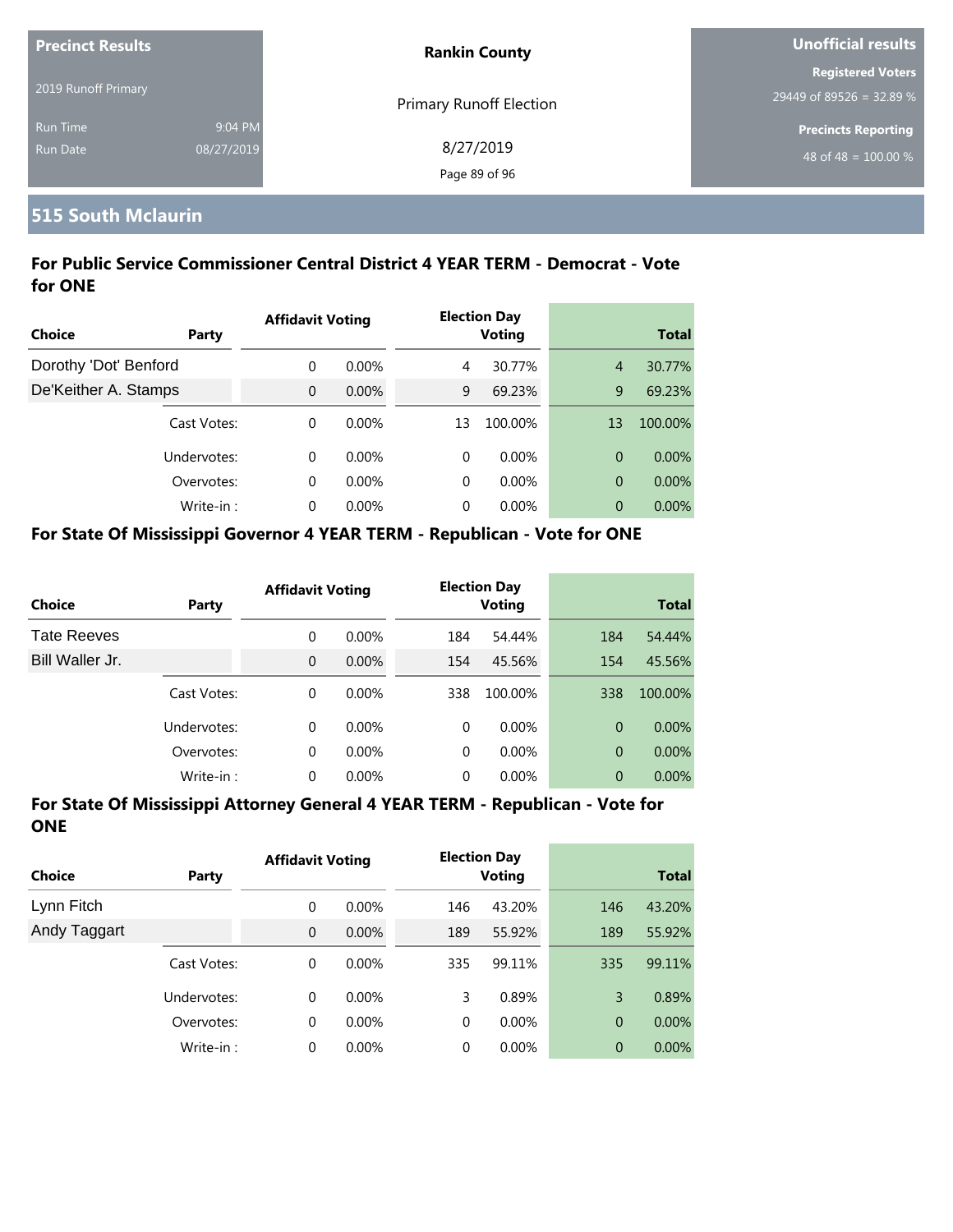| <b>Precinct Results</b> |            | <b>Rankin County</b>    | Unofficial results         |  |
|-------------------------|------------|-------------------------|----------------------------|--|
| 2019 Runoff Primary     |            |                         | <b>Registered Voters</b>   |  |
|                         |            | Primary Runoff Election | 29449 of 89526 = 32.89 %   |  |
| <b>Run Time</b>         | 9:04 PM    |                         | <b>Precincts Reporting</b> |  |
| Run Date                | 08/27/2019 | 8/27/2019               | 48 of 48 = $100.00\%$      |  |
|                         |            | Page 90 of 96           |                            |  |

# **515 South Mclaurin**

# **For Rankin Tax Collector 4 YEAR TERM - Republican - Vote for ONE**

| Choice                  | Party       | <b>Affidavit Voting</b> |          |          | <b>Election Day</b><br><b>Voting</b> |                | <b>Total</b> |
|-------------------------|-------------|-------------------------|----------|----------|--------------------------------------|----------------|--------------|
|                         |             |                         |          |          |                                      |                |              |
| Michelle Denham         |             | 0                       | $0.00\%$ | 158      | 46.75%                               | 158            | 46.75%       |
| <b>Caroline Gilbert</b> |             | $\Omega$                | $0.00\%$ | 171      | 50.59%                               | 171            | 50.59%       |
|                         | Cast Votes: | $\Omega$                | $0.00\%$ | 329      | 97.34%                               | 329            | 97.34%       |
|                         | Undervotes: | $\Omega$                | $0.00\%$ | 9        | 2.66%                                | 9              | 2.66%        |
|                         | Overvotes:  | $\Omega$                | $0.00\%$ | $\Omega$ | $0.00\%$                             | $\Omega$       | $0.00\%$     |
|                         | Write-in:   | $\Omega$                | $0.00\%$ | 0        | 0.00%                                | $\overline{0}$ | $0.00\%$     |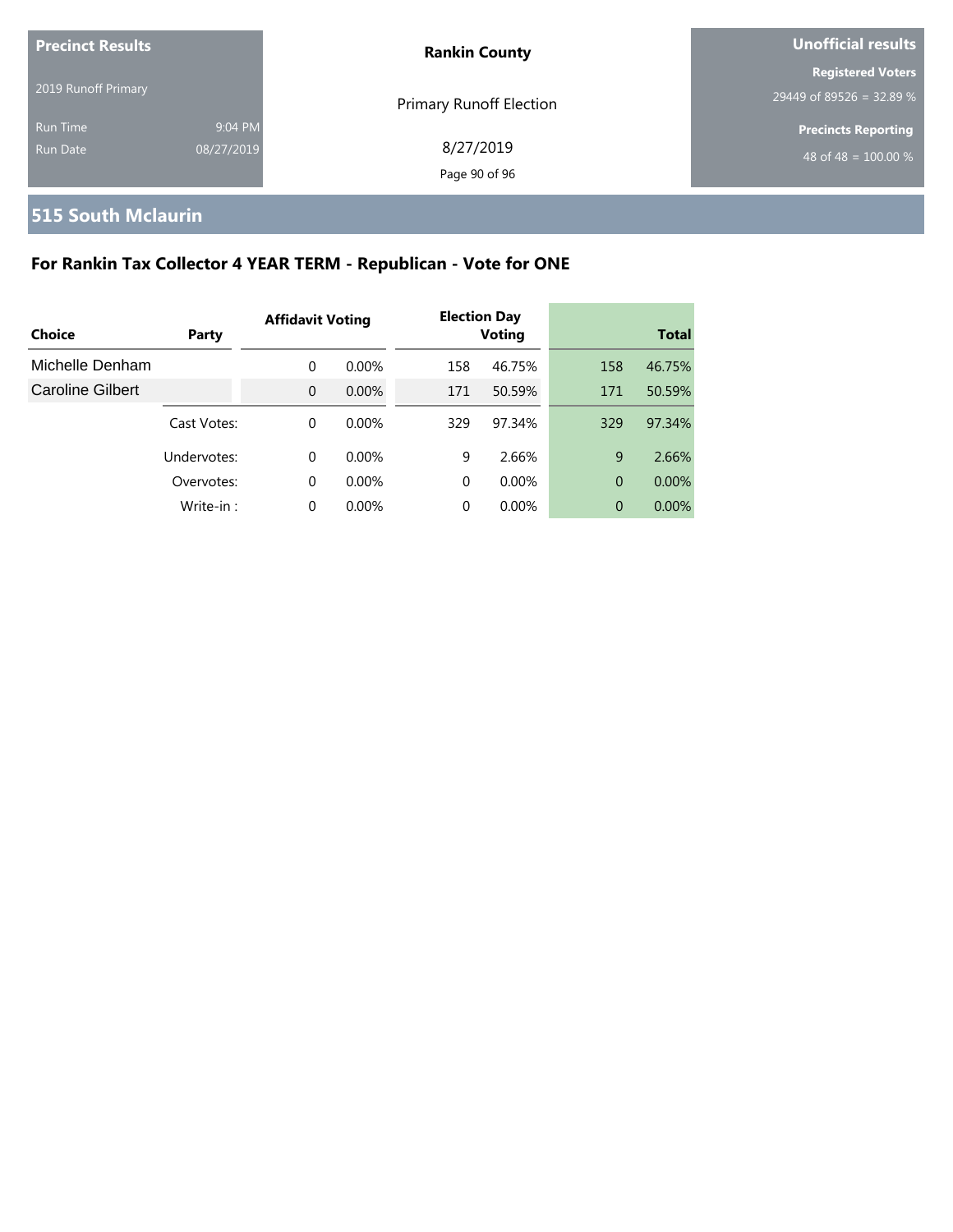| <b>Precinct Results</b> |            | <b>Rankin County</b>           | Unofficial results                                  |  |
|-------------------------|------------|--------------------------------|-----------------------------------------------------|--|
| 2019 Runoff Primary     |            |                                | <b>Registered Voters</b>                            |  |
| <b>Run Time</b>         | 9:04 PM    | <b>Primary Runoff Election</b> | 29449 of 89526 = 32.89 %                            |  |
| Run Date                | 08/27/2019 | 8/27/2019                      | <b>Precincts Reporting</b><br>48 of 48 = $100.00\%$ |  |
|                         |            | Page 91 of 96                  |                                                     |  |

# **516 Springhill**

#### **For Public Service Commissioner Central District 4 YEAR TERM - Democrat - Vote for ONE**

|                       |             | <b>Affidavit Voting</b> |          |    | <b>Election Day</b> |                |              |
|-----------------------|-------------|-------------------------|----------|----|---------------------|----------------|--------------|
| Choice                | Party       |                         |          |    | <b>Voting</b>       |                | <b>Total</b> |
| Dorothy 'Dot' Benford |             | $\Omega$                | $0.00\%$ | 4  | 28.57%              | $\overline{4}$ | 28.57%       |
| De'Keither A. Stamps  |             | $\Omega$                | $0.00\%$ | 10 | 71.43%              | 10             | 71.43%       |
|                       | Cast Votes: | $\Omega$                | $0.00\%$ | 14 | 100.00%             | 14             | 100.00%      |
|                       | Undervotes: | $\Omega$                | $0.00\%$ | 0  | $0.00\%$            | 0              | $0.00\%$     |
|                       | Overvotes:  | $\Omega$                | $0.00\%$ | 0  | $0.00\%$            | 0              | 0.00%        |
|                       | Write-in:   | $\Omega$                | $0.00\%$ | 0  | $0.00\%$            | 0              | $0.00\%$     |

#### **For State Of Mississippi Governor 4 YEAR TERM - Republican - Vote for ONE**

| Choice             | Party       | <b>Affidavit Voting</b> |          |          | <b>Election Day</b><br><b>Voting</b> |                | <b>Total</b> |
|--------------------|-------------|-------------------------|----------|----------|--------------------------------------|----------------|--------------|
| <b>Tate Reeves</b> |             | 0                       | $0.00\%$ | 276      | 45.39%                               | 276            | 45.39%       |
| Bill Waller Jr.    |             | $\overline{0}$          | $0.00\%$ | 332      | 54.61%                               | 332            | 54.61%       |
|                    | Cast Votes: | 0                       | $0.00\%$ | 608      | 100.00%                              | 608            | 100.00%      |
|                    | Undervotes: | 0                       | $0.00\%$ | $\Omega$ | $0.00\%$                             | $\Omega$       | $0.00\%$     |
|                    | Overvotes:  | 0                       | 0.00%    | $\Omega$ | $0.00\%$                             | $\overline{0}$ | $0.00\%$     |
|                    | Write-in:   | 0                       | 0.00%    | 0        | 0.00%                                | $\overline{0}$ | 0.00%        |

| Choice       | <b>Party</b> | <b>Affidavit Voting</b> |          |     | <b>Election Day</b><br><b>Voting</b> |                | <b>Total</b> |
|--------------|--------------|-------------------------|----------|-----|--------------------------------------|----------------|--------------|
| Lynn Fitch   |              | 0                       | $0.00\%$ | 243 | 39.97%                               | 243            | 39.97%       |
| Andy Taggart |              | $\mathbf{0}$            | $0.00\%$ | 360 | 59.21%                               | 360            | 59.21%       |
|              | Cast Votes:  | 0                       | $0.00\%$ | 603 | 99.18%                               | 603            | 99.18%       |
|              | Undervotes:  | $\Omega$                | $0.00\%$ | 5   | 0.82%                                | 5              | 0.82%        |
|              | Overvotes:   | 0                       | $0.00\%$ | 0   | $0.00\%$                             | $\overline{0}$ | 0.00%        |
|              | Write-in:    | 0                       | $0.00\%$ | 0   | $0.00\%$                             | $\overline{0}$ | 0.00%        |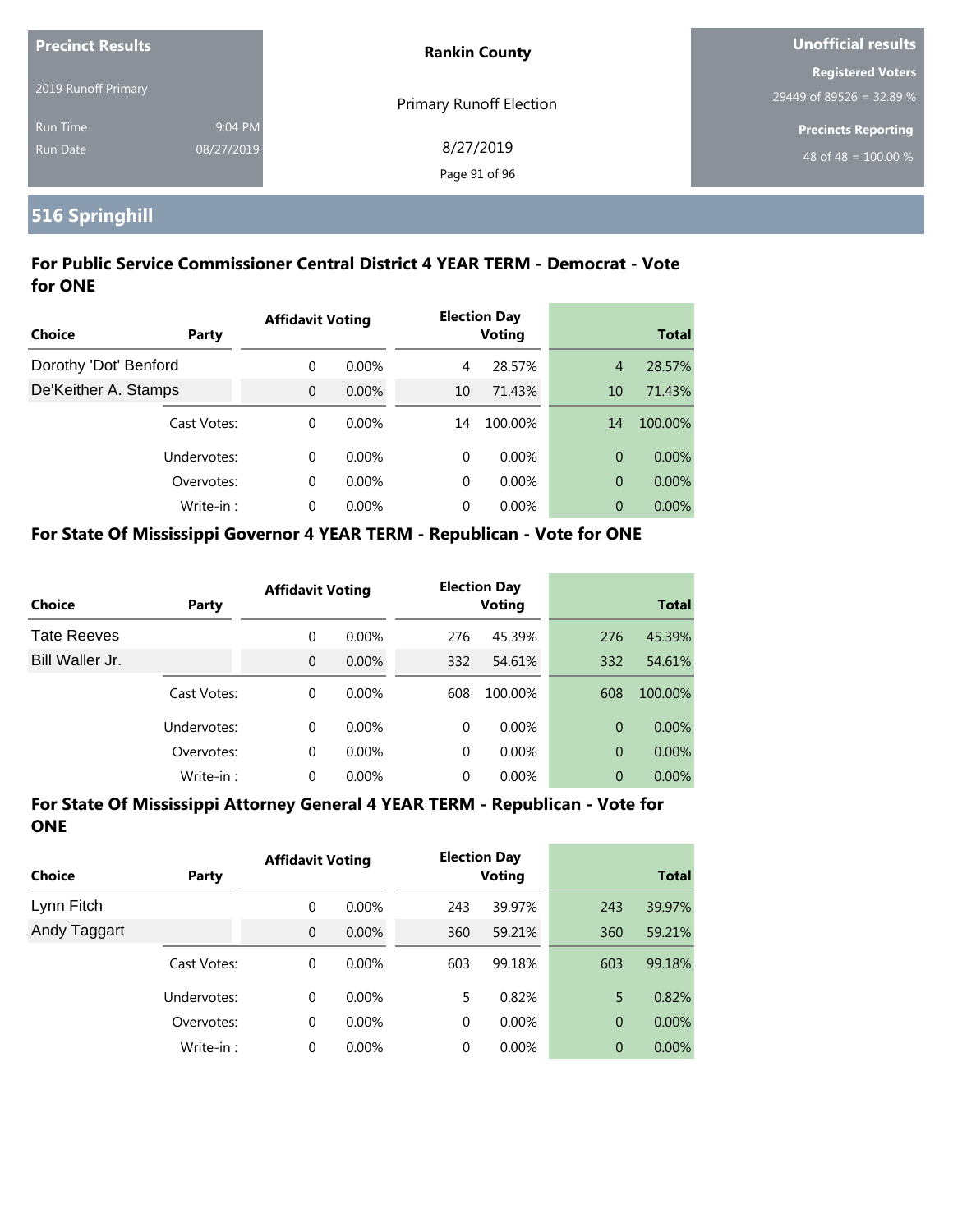| <b>Precinct Results</b>     |                       | <b>Rankin County</b>           | <b>Unofficial results</b>                            |  |
|-----------------------------|-----------------------|--------------------------------|------------------------------------------------------|--|
| 2019 Runoff Primary         |                       | <b>Primary Runoff Election</b> | <b>Registered Voters</b><br>29449 of 89526 = 32.89 % |  |
| <b>Run Time</b><br>Run Date | 9:04 PM<br>08/27/2019 | 8/27/2019<br>Page 92 of 96     | <b>Precincts Reporting</b><br>48 of 48 = $100.00\%$  |  |

# **516 Springhill**

# **For Rankin Tax Collector 4 YEAR TERM - Republican - Vote for ONE**

| Choice                  | Party       | <b>Affidavit Voting</b> |          |     | <b>Election Day</b><br><b>Voting</b> |                | Total    |
|-------------------------|-------------|-------------------------|----------|-----|--------------------------------------|----------------|----------|
| Michelle Denham         |             | 0                       | $0.00\%$ | 242 | 39.80%                               | 242            | 39.80%   |
| <b>Caroline Gilbert</b> |             | $\Omega$                | $0.00\%$ | 343 | 56.41%                               | 343            | 56.41%   |
|                         | Cast Votes: | 0                       | $0.00\%$ | 585 | 96.22%                               | 585            | 96.22%   |
|                         | Undervotes: | 0                       | $0.00\%$ | 23  | 3.78%                                | 23             | 3.78%    |
|                         | Overvotes:  | 0                       | $0.00\%$ | 0   | $0.00\%$                             | $\overline{0}$ | $0.00\%$ |
|                         | Write-in:   | 0                       | $0.00\%$ | 0   | 0.00%                                | $\overline{0}$ | $0.00\%$ |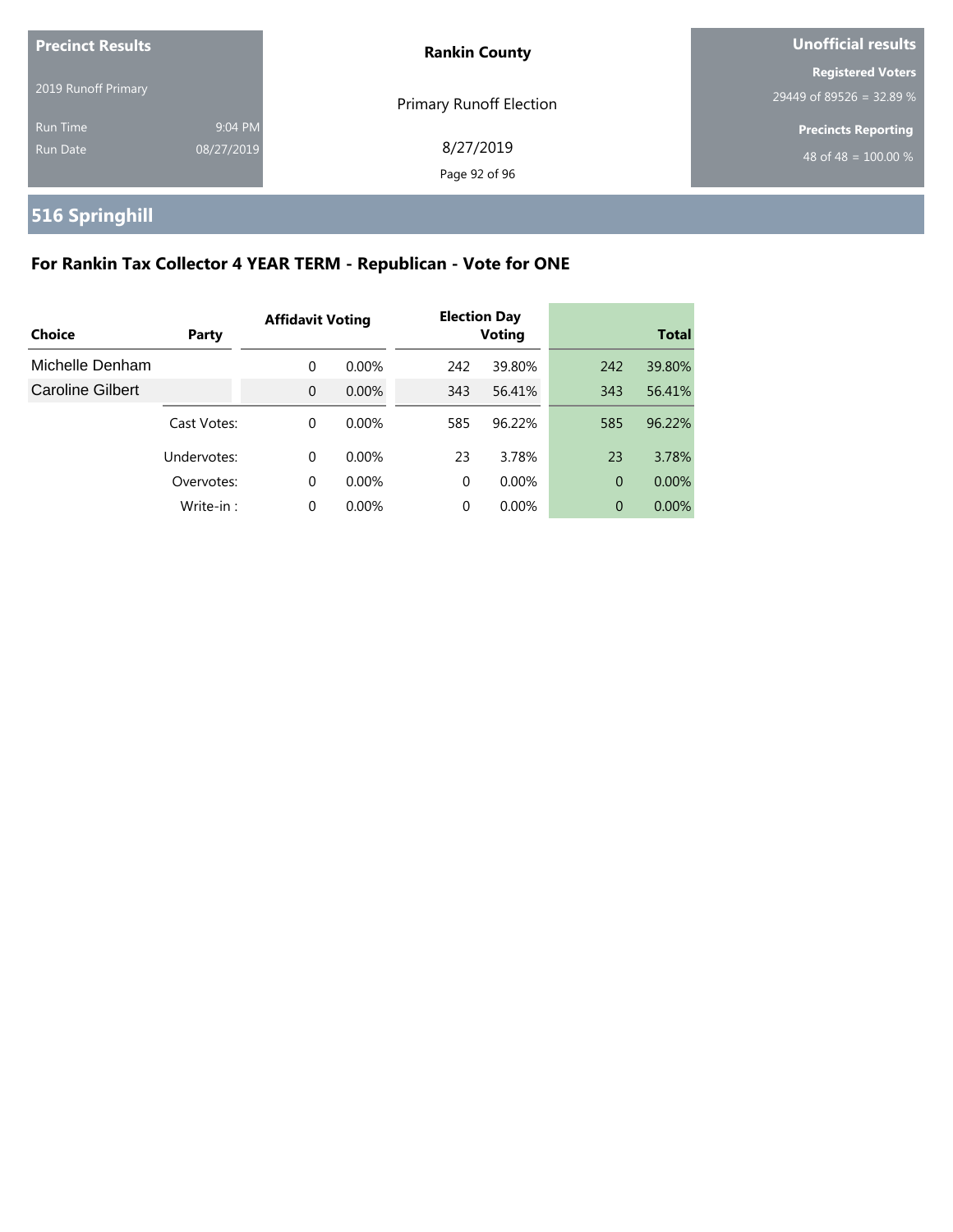| <b>Precinct Results</b> |            | <b>Rankin County</b>           | Unofficial results         |  |
|-------------------------|------------|--------------------------------|----------------------------|--|
|                         |            |                                | <b>Registered Voters</b>   |  |
| 2019 Runoff Primary     |            | <b>Primary Runoff Election</b> | 29449 of 89526 = 32.89 %   |  |
| <b>Run Time</b>         | 9:04 PM    |                                | <b>Precincts Reporting</b> |  |
| Run Date                | 08/27/2019 | 8/27/2019                      | 48 of 48 = $100.00\%$      |  |
|                         |            | Page 93 of 96                  |                            |  |

#### **520 South Pearson**

#### **For Public Service Commissioner Central District 4 YEAR TERM - Democrat - Vote for ONE**

|                       |             | <b>Affidavit Voting</b> |          |     | <b>Election Day</b> |     |              |
|-----------------------|-------------|-------------------------|----------|-----|---------------------|-----|--------------|
| Choice                | Party       |                         |          |     | <b>Voting</b>       |     | <b>Total</b> |
| Dorothy 'Dot' Benford |             | $\Omega$                | $0.00\%$ | 33  | 25.58%              | 33  | 25.58%       |
| De'Keither A. Stamps  |             | $\Omega$                | 0.00%    | 96  | 74.42%              | 96  | 74.42%       |
|                       | Cast Votes: | $\Omega$                | $0.00\%$ | 129 | 100.00%             | 129 | 100.00%      |
|                       | Undervotes: | $\Omega$                | $0.00\%$ | 0   | $0.00\%$            | 0   | $0.00\%$     |
|                       | Overvotes:  | $\Omega$                | $0.00\%$ | 0   | $0.00\%$            | 0   | 0.00%        |
|                       | Write-in:   | $\Omega$                | $0.00\%$ | 0   | $0.00\%$            | 0   | $0.00\%$     |

#### **For State Of Mississippi Governor 4 YEAR TERM - Republican - Vote for ONE**

| <b>Choice</b>      | Party       | <b>Affidavit Voting</b> |          |          | <b>Election Day</b><br><b>Voting</b> |                | <b>Total</b> |
|--------------------|-------------|-------------------------|----------|----------|--------------------------------------|----------------|--------------|
| <b>Tate Reeves</b> |             | 0                       | $0.00\%$ | 58       | 68.24%                               | 58             | 68.24%       |
| Bill Waller Jr.    |             | 0                       | $0.00\%$ | 27       | 31.76%                               | 27             | 31.76%       |
|                    | Cast Votes: | 0                       | $0.00\%$ | 85       | 100.00%                              | 85             | 100.00%      |
|                    | Undervotes: | 0                       | $0.00\%$ | $\Omega$ | $0.00\%$                             | $\Omega$       | $0.00\%$     |
|                    | Overvotes:  | 0                       | $0.00\%$ | $\Omega$ | $0.00\%$                             | $\overline{0}$ | $0.00\%$     |
|                    | Write-in:   | 0                       | $0.00\%$ | 0        | $0.00\%$                             | 0              | 0.00%        |

| Choice       | Party       | <b>Affidavit Voting</b> |          | <b>Election Day</b><br>Voting |          | <b>Total</b>   |          |
|--------------|-------------|-------------------------|----------|-------------------------------|----------|----------------|----------|
| Lynn Fitch   |             | 0                       | $0.00\%$ | 42                            | 49.41%   | 42             | 49.41%   |
| Andy Taggart |             | 0                       | 0.00%    | 43                            | 50.59%   | 43             | 50.59%   |
|              | Cast Votes: | 0                       | $0.00\%$ | 85                            | 100.00%  | 85             | 100.00%  |
|              | Undervotes: | $\Omega$                | $0.00\%$ | $\Omega$                      | $0.00\%$ | $\overline{0}$ | $0.00\%$ |
|              | Overvotes:  | 0                       | $0.00\%$ | 0                             | $0.00\%$ | $\overline{0}$ | $0.00\%$ |
|              | Write-in:   | 0                       | 0.00%    | 0                             | $0.00\%$ | $\overline{0}$ | 0.00%    |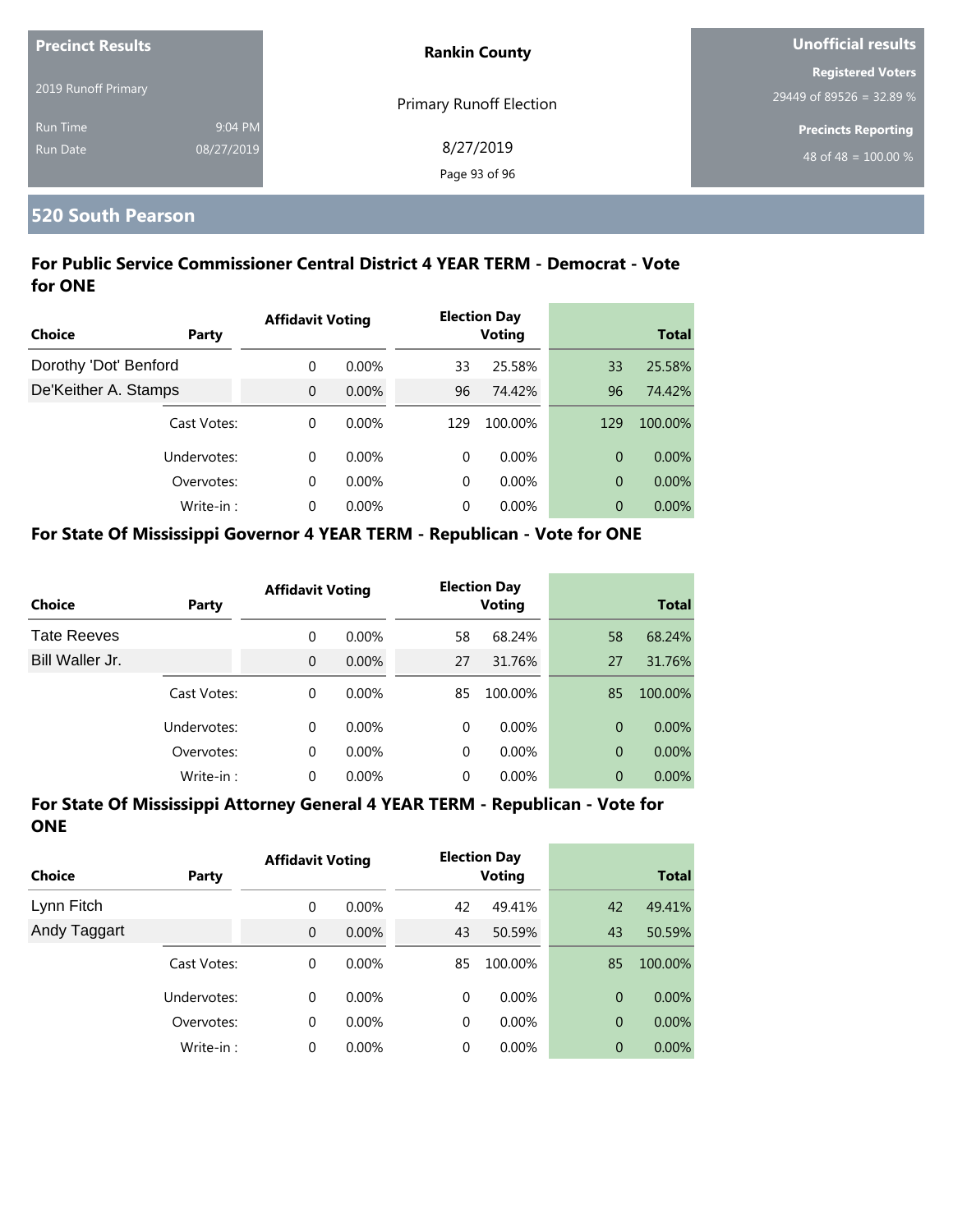| <b>Precinct Results</b> |            | <b>Rankin County</b>           | Unofficial results         |  |
|-------------------------|------------|--------------------------------|----------------------------|--|
| 2019 Runoff Primary     |            |                                | <b>Registered Voters</b>   |  |
|                         |            | <b>Primary Runoff Election</b> | 29449 of 89526 = 32.89 %   |  |
| <b>Run Time</b>         | 9:04 PM    |                                | <b>Precincts Reporting</b> |  |
| Run Date                | 08/27/2019 | 8/27/2019<br>Page 94 of 96     | 48 of 48 = $100.00\%$      |  |

# **520 South Pearson**

#### **For Rankin Tax Collector 4 YEAR TERM - Republican - Vote for ONE**

|                  |             | <b>Affidavit Voting</b> |          |    | <b>Election Day</b> |    |              |
|------------------|-------------|-------------------------|----------|----|---------------------|----|--------------|
| Choice           | Party       |                         |          |    | <b>Voting</b>       |    | <b>Total</b> |
| Michelle Denham  |             | $\Omega$                | $0.00\%$ | 38 | 44.71%              | 38 | 44.71%       |
| Caroline Gilbert |             | $\Omega$                | $0.00\%$ | 45 | 52.94%              | 45 | 52.94%       |
|                  | Cast Votes: | $\Omega$                | $0.00\%$ | 83 | 97.65%              | 83 | 97.65%       |
|                  | Undervotes: | $\Omega$                | $0.00\%$ | 2  | 2.35%               | 2  | 2.35%        |
|                  | Overvotes:  | $\Omega$                | $0.00\%$ | 0  | $0.00\%$            | 0  | $0.00\%$     |
|                  | Write-in:   | $\Omega$                | 0.00%    | 0  | 0.00%               | 0  | $0.00\%$     |

#### **For Constable District 1 Constable District 01 4 YEAR TERM - Republican - Vote for ONE**

| Choice         | Party       | <b>Affidavit Voting</b> |          |          | <b>Election Day</b><br><b>Voting</b> |                | <b>Total</b> |
|----------------|-------------|-------------------------|----------|----------|--------------------------------------|----------------|--------------|
| Robert Hancock |             | 0                       | $0.00\%$ | 40       | 47.62%                               | 40             | 47.62%       |
| Chip Taylor    |             | $\Omega$                | $0.00\%$ | 40       | 47.62%                               | 40             | 47.62%       |
|                | Cast Votes: | 0                       | $0.00\%$ | 80       | 95.24%                               | 80             | 95.24%       |
|                | Undervotes: | $\Omega$                | $0.00\%$ | 4        | 4.76%                                | $\overline{4}$ | 4.76%        |
|                | Overvotes:  | 0                       | $0.00\%$ | $\Omega$ | $0.00\%$                             | 0              | 0.00%        |
|                | Write-in:   | $\Omega$                | 0.00%    | 0        | 0.00%                                | 0              | $0.00\%$     |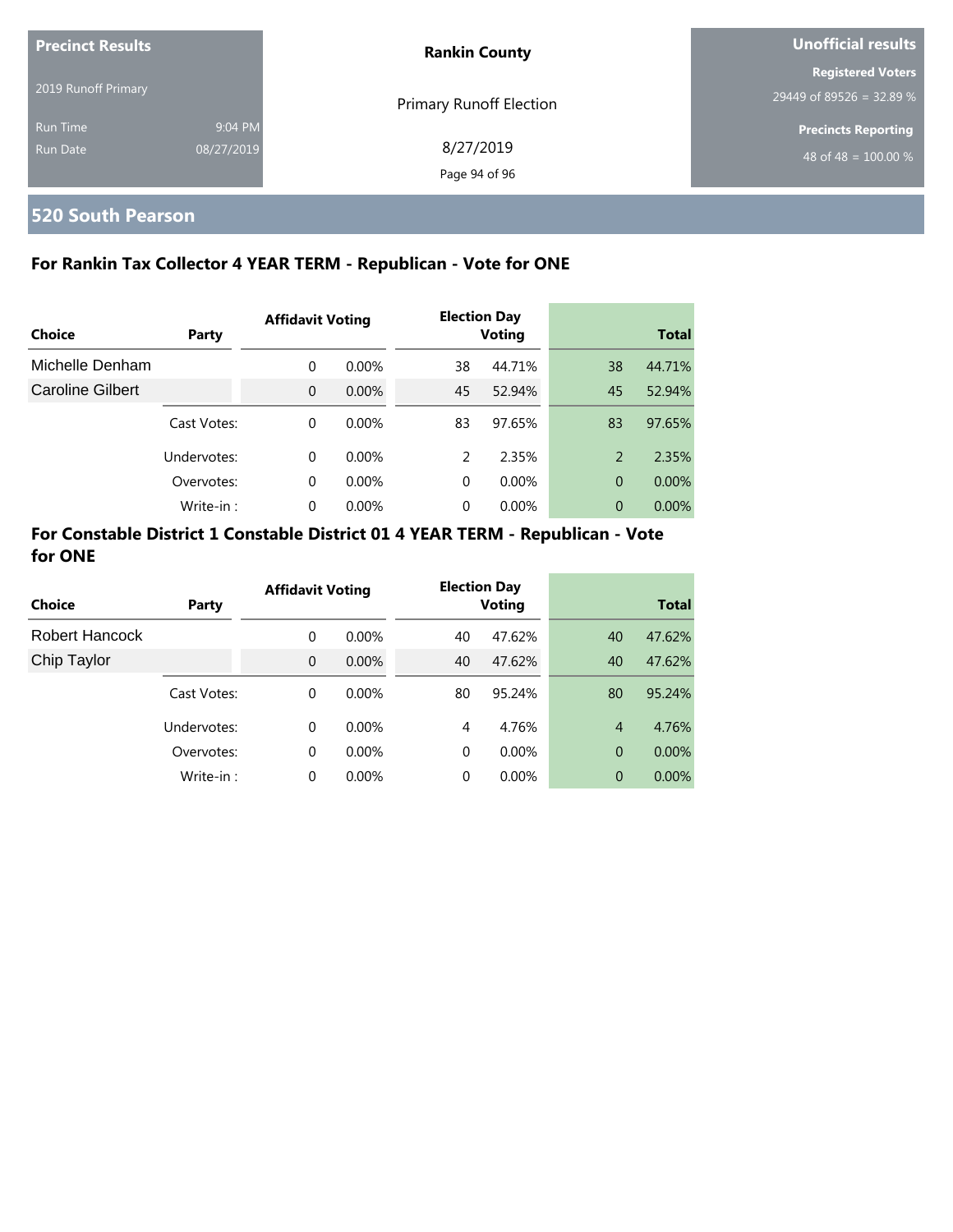| <b>Precinct Results</b> |            | <b>Rankin County</b>           | <b>Unofficial results</b>  |  |
|-------------------------|------------|--------------------------------|----------------------------|--|
| 2019 Runoff Primary     |            |                                | <b>Registered Voters</b>   |  |
|                         |            | <b>Primary Runoff Election</b> | 29449 of 89526 = 32.89 %   |  |
| <b>Run Time</b>         | 9:04 PM    |                                | <b>Precincts Reporting</b> |  |
| Run Date                | 08/27/2019 | 8/27/2019                      | 48 of 48 = $100.00\%$      |  |
|                         |            | Page 95 of 96                  |                            |  |

# **523 City Hall**

#### **For Public Service Commissioner Central District 4 YEAR TERM - Democrat - Vote for ONE**

|                       |             | <b>Affidavit Voting</b> |          |          | <b>Election Day</b> |                |              |
|-----------------------|-------------|-------------------------|----------|----------|---------------------|----------------|--------------|
| Choice                | Party       |                         |          |          | <b>Voting</b>       |                | <b>Total</b> |
| Dorothy 'Dot' Benford |             | $\Omega$                | $0.00\%$ | 11       | 42.31%              | 11             | 42.31%       |
| De'Keither A. Stamps  |             | $\Omega$                | $0.00\%$ | 15       | 57.69%              | 15             | 57.69%       |
|                       | Cast Votes: | $\Omega$                | $0.00\%$ | 26       | 100.00%             | 26             | 100.00%      |
|                       | Undervotes: | $\Omega$                | $0.00\%$ | $\Omega$ | $0.00\%$            | $\overline{0}$ | $0.00\%$     |
|                       | Overvotes:  | $\Omega$                | $0.00\%$ | $\Omega$ | $0.00\%$            | $\overline{0}$ | 0.00%        |
|                       | Write-in:   | $\Omega$                | 0.00%    | $\Omega$ | $0.00\%$            | $\overline{0}$ | $0.00\%$     |

#### **For State Of Mississippi Governor 4 YEAR TERM - Republican - Vote for ONE**

| <b>Choice</b>      | Party       | <b>Affidavit Voting</b> |          |          | <b>Election Day</b><br><b>Voting</b> |                | <b>Total</b> |  |
|--------------------|-------------|-------------------------|----------|----------|--------------------------------------|----------------|--------------|--|
| <b>Tate Reeves</b> |             | 0                       | $0.00\%$ | 221      | 51.64%                               | 221            | 51.64%       |  |
| Bill Waller Jr.    |             | 0                       | $0.00\%$ | 206      | 48.13%                               | 206            | 48.13%       |  |
|                    | Cast Votes: | 0                       | $0.00\%$ | 427      | 99.77%                               | 427            | 99.77%       |  |
|                    | Undervotes: | 0                       | $0.00\%$ | $\Omega$ | $0.00\%$                             | $\Omega$       | $0.00\%$     |  |
|                    | Overvotes:  | 0                       | $0.00\%$ | $\Omega$ | $0.00\%$                             | $\overline{0}$ | $0.00\%$     |  |
|                    | Write-in:   | 0                       | $0.00\%$ |          | 0.23%                                | 1              | 0.23%        |  |

| Choice       | Party       | <b>Affidavit Voting</b> |          | <b>Election Day</b><br>Voting |          | <b>Total</b>   |          |
|--------------|-------------|-------------------------|----------|-------------------------------|----------|----------------|----------|
| Lynn Fitch   |             | 0                       | $0.00\%$ | 200                           | 46.73%   | 200            | 46.73%   |
| Andy Taggart |             | $\overline{0}$          | $0.00\%$ | 226                           | 52.80%   | 226            | 52.80%   |
|              | Cast Votes: | 0                       | $0.00\%$ | 426                           | 99.53%   | 426            | 99.53%   |
|              | Undervotes: | $\Omega$                | $0.00\%$ | 2                             | 0.47%    | $\overline{2}$ | 0.47%    |
|              | Overvotes:  | 0                       | $0.00\%$ | 0                             | $0.00\%$ | $\overline{0}$ | $0.00\%$ |
|              | Write-in:   | 0                       | $0.00\%$ | 0                             | $0.00\%$ | $\overline{0}$ | $0.00\%$ |